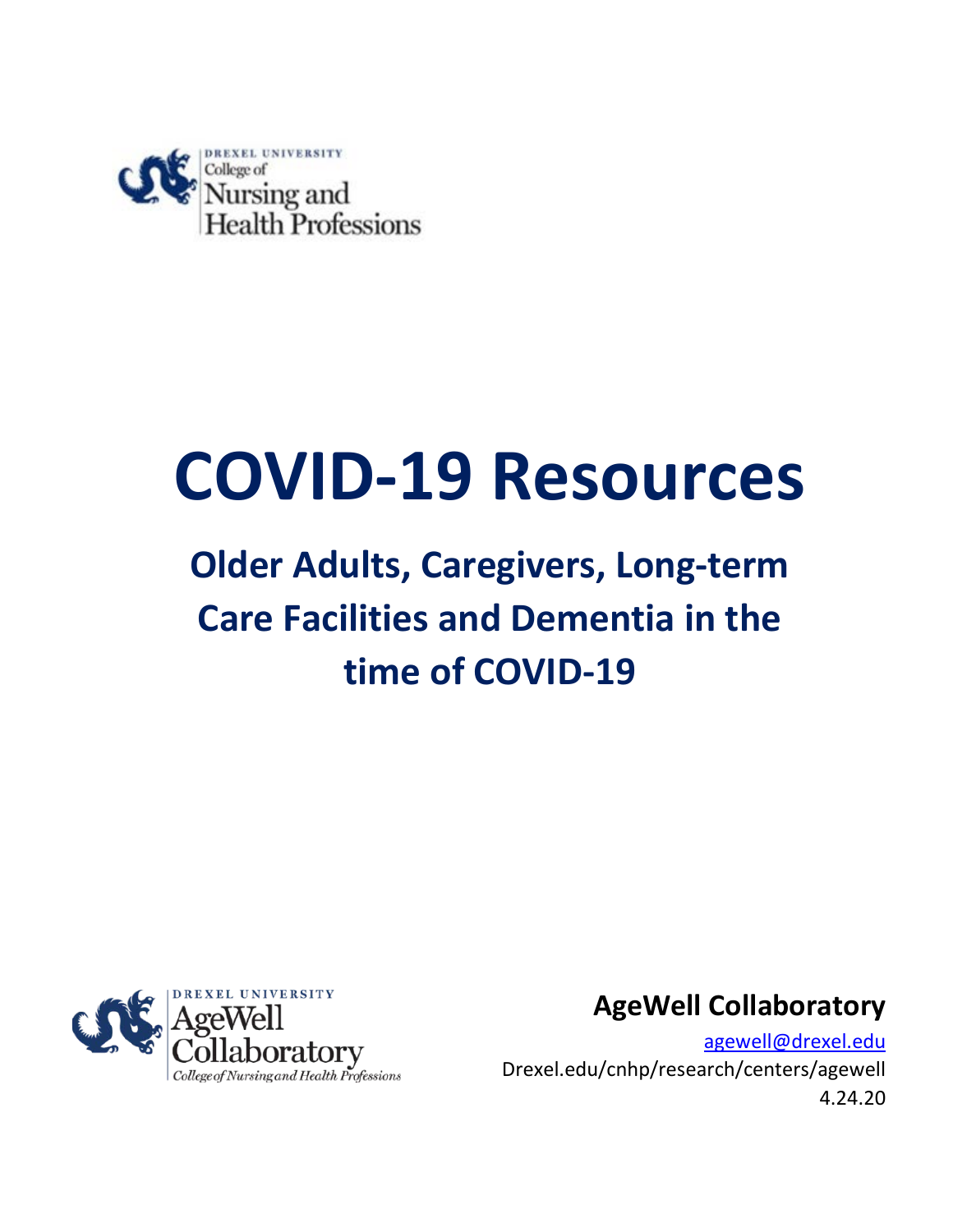# **Table of Contents**

| Coronavirus Disease (COVID-19) Resources for Older Adults, Family Caregivers and Health Care      |  |
|---------------------------------------------------------------------------------------------------|--|
|                                                                                                   |  |
| Caregiving in a time of Coronavirus: A message from your Alzheimer's Disease Research Center 48   |  |
|                                                                                                   |  |
|                                                                                                   |  |
| Emergency Preparedness: Caring for persons living with dementia in a long-term or community-based |  |
|                                                                                                   |  |
|                                                                                                   |  |
|                                                                                                   |  |
|                                                                                                   |  |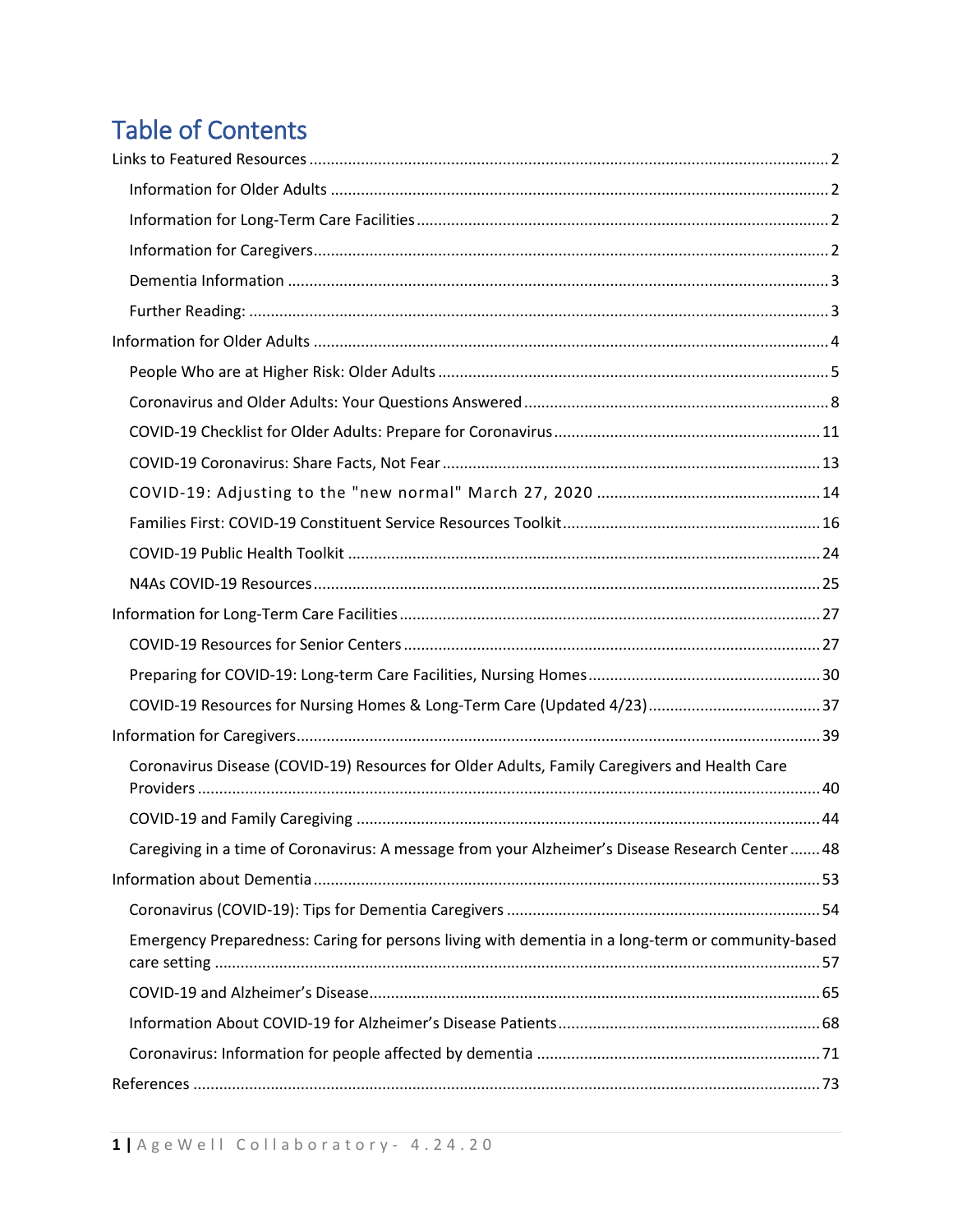# <span id="page-2-0"></span>**Links to Featured Resources**

#### <span id="page-2-1"></span>**Information for Older Adults**

- **CDC: Higher Risk & Special Populations**  [https://www.cdc.gov/coronavirus/2019-ncov/specific](https://nam01.safelinks.protection.outlook.com/?url=https%3A%2F%2Fdrexel.us4.list-manage.com%2Ftrack%2Fclick%3Fu%3D15d8ddde5f96fc486875a60e1%26id%3D01a65f75a4%26e%3D5d81b77a32&data=02%7C01%7Cefy24%40drexel.edu%7C759c6d59061141b9ddf908d7cb74d84a%7C3664e6fa47bd45a696708c4f080f8ca6%7C0%7C0%7C637201575008828425&sdata=hgWoB83X9%2FTlgxtTm%2Fg1xNHmMYRcgPjsnmMxb0QZFdI%3D&reserved=0)[groups/high-risk-complications.html](https://nam01.safelinks.protection.outlook.com/?url=https%3A%2F%2Fdrexel.us4.list-manage.com%2Ftrack%2Fclick%3Fu%3D15d8ddde5f96fc486875a60e1%26id%3D01a65f75a4%26e%3D5d81b77a32&data=02%7C01%7Cefy24%40drexel.edu%7C759c6d59061141b9ddf908d7cb74d84a%7C3664e6fa47bd45a696708c4f080f8ca6%7C0%7C0%7C637201575008828425&sdata=hgWoB83X9%2FTlgxtTm%2Fg1xNHmMYRcgPjsnmMxb0QZFdI%3D&reserved=0)
- **CDC: What Older Adults Need to Know** [https://www.youtube.com/watch?v=TjcoN9Aek24](https://nam01.safelinks.protection.outlook.com/?url=https%3A%2F%2Fdrexel.us4.list-manage.com%2Ftrack%2Fclick%3Fu%3D15d8ddde5f96fc486875a60e1%26id%3Dea04fbaabd%26e%3D5d81b77a32&data=02%7C01%7Cefy24%40drexel.edu%7C759c6d59061141b9ddf908d7cb74d84a%7C3664e6fa47bd45a696708c4f080f8ca6%7C0%7C0%7C637201575008838422&sdata=36KoxGHuT%2Bb0eOJLfBHCTv6Zu2yesFNCBUVkcvuWKfY%3D&reserved=0)
- **AARP: Coronavirus and Older Adults: Your Questions Answered** [https://www.aarp.org/health/conditions-treatments/info-2020/cdc-covid-19.html](https://nam01.safelinks.protection.outlook.com/?url=https%3A%2F%2Fdrexel.us4.list-manage.com%2Ftrack%2Fclick%3Fu%3D15d8ddde5f96fc486875a60e1%26id%3D8898fe81ad%26e%3D5d81b77a32&data=02%7C01%7Cefy24%40drexel.edu%7C759c6d59061141b9ddf908d7cb74d84a%7C3664e6fa47bd45a696708c4f080f8ca6%7C0%7C0%7C637201575008848412&sdata=kfLHmBKhn%2B%2ByRESN%2FSrGas43lbCAtJ332JQxroNRJhw%3D&reserved=0)
- **CDC: Share Facts About COVID-19** [https://www.cdc.gov/coronavirus/2019-ncov/about/share](https://nam01.safelinks.protection.outlook.com/?url=https%3A%2F%2Fdrexel.us4.list-manage.com%2Ftrack%2Fclick%3Fu%3D15d8ddde5f96fc486875a60e1%26id%3Dd48d3e31bc%26e%3D5d81b77a32&data=02%7C01%7Cefy24%40drexel.edu%7C759c6d59061141b9ddf908d7cb74d84a%7C3664e6fa47bd45a696708c4f080f8ca6%7C0%7C0%7C637201575008848412&sdata=zbj3ubHL5a6aVBCg72GIp3xjDsA21%2FsveZtOGv0u3Ak%3D&reserved=0)[facts-h.pdf](https://nam01.safelinks.protection.outlook.com/?url=https%3A%2F%2Fdrexel.us4.list-manage.com%2Ftrack%2Fclick%3Fu%3D15d8ddde5f96fc486875a60e1%26id%3Dd48d3e31bc%26e%3D5d81b77a32&data=02%7C01%7Cefy24%40drexel.edu%7C759c6d59061141b9ddf908d7cb74d84a%7C3664e6fa47bd45a696708c4f080f8ca6%7C0%7C0%7C637201575008848412&sdata=zbj3ubHL5a6aVBCg72GIp3xjDsA21%2FsveZtOGv0u3Ak%3D&reserved=0)
- [Caregiving during DOVID-19](https://nam01.safelinks.protection.outlook.com/?url=https%3A%2F%2Fdrexel.us4.list-manage.com%2Ftrack%2Fclick%3Fu%3D15d8ddde5f96fc486875a60e1%26id%3D1ce07f9641%26e%3D5d81b77a32&data=02%7C01%7Cefy24%40drexel.edu%7C759c6d59061141b9ddf908d7cb74d84a%7C3664e6fa47bd45a696708c4f080f8ca6%7C0%7C0%7C637201575008858409&sdata=sz4AWeBadqV%2B7BmFAUuP2ChDctrN5yBMY0wdKrVHC6U%3D&reserved=0)
- **NIA: "COVID-19: Adjusting to the 'new normal'"** <https://www.nia.nih.gov/research/blog/2020/03/covid-19-adjusting-new-normal>
- **U.S. House of Representatives: "Families First: COVID-19 Constituent Service Resources Toolkit:** <https://www.speaker.gov/sites/speaker.house.gov/files/COVID%20TOOLKIT%203.30.20.pdf>
- **CDC Foundation: "COVID-19 Public Health Toolkit"** [https://www.cdcfoundation.org/covid-19](https://www.cdcfoundation.org/covid-19-public-health-resources) [public-health-resources](https://www.cdcfoundation.org/covid-19-public-health-resources)

• **National Association of Area Agencies on Aging: COVID-19 Resources:**  <https://www.n4a.org/covid19>

#### <span id="page-2-2"></span>**Information for Long-Term Care Facilities**

• **NCOA: "COVID-19 Resources for Senior Centers"** [https://www.ncoa.org/news/ncoa](https://www.ncoa.org/news/ncoa-news/national-institute-of-senior-centers-news/covid-19-resources-for-senior-centers/)[news/national-institute-of-senior-centers-news/covid-19-resources-for-senior-centers/](https://www.ncoa.org/news/ncoa-news/national-institute-of-senior-centers-news/covid-19-resources-for-senior-centers/)

• **CDC: Strategies to Prevent the Spread of COVID-19 in Long-Term Care Facilities** [https://www.cdc.gov/coronavirus/2019-ncov/healthcare-facilities/prevent-spread-in-long](https://nam01.safelinks.protection.outlook.com/?url=https%3A%2F%2Fdrexel.us4.list-manage.com%2Ftrack%2Fclick%3Fu%3D15d8ddde5f96fc486875a60e1%26id%3D4289ea659c%26e%3D5d81b77a32&data=02%7C01%7Cefy24%40drexel.edu%7C759c6d59061141b9ddf908d7cb74d84a%7C3664e6fa47bd45a696708c4f080f8ca6%7C0%7C0%7C637201575008838422&sdata=PHuCU8aNMGcdQy7ODZbYgZYwU0FAQZauGT8ghqG3198%3D&reserved=0)[term-care-facilities.html](https://nam01.safelinks.protection.outlook.com/?url=https%3A%2F%2Fdrexel.us4.list-manage.com%2Ftrack%2Fclick%3Fu%3D15d8ddde5f96fc486875a60e1%26id%3D4289ea659c%26e%3D5d81b77a32&data=02%7C01%7Cefy24%40drexel.edu%7C759c6d59061141b9ddf908d7cb74d84a%7C3664e6fa47bd45a696708c4f080f8ca6%7C0%7C0%7C637201575008838422&sdata=PHuCU8aNMGcdQy7ODZbYgZYwU0FAQZauGT8ghqG3198%3D&reserved=0)

• **John A. Hartford Foundation: COVID-19 Resources for Nursing Homes & Long-Term Care:** <https://www.johnahartford.org/dissemination-center/view/nursing-home-long-term-care-resources>

#### <span id="page-2-3"></span>**Information for Caregivers**

• **Hartford Foundation: "Coronavirus Disease (COVID-19) Resources for Older Adults Family Caregivers and Health Care Providers (Updated** 

**4/2)** [https://www.johnahartford.org/dissemination-center/view/coronavirus-disease-covid-19](https://www.johnahartford.org/dissemination-center/view/coronavirus-disease-covid-19-resources-for-older-adults-family-caregivers-and-health-care-providers) [resources-for-older-adults-family-caregivers-and-health-care-providers](https://www.johnahartford.org/dissemination-center/view/coronavirus-disease-covid-19-resources-for-older-adults-family-caregivers-and-health-care-providers)

• **Hartford Foundation: "GIA Webinar: COVID-19 and Long-Term Care- Preparing and Supporting Families and Family Caregivers** [https://www.johnahartford.org/dissemination-center/view/gia](https://www.johnahartford.org/dissemination-center/view/gia-webinar-covid-19-and-long-term-care-preparing-and-supporting-families-and-family-caregiver)[webinar-covid-19-and-long-term-care-preparing-and-supporting-families-and-family-caregiver](https://www.johnahartford.org/dissemination-center/view/gia-webinar-covid-19-and-long-term-care-preparing-and-supporting-families-and-family-caregiver)

• **Caregiver Action Network: "COVID-19 and Family Caregiving"** <https://caregiveraction.org/covid-19>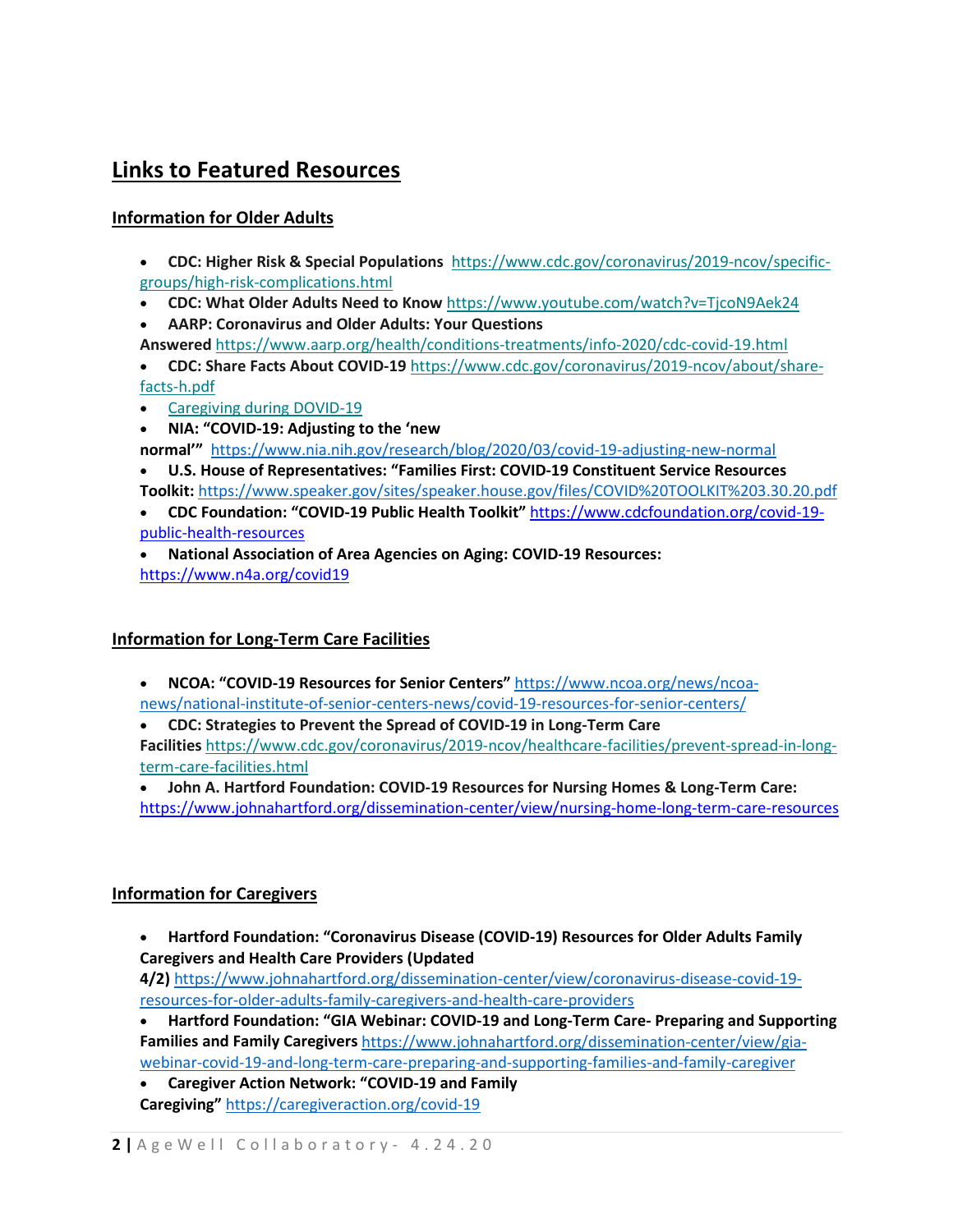• **NIA: "Caregiving in a time of Coronavirus: A message from your Alzheimer's Disease Research Center"** 

#### <span id="page-3-0"></span>**Dementia Information**

• **Alzheimer's Association: "Coronavirus (COVID-19): Tips for Dementia** 

**Caregivers** [https://www.alz.org/help-support/caregiving/coronavirus-\(covid-19\)-tips-for-dementia](https://www.alz.org/help-support/caregiving/coronavirus-(covid-19)-tips-for-dementia-care)[care](https://www.alz.org/help-support/caregiving/coronavirus-(covid-19)-tips-for-dementia-care)

• **Alzheimer's Association: "Emergency Tips: Caring for Persons Living with Dementia in a Long-Term or Community-Based Care Setting":** [https://alz.org/media/Documents/COVID-19-](https://alz.org/media/Documents/COVID-19-EmergencyTips_LongTermCommunityBasedDementiaCare_AlzheimersAssociation.pdf) [EmergencyTips\\_LongTermCommunityBasedDementiaCare\\_AlzheimersAssociation.pdf](https://alz.org/media/Documents/COVID-19-EmergencyTips_LongTermCommunityBasedDementiaCare_AlzheimersAssociation.pdf)

• **Bright Focus: "COVID-19 and Alzheimer's Disease"** [https://www.brightfocus.org/alzheimers](https://www.brightfocus.org/alzheimers-disease/article/covid-19-and-alzheimers-disease)[disease/article/covid-19-and-alzheimers-disease](https://www.brightfocus.org/alzheimers-disease/article/covid-19-and-alzheimers-disease)

• **Alzheimer's News Today**: **"Information About COVID-19 for Alzheimer's Disease Patients"** [https://alzheimersnewstoday.com/information-about-covid-19-for-alzheimers-disease](https://alzheimersnewstoday.com/information-about-covid-19-for-alzheimers-disease-patients/)[patients/](https://alzheimersnewstoday.com/information-about-covid-19-for-alzheimers-disease-patients/)

• **Alzheimer's Society: "Coronavirus: Information for People Affected by Dementia"** <https://www.alzheimers.org.uk/get-support/coronavirus-covid-19>

#### <span id="page-3-1"></span>**Further Reading:**

#### *The Journals of Gerontology, Series A: Biological Sciences and Medical Sciences*

- [COVID-19 through the lens of gerontology,](https://nam01.safelinks.protection.outlook.com/?url=https%3A%2F%2Fsecure.geron.org%2Fcvweb%2Flt%2F%3Fhttps%3A%2F%2Fdoi.org%2F10.1093%2Fgerona%2Fglaa077%3D%3DED2CAD7F-5CFC-4FBE-9E45-6CC4A7494574%2FREALCOVIDMESSAGE2&data=02%7C01%7Cefy24%40drexel.edu%7Cd55e20423f724aaeb9de08d7e7a16b74%7C3664e6fa47bd45a696708c4f080f8ca6%7C0%7C0%7C637232552784962129&sdata=81DQCb1HkCFoC9sXUI7QbuZcoW7lVGGpGVGXl4cHXZI%3D&reserved=0) by Editors-in-Chief David G. Le Couteur, MBBS, PhD, Rozalyn M. Anderson, PhD, and Anne B. Newman, MD, MPH
- [The Impact of the COVID-19 Pandemic on Disabled and Hospice Home Care Patients,](https://nam01.safelinks.protection.outlook.com/?url=https%3A%2F%2Fsecure.geron.org%2Fcvweb%2Flt%2F%3Fhttps%3A%2F%2Fdoi.org%2F10.1093%2Fgerona%2Fglaa081%3D%3DED2CAD7F-5CFC-4FBE-9E45-6CC4A7494574%2FREALCOVIDMESSAGE2&data=02%7C01%7Cefy24%40drexel.edu%7Cd55e20423f724aaeb9de08d7e7a16b74%7C3664e6fa47bd45a696708c4f080f8ca6%7C0%7C0%7C637232552784972127&sdata=Etg7jZyFFKmfM3%2FiItwSKghSIaqCair1%2FPGAj6%2FYzK0%3D&reserved=0) by Tzyy-Guey Tseng, MD, Hui-Ling Wu, Hui-Chuan Ku, Chi-Jung Tai, MD
- [Clinical characteristics and outcomes of older patients with coronavirus disease 2019 \(COVID-19\)](https://nam01.safelinks.protection.outlook.com/?url=https%3A%2F%2Fsecure.geron.org%2Fcvweb%2Flt%2F%3Fhttps%3A%2F%2Facademic.oup.com%2Fbiomedgerontology%2Farticle%2Fdoi%2F10.1093%2Fgerona%2Fglaa089%2F5819242%3D%3DED2CAD7F-5CFC-4FBE-9E45-6CC4A7494574%2FREALCOVIDMESSAGE2&data=02%7C01%7Cefy24%40drexel.edu%7Cd55e20423f724aaeb9de08d7e7a16b74%7C3664e6fa47bd45a696708c4f080f8ca6%7C0%7C0%7C637232552784972127&sdata=gdu6Y5vCO0i9sRbRZPUS7kgfaQY%2Bn%2BcdPilEf7gSFDs%3D&reserved=0)  [in Wuhan, China \(2019\): a single-centered, retrospective study,](https://nam01.safelinks.protection.outlook.com/?url=https%3A%2F%2Fsecure.geron.org%2Fcvweb%2Flt%2F%3Fhttps%3A%2F%2Facademic.oup.com%2Fbiomedgerontology%2Farticle%2Fdoi%2F10.1093%2Fgerona%2Fglaa089%2F5819242%3D%3DED2CAD7F-5CFC-4FBE-9E45-6CC4A7494574%2FREALCOVIDMESSAGE2&data=02%7C01%7Cefy24%40drexel.edu%7Cd55e20423f724aaeb9de08d7e7a16b74%7C3664e6fa47bd45a696708c4f080f8ca6%7C0%7C0%7C637232552784972127&sdata=gdu6Y5vCO0i9sRbRZPUS7kgfaQY%2Bn%2BcdPilEf7gSFDs%3D&reserved=0) by TieLong Chen, MD, Zhe Dai, MD, Pingzheng Mo, MD, Xinyu Li, MD, Zhiyong Ma, MD, Shihui Song, MD, Xiaoping Chen, MD, Mingqi Luo, MD, Ke Liang, MD, Shicheng Gao, MD, Yongxi Zhang, MD, Liping Deng, MD, Yong Xiong, MD
- ["We're staying at home". Association of self-perceptions of aging, personal and family resources](https://nam01.safelinks.protection.outlook.com/?url=https%3A%2F%2Fsecure.geron.org%2Fcvweb%2Flt%2F%3Fhttps%3A%2F%2Facademic.oup.com%2Fpsychsocgerontology%2Farticle%2Fdoi%2F10.1093%2Fgeronb%2Fgbaa048%2F5819592%3D%3DED2CAD7F-5CFC-4FBE-9E45-6CC4A7494574%2FREALCOVIDMESSAGE2&data=02%7C01%7Cefy24%40drexel.edu%7Cd55e20423f724aaeb9de08d7e7a16b74%7C3664e6fa47bd45a696708c4f080f8ca6%7C0%7C0%7C637232552784982121&sdata=%2BpDwKxrMfn5BALM68%2FEhUvl12CN8IsXA2bGY4t4v%2BN0%3D&reserved=0)  [and loneliness with psychological distress during the lock-down period of COVID-19,](https://nam01.safelinks.protection.outlook.com/?url=https%3A%2F%2Fsecure.geron.org%2Fcvweb%2Flt%2F%3Fhttps%3A%2F%2Facademic.oup.com%2Fpsychsocgerontology%2Farticle%2Fdoi%2F10.1093%2Fgeronb%2Fgbaa048%2F5819592%3D%3DED2CAD7F-5CFC-4FBE-9E45-6CC4A7494574%2FREALCOVIDMESSAGE2&data=02%7C01%7Cefy24%40drexel.edu%7Cd55e20423f724aaeb9de08d7e7a16b74%7C3664e6fa47bd45a696708c4f080f8ca6%7C0%7C0%7C637232552784982121&sdata=%2BpDwKxrMfn5BALM68%2FEhUvl12CN8IsXA2bGY4t4v%2BN0%3D&reserved=0) by Andrés Losada-Baltar, PhD, Lucía Jiménez-Gonzalo, M.A, Laura Gallego-Alberto, PhD, María del Sequeros Pedroso-Chaparro, MA, José Fernandes-Pires, MA, María Márquez-González, PhD

#### *The Journals of Gerontology, Series B: Psychological Sciences and Social Sciences*

- [Aging in Times of the COVID-19 Pandemic: Avoiding Ageism and Fostering Intergenerational](https://nam01.safelinks.protection.outlook.com/?url=https%3A%2F%2Fsecure.geron.org%2Fcvweb%2Flt%2F%3Fhttps%3A%2F%2Fdoi.org%2F10.1093%2Fgeronb%2Fgbaa051%3D%3DED2CAD7F-5CFC-4FBE-9E45-6CC4A7494574%2FREALCOVIDMESSAGE2&data=02%7C01%7Cefy24%40drexel.edu%7Cd55e20423f724aaeb9de08d7e7a16b74%7C3664e6fa47bd45a696708c4f080f8ca6%7C0%7C0%7C637232552784982121&sdata=8UEV%2BsFOPV6NeHfe4F%2FZV%2F7AGZGYQcu9Ek6BuFVByU8%3D&reserved=0)  [Solidarity,](https://nam01.safelinks.protection.outlook.com/?url=https%3A%2F%2Fsecure.geron.org%2Fcvweb%2Flt%2F%3Fhttps%3A%2F%2Fdoi.org%2F10.1093%2Fgeronb%2Fgbaa051%3D%3DED2CAD7F-5CFC-4FBE-9E45-6CC4A7494574%2FREALCOVIDMESSAGE2&data=02%7C01%7Cefy24%40drexel.edu%7Cd55e20423f724aaeb9de08d7e7a16b74%7C3664e6fa47bd45a696708c4f080f8ca6%7C0%7C0%7C637232552784982121&sdata=8UEV%2BsFOPV6NeHfe4F%2FZV%2F7AGZGYQcu9Ek6BuFVByU8%3D&reserved=0) by Liat Ayalon, PhD, Alison Chasteen, PhD, Manfred Diehl, PhD, Becca Levy, PhD, Shevaun D Neupert, PhD, Klaus Rothermund, PhD, Clemens Tesch-Römer, PhD, Hans-Werner Wahl, PhD
- [A geroscience perspective on COVID-19 mortality,](https://nam01.safelinks.protection.outlook.com/?url=https%3A%2F%2Fsecure.geron.org%2Fcvweb%2Flt%2F%3Fhttps%3A%2F%2Fdoi.org%2F10.1093%2Fgerona%2Fglaa094%3D%3DED2CAD7F-5CFC-4FBE-9E45-6CC4A7494574%2FREALCOVIDMESSAGE2&data=02%7C01%7Cefy24%40drexel.edu%7Cd55e20423f724aaeb9de08d7e7a16b74%7C3664e6fa47bd45a696708c4f080f8ca6%7C0%7C0%7C637232552784992116&sdata=Eho%2BYEnUwE%2FiCw9zkAdwEdsDmgWnzazVD%2Fn7DUFKr%2FU%3D&reserved=0) by Daniel E.L. Promislow, DPhil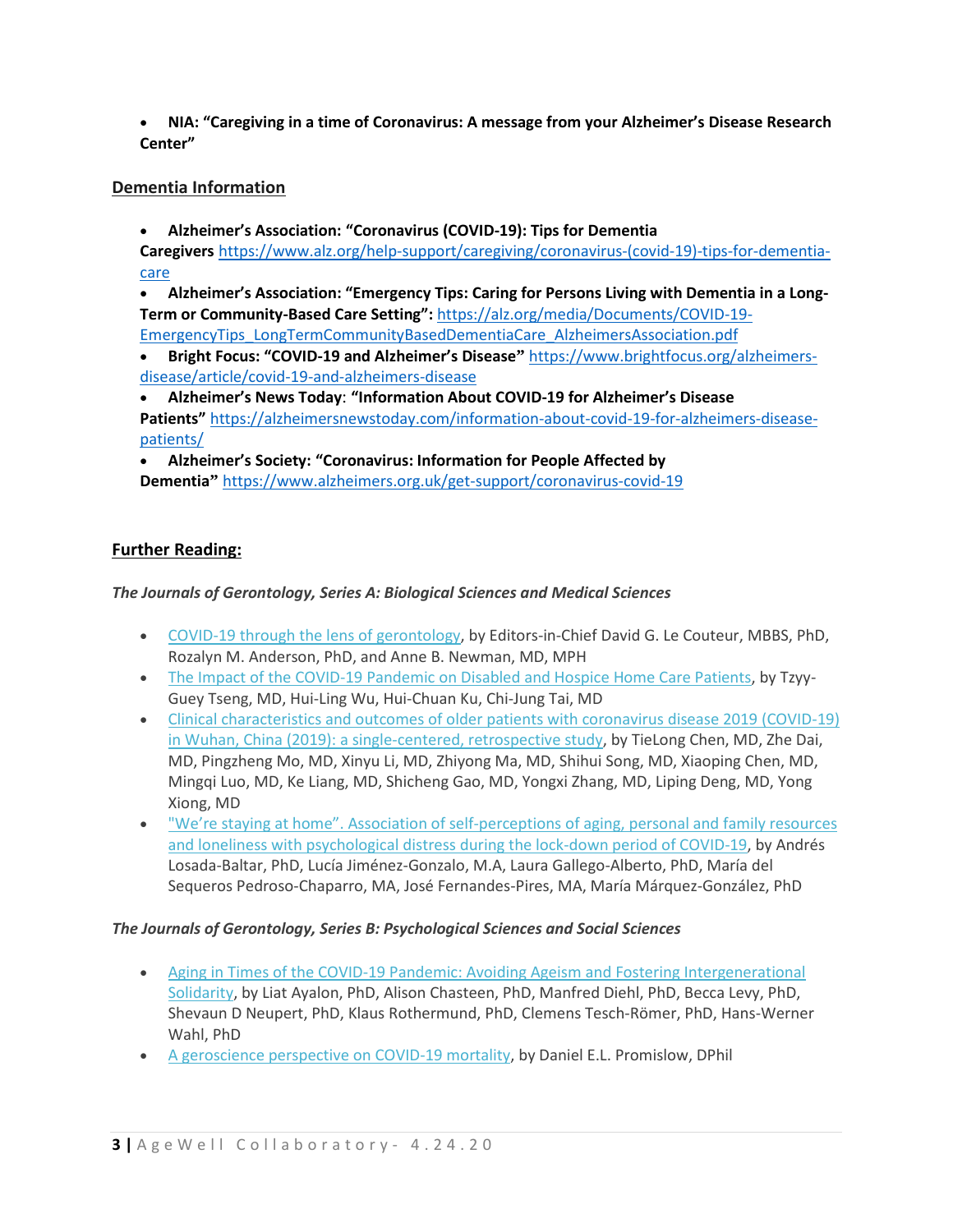# <span id="page-4-0"></span>**Information for Older Adults**

### **Included in this section:**

- **CDC: Higher Risk & Special Populations**  [https://www.cdc.gov/coronavirus/2019-ncov/specific](https://nam01.safelinks.protection.outlook.com/?url=https%3A%2F%2Fdrexel.us4.list-manage.com%2Ftrack%2Fclick%3Fu%3D15d8ddde5f96fc486875a60e1%26id%3D01a65f75a4%26e%3D5d81b77a32&data=02%7C01%7Cefy24%40drexel.edu%7C759c6d59061141b9ddf908d7cb74d84a%7C3664e6fa47bd45a696708c4f080f8ca6%7C0%7C0%7C637201575008828425&sdata=hgWoB83X9%2FTlgxtTm%2Fg1xNHmMYRcgPjsnmMxb0QZFdI%3D&reserved=0)[groups/high-risk-complications.html](https://nam01.safelinks.protection.outlook.com/?url=https%3A%2F%2Fdrexel.us4.list-manage.com%2Ftrack%2Fclick%3Fu%3D15d8ddde5f96fc486875a60e1%26id%3D01a65f75a4%26e%3D5d81b77a32&data=02%7C01%7Cefy24%40drexel.edu%7C759c6d59061141b9ddf908d7cb74d84a%7C3664e6fa47bd45a696708c4f080f8ca6%7C0%7C0%7C637201575008828425&sdata=hgWoB83X9%2FTlgxtTm%2Fg1xNHmMYRcgPjsnmMxb0QZFdI%3D&reserved=0)
- **CDC: What Older Adults Need to Know** [https://www.youtube.com/watch?v=TjcoN9Aek24](https://nam01.safelinks.protection.outlook.com/?url=https%3A%2F%2Fdrexel.us4.list-manage.com%2Ftrack%2Fclick%3Fu%3D15d8ddde5f96fc486875a60e1%26id%3Dea04fbaabd%26e%3D5d81b77a32&data=02%7C01%7Cefy24%40drexel.edu%7C759c6d59061141b9ddf908d7cb74d84a%7C3664e6fa47bd45a696708c4f080f8ca6%7C0%7C0%7C637201575008838422&sdata=36KoxGHuT%2Bb0eOJLfBHCTv6Zu2yesFNCBUVkcvuWKfY%3D&reserved=0)
- **AARP: Coronavirus and Older Adults: Your Questions**
- **Answered** [https://www.aarp.org/health/conditions-treatments/info-2020/cdc-covid-19.html](https://nam01.safelinks.protection.outlook.com/?url=https%3A%2F%2Fdrexel.us4.list-manage.com%2Ftrack%2Fclick%3Fu%3D15d8ddde5f96fc486875a60e1%26id%3D8898fe81ad%26e%3D5d81b77a32&data=02%7C01%7Cefy24%40drexel.edu%7C759c6d59061141b9ddf908d7cb74d84a%7C3664e6fa47bd45a696708c4f080f8ca6%7C0%7C0%7C637201575008848412&sdata=kfLHmBKhn%2B%2ByRESN%2FSrGas43lbCAtJ332JQxroNRJhw%3D&reserved=0)
- **CDC: Share Facts About COVID-19** [https://www.cdc.gov/coronavirus/2019-ncov/about/share](https://nam01.safelinks.protection.outlook.com/?url=https%3A%2F%2Fdrexel.us4.list-manage.com%2Ftrack%2Fclick%3Fu%3D15d8ddde5f96fc486875a60e1%26id%3Dd48d3e31bc%26e%3D5d81b77a32&data=02%7C01%7Cefy24%40drexel.edu%7C759c6d59061141b9ddf908d7cb74d84a%7C3664e6fa47bd45a696708c4f080f8ca6%7C0%7C0%7C637201575008848412&sdata=zbj3ubHL5a6aVBCg72GIp3xjDsA21%2FsveZtOGv0u3Ak%3D&reserved=0)[facts-h.pdf](https://nam01.safelinks.protection.outlook.com/?url=https%3A%2F%2Fdrexel.us4.list-manage.com%2Ftrack%2Fclick%3Fu%3D15d8ddde5f96fc486875a60e1%26id%3Dd48d3e31bc%26e%3D5d81b77a32&data=02%7C01%7Cefy24%40drexel.edu%7C759c6d59061141b9ddf908d7cb74d84a%7C3664e6fa47bd45a696708c4f080f8ca6%7C0%7C0%7C637201575008848412&sdata=zbj3ubHL5a6aVBCg72GIp3xjDsA21%2FsveZtOGv0u3Ak%3D&reserved=0)
- [Caregiving during DOVID-19](https://nam01.safelinks.protection.outlook.com/?url=https%3A%2F%2Fdrexel.us4.list-manage.com%2Ftrack%2Fclick%3Fu%3D15d8ddde5f96fc486875a60e1%26id%3D1ce07f9641%26e%3D5d81b77a32&data=02%7C01%7Cefy24%40drexel.edu%7C759c6d59061141b9ddf908d7cb74d84a%7C3664e6fa47bd45a696708c4f080f8ca6%7C0%7C0%7C637201575008858409&sdata=sz4AWeBadqV%2B7BmFAUuP2ChDctrN5yBMY0wdKrVHC6U%3D&reserved=0)
- **NIA: "COVID-19: Adjusting to the 'new**

**normal'"** <https://www.nia.nih.gov/research/blog/2020/03/covid-19-adjusting-new-normal>

- **U.S. House of Representatives: "Families First: COVID-19 Constituent Service Resources**
- **Toolkit:** <https://www.speaker.gov/sites/speaker.house.gov/files/COVID%20TOOLKIT%203.30.20.pdf>
- **CDC Foundation: COVID-19 Public Health Toolkit** [https://www.cdcfoundation.org/covid-19](https://www.cdcfoundation.org/covid-19-public-health-resources) [public-health-resources](https://www.cdcfoundation.org/covid-19-public-health-resources)
- **National Association of Area Agencies on Aging: COVID-19 Resources:**  <https://www.n4a.org/covid19>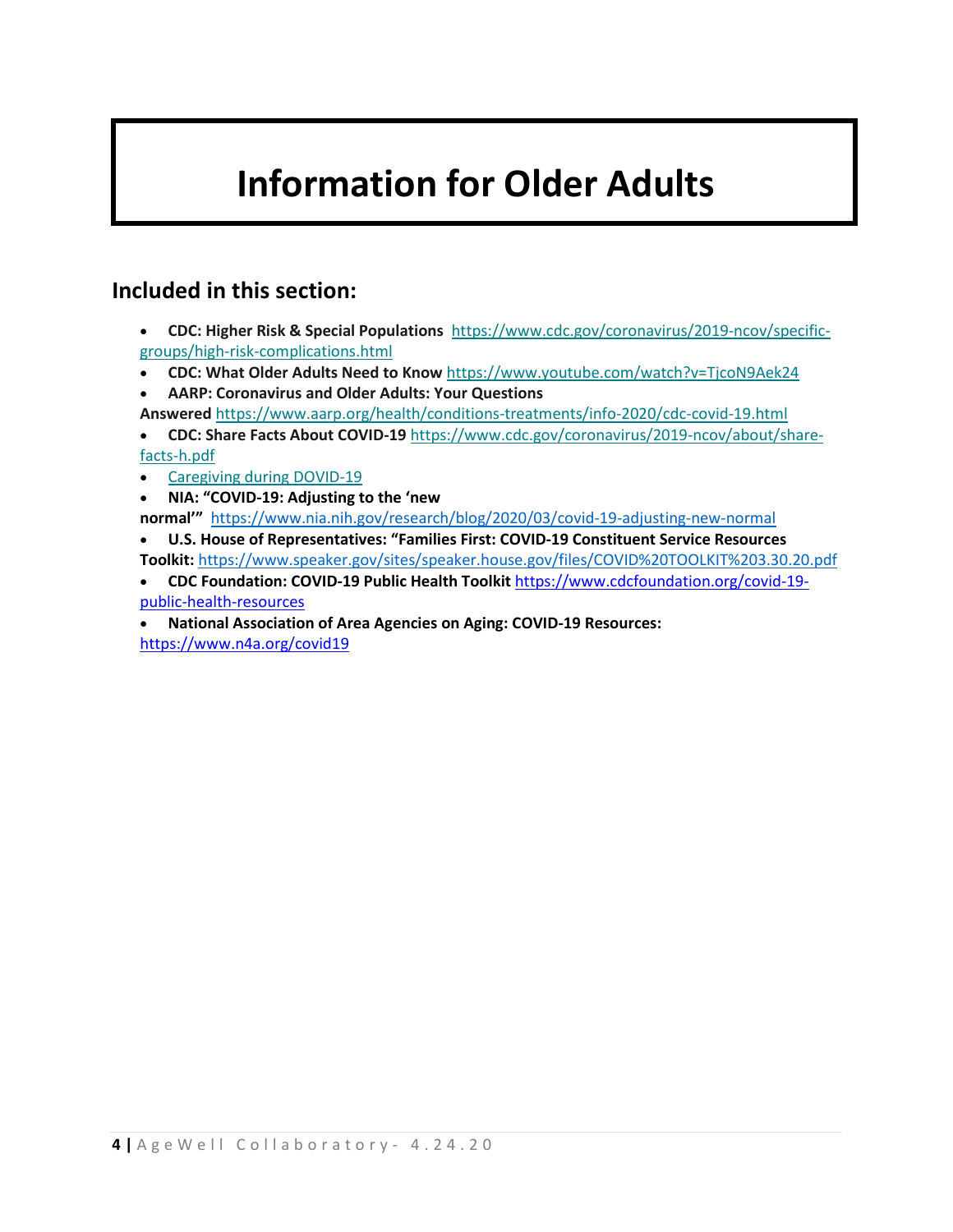# <span id="page-5-0"></span>**People Who are at Higher Risk: Older Adults**

**Older adults, 65 years and older, are at higher risk** for severe illness. COVID-19 is a new disease and we are learning more about it every day.



What you can do

**Stay home.**

**Wash your hands** often.

**Avoid close contact** (6 feet, which is about two arm lengths) with people who are sick.

**Clean and disinfect** frequently touched services.

**Avoid all cruise travel** and non-essential air travel.

**Call your healthcare professional if you have concerns** about COVID-19 and your underlying condition or if you are sick.

**See also:** [How to Protect Yourself](https://www.cdc.gov/coronavirus/2019-ncov/prevent-getting-sick/prevention.html)

Stress and coping

Older people are at higher risk for severe illness from COVID-19 which may result in increased stress during a crisis.

Fear and anxiety about the COVID-19 pandemic can be overwhelming and cause strong emotions.

Things you can do to support yourself:

**Take breaks from watching, reading, or listening to news** stories and social media. Hearing about the pandemic repeatedly can be upsetting.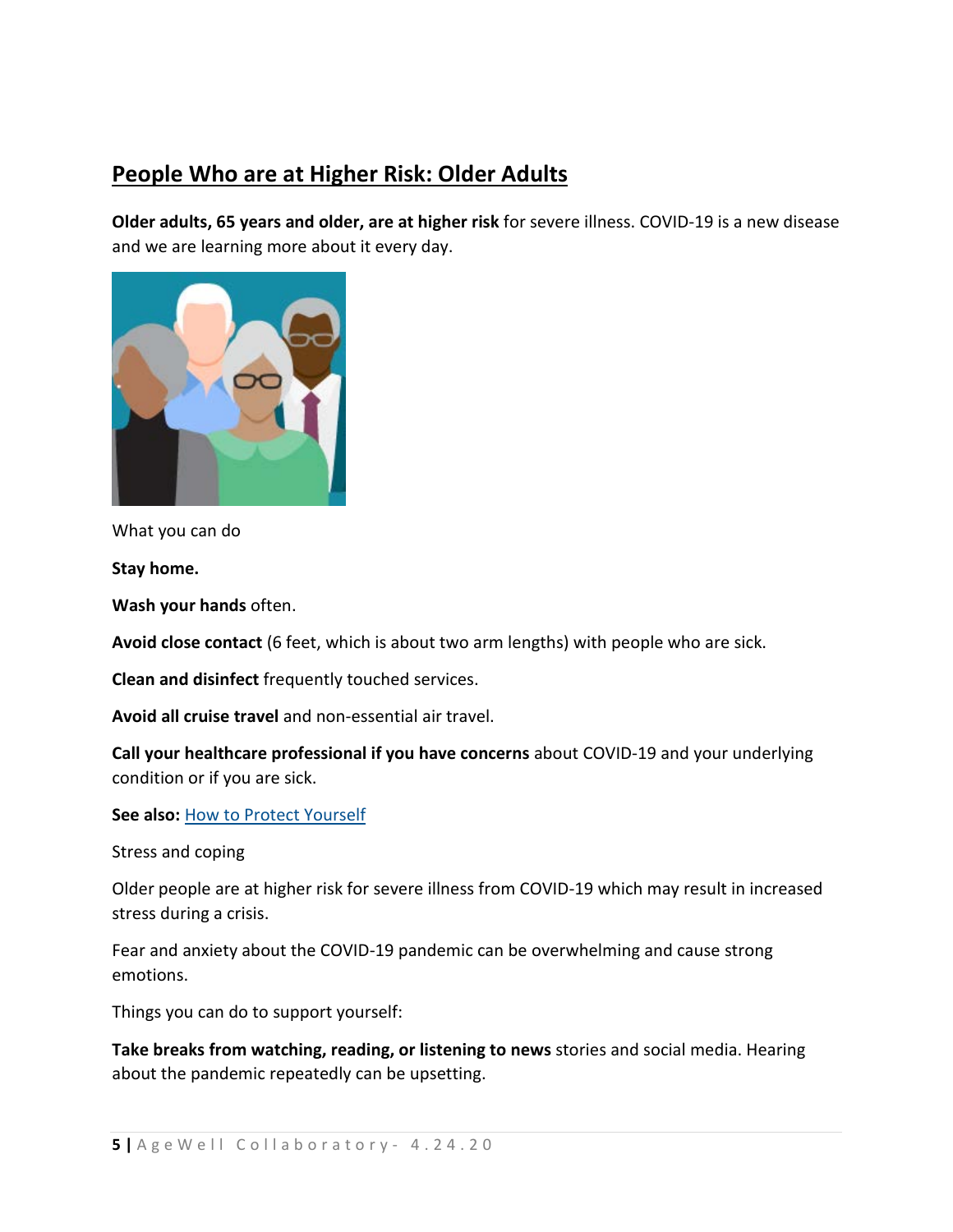**Take care of your body**. Take deep breaths, stretch, or meditate. Try to eat healthy, wellbalanced meals, exercise regularly, get plenty of sleep, and avoid alcohol and drugs.

**Make time to unwind**. Try to do some other activities you enjoy.

**Connect with others**. Talk with people you trust about your concerns and how you are feeling.

**Call your healthcare provider if stress gets in the way** of your daily activities for several days in a row.

**If you, or someone you care about, are feeling overwhelmed** with emotions like sadness, depression, or anxiety, or feel like you want to harm yourself or others call 911

Substance Abuse and Mental Health Services Administration's (SAMHSA's) Disaster Distress Helpline: 1-800-985-5990 or text TalkWithUs to 66746. (TTY 1-800-846-8517)

**See also:** [Manage Anxiety & Stress](https://www.cdc.gov/coronavirus/2019-ncov/daily-life-coping/managing-stress-anxiety.html)

#### Symptoms

Symptoms of COVID-19 can range from mild symptoms to severe illness and death. Symptoms may **appear 2-14 days after exposure.**

Watch for **fever, cough, and shortness of breath.**

**See also:** [Symptoms and Testing](https://www.cdc.gov/coronavirus/2019-ncov/symptoms-testing/symptoms.html)

8 out of 10 deaths reported in the U.S. have been in adults 65 years old and older



Among adults with confirmed COVID-19 reported in the U.S.: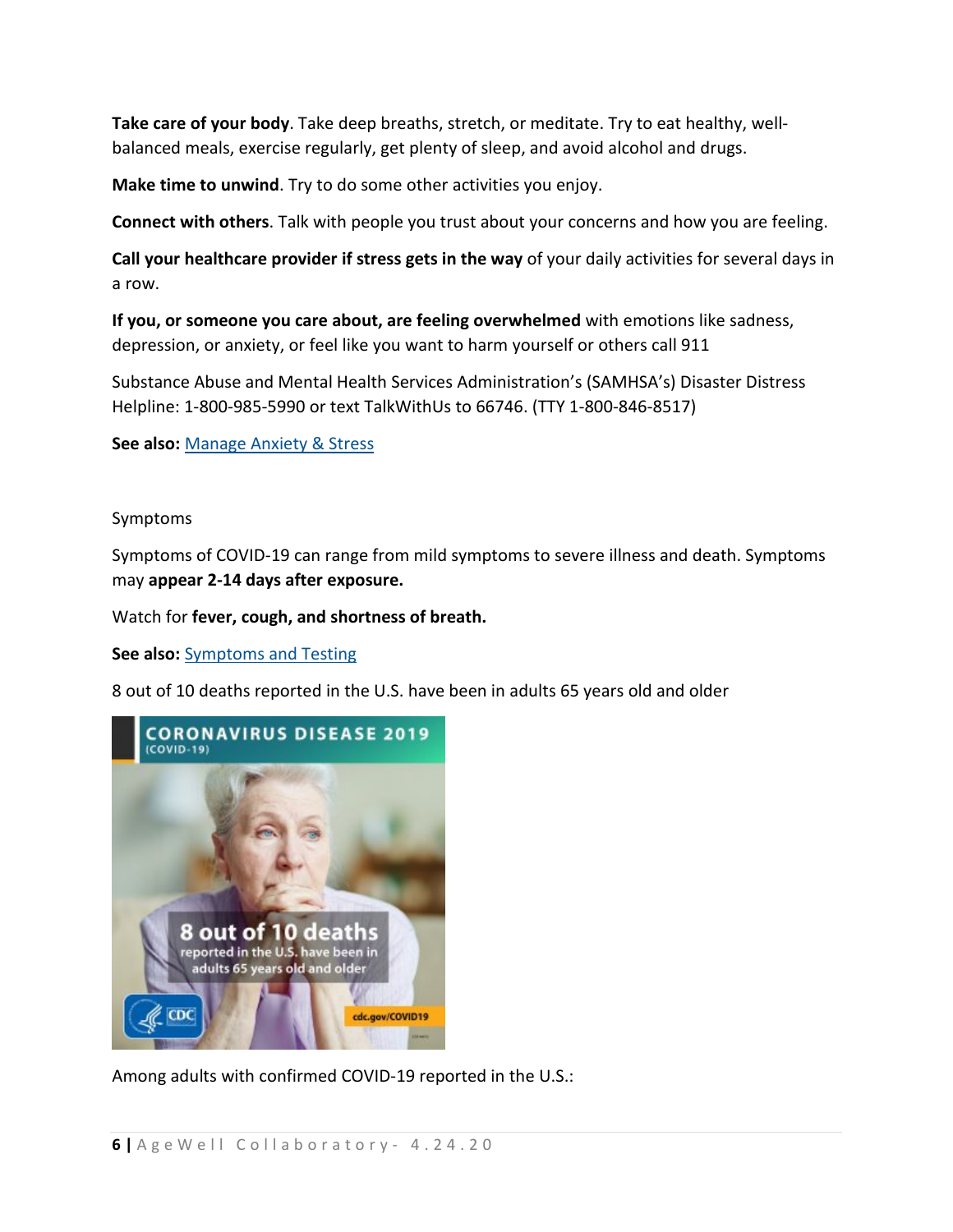#### Estimated percent **requiring hospitalization**

- 31-70% of adults 85 years old and older
- 31-59% of adults 65-84 years old
- Estimated percent requiring **admission to intensive care unit**
- 6-29% of adults 85 years old and older
- 11-31% of adults 65-84 years old
- Estimated percent **who died**
- 10-27% of adults 85 years old and older
- 4-11% of adults 65-84 years old

#### **Reference:**

Prevention, C. f. D. C. a. (2020). People Who are at Higher Risk: Older Adults. Retrieved from https://www.cdc.gov/coronavirus/2019-ncov/need-extra-precautions/older-adults.html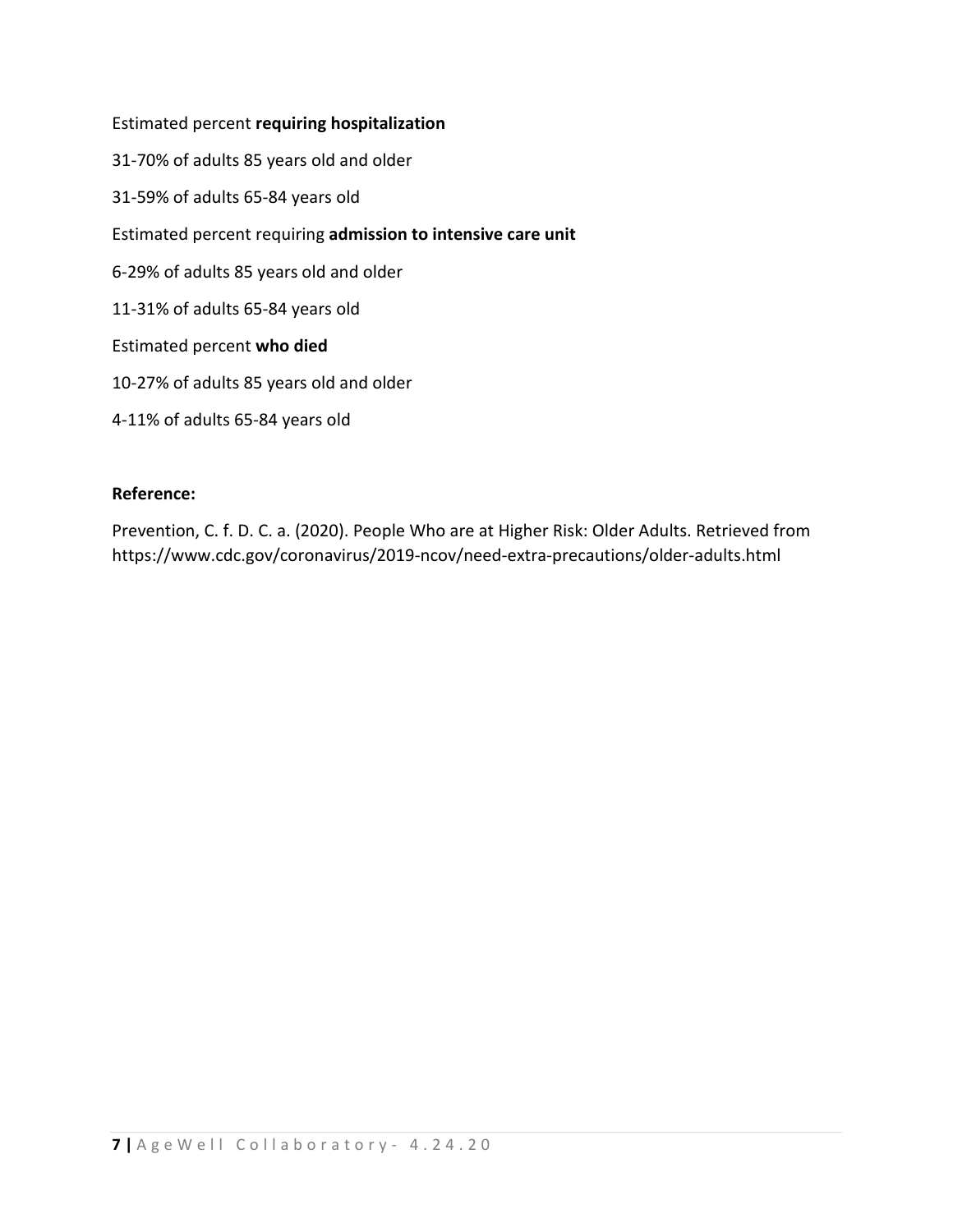# <span id="page-8-0"></span>**Coronavirus and Older Adults: Your Questions Answered**

A CDC official explains why more risk comes with age from COVID-19

by Rachel Nania, **[AARP](https://www.aarp.org/)**, Updated March 27, 2020 | Comments: 66

Older People Face Higher Coronavirus Risk

As the coronavirus spreads in the U.S. and across the globe, it's becoming more apparent that older adults and people with underlying health conditions are being hit hardest by the illness it causes. AARP asked Nancy Messonnier, M.D., an internist and director of the Centers for Disease Control and Prevention's (CDC) National Center for Immunization and Respiratory Diseases, to give us her most upto-date insights on the coronavirus and how it's impacting older adults.

What's your best advice for people over 65 in dealing with the outbreak?

The greatest risk of infection is among those who are in close contact with people who have COVID-19. This includes family members and health care workers who care for people who are infected. If you're 65 and older and live where cases have been reported, take action to reduce your exposure. Know what's going on locally. Pay attention to recommendations from your local public health department. Also, make sure you have adequate supplies of routine medications, like medicine for blood pressure and diabetes, and household supplies in case you need to remain at home.

*Editor's Note: Since this interview was conducted, the [White House has issued specific social distancing](https://www.whitehouse.gov/wp-content/uploads/2020/03/03.16.20_coronavirus-guidance_8.5x11_315PM.pdf)  [guidance](https://www.whitehouse.gov/wp-content/uploads/2020/03/03.16.20_coronavirus-guidance_8.5x11_315PM.pdf) for the country that urges older Americans and people with underlying health conditions to stay home and to avoid other people.*

"Protecting yourself and others from novel coronavirus starts with good planning. My parents are in their 80s and live in Florida. I've told them to think about what they would do to prepare for any outbreak or disaster in their community. This includes making sure you have adequate supplies of food and prescription medications in case you need to stay home, and practice everyday preventive actions such as washing your hands, cleaning your home to remove germs, avoiding sick people, and know when to get medical help if you're ill."

–Nancy Messonnier, M.D.

Should children, friends or caregivers stop or restrict visits to older people while this situation remains volatile?

This is when knowing what's going on locally is really important. What is appropriate for a community seeing local transmission won't necessarily be appropriate for a community where no transmission has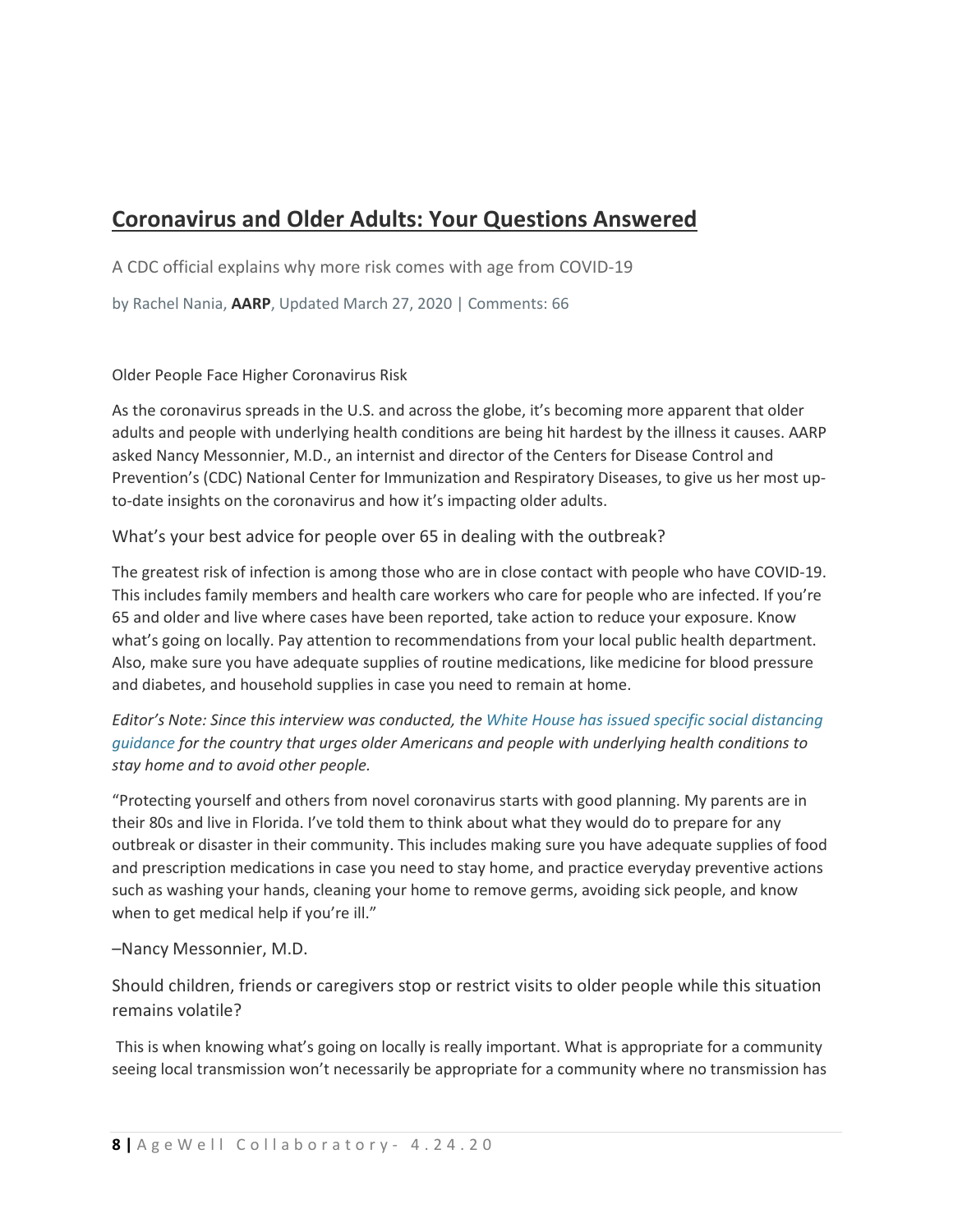occurred. Communities that have seen spread of the virus may encourage social distancing, with a goal of reducing face-to-face contact.

*Editor's Note: Since this interview was conducted, the [White House has issued specific social distancing](https://www.whitehouse.gov/wp-content/uploads/2020/03/03.16.20_coronavirus-guidance_8.5x11_315PM.pdf)  [guidance](https://www.whitehouse.gov/wp-content/uploads/2020/03/03.16.20_coronavirus-guidance_8.5x11_315PM.pdf) for the country that urges older Americans and people with underlying health conditions to stay home and to avoid other people.*

Should people limit or avoid routine trips to doctors' offices during this time?

Call your doctor's office and ask what strategies they're employing to protect patients. If you develop COVID-19 symptoms, call your health care provider, inform them of your symptoms, and follow their instructions. CDC is also providing guidance to health care facilities on steps they can take to prepare for coronavirus disease.

*Editor's Note: Since this interview was conducted, health officials have urged patients and health care providers to cancel or postpone all elective and nonessential medical, surgical, and dental procedures during the coronavirus outbreak.*

Will warmer weather cause the number of cases of COVID-19 to drop?

It is not yet known whether weather and temperature impact the spread of COVID-19. Some other viruses, like the common cold and flu, spread more during cold weather months, but that does not mean it is impossible to become sick with them during other months.

There is much more to learn about the transmissibility, severity and other characteristics of COVID-19. Investigations to find those answers are ongoing.

#### **For the latest coronavirus news and advice [go to AARP.org/coronavirus.](https://www.aarp.org/health/)**

Is it true that older adults face an elevated risk from the virus?

Older people and people with underlying health conditions appear to be about twice as likely to develop serious outcomes versus otherwise younger, healthier people. CDC is particularly concerned about these people, given the growing number of cases in the United States.

Older adults experience a gradual deterioration of their immune system, making it harder for their body to fight off diseases and infection. Many are also more likely to have underlying conditions that hinder the body's ability to cope and recover from illness. People with health conditions like heart disease, lung disease and diabetes need to be especially careful to avoid exposure to COVID-19.

What should older adults in assisted living or retirement communities do?

Right now, we still judge the general risk to the American public to be low. However, those who are older and medically fragile would be at higher risk if there was spread in a community. There are general, commonsense measures that we ask long-term care facilities to do to make sure to protect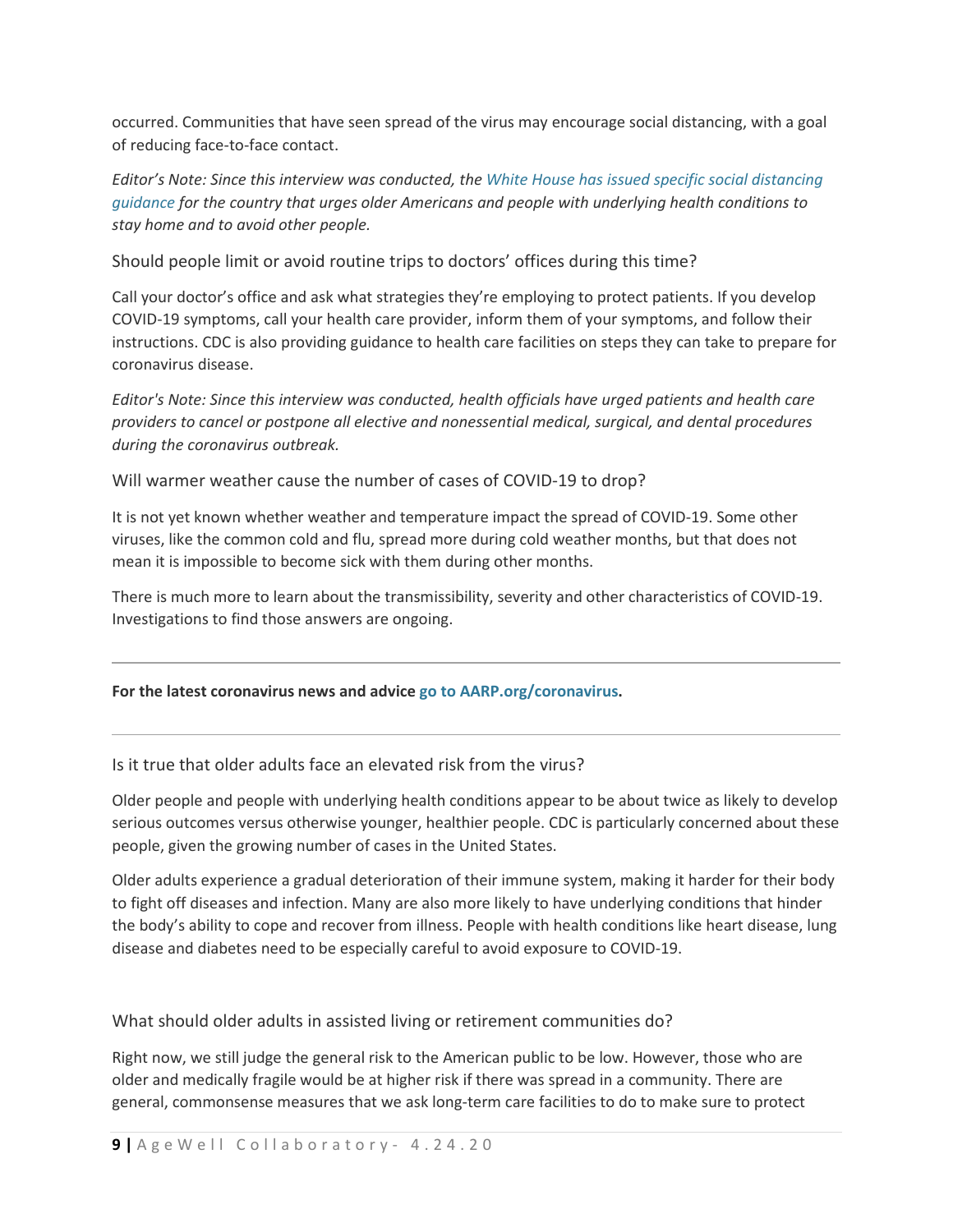their residents, and they are the same things that we've been talking about—washing hands, identifying people who are sick early to make sure that they get appropriate medical care. And when somebody is sick, trying to keep them from infecting others.

*Editor's Note: Since this interview was conducted, the [CDC has issued specific guidance](https://www.cdc.gov/coronavirus/2019-ncov/healthcare-facilities/prevent-spread-in-long-term-care-facilities.html) for long-term care facilities and nursing homes to restrict all visitation, including volunteers and nonessential health care personnel, except for certain compassionate care situations, such as end-of-life situations.*

More on Coronavirus

[How the immune system changes as you age](https://www.aarp.org/health/conditions-treatments/info-2020/coronavirus-severe-seniors.html)

[What it feels like to have COVID-19](https://www.aarp.org/health/conditions-treatments/info-2020/covid19-symptoms.html)

#### **Reference:**

Nania, R. (2020). Coronavirus and Older Adults: Your Questions Answered. Retrieved from https://www.aarp.org/health/conditions-treatments/info-2020/cdc-covid-19.html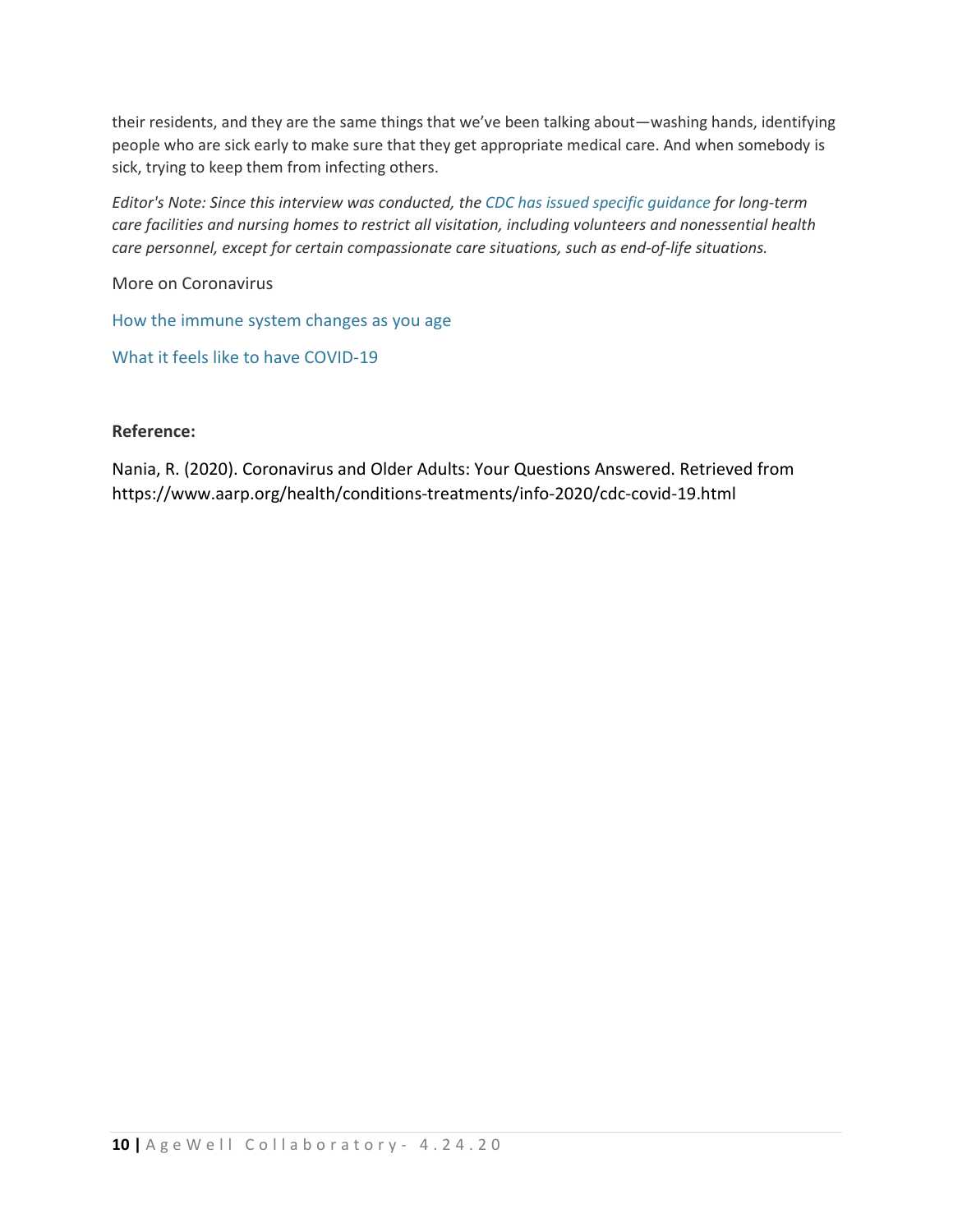# <span id="page-11-0"></span>**COVID-19 Checklist for Older Adults: Prepare for Coronavirus**

Tips from the CDC to get ready for an outbreak in your community

by Katherine Skiba, **[AARP](https://www.aarp.org/)**, March 24, 2020 | Comments: 12

The Centers for Disease Control and Prevention has issued detailed advice for older Americans who are at higher risk for more serious [symptoms of COVID-19,](https://www.aarp.org/health/conditions-treatments/info-2020/covid19-symptoms.html) the illness caused by the novel coronavirus. People of all ages who have severe, [chronic medical conditions](https://www.aarp.org/health/conditions-treatments/info-2020/chronic-conditions-coronavirus.html) such as heart disease, lung disease or diabetes likewise are at higher risk.

Here are key tips for older adults and their caregivers for preparing for a coronavirus outbreak in your community, adapted from the [CDC's checklist](https://www.cdc.gov/coronavirus/2019-ncov/community/retirement/checklist.html) for older adults:

#### Know the symptoms

• If you develop COVID-19 symptoms including fever, cough and trouble breathing, call your doctor first.

• Some doctors offer telephone and ["telehealth" visits](https://www.aarp.org/health/conditions-treatments/info-2020/benefits-telehealth-medicare.html) to avoid the potential of spreading the virus to other patients and health care workers in the office.

• Not everyone who contracts the virus needs to be hospitalized. You may be able to recover at home. Follow your doctor's orders and [CDC guidance](https://www.cdc.gov/coronavirus/2019-ncov/if-you-are-sick/caring-for-yourself-at-home.html) on how to take care of yourself at home.

#### Be prepared

• Have a COVID-19 plan for yourself. Draw up one for your loved ones and review it.

• Have a list of your [daily medications](https://www.cdc.gov/aging/caregiving/pdf/Complete-Care-Plan-Form-508.pdf) and time of day you take them. That way a caregiver will be able to help you if you get sick.

• Obtain at least a 30-day supply of your prescription drugs.

• Stock up on tissues and over-the-counter medicines to treat fever, cough and other symptoms should they arise.

• Have enough [groceries and household items](https://www.aarp.org/home-family/your-home/info-2020/coronavirus-supermarkets.html) to be comfortable staying home for a few weeks. Make sure you have enough supplies.

- Draw up an emergency contact list.
- If you have a [caregiver,](https://www.aarp.org/caregiving/basics/info-2020/coronavirus-tips-for-caregivers.html) make a backup plan for care in case he or she falls sick.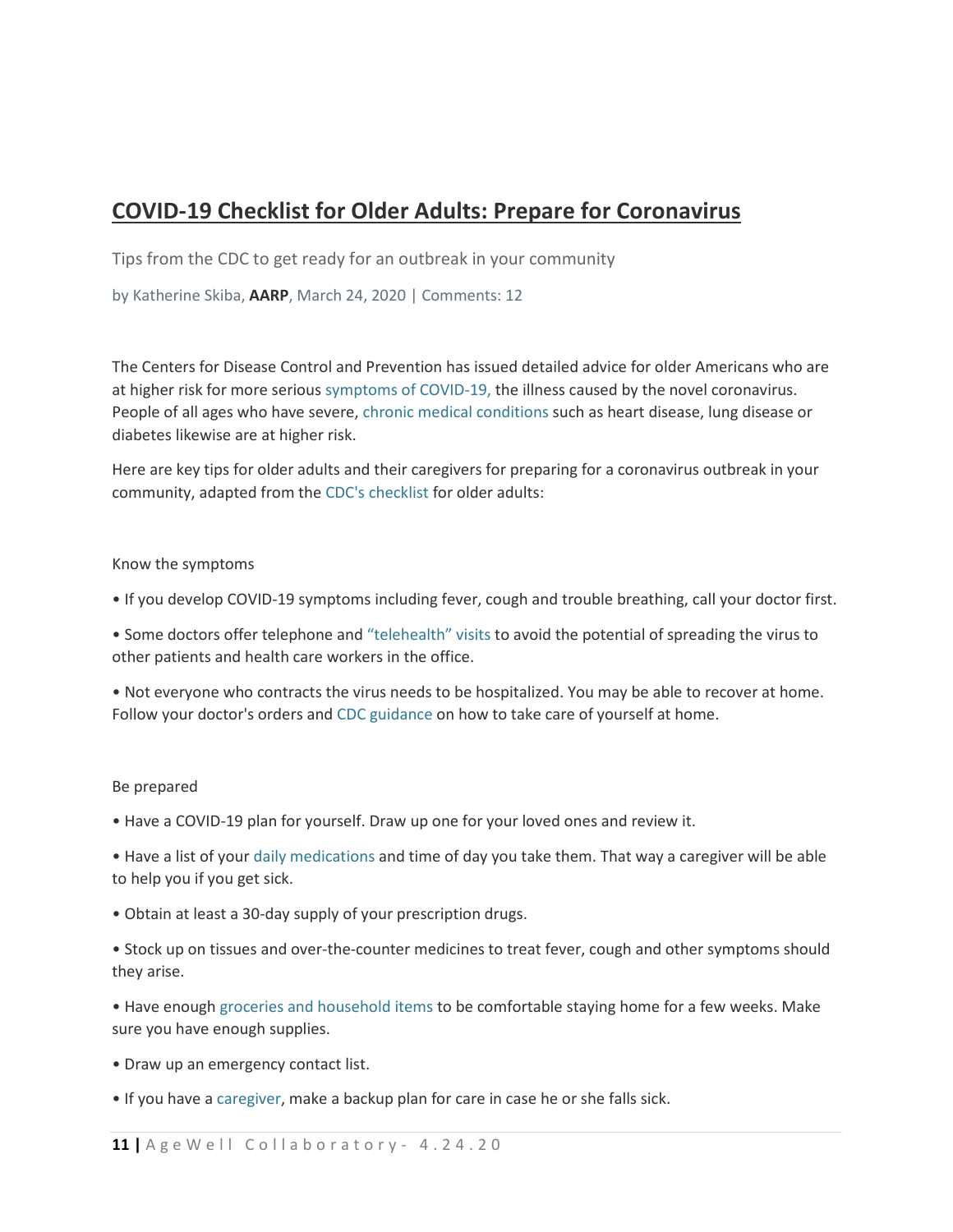• If you are a caretaker, monitor your charge's food, supplies and medical needs such as oxygen, dialysis and wound care. And have a backup plan.

#### **For the latest coronavirus news and advice [go to AARP.org/coronavirus.](https://www.aarp.org/health/)**

Stay at home, have a buddy

- Avoid sick people and crowds.
- [Postpone travel,](https://www.aarp.org/travel/travel-tips/safety/info-2020/coronavirus-and-travel.html) including airplane trips, and avoid cruise ships.
- Pay attention to the local news and follow the advice of local health officials.
- [Stay in touch with others](https://www.aarp.org/health/conditions-treatments/info-2020/coronavirus-social-isolation-loneliness.html) by phone, email and [video chats.](https://www.aarp.org/home-family/personal-technology/info-2019/how-to-facetime.html)

• You might need to ask friends, family, neighbors or community health workers for help, especially if you become sick.

• Seek out a "buddy" who will check on you, help you prepare and stock up on supplies, and help care for you if needed.

#### Practice Healthy Habits

- Cover coughs and sneezes with a tissue or the inside of your elbow, then wash your hands.
- Avoid touching your eyes, nose and mouth with unwashed hands.
- Clean your hands often. [Wash your hands](https://videos.aarp.org/detail/video/6141675631001/how-to-wash-your-hands-the-right-way) with soap and water for 20 seconds.
- If you don't have soap and water, use an alcohol-based hand sanitizer with at least 60 percent alcohol.
- Clean [and then disinfect](https://www.cdc.gov/coronavirus/2019-ncov/prepare/cleaning-disinfection.html?CDC_AA_refVal=https%3A%2F%2Fwww.cdc.gov%2Fcoronavirus%2F2019-ncov%2Fcommunity%2Fhome%2Fcleaning-disinfection.html) surfaces and things you touch often. These include tables, chairs, doorknobs, light switches, elevator buttons, handrails, countertops, remote controls, shared electronic equipment, shared exercise equipment, handles, desks, phones, keyboards, toilets, faucets and sinks.

• Here are instructions to [clean and disinfect your home](https://www.cdc.gov/coronavirus/2019-ncov/prepare/disinfecting-your-home.html) if someone is sick.

#### Seek Help

- Call 911 immediately if you are sick and your symptoms worsen.
- Worsening symptoms include, but are not limited to, difficulty breathing or shortness of breath; persistent pain or pressure in the chest; bluish lips or face.
- If you are a caregiver, also pay attention if your charge shows new confusion.

More on Coronavirus

#### **Reference:**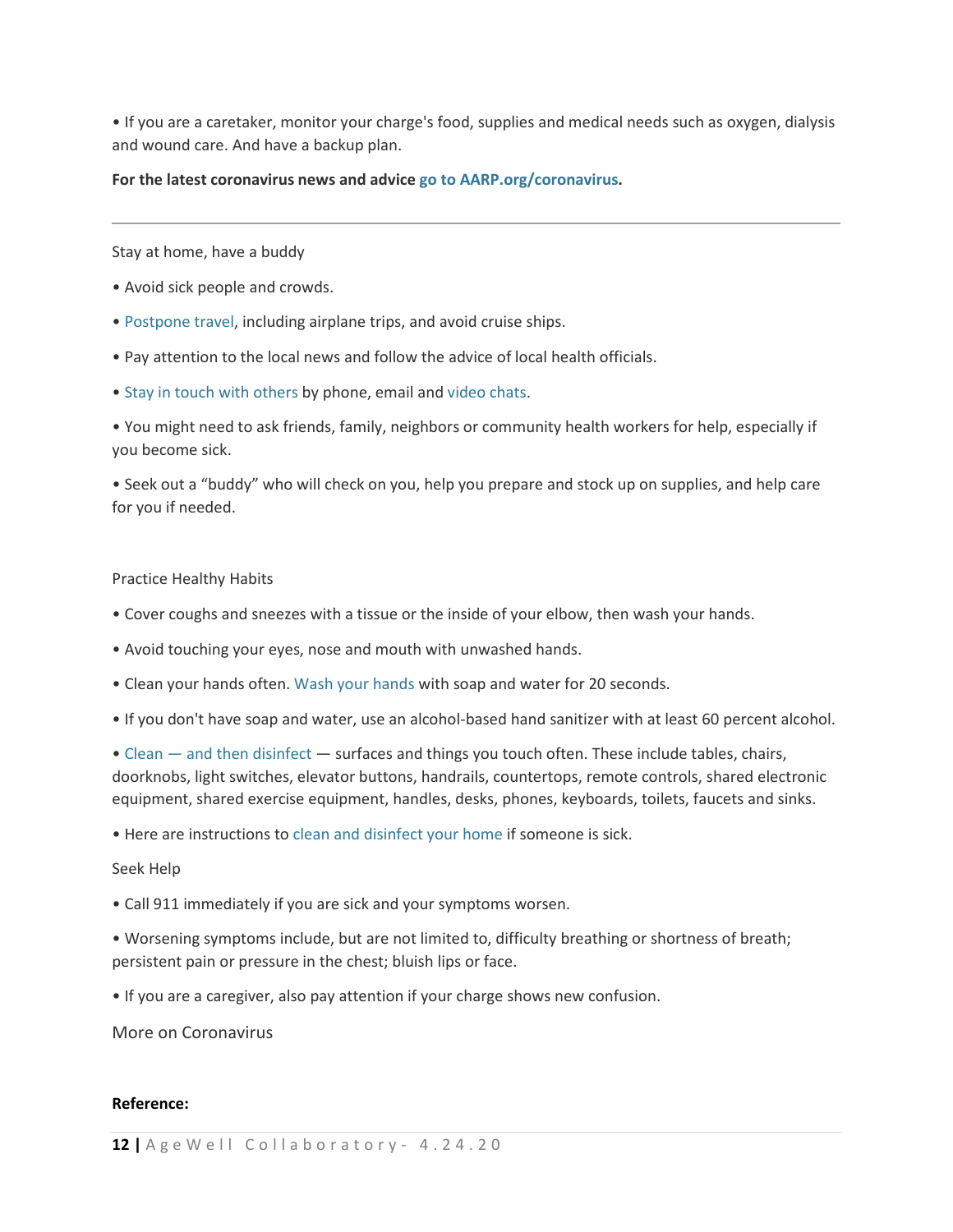Skiba, K. (2020). COVID-19 checklist for older adults: prepare for coronavirus. Retrieved from <https://www.aarp.org/health/conditions-treatments/info-2020/cdc-covid-19.html>

# <span id="page-13-0"></span>**COVID-19 Coronavirus: Share Facts, Not Fear**

#### Know the facts about coronavirus disease 2019 (COVID-19) and help stop the spread of rumors.

#### **Fact 1: Diseases can make anyone sick regardless of their race or ethnicity.**

Fear and anxiety about COVID-19 can cause people to avoid or reject others even though they are not at risk for spreading the virus. People of Asian descent, including Chinese Americans, are not more likely to get COVID-19 than any other American. Help stop fear by letting people know that being of Asian descent does not increase the chance of getting or spreading COVID-19.

#### **Fact 2: For most people, the immediate risk of becoming seriously ill from the virus that causes COVID-19 is thought to be low.**

Older adults and people of any age who have serious underlying medical conditions may be at higher risk for more serious complications from COVID-19.

#### **Fact 3: Someone who has completed quarantine or has been released from isolation does not pose a risk of infection to other people.**

For up-to-date information, visit CDC's coronavirus disease 2019 web page.

#### **Fact 4: There are simple things you can do to help keep yourself and others healthy.**

- Wash your hands often with soap and water for at least 20 seconds, especially after blowing your nose, coughing, or sneezing; going to the bathroom; and before eating or preparing food.
- Avoid touching your eyes, nose, and mouth with unwashed hands.
- Stay home when you are sick.
- Cover your cough or sneeze with a tissue, then throw the tissue in the trash.

#### **Fact 5: You can help stop COVID-19 by knowing the signs and symptoms:**

- Fever
- Cough
- Shortness of breath

Seek medical advice if you

- Develop symptoms AND
- Have been in close contact with a person known to have COVID-19 or if you live in or have recently been in an area with ongoing spread of COVID-19.

For more information: **www.cdc.gov/COVID19** [CS 315446-A 03/06/2020](http://www.cdc.gov/COVID19%20CS%20315446-A%2003/06/2020)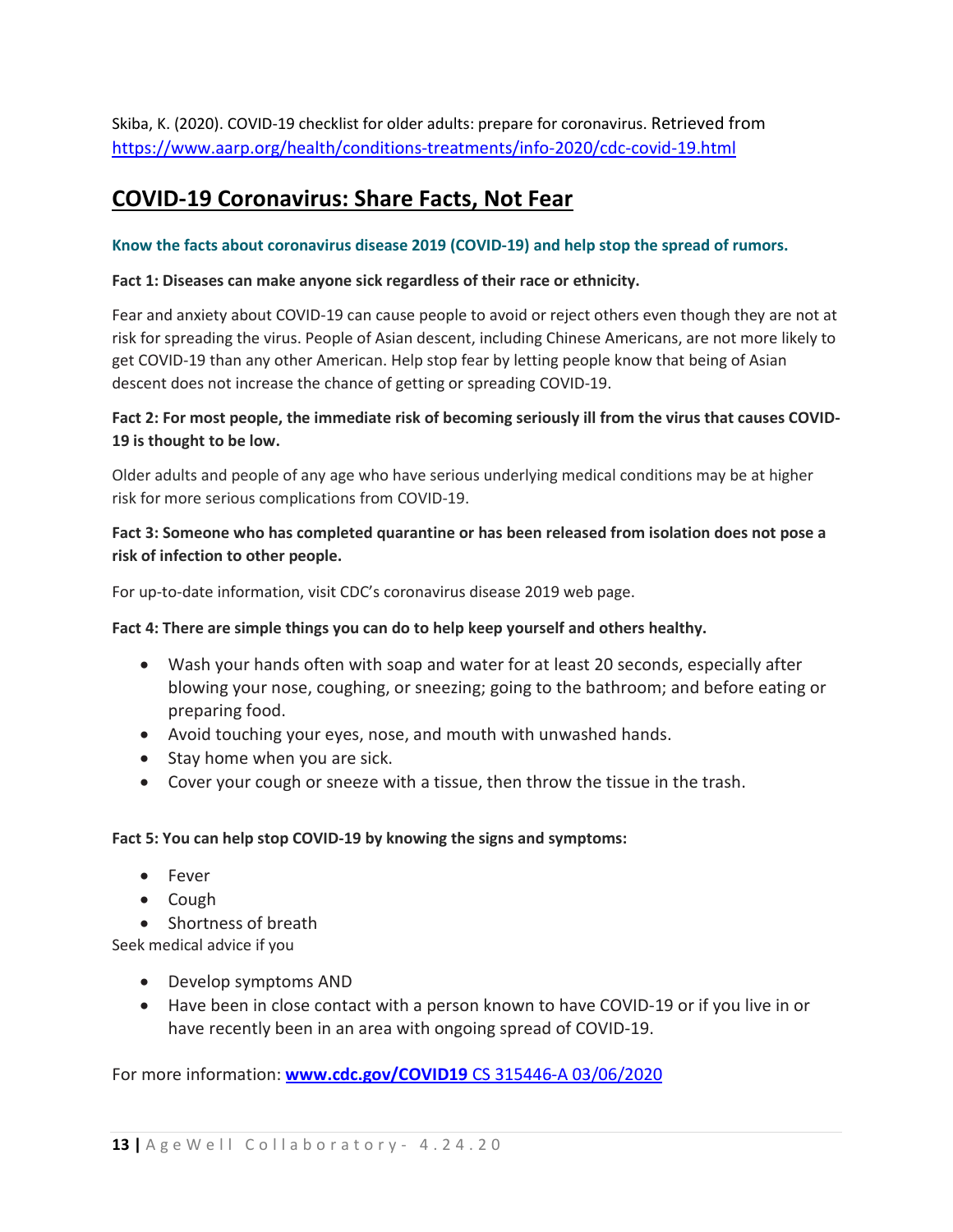#### **Reference:**

Prevention, C. f. D. C. a. (2020). Share Facts About COVID-19. Retrieved from https://www.cdc.gov/coronavirus/2019-ncov/about/share-facts-h.pdf

### <span id="page-14-0"></span>**COVID-19: Adjusting to the "new normal"**

March 27, 2020

[Richard J. HODES,](https://www.nia.nih.gov/about/staff/hodes-richard) *Director, Office of the Director (OD)*.

#### [ApplicationsClinical Research](https://www.nia.nih.gov/research/blog/tags/applications)[Funding PolicyScientific Resources](https://www.nia.nih.gov/research/blog/tags/funding-policy)

The COVID-19 pandemic has rapidly changed how we live, work and learn. First and foremost, I want to assure everyone that the safety of older adults, a population known to be at high risk, is paramount to NIH and NIA leadership.

The "new normal" of this public health emergency coupled with the guidance around physical distancing also makes this a trying time for clinicians, researchers and others who support our crucial science, including trial participants. While no one knows how long our current state will last, for now, I want to let the NIA community know that much-needed help and flexibility is already in motion as you are feeling the impact in your labs and clinical trials.

Grantees with specific questions should reach out directly to their [NIA program officers.](https://www.nia.nih.gov/research/research-divisions-contacts) We are committed to responding as rapidly as possible as we transition to working and meeting online and supporting new research on the effects of this pandemic on older adults.

#### Resources from NIH OER

The NIH Office of Extramural Research (OER) has an excellent [website on Coronavirus Information for](https://grants.nih.gov/grants/natural_disasters/corona-virus.htm)  [NIH Applicants and Recipients,](https://grants.nih.gov/grants/natural_disasters/corona-virus.htm) which links to NIH Guide Notices and FAQs, as well as CDC and WHO information. Dr. Mike Lauer, NIH deputy director for extramural research, recently [wrote a blog](https://nexus.od.nih.gov/all/2020/03/26/responding-to-frequent-questions-on-flexibilities-related-to-nih-funding-and-covid-19/) and provided a [video update](https://www.youtube.com/watch?v=V5-Ry-2uGxs&feature=youtu.be) for grantees and applicants on what's being put into place to help.

Additionally, NIH OER also hosts a helpful [FAQs page on COVID-19 flexibilities for applicants and](https://grants.nih.gov/faqs#/covid-19.htm)  [recipients](https://grants.nih.gov/faqs#/covid-19.htm) that covers [changes regarding late applications,](https://grants.nih.gov/grants/guide/notice-files/NOT-OD-20-091.html) reporting, budgeting, salaries/stipends, travel cancellation fees and more. NIH has also issued [guidance](https://grants.nih.gov/grants/guide/notice-files/NOT-OD-20-087.html) for institutions to ensure the safety of human participants and research staff in NIH-funded clinical trials and human subjects studies. Note that NIA peer review will continue during this time but shift from in-person to online meetings.

#### Time for resilience and perseverance

Above all, this is a time for resilience and perseverance as many studies and trials have put enrollment and follow-up on hold as universities and labs have switched to remote work. But researchers can still do things that don't involve direct participant contact such as phone visits, data management, and analysis and dissemination activities, or tackle abstracts, presentations and manuscripts. Regardless,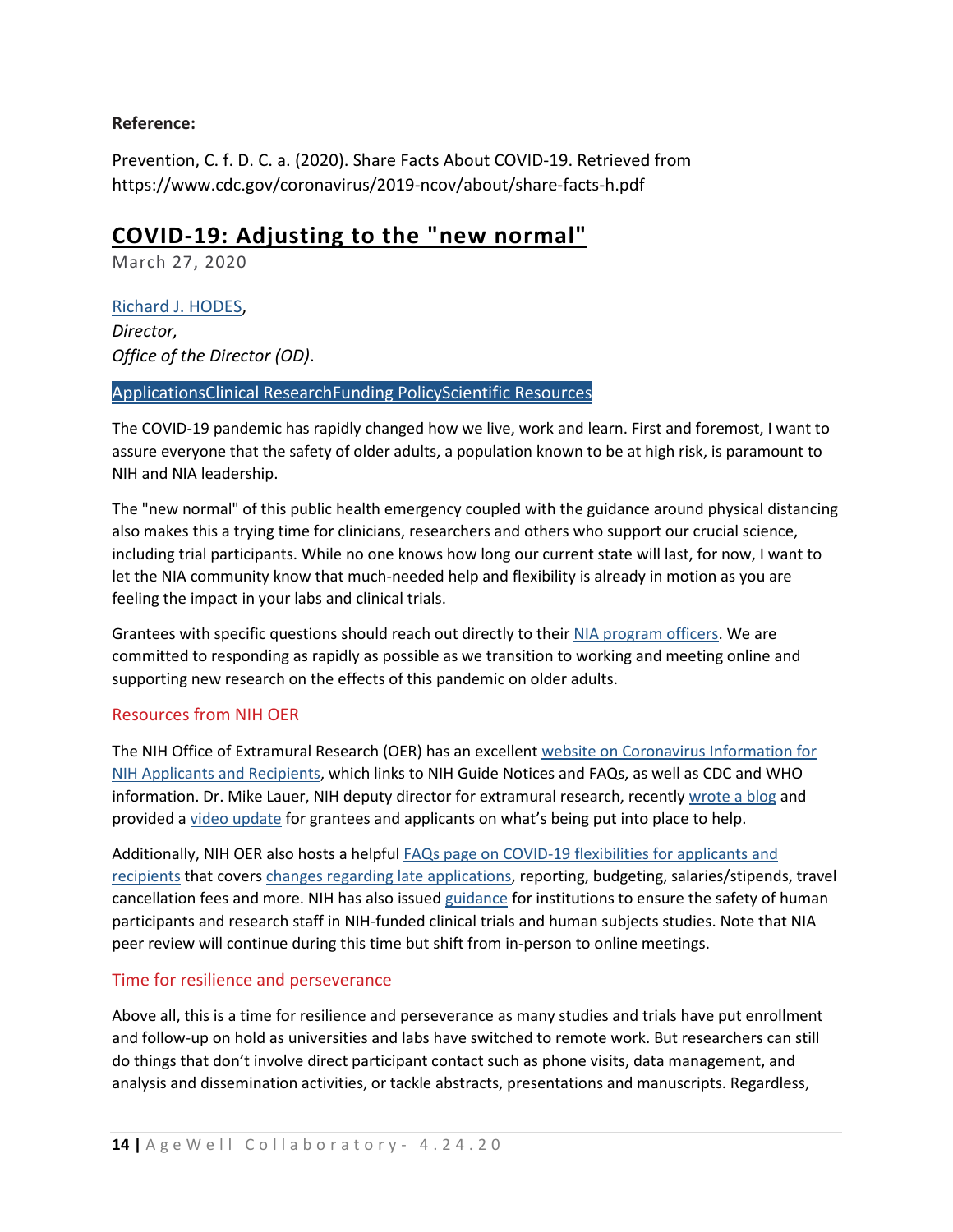please keep in touch with your NIA program officer, your IRB and your institution as plans and policies evolve.

#### We are all in this together

In the face of realities of the current global crisis, we will need to continue to collaborate and work creatively. Together, we will improvise, adapt and overcome. NIA is here to help while you take actions to keep yourselves, your families, your colleagues and your participants safe and healthy.

We will blog more in the coming weeks about the COVID-19 impact on the NIA community, including about opportunities to contribute to research in this area. Please comment below with any questions or concerns. I wish you safety and wellness.

#### **Reference:**

Hodes, R. (2020). COVID-19: Adjusting to the 'New' Normal'. Retrieved from https://www.nia.nih.gov/research/blog/2020/03/covid-19-adjusting-new-normal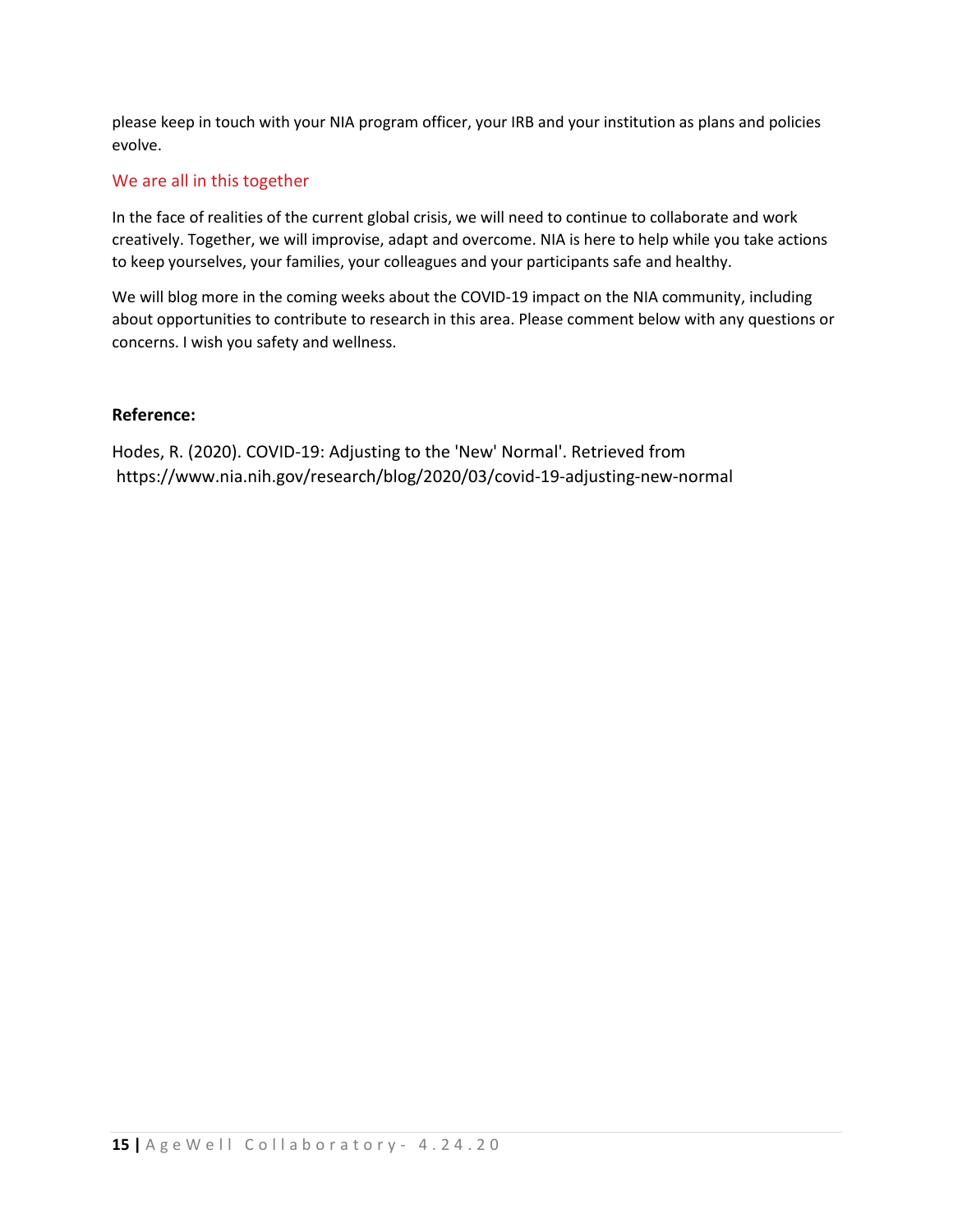# <span id="page-16-0"></span>**Families First: COVID-19 Constituent Service Resources Toolkit**

#### **INTRODUCTION**

Our nation is facing one of the gravest health and economic emergencies in over 100 years. The coronavirus pandemic has had a deep impact on every aspect of American life — and bold action is required to address the health emergency, mitigate the economic damage and provide for a strong recovery.

Since the beginning of the epidemic, House Democrats have focused on ensuring our nation's response puts workers and families first: their health, their wages and their wellbeing.

We have already passed and signed into law three sweeping pieces of legislation:

The Coronavirus Preparedness and Response Supplemental Appropriations Act

The Families First Coronavirus Response Act

The Coronavirus Aid, Relief and Economic Security (CARES) Act.

Together, these laws dramatically expand critical financial lifelines for families, establish new benefits and protections for workers, create new tools for small businesses to meet payroll and other expenses, and provide relief for students and schools.

This Families First Coronavirus Constituent Service Resource Toolkit will help you understand all the benefits that are available to you and your community — and how to access them.

#### **INDIVIDUALS & FAMILIES**

Unemployment Insurance

• More laid-off and furloughed workers than ever before (including those new to the job market) will be eligible for Unemployment Insurance and will see an additional \$600 per week to match the average paycheck for up to 4 months of benefits. These benefits will be available immediately.

• Residents seeking more information about UI benefits should contact the state unemployment insurance program. For a list of unemployment offices by state please click here.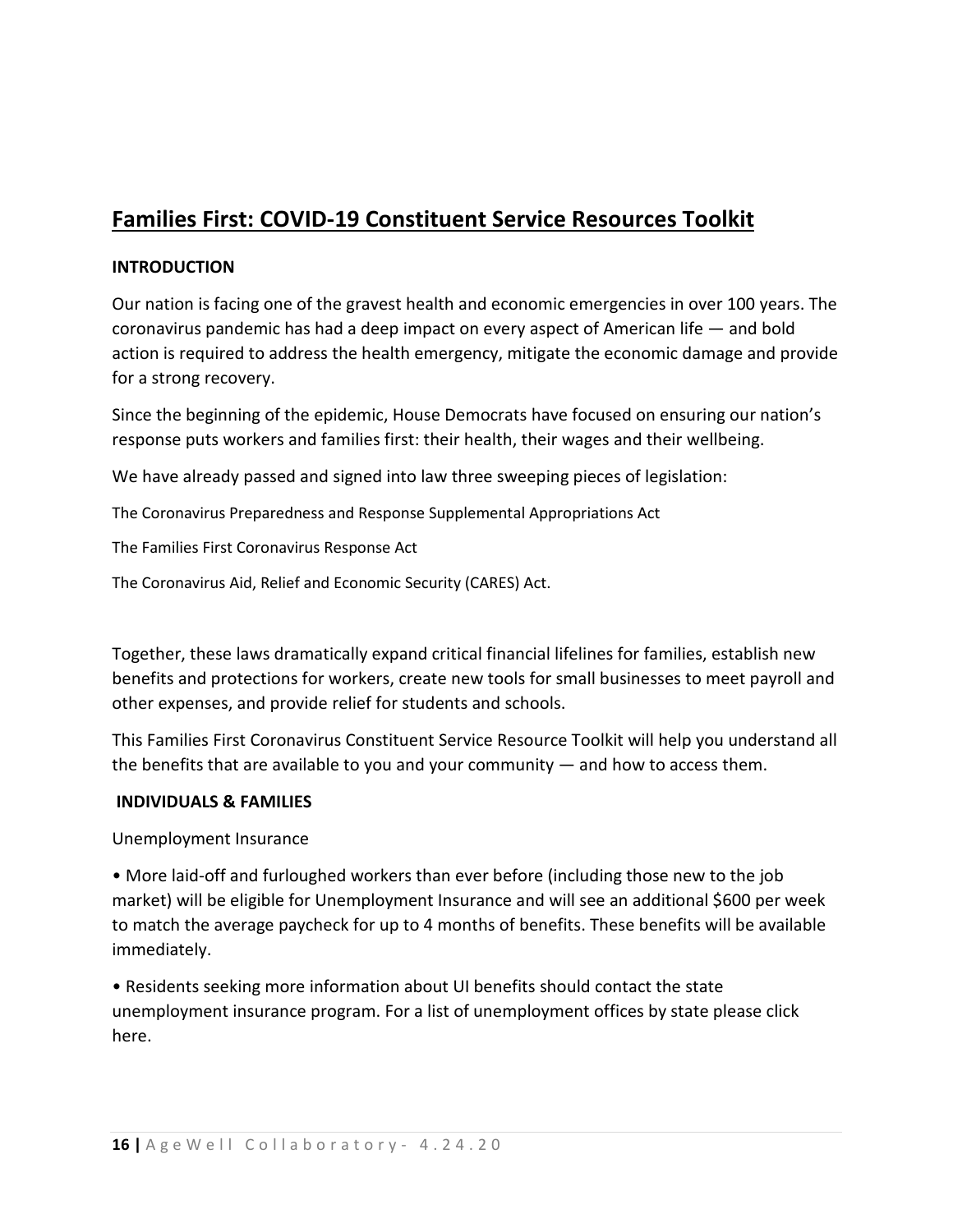#### DIRECT PAYMENTS TO INDIVIDUALS & THEIR FAMILIES

• Individuals making up to \$75,000 (\$150,000 for married workers) will receive payments of \$1,200 with an additional \$500 payment per minor child. The payments decrease ratably and stop altogether for single workers making more than \$99,000 (\$198,000 for married workers and \$218,000 for a family of four.)

• These payments will be issued by the IRS via direct deposit and will be based on 2019 or 2018 tax return or 2019 Social Security statement.

• If someone has not filed a tax return in 2018 or 2019 and does not receive Social Security benefits, the IRS recommends filing a 2018 return to receive payment. If the IRS does not have the taxpayer's bank account information, the taxpayer should look for a letter from the IRS detailing how to receive their payment.

• If you receive Social Security, retirement or other social safety net benefits, you may still qualify for direct payments. These payments will not be taxable nor represent "resources" for program eligibility purposes. Click here for more information from the IRS.

ADDITIONAL RESOURCES:

- Committee on Ways & Means fact sheet & FAQ on direct payments
- Committee on Ways & Means FAQ on Social Security and direct payments

#### FOOD ASSISTANCE

• Supplemental Nutrition Assistance Program (SNAP), more commonly known as food stamps, ensures that Americans receive the food they need, especially if they are newly unemployed. Congress has invested in SNAP in the last three bills to help Americans put food on the table during this crisis.

• In order to apply for SNAP, contact your state SNAP office or the U.S. Department of Agriculture's Food & Nutrition Services regional offices near you.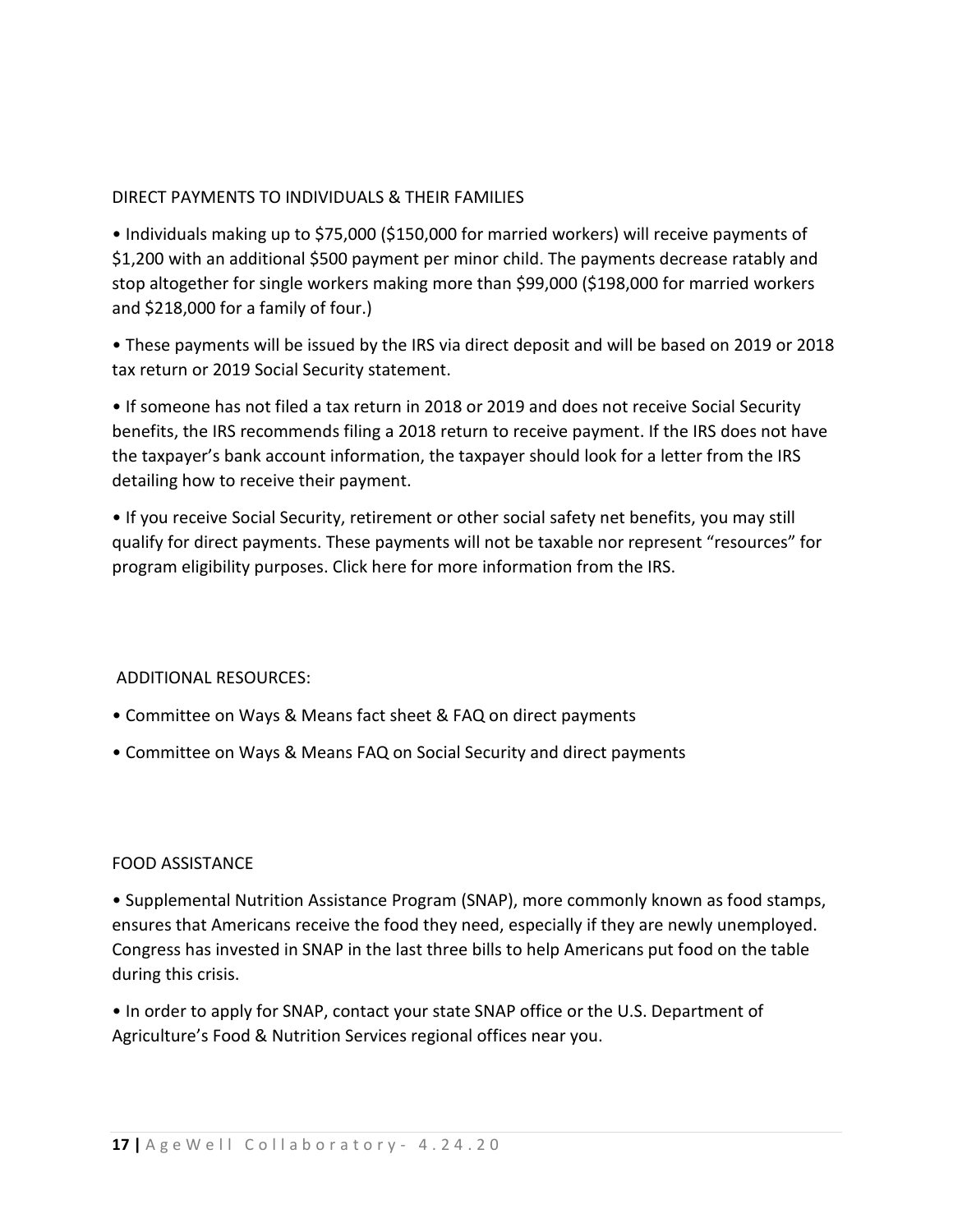#### ADDITIONAL RESOURCE:

• Committee on House Agriculture Fact Sheet and FAQs on anti-hunger programs

• The Special Supplemental Nutrition Program for Women Infants and Children (WIC) provides access to nutritious foods to low-income pregnant women or mothers. To see if you are eligible for WIC benefits click here. To learn more about how to apply for WIC click here. To learn about WIC in your state, click here.

#### ADDITIONAL RESOURCE:

• U.S. Department of Agriculture's Coronavirus Nutrition Response

#### FOOD BANKS

• Congress has now secured \$850 million in emergency funding for The Emergency Food Assistance Program (TEFAP) to help food banks face increased utilization and demand in countless communities across the country due to the coronavirus. Click here for your state contacts or find a local food bank near you.

• To find food assistance near you, call the USDA National Hunger Hotline 1-866-3-HUNGRY/1- 877-8-HAMBRE

#### HOMEOWNER & RENTERS PROTECTIONS

• Mortgage Forbearance: Homeowners with FHA, USDA, VA, or Section 184 or 184A mortgages (for members of federally-recognized tribes) and those with mortgages backed by Fannie Mae or Freddie Mac have the right to request forbearance on their payments for up to 6 months, with a possible extension for another 6 months without fees, penalties, or extra interest. Homeowners should contact their mortgage servicing company directly.

• Eviction Protections: Renters residing in public or assisted housing, or in a home or apartment whose owner has a federally-backed mortgage, and who are unable to pay their rent, are protected from eviction for 4 months. Property owners are also prohibited from issuing a 30 day notice to a tenant to vacate a property until after the 4-month moratorium ends. This protection covers properties that receive federal subsidies such as public housing, Section 8 assistance, USDA rural housing programs, and federally-issued or guaranteed mortgages. Renters whose landlord is not abiding by the moratorium should contact the relevant federal agency that administers their housing program or their local Legal Aid office.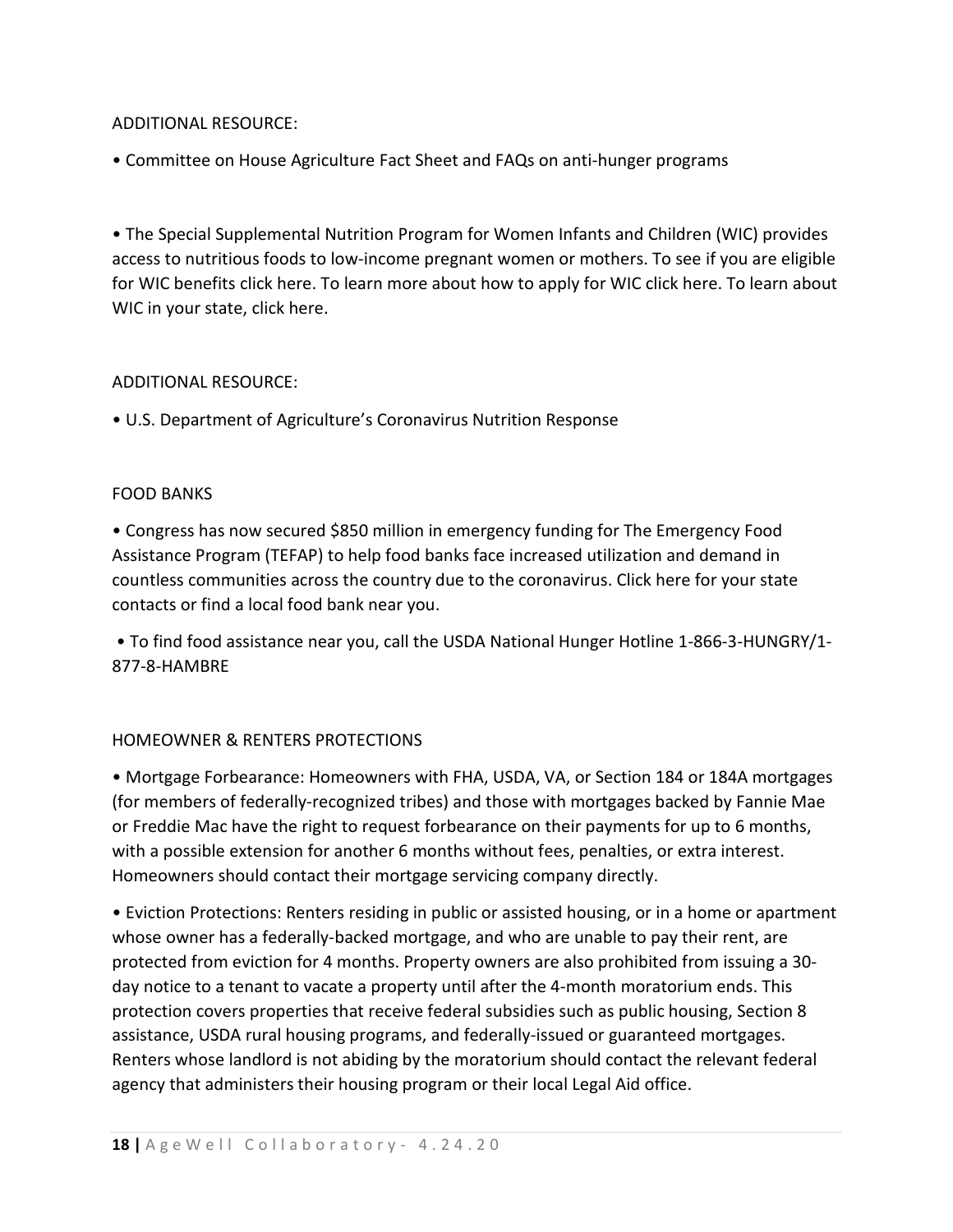#### ENERGY ASSISTANCE FOR LOW INCOME FAMILIES

• This legislative package includes \$900 million to help low income Americans and their families heat and cool their homes. To learn more about the Low Income Home Energy Assistance Program (LIHEAP) in your state, click here.

#### EMERGENCY PAID LEAVE

• Many workers in America currently have no paid leave and are being forced to choose between their paycheck, their health, and the health of the people around them.

• The emergency paid leave provisions passed by Congress and signed into law by the President are a critical step toward protecting families' financial security and mitigating the spread of the coronavirus. Below is information on eligibility for emergency paid sick leave and paid family leave.

#### ADDITIONAL RESOURCES:

- Committee on Education and Labor Fact Sheet: Who is Eligible for Leave link
- U.S. Department of Labor Fact Sheet for Employees
- U.S. Department of Labor Fact Sheet for Employers
- U.S. Department of Labor Questions and Answers
- U.S. Department of Labor poster for federal workers and one for all other employees

•U.S. Department of Labor questions & answers document about employer posting requirements, as well as a Field Assistance Bulletin describing the 30-day nonenforcement policy.

• Treasury, IRS & Department of Labor Announcement link.

#### SMALL BUSINESSES

• Congress secured \$350 billion in forgivable loans and \$10 billion in grants to small businesses, tribal business concerns, and certain nonprofits.

• Loans through a new SBA 7(a) Paycheck Protection Program can be forgiven when used for payroll costs (including paid leave, health care, and other costs) to retain workers, and other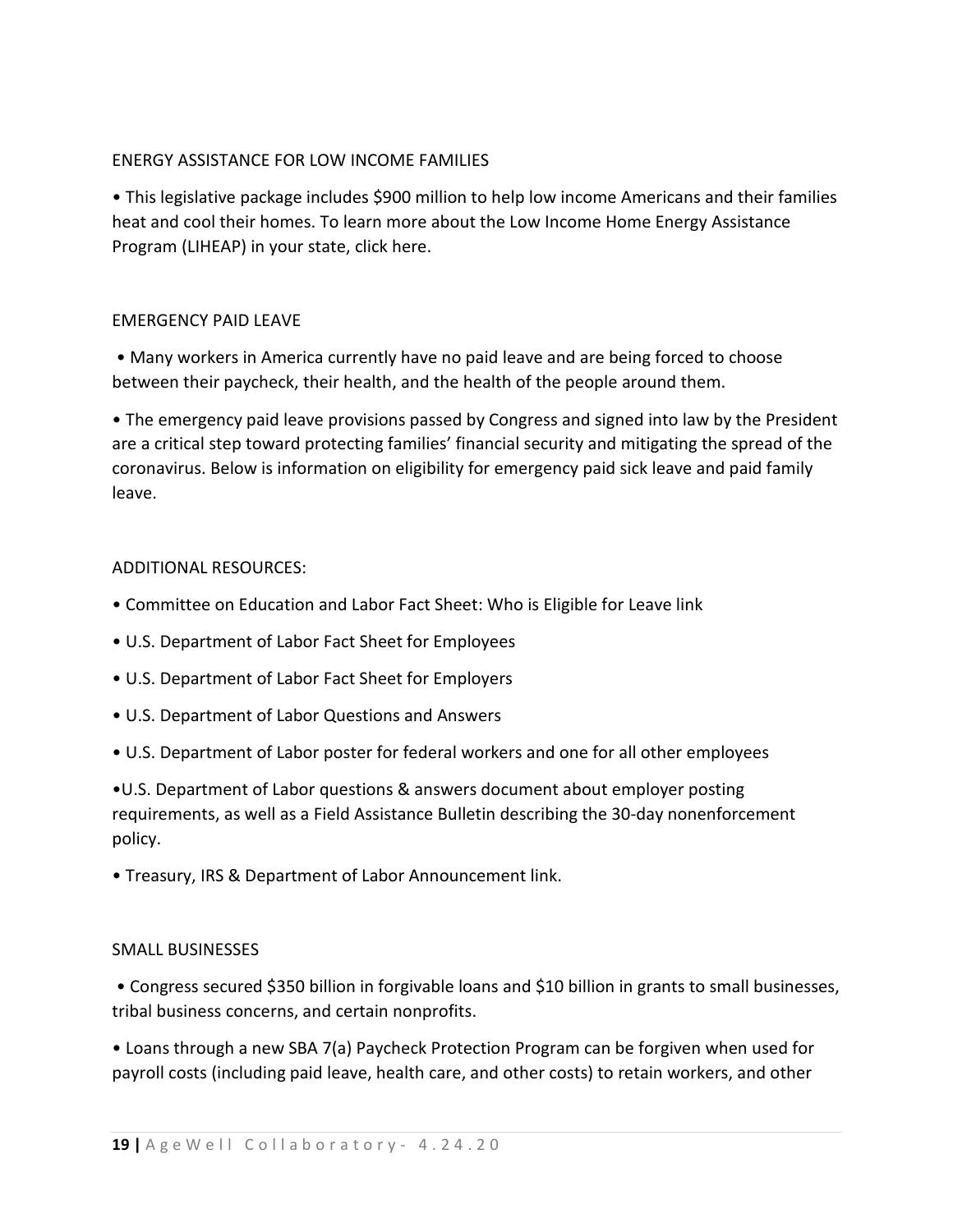expenses such as rent, mortgage interest, and utilities. Independent contractors, soleproprietors, and other self-employed persons are eligible for these loans.

• Small businesses can also apply for up to \$10,000 in grants to retain workers and pay for debt obligations.

• Small businesses, tribal business concerns, 501(c)(3) nonprofits, and 501(c)(19) veterans organizations in your district should contact their lender and the Small Business Administration office directly. For a list of SBA offices by state with contact information please click click here.

#### ADDITIONAL RESOURCE:

• Committee on Small Business fact sheet & FAQ on provisions in the CARES Act

#### PAID SICK AND FAMILY LEAVE TAX CREDIT

• Employers who provide required leave to their employees and who employ less than 500 employees are eligible for a tax credit to offset the costs of such leave. This tax relief will be provided against quarterly payroll taxes (those paid in connection the Form 941). For additional guidance, please refer to the IRS's website.

#### ADDITIONAL RESOURCES:

- Small Business Owner's Guide to the CARES Act
- Committee on Small Business: SBA State and Regional Lenders
- Lead Small Business Development Centers (SBDCs) by State or Region
- Women's Business Centers Master Contact List
- Committee on Small Business: The CARES Act for Small Businesses Flow Chart

#### MEDIUM-SIZED BUSINESSES

Included in the bill is a fund administered by Secretary Mnuchin designed to provide lowinterest bank financing to medium-sized businesses and nonprofits with 500 to 10,000 employees.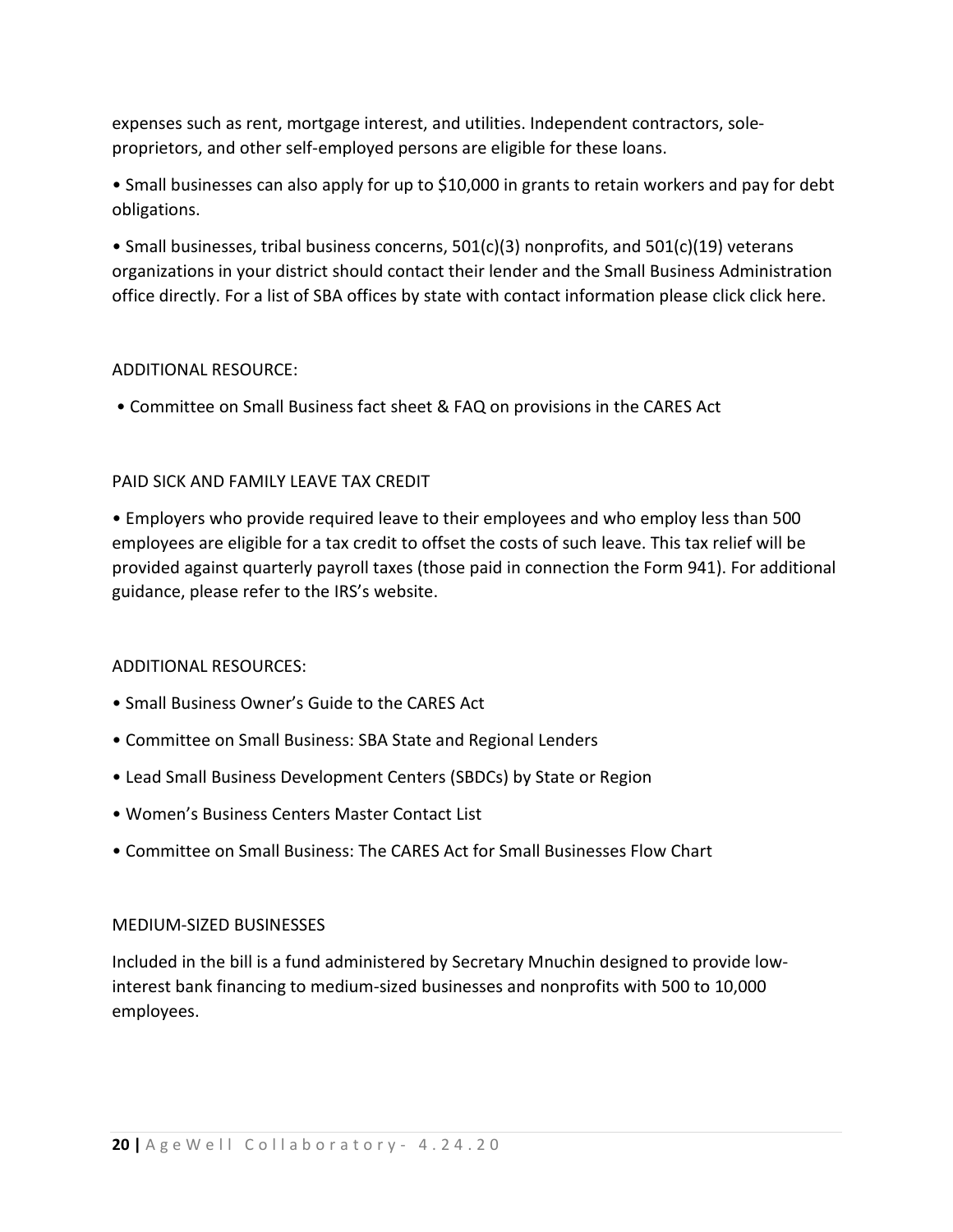As of now, we do not have information about the protocols for the administration of this fund. As soon as we have this information we will provide it to you.

This toolkit will be updated with new information as we receive it.

#### **STUDENTS & EDUCATORS**

#### STUDENT LOAN RELIEF FOR BORRROWERS

• If you have student loan debt, Congress secured several options outlined below for borrowers that help provide relief through September 30, 2020. During this period, a borrower will be able to:

Pause payments for federal student loan borrowers who have Direct Loans and Federal Family Education Loan (FFEL), which means these borrowers will not be required to make any payments toward outstanding interest or principal balance.

Suspend interest accrual for such loans so that these balances don't accrue.

Avoid forced collections such as garnishment of wages, tax refunds, & Social Security benefits.

Halt negative credit reporting.

Ensure a borrower continues to receive credit toward Public Service Loan Forgiveness, Income-Driven Repayment forgiveness, and loan rehabilitation.

For additional guidance on how to apply and learn about next steps as this critical relief becomes available, please refer to the U.S. Department of Education website.

#### SCHOOL MEALS

• As more schools close due to coronavirus, Congress has provided emergency funding for Child Nutrition Programs to ensure students can still receive their free or reduced-price school meals during this time. To learn more, click here to learn more about your state is doing during this time.

#### STABILIZATION FUNDING FOR EDUCATION

• Congress secured \$30.75 billion in funding for school districts, states and higher education institutions to ensure state resources and investments are not diverted from life-long learning.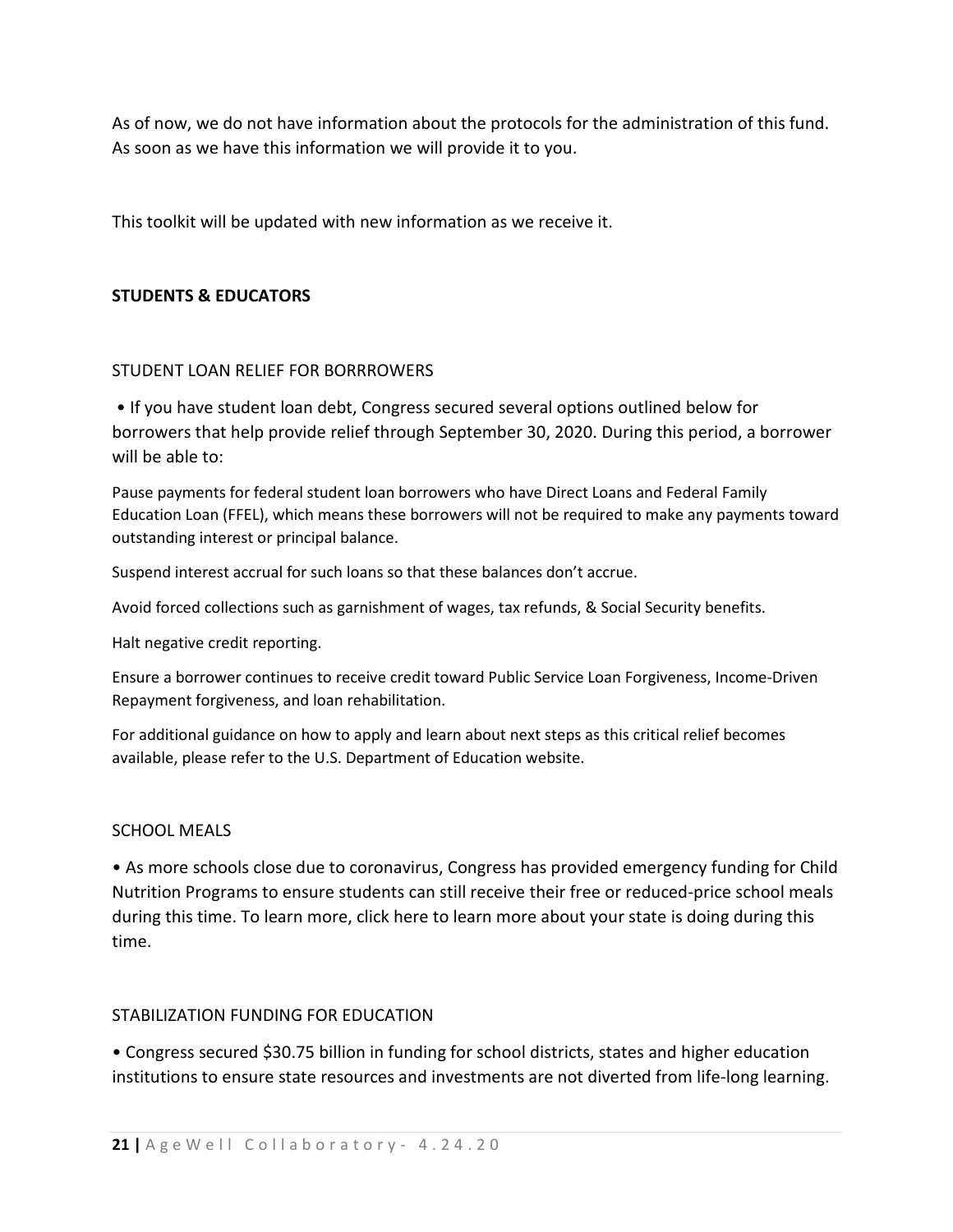For additional guidance on how to apply and learn about next steps as this critical relief becomes available, please refer to the U.S. Department of Education website.

#### ADDITIONAL RESOURCE: • Student Aid FAQ for COVID-19

ADDITIONAL RESOURCE: • Committee on Education & Labor FAQs on school meals 8

#### **INDIAN COUNTRY**

• Indian Health Service: Congress secured over \$1 billion in critically needed resources to the Indian Health Service (IHS). Information on the federal response in Indian Country can be found on the IHS website.

• Coronavirus Relief Fund: Democrats secured an \$8 billion relief fund at the Department of Treasury to assist tribes with costs incurred in the response to the coronavirus pandemic. For additional guidance on how to apply and learn about next steps as this critical relief becomes available, please refer to the U.S. Department of Treasury website.

• Tribal Governance: The legislative package provides \$453 million to the Bureau of Indian Affairs (BIA) for essential tribal governmental and to aid individual Native Americans. For resources and information on school closures, please visit the BIA website here.

• Housing: This legislative package provided \$300 million for programs within the Department of Housing and Urban Development's Office of Native American Programs. Resources can be found here.

• Small Business: The legislative package makes tribal business concerns eligible for SBA loans of up to \$10 million and SBA grants of up to \$10,000 for payroll costs to retain workers (including paid leave, health care, and other costs), and other expenses such as rent, mortgage interest, and utilities.

• Unemployment Benefit Costs: Congress is also allowing for tribes to be reimbursed for onehalf of incurred unemployment benefit costs through December 31, 2020.

#### ADDITIONAL RESOURCES:

• Natural Resources Committee Coronavirus Resource Center, which includes coronavirus tribal funding information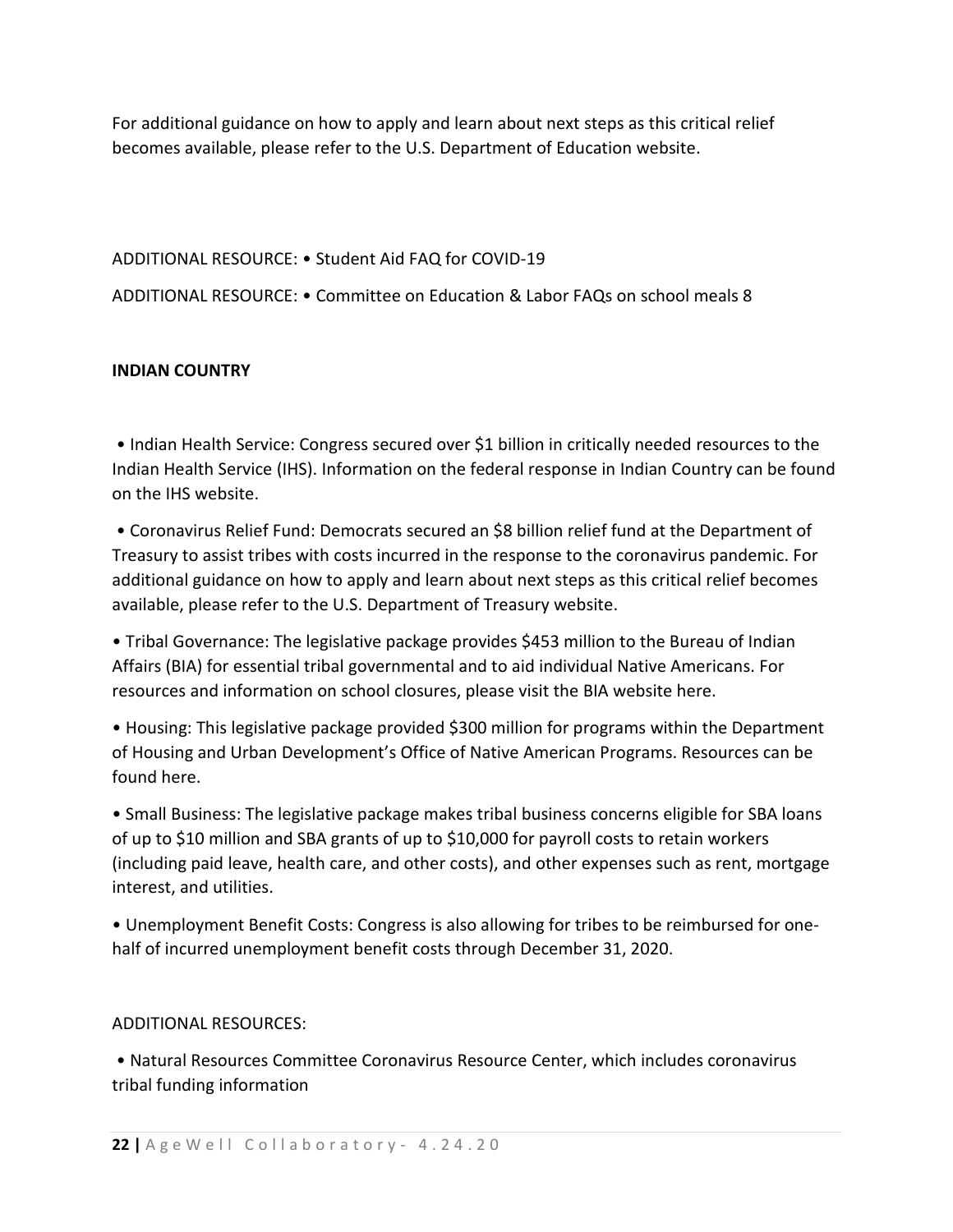• Appropriations Committee fact sheet on CARES Act investments to protect the health, economic security and well-being of Native Americans 9

#### **VETERANS**

• Congress provided robust emergency funding to ensure the Department of Veterans Affairs (VA) has the equipment, tests, and support services – including setting up temporary care sites, mobile treatment centers and increasing telehealth visits to allow more veterans to get care at home – necessary to provide veterans with the additional care they need. For further guidance as this funding and initiatives are implemented, please refer to the U.S. Department of Veterans Affairs website.

#### ADDITIONAL RESOURCES:

- Additional Resource: VA FAQ on COVID-19
- Additional Resource: List of all VA Medical Centers
- Additional Resource: Veterans Crisis Line 1-800-273-8255

#### **Reference:**

Representatives, U. S. H. o. (2020). Families First: COVID-19 Constituent Service Resrouces Toolkit. Retrieved from https://www.speaker.gov/sites/speaker.house.gov/files/COVID%20TOOLKIT%203.30.20.pdf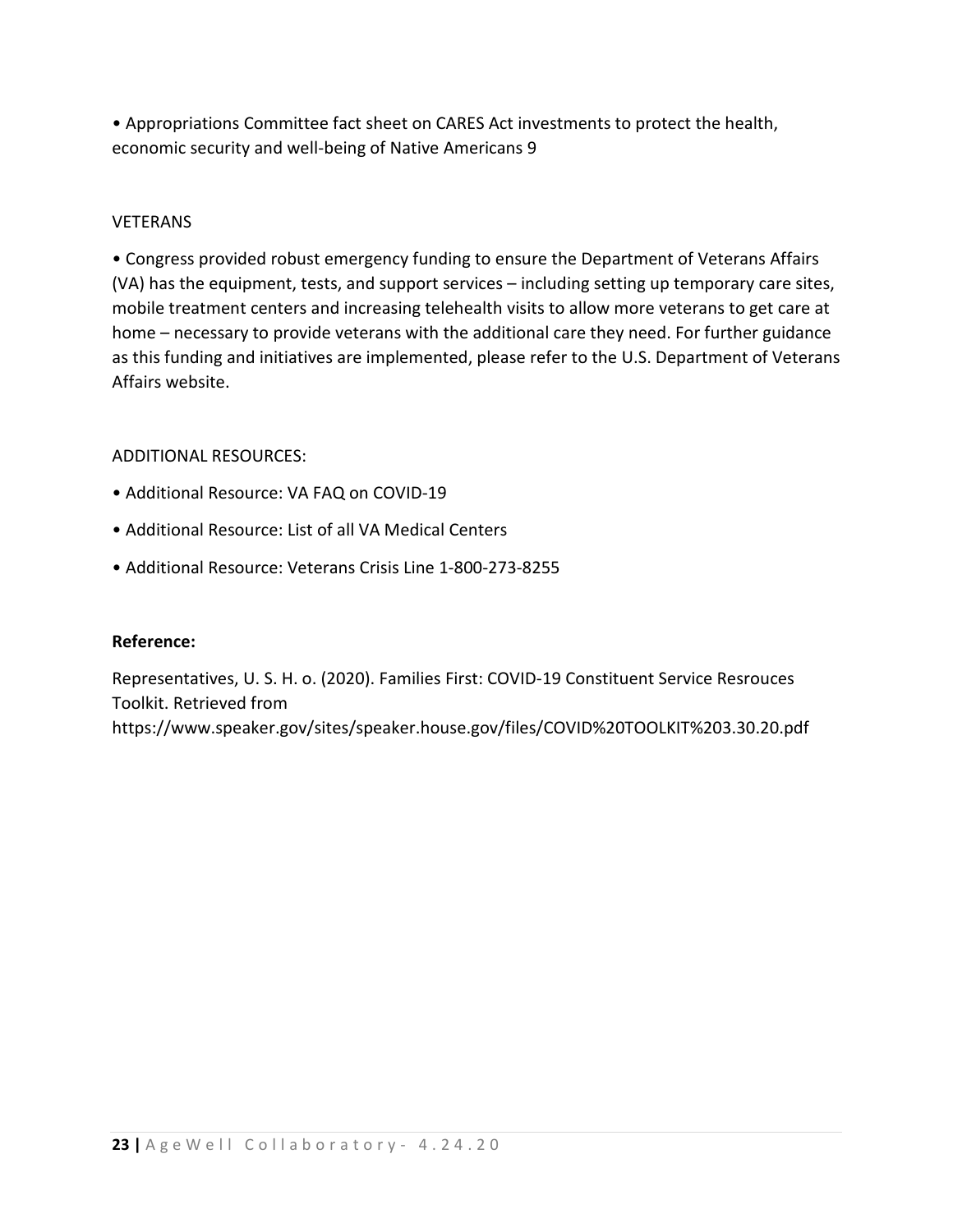# <span id="page-24-0"></span>**COVID-19 Public Health Toolkit**

#### WORKING TOGETHER TO KEEP OUR COMMUNITIES HEALTHY

With a massive surge of COVID-19 cases in the United States, the CDC Foundation is committed to ensuring that public health agencies and officials are equipped to communicate important information about this global pandemic and help individuals understand steps they can take to address this public health emergency and slow the spread of the virus throughout the United States.

The free resources here are available for download, distribution and use on communications channels. Your organization can also customize as needed. Social assets are available as ready-to-use JPEG files sized for various social platforms, and also in Power Point format so you can choose to make customizations and edits to best serve your community's needs. Many assets are available in both English and Spanish.

# Resources To Download And Customize

- **Health and Safety Advice Resources:**  [https://www.dropbox.com/sh/uws3xv5ks7zhj11/AAAaWyLyF\\_N5S9DSoP85NCofa?dl=0](https://www.dropbox.com/sh/uws3xv5ks7zhj11/AAAaWyLyF_N5S9DSoP85NCofa?dl=0)
- **COVID-19 Health Advice Resources:** <https://www.dropbox.com/sh/evx20jemwfsu9mc/AABDHosKk9KS1WTpXfjwu9jNa?dl=0>
- **High Risk and 65+ Population Resources:** [https://www.dropbox.com/sh/wrvn6w6u5ycyda1/AAAaIIIMu9YU2gu\\_Knmntz60a?dl=0](https://www.dropbox.com/sh/wrvn6w6u5ycyda1/AAAaIIIMu9YU2gu_Knmntz60a?dl=0)
- **Stay at Home Resources:** <https://www.dropbox.com/sh/y5dfq2ggz0o8ibl/AAA1gaUOn6LoPoRs7SQqMssca?dl=0>
- **Essential Business Resources:** [https://www.dropbox.com/sh/svsyfto2ccw57hx/AAA9aTr0Okr\\_pLIolRWb0baRa?dl=0](https://www.dropbox.com/sh/svsyfto2ccw57hx/AAA9aTr0Okr_pLIolRWb0baRa?dl=0)
- **Income-Related Resources:** [https://www.dropbox.com/sh/qwu9mvbfljb6nhm/AADcwWINuv\\_tEtOeLdRiZ6gna?dl=0](https://www.dropbox.com/sh/qwu9mvbfljb6nhm/AADcwWINuv_tEtOeLdRiZ6gna?dl=0)
- **Outdoor Safety Advice Resources:** <https://www.dropbox.com/sh/q760sn5pjp2vgu8/AABLfNmc3uZ-njzpRMcscBPka?dl=0>
- **Thank You Message Resources:** <https://www.dropbox.com/sh/e0sbt799sgylaju/AAC7uJxOaSgDz-J6sW3otppwa?dl=0>
- **Full Toolkit of Resources:** [https://www.dropbox.com/sh/nn2ozhgbwjmhwzg/AAAHp4Zgrayc0zp6eYhDemuRa?dl=](https://www.dropbox.com/sh/nn2ozhgbwjmhwzg/AAAHp4Zgrayc0zp6eYhDemuRa?dl=0) [0](https://www.dropbox.com/sh/nn2ozhgbwjmhwzg/AAAHp4Zgrayc0zp6eYhDemuRa?dl=0)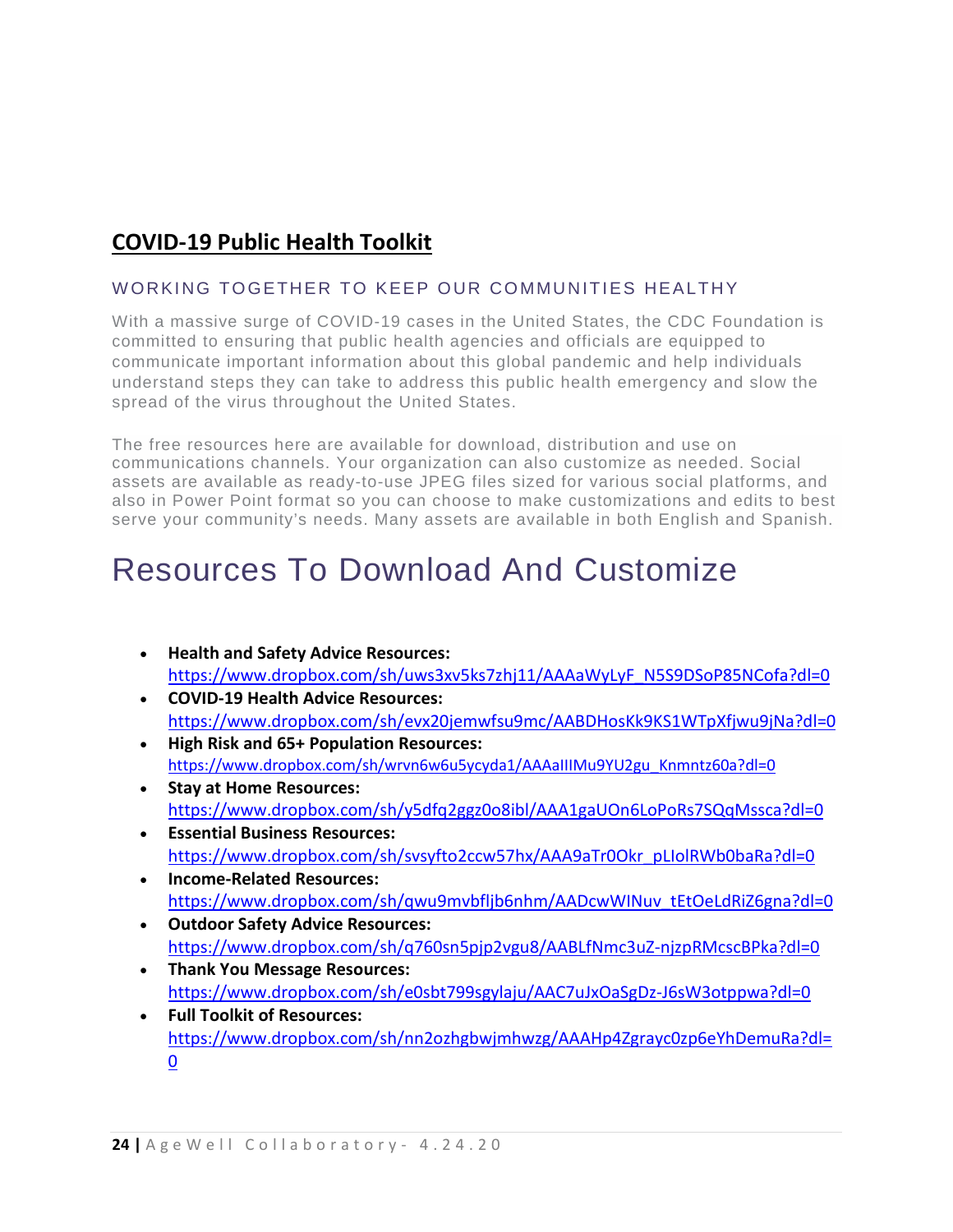#### **Reference:**

CDC Foundation. (2020). COVID-19 Public Health Toolkit. Retrieved from: <https://www.cdcfoundation.org/covid-19-public-health-resources>

### <span id="page-25-0"></span>**N4As COVID-19 Resources**

We encourage n4a members and staff to follow guidelines and recommendations from the Centers for Disease Control and Prevention (CDC) as well as from local, regional and national health officials. n4a will rely on this guidance as we update our members on developments related to the new coronavirus. Questions? Please send them to **[info@n4a.org](mailto:info@n4a.org)**.

The following resources can provide Area Agencies on Aging and Title VI aging programs with information that can help them plan and prepare to meet the needs of older adults in their communities.

#### **Government Resources**

To see resources from different federal agencies, including the Administration for Community Living and Centers for Medicare & Medicaid Services, as well as other national organizations, visit our **[government resources webpage](https://www.n4a.org/covid19govtresources)**.

#### **New! Peer Resources**

n4a developed a members-only COVID-19 **[peer resources page](https://www.n4a.org/covid19peerresources)** where our members can view resources developed by their peers that can help in their agency's response to the COVID-19 crisis.

#### **New! Examples from the Field**

To see examples of AAA innovation in response to COVID-19, visit our **[Grab-and-Go page](https://www.n4a.org/covid19fieldexamples)** to see what others are doing!

#### **n4a Resources**

#### Interviews from AAA Directors in the Field

n4a has interviewed AAA directors from some of the hardest-hit areas of the country to learn how they prepared for and are addressing COVID-19 outbreaks in their communities.

- **Cathy Knight, [Director of Aging and Disability Services for Seattle-King County](https://www.n4a.org/article_content.asp?article=69)**
- **Shireen McSpadden, [Executive Director, San Francisco Department of Disability and](https://www.n4a.org/article_content.asp?adminkey=7dd51b2cf89399e21de6e6f181592e83&article=75)  [Aging Services](https://www.n4a.org/article_content.asp?adminkey=7dd51b2cf89399e21de6e6f181592e83&article=75)**
- **New! Emily Shea, Commissioner, [Boston Age Strong Commission, the Boston Area](https://www.n4a.org/article_content.asp?adminkey=53a485cfeff1fa701a592b3d4d975601&article=77)  [Agency on Aging](https://www.n4a.org/article_content.asp?adminkey=53a485cfeff1fa701a592b3d4d975601&article=77)**
- **New! Mae Carpenter, [Commissioner, Westchester County Department of Senior](https://www.n4a.org/article_content.asp?adminkey=2101a8085584e1fc472d4405f2b43557&article=76)  [Programs and Services](https://www.n4a.org/article_content.asp?adminkey=2101a8085584e1fc472d4405f2b43557&article=76)**

#### n4a Publications

#### **New! [Staying Safe at Home During the Coronavirus Crisis](https://www.n4a.org/content.asp?admin=Y&contentid=1061)**

Developed with AAAs and their providers in mind, the Eldercare Locator's consumer fact sheet on COVID-19 gives older adults and caregivers vital information on COVID-19, such as why older adults and people with chronic conditions are at higher risk, ways to prevent the spread of the disease, symptoms of COVID-19, what to do if you get sick and how to protect against COVID-19 scams that have cropped up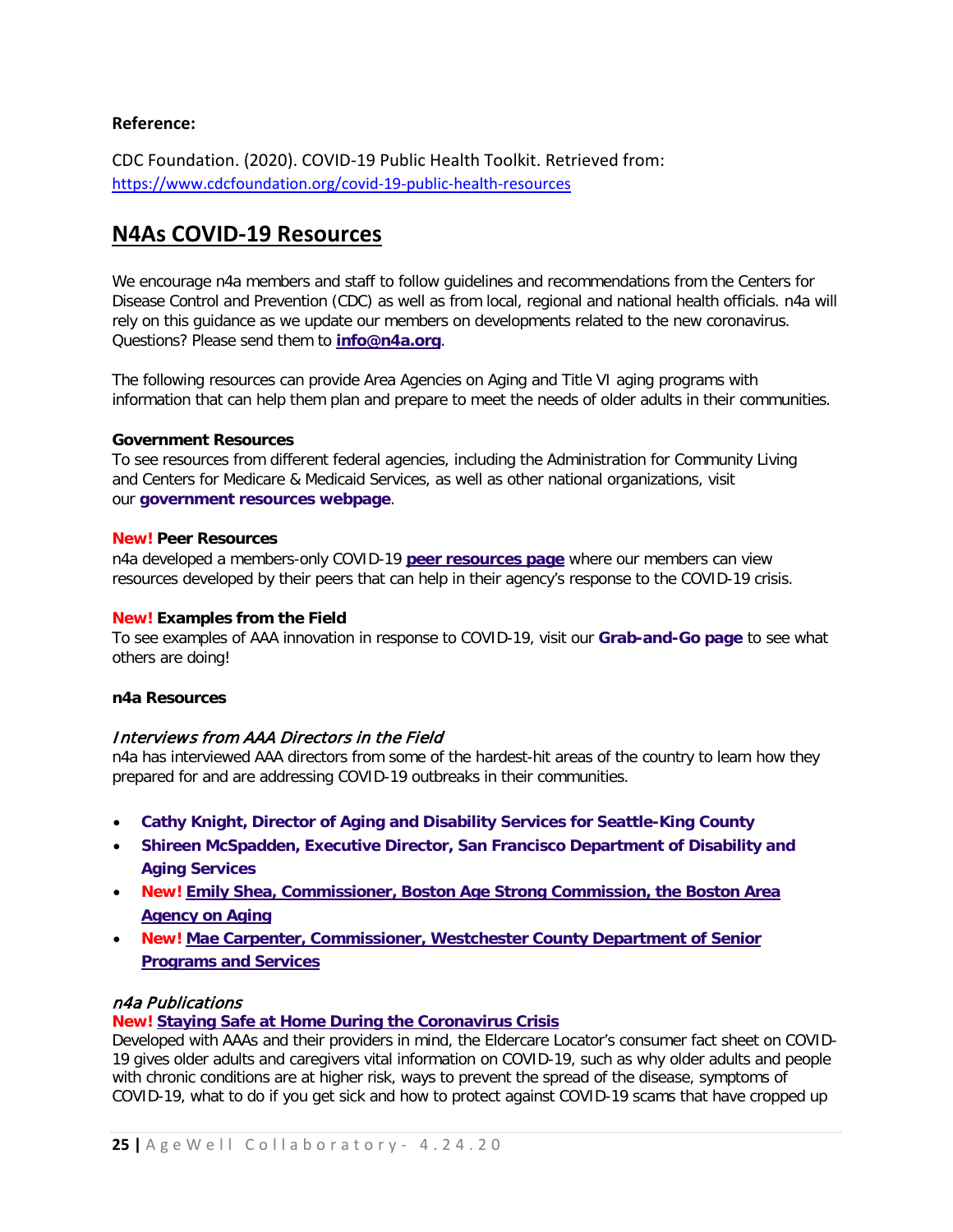all around the country.

#### n4a Webinars

- **[Preparing for Coronavirus: A Conversation with Federal, State and Local Leaders](https://www.n4a.org/content.asp?admin=Y&contentid=1052)** (March 11, 2020)
- **[Policies for an Aging America: What We're Working Toward in 2020](https://www.n4a.org/content.asp?admin=Y&contentid=1055)** (March 18, 2020)
- **[Stimulus Loans for Nonprofits: What You Need to Know](https://www.viddler.com/v/a2f34bbb?secret=38865641)**: Thanks to the Ohio Association of Area Agencies on Aging who developed this webinar, n4a members now have access to expert advice on the Paycheck Protection Program (PPP) provided under the CARES Act, the third stimulus bill in response to the impact the COVID-19 national health pandemic is having on the country. The PPP is available to all 501(c)(3) organizations, so if your agency or your provider agencies are worried about making payroll during the crisis, take the time to explore whether the PPP could offer some lowinterest relief—that may ultimately not need to be paid back!

#### Other Resources

Updates re: n4a's policy positions on COVID-19 can be found **[here](https://www.n4a.org/currentissuesandresources)**.

#### **Reference:**

National Association of Area Agencies on Aging. (2020). COVID-19 Resources. Retrieved from: [https://www.n4a.org/covid19.](https://www.n4a.org/covid19)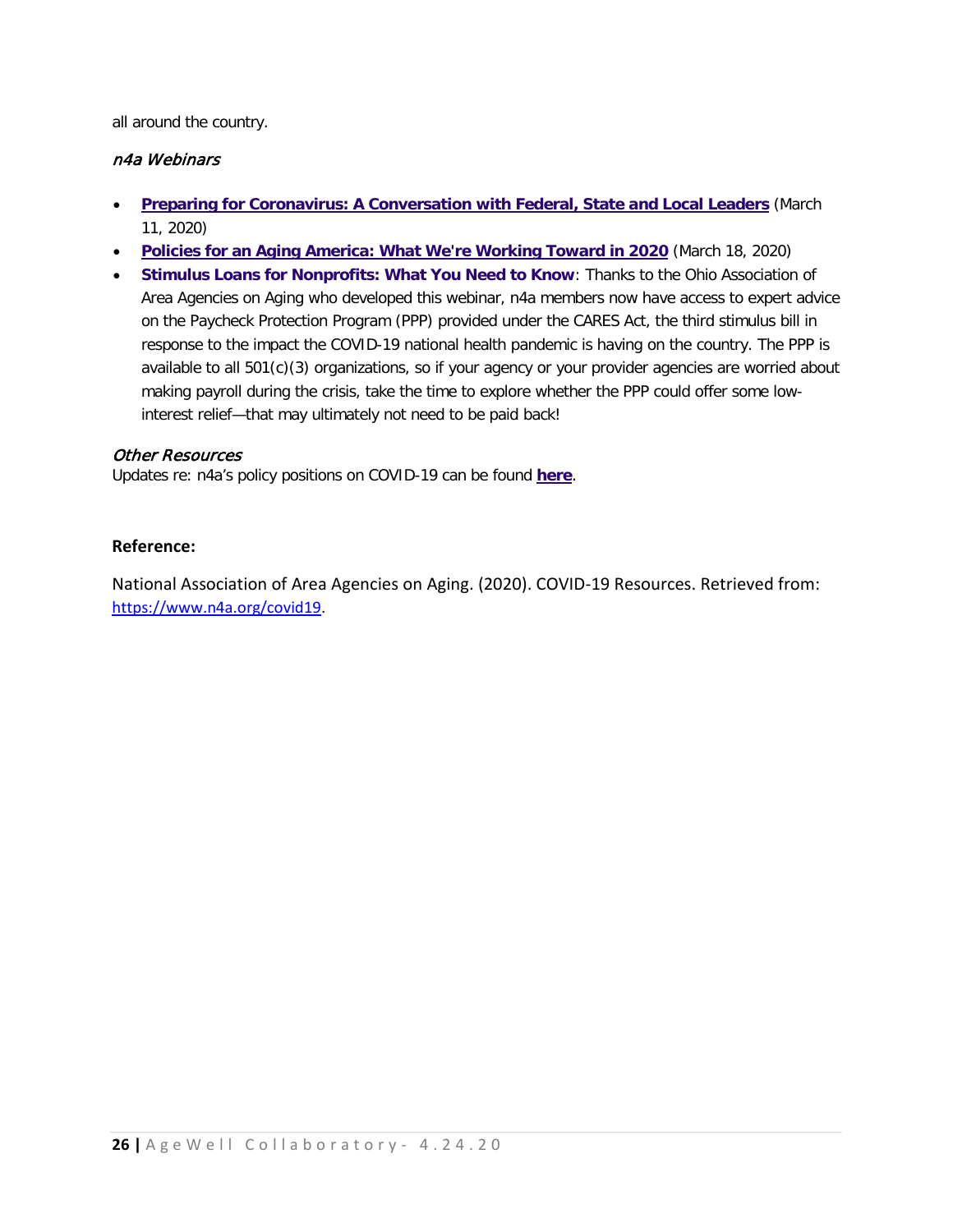# <span id="page-27-0"></span>**Information for Long-Term Care Facilities**

### **Included in this section:**

• **NCOA: "COVID-19 Resources for Senior Centers"** [https://www.ncoa.org/news/ncoa](https://www.ncoa.org/news/ncoa-news/national-institute-of-senior-centers-news/covid-19-resources-for-senior-centers/)[news/national-institute-of-senior-centers-news/covid-19-resources-for-senior-centers/](https://www.ncoa.org/news/ncoa-news/national-institute-of-senior-centers-news/covid-19-resources-for-senior-centers/)

• **CDC: Strategies to Prevent the Spread of COVID-19 in Long-Term Care Facilities** [https://www.cdc.gov/coronavirus/2019-ncov/healthcare-facilities/prevent-spread-in-long](https://nam01.safelinks.protection.outlook.com/?url=https%3A%2F%2Fdrexel.us4.list-manage.com%2Ftrack%2Fclick%3Fu%3D15d8ddde5f96fc486875a60e1%26id%3D4289ea659c%26e%3D5d81b77a32&data=02%7C01%7Cefy24%40drexel.edu%7C759c6d59061141b9ddf908d7cb74d84a%7C3664e6fa47bd45a696708c4f080f8ca6%7C0%7C0%7C637201575008838422&sdata=PHuCU8aNMGcdQy7ODZbYgZYwU0FAQZauGT8ghqG3198%3D&reserved=0)[term-care-facilities.html](https://nam01.safelinks.protection.outlook.com/?url=https%3A%2F%2Fdrexel.us4.list-manage.com%2Ftrack%2Fclick%3Fu%3D15d8ddde5f96fc486875a60e1%26id%3D4289ea659c%26e%3D5d81b77a32&data=02%7C01%7Cefy24%40drexel.edu%7C759c6d59061141b9ddf908d7cb74d84a%7C3664e6fa47bd45a696708c4f080f8ca6%7C0%7C0%7C637201575008838422&sdata=PHuCU8aNMGcdQy7ODZbYgZYwU0FAQZauGT8ghqG3198%3D&reserved=0)

• **John A. Hartford Foundation: COVID-19 Resources for Nursing Homes & Long-Term Care:**  <https://www.johnahartford.org/dissemination-center/view/nursing-home-long-term-care-resources>

### <span id="page-27-1"></span>**[COVID-19 Resources for Senior Centers](https://www.ncoa.org/news/ncoa-news/national-institute-of-senior-centers-news/covid-19-resources-for-senior-centers/)**

Posted on March 10th, 2020

[Resource guide for temporarily closed centers](https://www.ncoa.org/news/ncoa-news/national-institute-of-senior-centers-news/covid-19-resources-for-senior-centers/#intraPageNav0)

[Upcoming NISC Leadership Coronavirus conversations](https://www.ncoa.org/news/ncoa-news/national-institute-of-senior-centers-news/covid-19-resources-for-senior-centers/#intraPageNav1)

[Senior Center Operating Status](https://www.ncoa.org/news/ncoa-news/national-institute-of-senior-centers-news/covid-19-resources-for-senior-centers/#intraPageNav2)

[Coronavirus Conversation with NISC](https://www.ncoa.org/news/ncoa-news/national-institute-of-senior-centers-news/covid-19-resources-for-senior-centers/#intraPageNav3) Leadership

[Examples of planning for Coronavirus in the community](https://www.ncoa.org/news/ncoa-news/national-institute-of-senior-centers-news/covid-19-resources-for-senior-centers/#intraPageNav4)

[Age+Action 2020](https://www.ncoa.org/news/ncoa-news/national-institute-of-senior-centers-news/covid-19-resources-for-senior-centers/#intraPageNav5)

[Resources for the latest Coronavirus news](https://www.ncoa.org/news/ncoa-news/national-institute-of-senior-centers-news/covid-19-resources-for-senior-centers/#intraPageNav6)

NCOA and **[NISC](http://ncoa.org/nisc)** care about keeping senior centers safe and healthy, and information on how to deal with COVID-19 is critical as the situation continues to develop.

On this page, we will share the latest best practice information that senior centers are using to prevent the spread of the virus and keep their participants safe.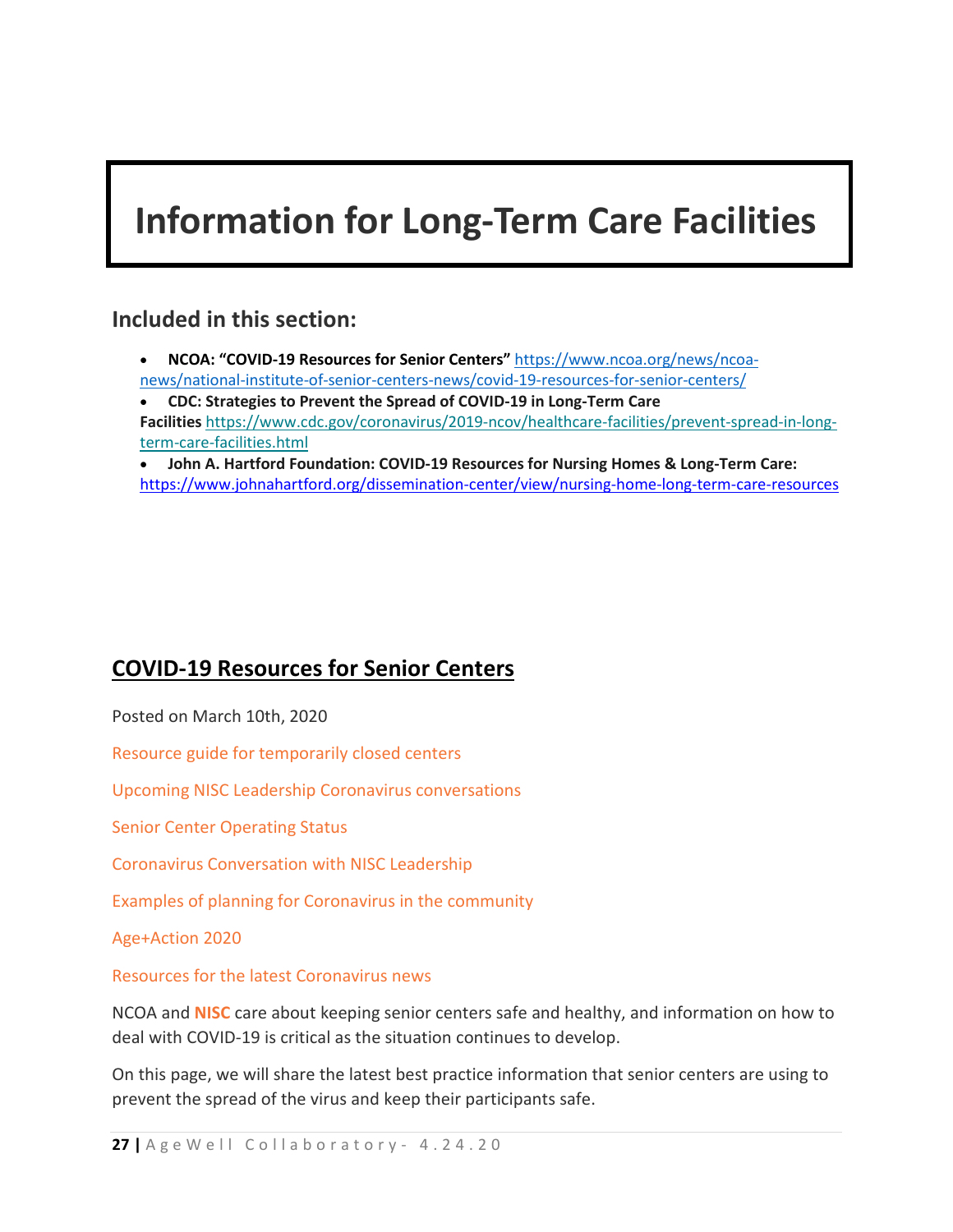The first step for all senior centers is to contact your local public health department for the latest guidance on how to respond in your immediate area. Senior centers also can play an important role in sharing trusted information with older adults.

#### **Resource guide for temporarily closed centers**

NISC is committed to helping your center continue to offer quality services and programs to your participants throughout the Coronavirus outbreak. With your help through recent webinars and surveys, we have developed an evolving resource guide, **[Senior Centers Connect](https://www.ncoa.org/resources/senior-centers-connect/)**, with remote programming and service continuity ideas. This guide is available to all senior centers.

#### **Upcoming NISC Leadership Coronavirus conversations**

NISC will continue to hold webinars to share ideas and best practices for remote programming and service continuity as the Coronavirus outbreak continues to evolve. Your input during these conversations helps us develop materials for all senior centers to use! You can find the upcoming conversations here:

#### **[Thursday, April 9 @ 2:00 p.m. EDT](https://ncoa.zoom.us/webinar/register/WN_wpqdmz5bRUqvpsuHJFOVug)**

#### **[Wednesday, April 22 @ 2:00 p.m. EDT](https://ncoa.zoom.us/webinar/register/WN_ZduttQVRRr2c4bNKCryd0g)**

#### **Senior Center Operating Status**

Please let us know the operating status of your senior center by **[filling out this survey](https://www.surveymonkey.com/r/covidscreporting)**. You can fill it out more than once if the operating status of your center changes.

The below chart indicates the results of this survey as of 3/30/20. The responses in order are 80.41% reporting "the center is closed with some staff reporting, limited programs offered", 15.10% report "the center is closed, no staff reporting" and 4.49% report that the "center is open with limited programs". Please take the survey again if the operating status of your center changes.



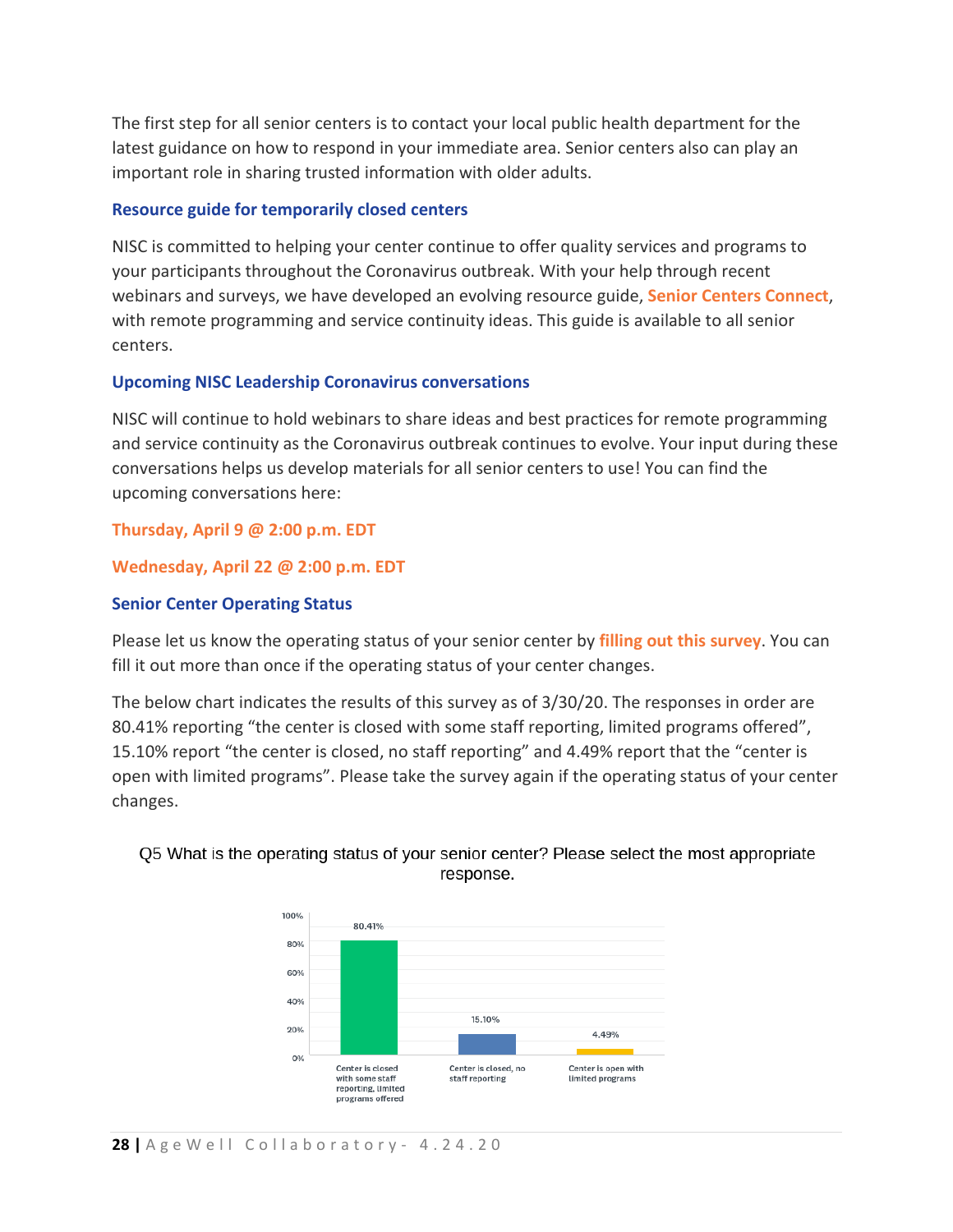#### **Coronavirus Conversation with NISC Leadership**

#### **Examples of planning for Coronavirus in the community**

See these examples of communities planning to deal with the Coronavirus.

**[Coronavirus response guidance from the Minnesota Department of Health](http://www.ncoa.org/resources/coronavirus-response-guidance-from-the-minnesota-department-of-health/)**

**[Seattle senior centers respond to Coronavirus](https://www.ncoa.org/resources/seattle-response-to-coronavirus-outbreak/)**

#### **Age+Action 2020**

Many partners are asking whether NCOA's Age+Action Conference in Dallas, June 8-10 is still on. NCOA is monitoring the situation closely and, at this time, is still planning to host the event. Your health and safety is paramount to us. NCOA is following the guidance of the CDC, and we have confirmed with the Omni hotel in Dallas, this year's venue, that protocols to prevent the spread of viruses are in place. Currently, we are still accepting registrations. If that changes, we will inform all attendees.

#### **Resources for the latest Coronavirus news**

Below are resources with the latest news on the Coronavirus situation.

**[CDC Coronavirus Disease 2019 \(COVID-19\)](https://www.cdc.gov/coronavirus/2019-ncov/)**

**[CDC Frequently Asked Questions](https://www.cdc.gov/coronavirus/2019-ncov/faq.html)**

**[CDC Webinar: What clinicians need to know to prepare for COVID-19 in the U.S.](https://emergency.cdc.gov/coca/calls/2020/callinfo_030520.asp)**

**[World Health Organization Coronavirus Disease \(COVID-19\) Outbreak](https://www.who.int/emergencies/diseases/novel-coronavirus-2019)**

#### **Reference:**

National Council on Aging. (2020). COVID-19 Resources for Senior Centers. Retrieved from https://www.ncoa.org/news/ncoa-news/national-institute-of-senior-centers-news/covid-19 resources-for-senior-centers/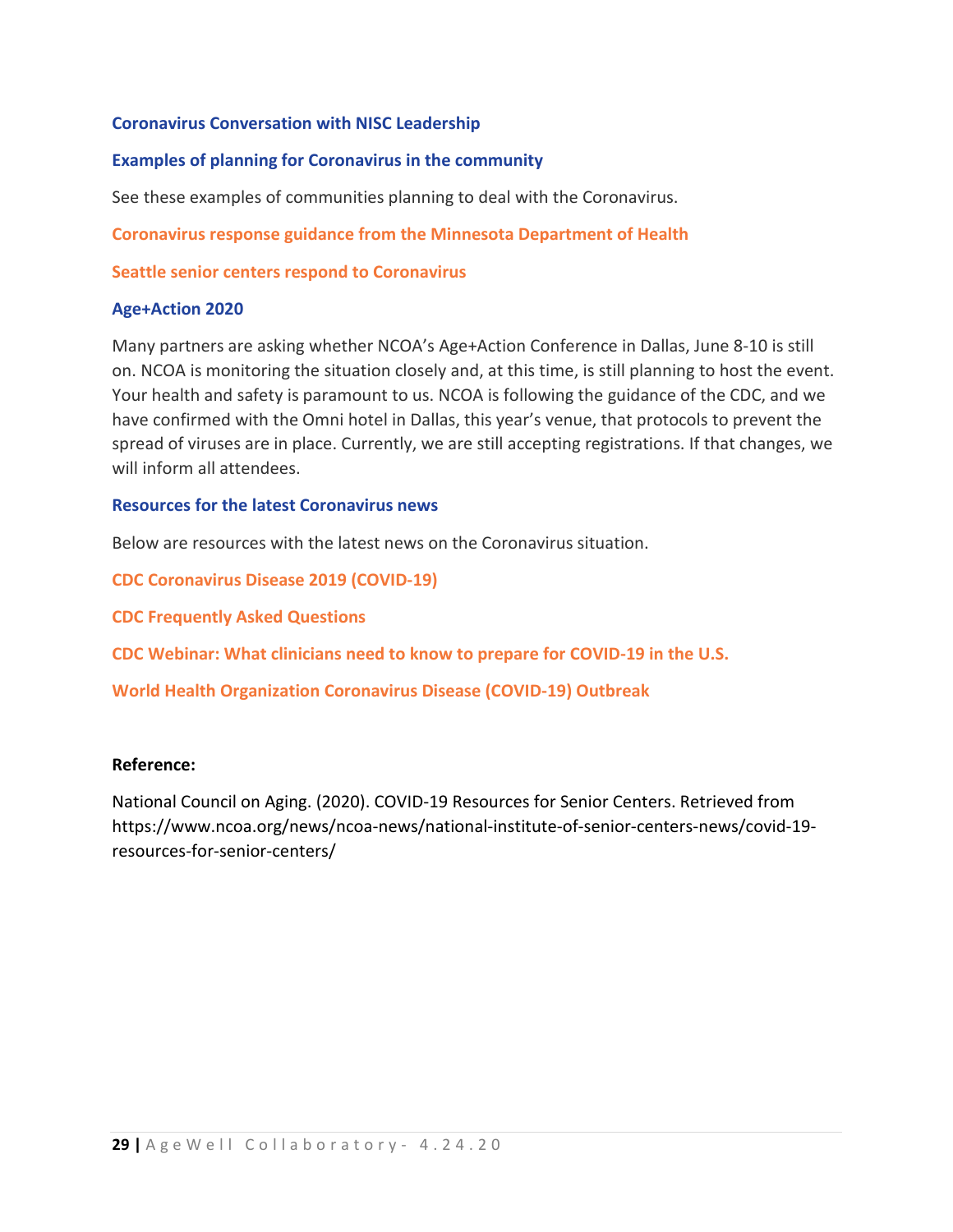# <span id="page-30-0"></span>**Preparing for COVID-19: Long-term Care Facilities, Nursing Homes**

A new respiratory disease – coronavirus disease 2019 (COVID-19) – is spreading globally and there have been instances of COVID-19 community spread in the United States. The general strategies CDC recommends to prevent the spread of COVID-19 in LTCF are the same strategies these facilities use every day to detect and prevent the spread of other respiratory viruses like influenza.

On This Page

[Preparedness Checklist](https://www.cdc.gov/coronavirus/2019-ncov/healthcare-facilities/prevent-spread-in-long-term-care-facilities.html#checklist)

[Interim Guidance for Nursing Homes](https://www.cdc.gov/coronavirus/2019-ncov/healthcare-facilities/prevent-spread-in-long-term-care-facilities.html#interim-guidance)

[Things Facilities Should Do Now](https://www.cdc.gov/coronavirus/2019-ncov/healthcare-facilities/prevent-spread-in-long-term-care-facilities.html#facilities-should-do)

[When There Are Cases in the Community](https://www.cdc.gov/coronavirus/2019-ncov/healthcare-facilities/prevent-spread-in-long-term-care-facilities.html#cases-in-community)

[When There Are Cases in the Facility](https://www.cdc.gov/coronavirus/2019-ncov/healthcare-facilities/prevent-spread-in-long-term-care-facilities.html#cases-in-facility)

Symptoms of respiratory infection, including COVID-19:

- Fever
- Cough
- Shortness of breath

Long-term care facilities concerned that a resident, visitor, or employee may be a [COVID-2019 patient](https://www.cdc.gov/coronavirus/2019-nCoV/hcp/clinical-criteria.html)  [under investigation](https://www.cdc.gov/coronavirus/2019-nCoV/hcp/clinical-criteria.html) should contact their local or state health department immediately for consultation and guidance.

#### **COVID-19 Preparedness Checklist for Nursing Homes and other Long-Term Care Settings**

Nursing homes and other long-term care facilities can take steps to assess and improve their preparedness for responding to coronavirus disease 2019 (COVID-19). This checklist should be used as one tool to develop a comprehensive COVID-19 response plan, including plans for:

- Rapid identification and management of ill residents
- Considerations for visitors and consultant staff
- Supplies and resources
- Sick leave policies and other occupational health considerations
- Education and training
- Surge capacity for staffing, equipment and supplies, and postmortem care

The checklist identifies key areas that long-term care facilities should consider in their COVID-19 planning. Long-term care facilities can use this tool to self-assess the strengths and weaknesses of current preparedness efforts. This checklist does not describe mandatory requirements or standards; rather, it highlights important areas to review to prepare for the possibility of residents with COVID-19.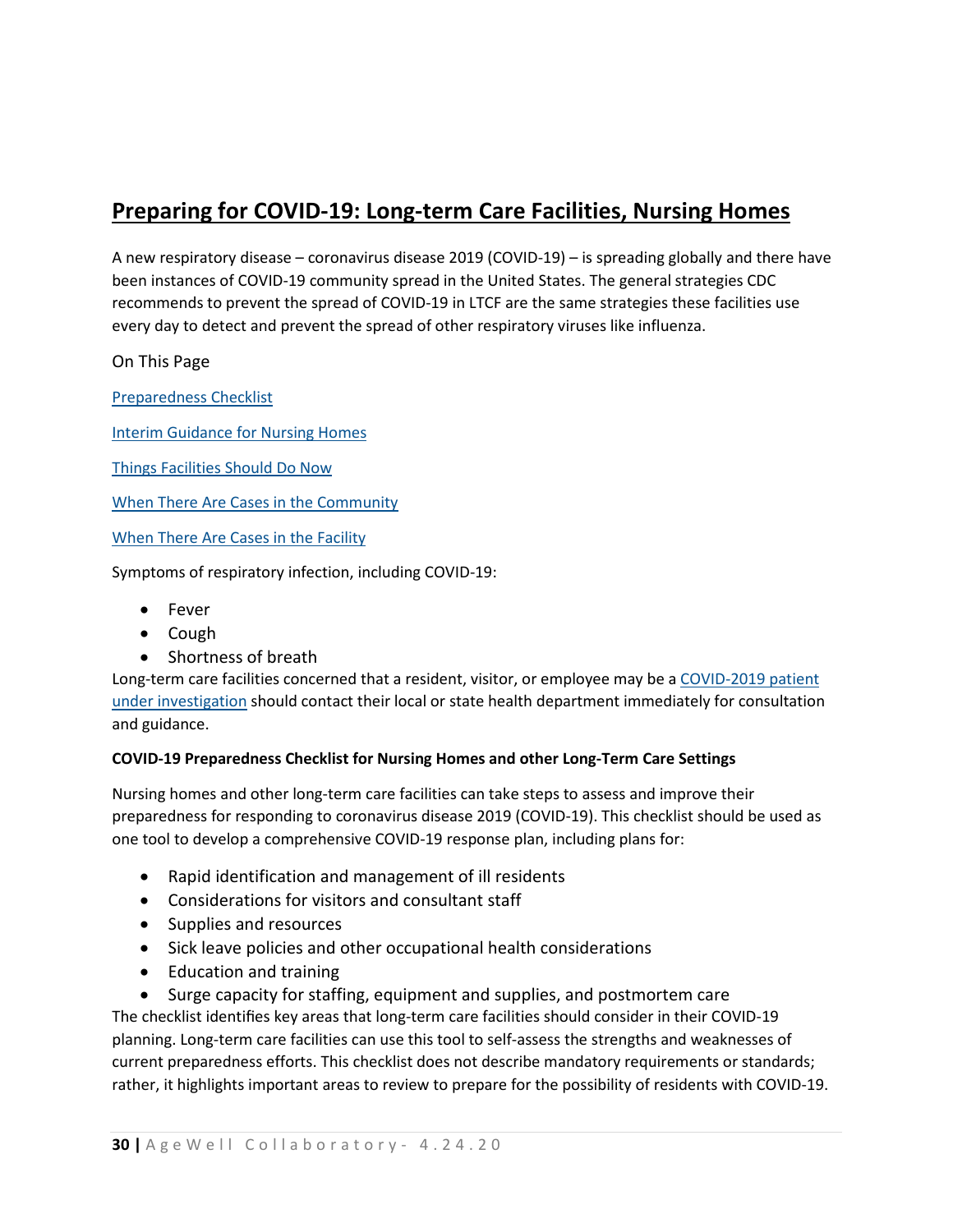#### [COVID-19 Preparedness Checklist for Nursing Homes and other Long-Term Care Settings](https://www.cdc.gov/coronavirus/2019-ncov/downloads/novel-coronavirus-2019-Nursing-Homes-Preparedness-Checklist_3_13.pdf) pdf icon[PDF – [1 MB\]](https://www.cdc.gov/coronavirus/2019-ncov/downloads/novel-coronavirus-2019-Nursing-Homes-Preparedness-Checklist_3_13.pdf)

#### **Interim Additional Guidance for Infection Prevention and Control for Patients with Suspected or Confirmed COVID-19 in Nursing Homes**

Summary of Changes to the Guidance:

- Updated guidance to recommend that nursing homes:
- Restrict all visitation except for certain compassionate care situations, such as end of life situations
- Restrict all volunteers and non-essential healthcare personnel (HCP), including nonessential healthcare personnel (e.g., barbers)
- Cancel all group activities and communal dining

• Implement active screening of residents and HCP for fever and respiratory symptoms COVID-19 is being increasingly reported in communities across the United States. It is likely that SARS-CoV-2 will be identified in more communities, including areas where cases have not yet been reported. As such, nursing homes should assume it could already be in their community and move to restrict all visitors and unnecessary HCP from the facility; cancel group activities and communal dining; and implement active screening of residents and HCP for fever and respiratory symptoms.

#### **Background**

Given their congregate nature and residents served (e.g., older adults often with underlying chronic medical conditions), nursing home populations are at the highest risk of being affected by COVID-19. If infected with SARS-CoV-2, the virus that causes COVID-19, residents are at increased risk of serious illness.

#### **Visitor Restrictions**

Ill visitors and healthcare personnel (HCP) are the most likely sources of introduction of COVID-19 into a facility. CDC recommends aggressive visitor restrictions and enforcing sick leave policies for ill HCP, even before COVID-19 is identified in a community or facility.

#### **These recommendations supplement** CDC's [Interim Infection Prevention and Control](https://www.cdc.gov/coronavirus/2019-ncov/infection-control/control-recommendations.html)

[Recommendations for Patients with Confirmed Coronavirus Disease 2019 \(COVID-19\) or Persons Under](https://www.cdc.gov/coronavirus/2019-ncov/infection-control/control-recommendations.html)  [Investigation for COVID-19 in Healthcare Settings.](https://www.cdc.gov/coronavirus/2019-ncov/infection-control/control-recommendations.html) These recommendations are specific for nursing homes, including skilled nursing facilities. Much of this information could also be applied in assisted living facilities. This information complements, but does not replace, the general [infection prevention](https://www.cdc.gov/coronavirus/2019-ncov/infection-control/control-recommendations.html)  [and control recommendations](https://www.cdc.gov/coronavirus/2019-ncov/infection-control/control-recommendations.html) for COVID-19.

This guidance is based on the currently available information about COVID-19. It will be refined and updated as more information becomes available and as response needs change in the United States. It is important to understand transmission dynamics in your community to inform strategies to prevent introduction or spread of COVID-19 in your facility. Consultation with public health authorities can help you better understand if transmission of COVID-19 is occurring in your community.

[See the COVID-19 Preparedness Checklist for Nursing Homes and Other Long-Term Care Settings.](https://www.cdc.gov/coronavirus/2019-ncov/downloads/novel-coronavirus-2019-Nursing-Homes-Preparedness-Checklist_3_13.pdf) pdf  $\overline{icon[PDF-1MB]}$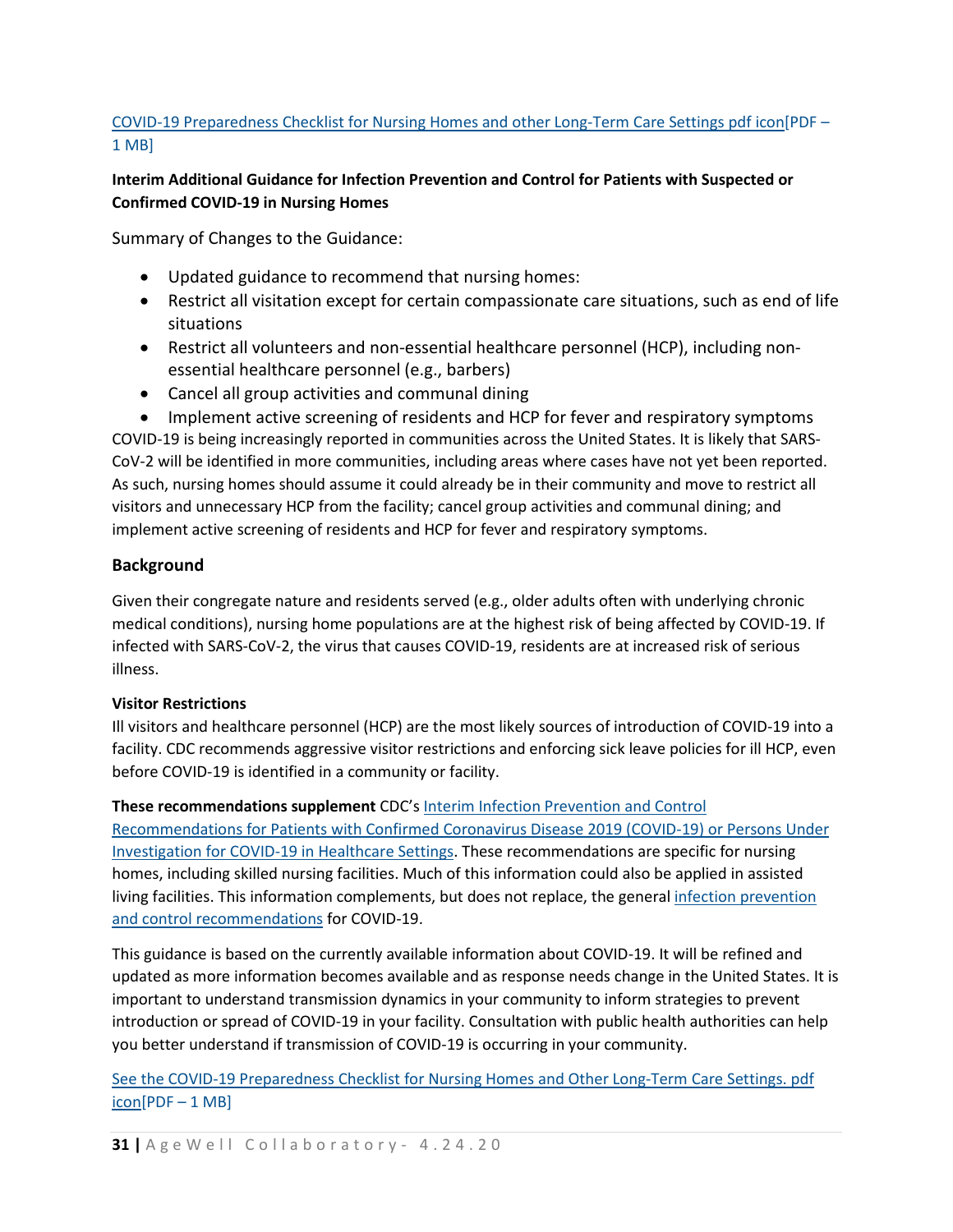#### **Things facilities should do now**

#### **Educate Residents, Healthcare Personnel, and Visitors**

Share the [latest information about COVID-2019.](https://www.cdc.gov/coronavirus/2019-ncov/index.html)

Review CDC's [Interim Infection Prevention and Control Recommendations for Patients with](https://www.cdc.gov/coronavirus/2019-ncov/infection-control/control-recommendations.html)  [Confirmed Coronavirus Disease 2019 \(COVID-19\) or Persons Under Investigation for COVID-19](https://www.cdc.gov/coronavirus/2019-ncov/infection-control/control-recommendations.html)  [in Healthcare Settings.](https://www.cdc.gov/coronavirus/2019-ncov/infection-control/control-recommendations.html)

Educate and train HCP.

Reinforce sick leave policies. Remind HCP not to report to work when ill.

Reinforce adherence to infection prevention and control measures, including hand hygiene and selection and use of personal protective equipment (PPE). Have HCP demonstrate competency with putting on and removing PPE.

Educate both facility-based and consultant personnel (e.g., wound care, podiatry, barber) and volunteers. Including consultants is important because they often provide care in multiple facilities and can be exposed to or serve as a source of pathogen transmission.

Educate residents and families including:

- information about COVID-19
- actions the facility is taking to protect them and their loved ones, including visitor restrictions
- actions residents and families can take to protect themselves in the facility

#### **Provide Supplies for Recommended Infection Prevention and Control Practices**

Hand hygiene supplies:

• Put alcohol-based hand sanitizer with 60–95% alcohol in every resident room (ideally both inside and outside of the room) and other resident care and common areas (e.g., outside dining hall, in therapy gym).

• Make sure that sinks are well-stocked with soap and paper towels for handwashing. Respiratory hygiene and cough etiquette:

- Make tissues and facemasks available for coughing people.
- Consider designating staff to steward those supplies and encourage appropriate use by residents, visitors, and staff.

Make necessary Personal Protective Equipment (PPE) available in areas where resident care is provided. Put a trash can near the exit inside the resident room to make it easy for staff to discard PPE prior to exiting the room, or before providing care for another resident in the same room. Facilities should have supplies of:

• facemasks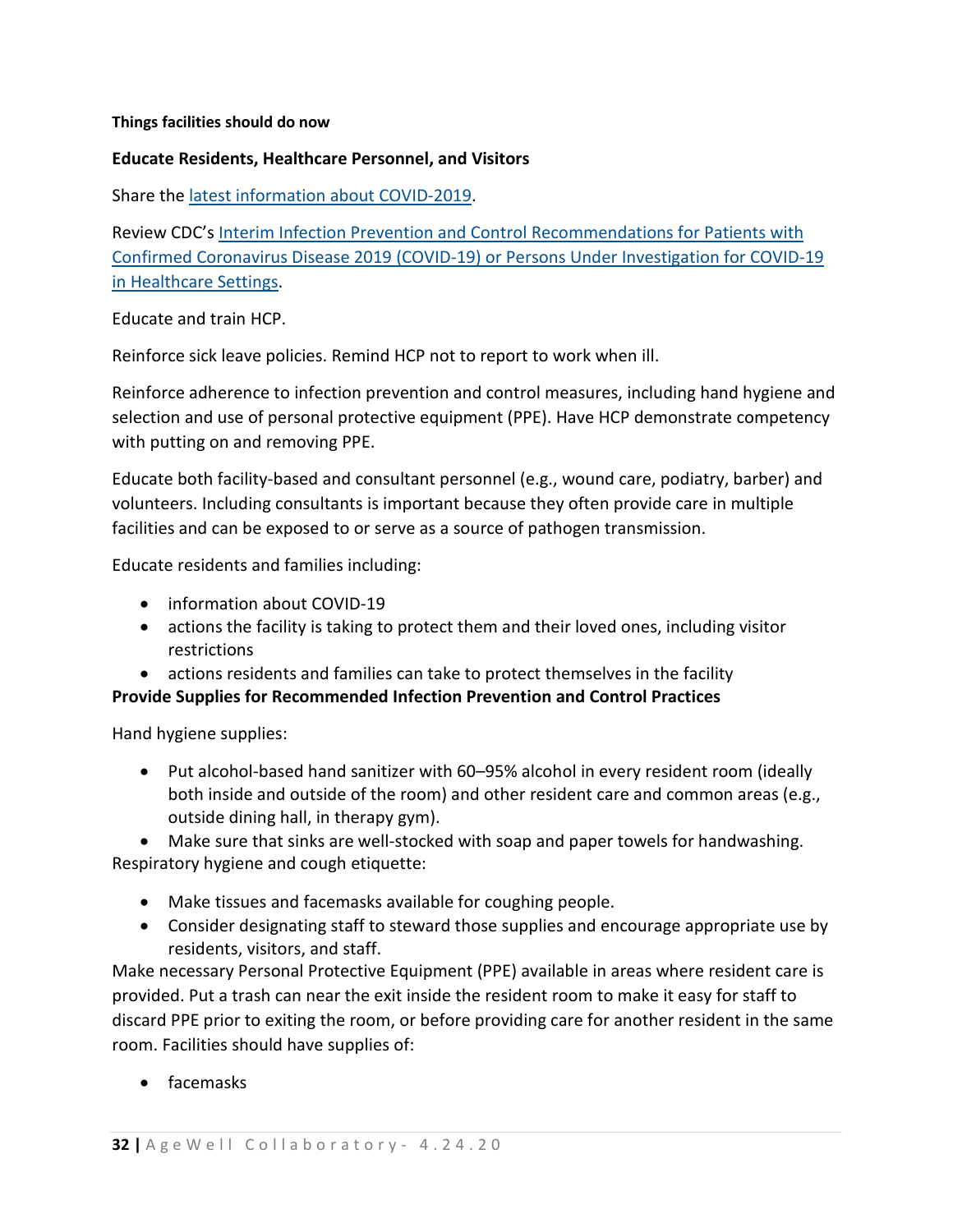- respirators (if available and the facility has a respiratory protection program with trained, medically cleared, and fit-tested HCP)
- gowns
- gloves
- eye protection (i.e., face shield or goggles).

Consider implementing a respiratory protection program that is compliant with the OSHA respiratory protection standard for employees if not already in place. The program should include medical evaluations, training, and fit testing.

Environmental cleaning and disinfection:

Make sure that EPA-registered, hospital-grade disinfectants are available to allow for frequent cleaning of high-touch surfaces and shared resident care equipment.

Refer to [List Nexternal](https://www.epa.gov/pesticide-registration/list-n-disinfectants-use-against-sars-cov-2) icon on the EPA website for EPA-registered disinfectants that have qualified under EPA's emerging viral pathogens program for use against SARS-CoV-2.

#### **Assessing Risk & Possible Restrictions for HCP**

Refer to the Interim U.S. Guidance for Risk Assessment and Public Health Management of Healthcare [Personnel with Potential Exposure in a Healthcare Setting to Patients with Coronavirus Disease 2019](https://www.cdc.gov/coronavirus/2019-ncov/hcp/guidance-risk-assesment-hcp.html)  [\(COVID-19\).](https://www.cdc.gov/coronavirus/2019-ncov/hcp/guidance-risk-assesment-hcp.html)

#### **Evaluate and Manage HCP with Symptoms of Respiratory Illness**

Implement sick leave policies that are non-punitive, flexible, and consistent with public health policies that allow ill HCP to stay home.

As part of routine practice, ask HCP (including consultant personnel) to regularly monitor themselves for fever and symptoms of respiratory infection.

Remind HCP to stay home when they are ill.

If HCP develop fever or symptoms of respiratory infection while at work, they should immediately put on a facemask, inform their supervisor, and leave the workplace.

Consult occupational health on decisions about further evaluation and return to work.

Screen all HCP at the beginning of their shift for fever and respiratory symptoms.

Actively take their temperature and document absence of shortness of breath, new or change in cough, and sore throat. If they are ill, have them put on a facemask and leave the workplace.

HCP who work in multiple locations may pose higher risk and should be asked about exposure to facilities with recognized COVID-19 cases.

Restrict nonessential healthcare personnel (including consultant personnel) and volunteers for entering the building.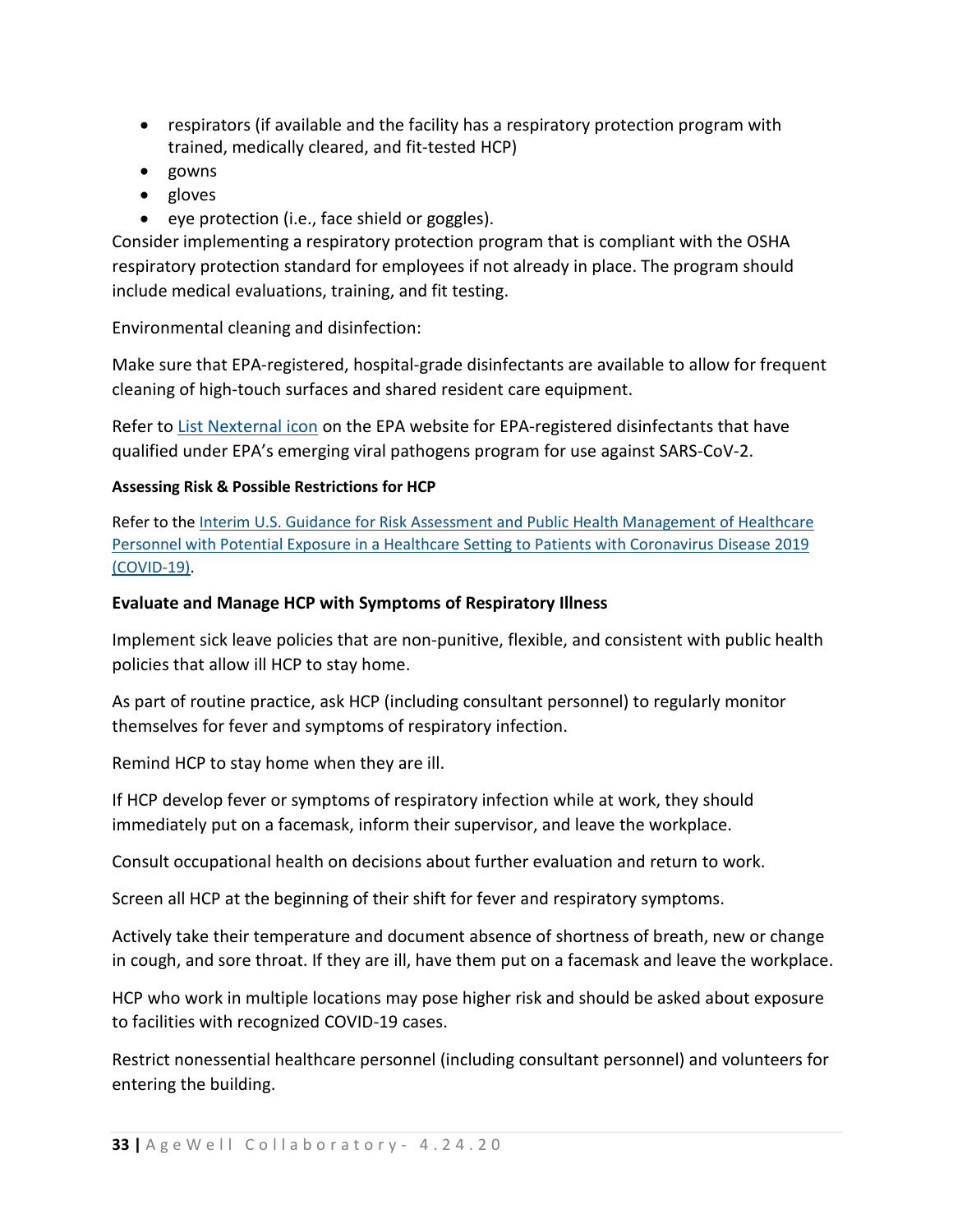When transmission in the community is identified, nursing homes and assisted living facilities may face staffing shortages. Facilities should develop (or review existing) plans to mitigate staffing shortages.

#### **When to End Transmission-Based Precautions**

Refer to the [Interim Guidance for Discontinuation of Transmission-Based Precautions and Disposition of](https://www.cdc.gov/coronavirus/2019-nCoV/hcp/clinical-criteria.html)  [Hospitalized Patients with COVID-19.](https://www.cdc.gov/coronavirus/2019-nCoV/hcp/clinical-criteria.html)

#### **Policies and Procedures for Visitors**

Because of the ease of spread in a long-term care setting and the severity of illness that occurs in residents with COVID-19, facilities should immediately restrict all visitation to their facilities except certain compassionate care situations, such as end of life situations.

Send letters or emails to families advising them that no visitors will be allowed in the facility except for certain compassionate care situations, such as end of life situations. Use of alternative methods for visitation (e.g., video conferencing) should be facilitated by the facility.

Post signs at the entrances to the facility advising that no visitors may enter the facility.

Decisions about visitation during an end of life situation should be made on a case by case basis, which should include careful screening of the visitor for fever or respiratory symptoms. Those with symptoms should not be permitted to enter the facility. Those visitors that are permitted must wear a facemask while in the building and restrict their visit to the resident's room or other location designated by the facility. They should also be reminded to frequently perform hand hygiene.

#### **Resources for Confirmed or Suspected COVID-19**

[Interim Clinical Guidance for Management of Patients with Confirmed Coronavirus Disease](https://www.cdc.gov/coronavirus/2019-ncov/hcp/clinical-guidance-management-patients.html)  [2019 \(COVID-19\)](https://www.cdc.gov/coronavirus/2019-ncov/hcp/clinical-guidance-management-patients.html)

[Evaluating and Reporting Persons Under Investigation \(PUI\)](https://www.cdc.gov/coronavirus/2019-nCoV/hcp/clinical-criteria.html)

#### **Evaluate and Manage Residents with Symptoms of Respiratory Infection**

Ask residents to report if they feel feverish or have symptoms of respiratory infection.

Actively monitor all residents upon admission and at least daily for fever and respiratory symptoms (shortness of breath, new or change in cough, and sore throat).

If positive for fever or symptoms, implement recommended IPC practices.

The health department should be notified about residents with severe respiratory infection, or a cluster (e.g.,  $\geq$ 3 residents or HCP with new-onset respiratory symptoms over 72 hours) of residents or HCP with symptoms of respiratory infections.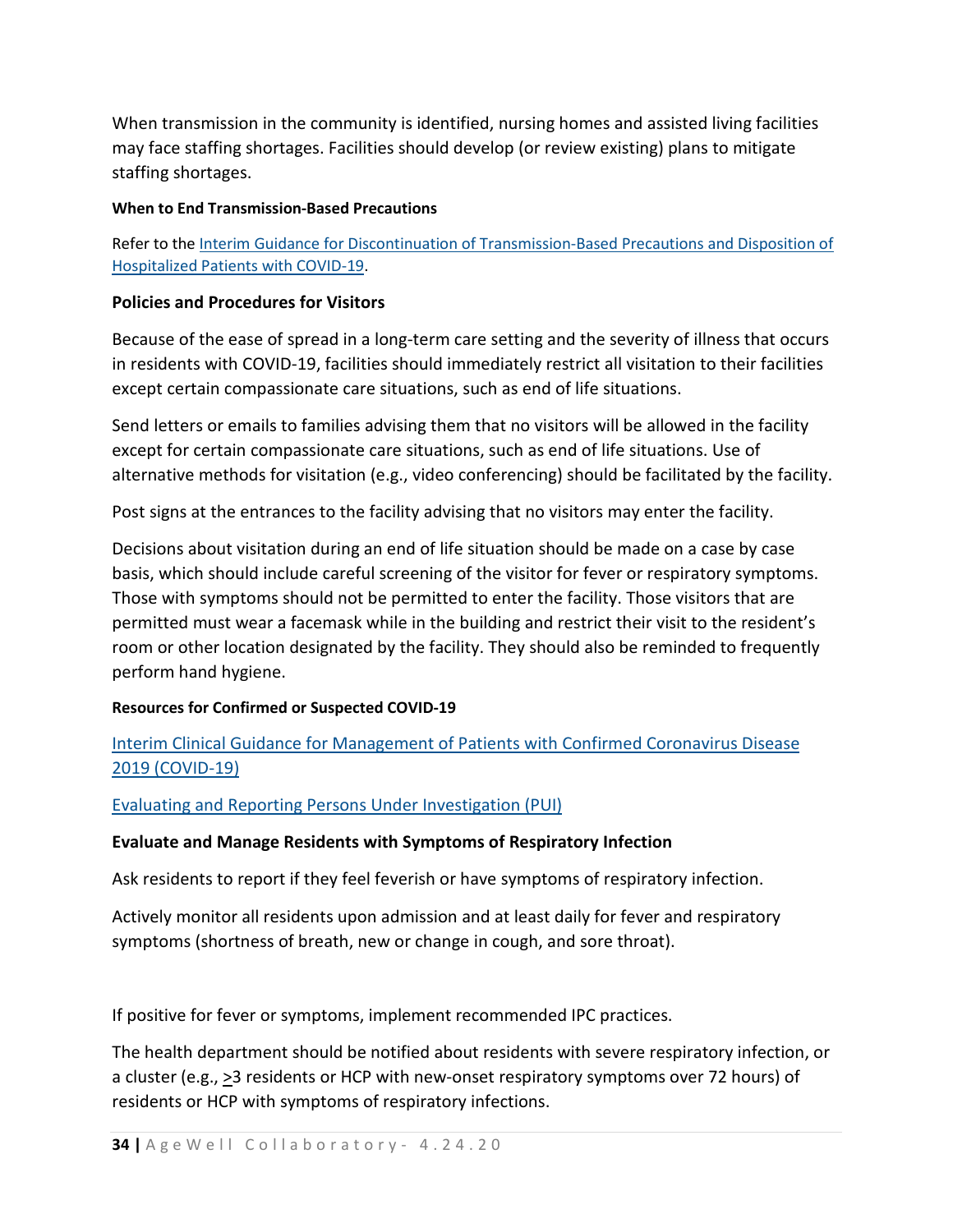See [State-Based Prevention Activitiesf](https://www.cdc.gov/hai/state-based/index.html)or contact information for the healthcare-associated infections program in each state health department.

CDC has resources for [performing respiratory infection surveillance in long-term care](https://www.cdc.gov/longtermcare/pdfs/LTC-Resp-OutbreakResources-P.pdf)  facilities pdf [icon\[PDF –](https://www.cdc.gov/longtermcare/pdfs/LTC-Resp-OutbreakResources-P.pdf) 246 KB]during an outbreak.

In general, when caring for residents with **undiagnosed respiratory infection** use Standard, Contact, and Droplet Precautions with eye protection **unless the suspected diagnosis requires Airborne Precautions** (e.g., tuberculosis). This includes restricting residents with respiratory infection to their rooms. If they leave the room, residents should wear a facemask (if tolerated) or use tissues to cover their mouth and nose.

Continue to assess the need for Transmission-Based Precautions as more information about the resident's suspected diagnosis becomes available.

#### **If COVID-19 is suspected, based on evaluation of the resident or prevalence of COVID-19 in the community,**

Residents with known or suspected COVID-19 do not need to be placed into an airborne infection isolation room (AIIR) but should ideally be placed in a private room with their own bathroom.

Room sharing might be necessary if there are multiple residents with known or suspected COVID-19 in the facility. As roommates of symptomatic residents might already be exposed, it is generally not recommended to separate them in this scenario. Public health authorities can assist with decisions about resident placement.

Facilities should notify the health department immediately and follow the [Interim Infection](https://www.cdc.gov/coronavirus/2019-ncov/infection-control/control-recommendations.html?CDC_AA_refVal=https%3A%2F%2Fwww.cdc.gov%2Fcoronavirus%2F2019-ncov%2Fhcp%2Finfection-control.html)  [Prevention and Control Recommendations for Patients with COVID-19 or Persons Under](https://www.cdc.gov/coronavirus/2019-ncov/infection-control/control-recommendations.html?CDC_AA_refVal=https%3A%2F%2Fwww.cdc.gov%2Fcoronavirus%2F2019-ncov%2Fhcp%2Finfection-control.html)  [Investigation for COVID-19 in Healthcare Settings,](https://www.cdc.gov/coronavirus/2019-ncov/infection-control/control-recommendations.html?CDC_AA_refVal=https%3A%2F%2Fwww.cdc.gov%2Fcoronavirus%2F2019-ncov%2Fhcp%2Finfection-control.html) which includes detailed information regarding recommended PPE.

If a resident requires a higher level of care or the facility cannot fully implement all recommended precautions, the resident should be transferred to another facility that is capable of implementation. Transport personnel and the receiving facility should be notified about the suspected diagnosis prior to transfer.

While awaiting transfer, symptomatic residents should wear a facemask (if tolerated) and be separated from others (e.g., kept in their room with the door closed). Appropriate PPE should be used by healthcare personnel when coming in contact with the resident.

#### **Additional Measures**

Cancel communal dining and all group activities, such as internal and external activities.

Remind residents to practice social distancing and perform frequent hand hygiene.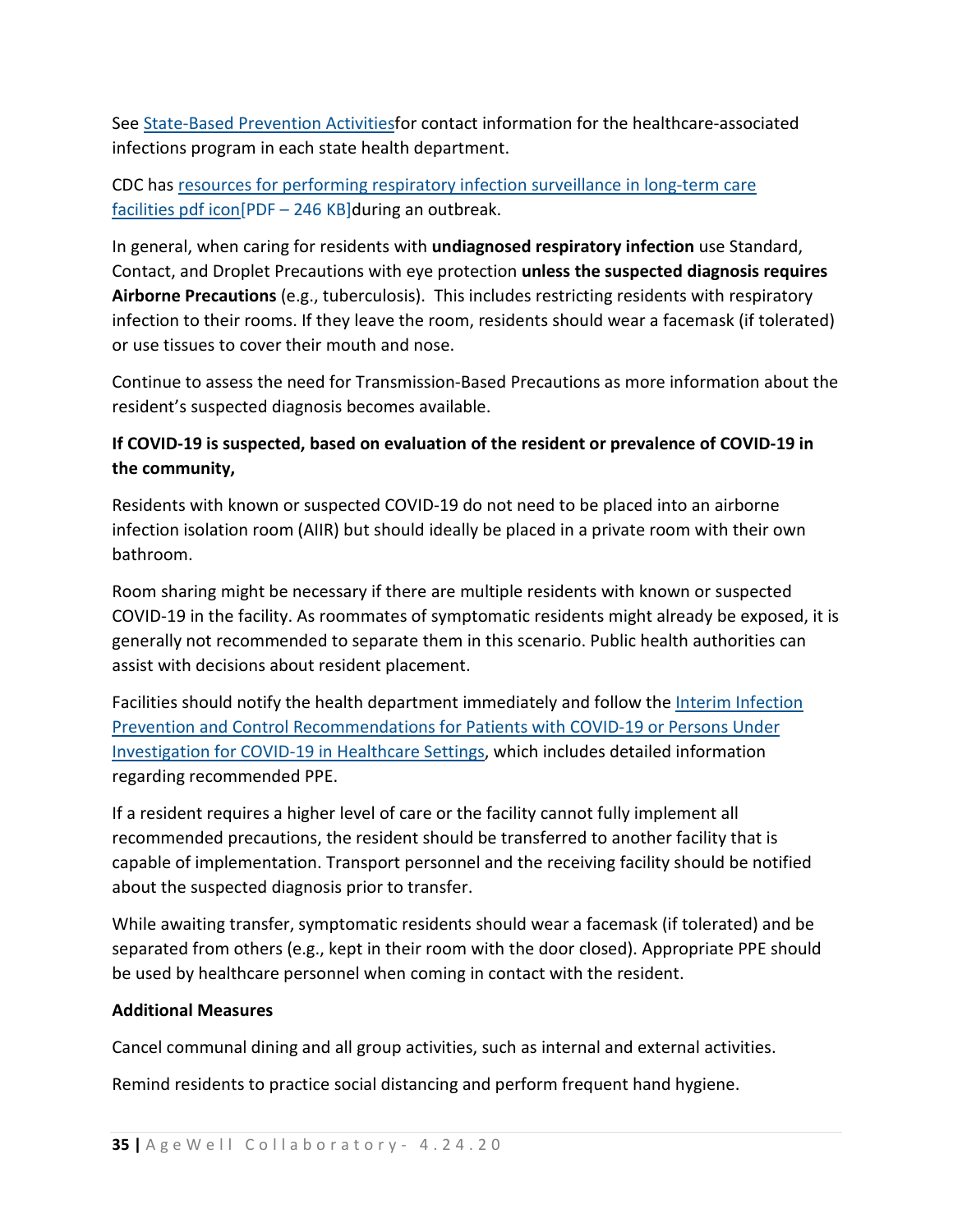Create a plan for cohorting residents with symptoms of respiratory infection, including dedicating HCP to work only on affected units.

**In addition to the actions described above, these are things facilities should do when there are cases in their community but none in their facility.**

# **Healthcare Personnel Monitoring and Restrictions**

Consider implementing universal use of facemasks for HCP while in the facility.

**In addition to the actions described above, these are things facilities should do when there are cases in their facility or sustained transmission in the community.**

#### **Healthcare Personnel Monitoring and Restrictions:**

Implement universal use of facemask for HCP while in the facility.

Consider having HCP wear all recommended PPE (gown, gloves, eye protection, N95 respirator or, if not available, a facemask) for the care of all residents, regardless of presence of symptoms. Implement protocols for extended use of eye protection and facemasks.

# **Resident Monitoring and Restrictions:**

Encourage residents to remain in their room. If there are cases in the facility, restrict residents (to the extent possible) to their rooms except for medically necessary purposes.

If they leave their room, residents should wear a facemask, perform hand hygiene, limit their movement in the facility, and perform social distancing (stay at least 6 feet away from others).

Implement protocols for cohorting ill residents with dedicated HCP.

#### **Reference:**

Prevention, C. f. D. C. a. (2020). Strategies to Prevent the Spread of COVID-19 in Long-Term Care Facilities. Retrieved from https://www.cdc.gov/coronavirus/2019-ncov/healthcarefacilities/prevent-spread-in-long-term-care-facilities.html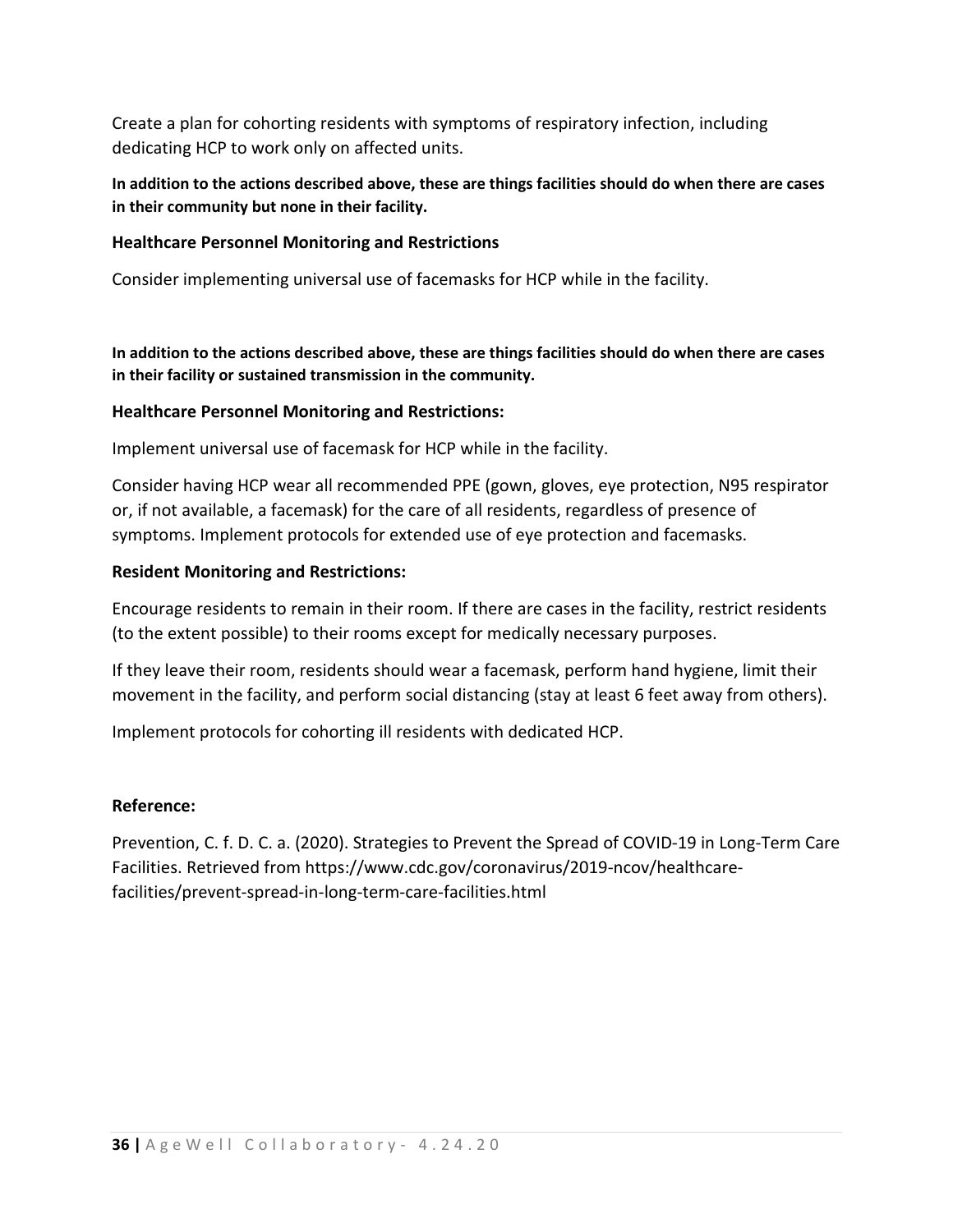# **COVID-19 Resources for Nursing Homes & Long-Term Care (Updated 4/23)**

Residents and staff of nursing homes and other long-term care facilities are facing incredible challenges during the COVID-19 pandemic. The Centers for Disease Control and Prevention (CDC) and other federal and national organizations have released guidance and resources for the sector. Below are links to trusted resources that we are regularly updating.

# **Federal Guidance**

Centers for Disease Control and Prevention (CDC)

- **Interim [Guidance for Nursing Homes](https://www.cdc.gov/coronavirus/2019-ncov/hcp/long-term-care.html)**
- [Key Strategies to Prepare for COVID-19 in Long-term Care Facilities \(LTCFs\)](https://www.cdc.gov/coronavirus/2019-ncov/hcp/long-term-care-strategies.html)
- [Guidance for Retirement Communities and Independent Living](https://www.cdc.gov/coronavirus/2019-ncov/community/retirement/index.html)

Centers for Medicare & Medicaid Services (CMS)

- [Upcoming Requirements for Notification of Confirmed COVID-19 \(or COVID-19 Persons](https://www.cms.gov/medicareprovider-enrollment-and-certificationsurveycertificationgeninfopolicy-and-memos-states-and/upcoming-requirements-notification-confirmed-covid-19-or-covid-19-persons-under-investigation-among)  [under Investigation\) Among Residents and Staff in Nursing Homes](https://www.cms.gov/medicareprovider-enrollment-and-certificationsurveycertificationgeninfopolicy-and-memos-states-and/upcoming-requirements-notification-confirmed-covid-19-or-covid-19-persons-under-investigation-among)
- [Long-Term Care Nursing Homes Telehealth and Telemedicine Tool Kit](https://www.cms.gov/files/document/covid-19-nursing-home-telehealth-toolkit.pdf)

# **Resource Hubs from National LTC Organizations**

LeadingAge

[Coronavirus Resources](https://leadingage.org/covid19)

American Health Care Association (AHCA)

[Coronavirus Information](https://www.ahcancal.org/facility_operations/disaster_planning/Pages/Coronavirus.aspx)

The Society for Post-Acute and Long-Term Care Medicine (AMDA)

**[Update on COVID-19 Resources](https://paltc.org/COVID-19)** 

# **Resources for the Field**

# *Upcoming Webinars:*

• April 23: AARP Tele-Town Hall Live Q&A Event, Coronavirus: Supporting Loved Ones in [Care Facilities](https://www.aarp.org/health/conditions-treatments/info-2020/tele-town-hall-coronavirus.html)

*Webinar Recordings:*

- National Academies of Sciences, Engineering, and Medicine (NASEM) webinar April 22, [Keeping Nursing Home Residents and Staff Safe in the Era of COVID-19](https://nasem.zoom.us/rec/play/upZ4I-r5qGk3GdectgSDBfIvW460Kq2s2iEZ-fNbz0-2BSMCY1OjbrAXNOuclKo8pX9NlRm9lOeYVHwq?continueMode=true&_x_zm_rtaid=zkt3FBt-TC2gneKTNwkmrg.1587648587848.03a5db875a1bf394b90f8f4096bd10ab&_x_zm_rhtaid=991)
- Geriatric Emergency Department Collaborative (GEDC) webinar April 20, [Optimizing](https://gedcollaborative.com/event/webinar-optimizing-transitions-between-nursing-homes-and-eds-in-the-age-of-covid-19/)  [Transitions between Nursing Homes and EDs in the age of COVID](https://gedcollaborative.com/event/webinar-optimizing-transitions-between-nursing-homes-and-eds-in-the-age-of-covid-19/)
- Grantmakers in Aging (GIA) webinar April 7, [COVID-19 and Long-Term Care: Preparing](https://www.giaging.org/news-events/tester/archived-webinar/covid-19-and-long-term-care-preparing-and-supporting-families-and-family-ca)  [and Supporting Families and Family Caregivers](https://www.giaging.org/news-events/tester/archived-webinar/covid-19-and-long-term-care-preparing-and-supporting-families-and-family-ca)

# *Articles and Other Clinical Resources:*

Geriatric Emergency Department Collaborative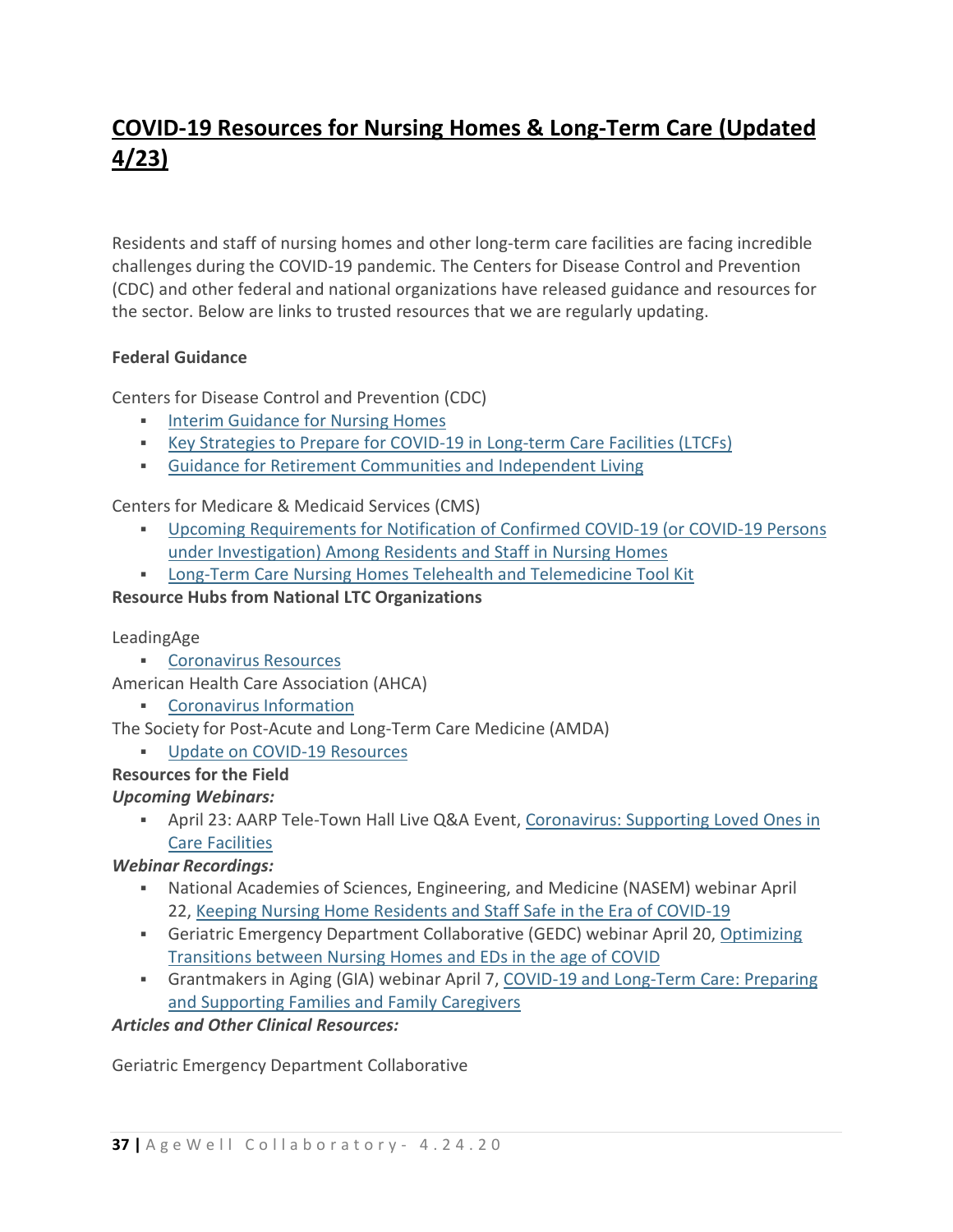March 2020, Journal of Geriatric Emergency Medicine issue on COVID-19 in Older Adults, [Transfers Between Nursing Homes and Hospitals](https://gedcollaborative.com/article/jgem-volume-1-issue-5)

Health Affairs

 [Designating Certain Post-Acute Care Facilities As COVID-19 Skilled Care Centers Can](https://www.healthaffairs.org/do/10.1377/hblog20200414.319963/full/)  [Increase Hospital Capacity And Keep Nursing Home Patients Safer,](https://www.healthaffairs.org/do/10.1377/hblog20200414.319963/full/) April 15, 2020

University of Maryland School of Pharmacy

 [Optimizing Medication Management during the COVID-19 Pandemic: Implementation](https://www.pharmacy.umaryland.edu/centers/lamy/optimizing-medication-management-during-covid19-pandemic/)  [Guide for Post-Acute and Long-Term Care](https://www.pharmacy.umaryland.edu/centers/lamy/optimizing-medication-management-during-covid19-pandemic/)

World Health Organization

 [Statement to the press by Dr Hans Henri P. Kluge, WHO Regional Director for Europe](http://www.euro.who.int/en/media-centre/sections/statements/2020/statement-invest-in-the-overlooked-and-unsung-build-sustainable-people-centred-long-term-care-in-the-wake-of-covid-19) *News Articles:*

Kaiser Health News

- [COVID-19 coverage](https://khn.org/news/tag/coronavirus/)
- April 20 article, [Before 'Tidal Wave' Of Illness, Nursing Home Thought It Had COVID-19](https://khn.org/news/before-tidal-wave-of-sickness-and-death-a-tennessee-nursing-home-thought-it-had-covid-19-contained/)  [Contained](https://khn.org/news/before-tidal-wave-of-sickness-and-death-a-tennessee-nursing-home-thought-it-had-covid-19-contained/)

New York Times

• April 20 articles, 70 Died at a Nursing Home as Body Bags Piled Up. This is What Went [Wrong](https://www.nytimes.com/2020/04/19/nyregion/coronavirus-nj-andover-nursing-home-deaths.html)

# **Reference:**

John A. Hartford Foundation. (2020). COVID-19 Resources for Nursing Homes & Long-Term Care (Updated 4/23). Retrieved from: [https://www.johnahartford.org/dissemination-center/view/nursing](https://www.johnahartford.org/dissemination-center/view/nursing-home-long-term-care-resources)[home-long-term-care-resources](https://www.johnahartford.org/dissemination-center/view/nursing-home-long-term-care-resources)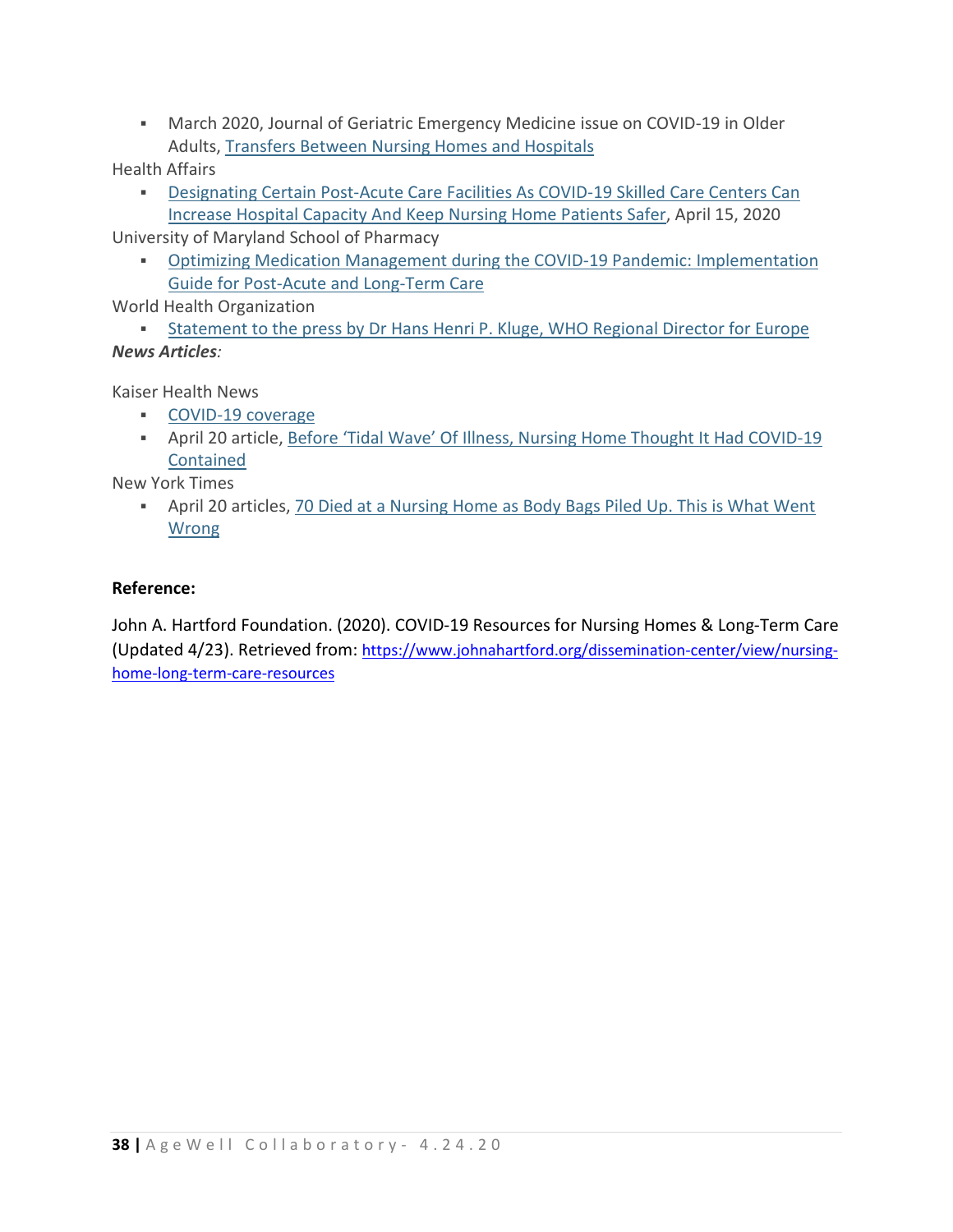# **Information for Caregivers**

# **Included in this section:**

• **Hartford Foundation: "Coronavirus Disease (COVID-19) Resources for Older Adults Family Caregivers and Health Care Providers (Updated** 

**4/2)** [https://www.johnahartford.org/dissemination-center/view/coronavirus-disease-covid-19](https://www.johnahartford.org/dissemination-center/view/coronavirus-disease-covid-19-resources-for-older-adults-family-caregivers-and-health-care-providers) [resources-for-older-adults-family-caregivers-and-health-care-providers](https://www.johnahartford.org/dissemination-center/view/coronavirus-disease-covid-19-resources-for-older-adults-family-caregivers-and-health-care-providers)

- **Hartford Foundation: "GIA Webinar: COVID-19 and Long-Term Care- Preparing and Supporting Families and Family Caregivers** [https://www.johnahartford.org/dissemination-center/view/gia](https://www.johnahartford.org/dissemination-center/view/gia-webinar-covid-19-and-long-term-care-preparing-and-supporting-families-and-family-caregiver)[webinar-covid-19-and-long-term-care-preparing-and-supporting-families-and-family-caregiver](https://www.johnahartford.org/dissemination-center/view/gia-webinar-covid-19-and-long-term-care-preparing-and-supporting-families-and-family-caregiver)
- **Caregiver Action Network: "COVID-19 and Family Caregiving"** <https://caregiveraction.org/covid-19>
- **NIA: "Caregiving in a time of Coronavirus: A message from your Alzheimer's Disease Research Center"**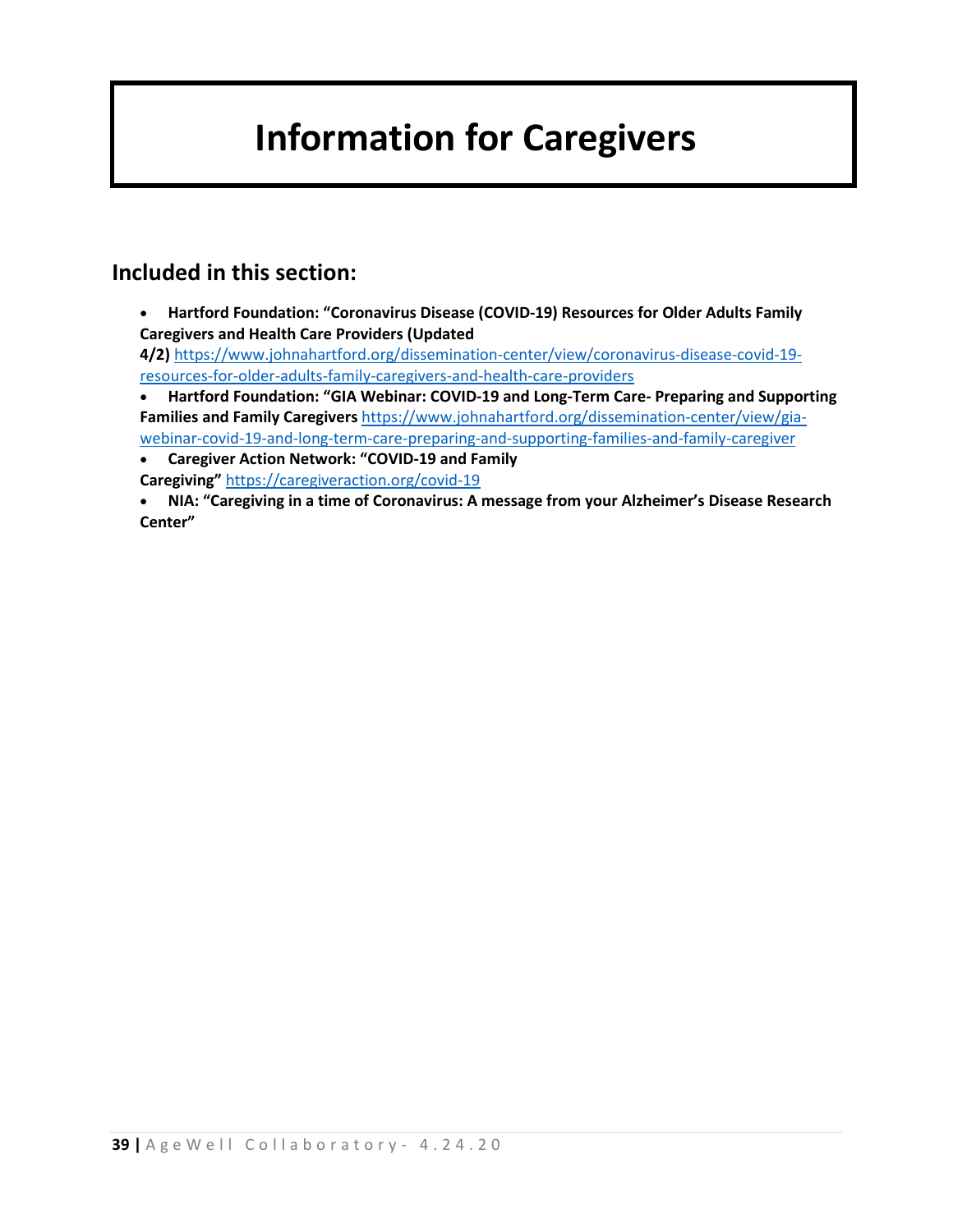# **Coronavirus Disease (COVID-19) Resources for Older Adults, Family Caregivers and Health Care Providers**

As we all work together to ensure the safety of the public, and in particular, older adults and other individuals who are at increased risk from COVID-19, it is important to turn to trusted sources of information.

Below are resources from our partners and grantees that they will regularly update with information for older adults, family caregivers and health care providers.

Please regularly consult the [Centers for Disease Control \(CDC\)](https://www.cdc.gov/coronavirus/2019-nCoV/index.html) and your [state health](https://www.cdc.gov/publichealthgateway/healthdirectories/healthdepartments.html)  [departments](https://www.cdc.gov/publichealthgateway/healthdirectories/healthdepartments.html) for specific and up-to-date information about your community.

# **What Older Adults and Their Family Caregivers Should Know:**

Administration for Community Living (ACL)

[What do Older Adults and People with Disabilities Need to Know?](https://acl.gov/COVID-19)

[Eldercare Locator](https://eldercare.acl.gov/Public/About/Index.aspx) *(NEW)*

Centers for Disease Control and Prevention (CDC)

[People at Risk for Serious Illness from COVID-19 -](https://www.cdc.gov/coronavirus/2019-ncov/specific-groups/high-risk-complications/older-adults.html) Older Adults

[Resources for Home: Plan, Prepare, and Respond to Coronavirus Disease 2019](https://www.cdc.gov/coronavirus/2019-ncov/community/home/index.html)

AARP

[What you need to know about the Coronavirus Outbreak](https://www.aarp.org/health/conditions-treatments/info-2020/coronavirus-facts.html?intcmp=AE-HP-LL1&cmp=SNO-NY-FB-HLTH&socialid=3187694307)

[Health, Coronavirus and Caregiving](https://www.aarp.org/health/?CON-HEALTH-COVID19-031220)

[COVID-19 Spanish Language Resources](https://www.aarp.org/espanol/salud/enfermedades-y-tratamientos/brote-de-coronavirus-covid-19/?migration=rdrct)

[Preparing Caregivers during COVID-19](https://www.johnahartford.org/images/uploads/resources/AARP_Coronavirus_info_05.pdf)

Alzheimer's Association

[Coronavirus \(COVID-19\): Tips for Dementia Caregivers](https://alz.org/help-support/caregiving/coronavirus-(covid-19)-tips-for-dementia-care)

Caregiver Action Network

[COVID-19 and Family Caregiving](https://caregiveraction.org/covid-19) *(NEW)*

Family Caregiver Alliance

[Coronavirus \(COVID-19\) Resources and Articles for Family Caregivers](https://www.caregiver.org/coronavirus-covid-19-resources-and-articles-family-caregivers)

National Foundation for Infectious Diseases

**40 |** AgeWell Collaboratory - 4 .24 .20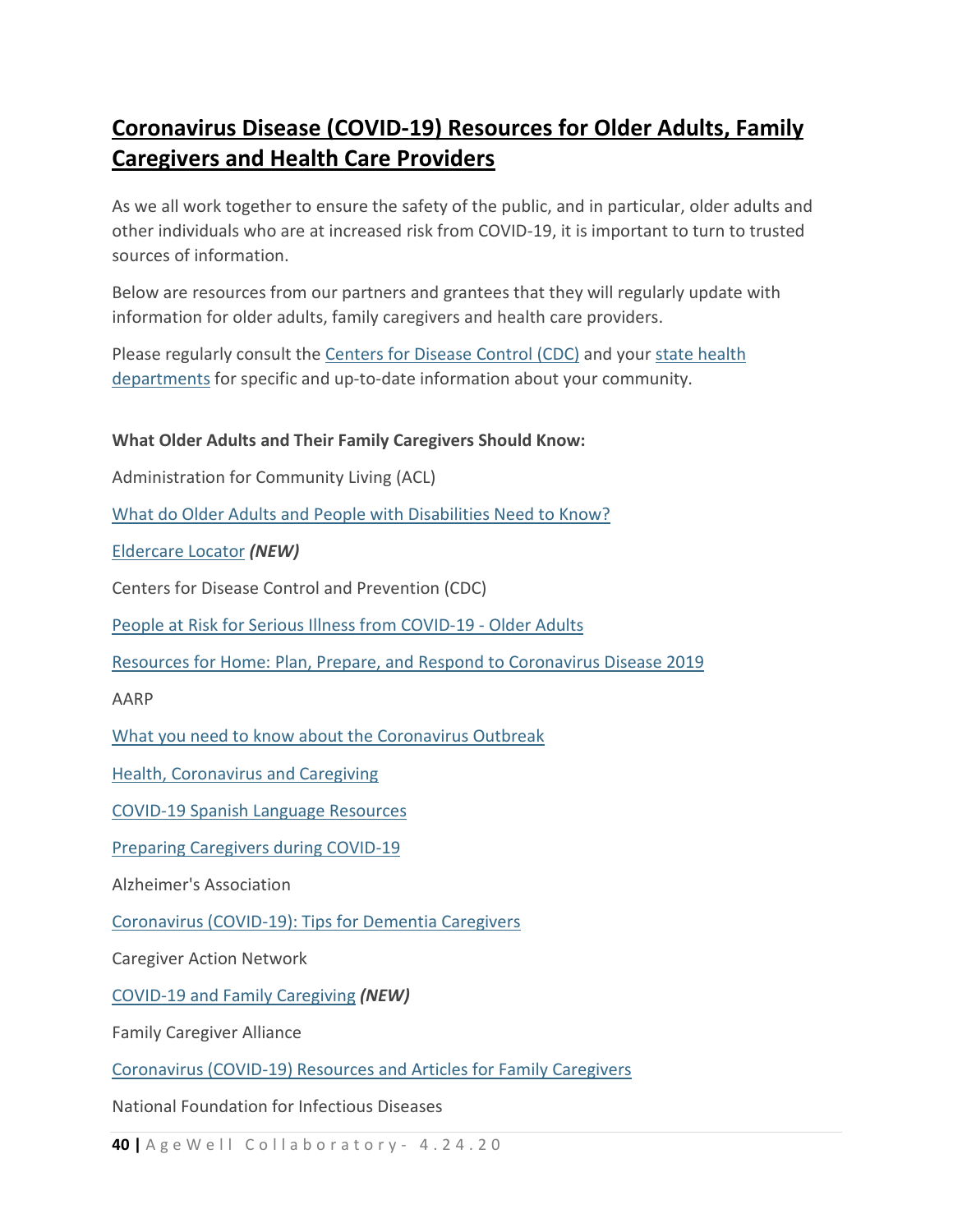# [Frequently Asked Questions About Novel Coronavirus \(COVID-19\)](https://www.nfid.org/infectious-diseases/frequently-asked-questions-about-novel-coronavirus-2019-ncov/)

[Common Questions and Answers About COVID-19 for Older Adults and People with Chronic](https://www.nfid.org/infectious-diseases/common-questions-and-answers-about-covid-19-for-older-adults-and-people-with-chronic-health-conditions/)  [Health Conditions](https://www.nfid.org/infectious-diseases/common-questions-and-answers-about-covid-19-for-older-adults-and-people-with-chronic-health-conditions/)

# **News and Articles to Keep You Informed:**

Kaiser Health News

[COVID-19 Latest News on the Coronavirus Outbreak](https://khn.org/news/tag/coronavirus/)

Next Avenue (PBS' Online News Platform for Older Adults)

[The Coronavirus Outbreak: What You Need to Know](https://www.nextavenue.org/special-report/the-coronavirus-outbreak-what-you-need-to-know/)

Health Affairs

[COVID-19 \(Coronavirus Disease\)](https://www.healthaffairs.org/covid-19-coronavirus-disease?)

# **What Long-Term Care Providers Should Know:**

Centers for Disease Control and Prevention (CDC)

[Interim Guidance for Nursing Homes](https://www.cdc.gov/coronavirus/2019-ncov/healthcare-facilities/prevent-spread-in-long-term-care-facilities.html#interim-guidance)

LeadingAge

[Coronavirus and COVID-19 Information](https://leadingage.org/covid19?_ga=2.128153551.2111644036.1583863348-1845553360.1583863348)

American Health Care Association (AHCA)

**[Coronavirus](https://www.ahcancal.org/facility_operations/disaster_planning/Pages/Coronavirus.aspx)** 

The Society for Post-Acute and Long-Term Care Medicine (AMDA)

[Update on COVID-19](https://paltc.org/COVID-19)

# **What Health Care Professionals Should Know -** *Federal Guidance:*

Centers for Disease Control and Prevention (CDC)

[Information for Healthcare Professionals](https://www.cdc.gov/coronavirus/2019-ncov/hcp/index.html)

[Resources for Hospitals and Healthcare Professionals Preparing for Patients with Suspected or](https://www.cdc.gov/coronavirus/2019-ncov/hcp/preparedness-checklists.html)  [Confirmed COVID-19](https://www.cdc.gov/coronavirus/2019-ncov/hcp/preparedness-checklists.html)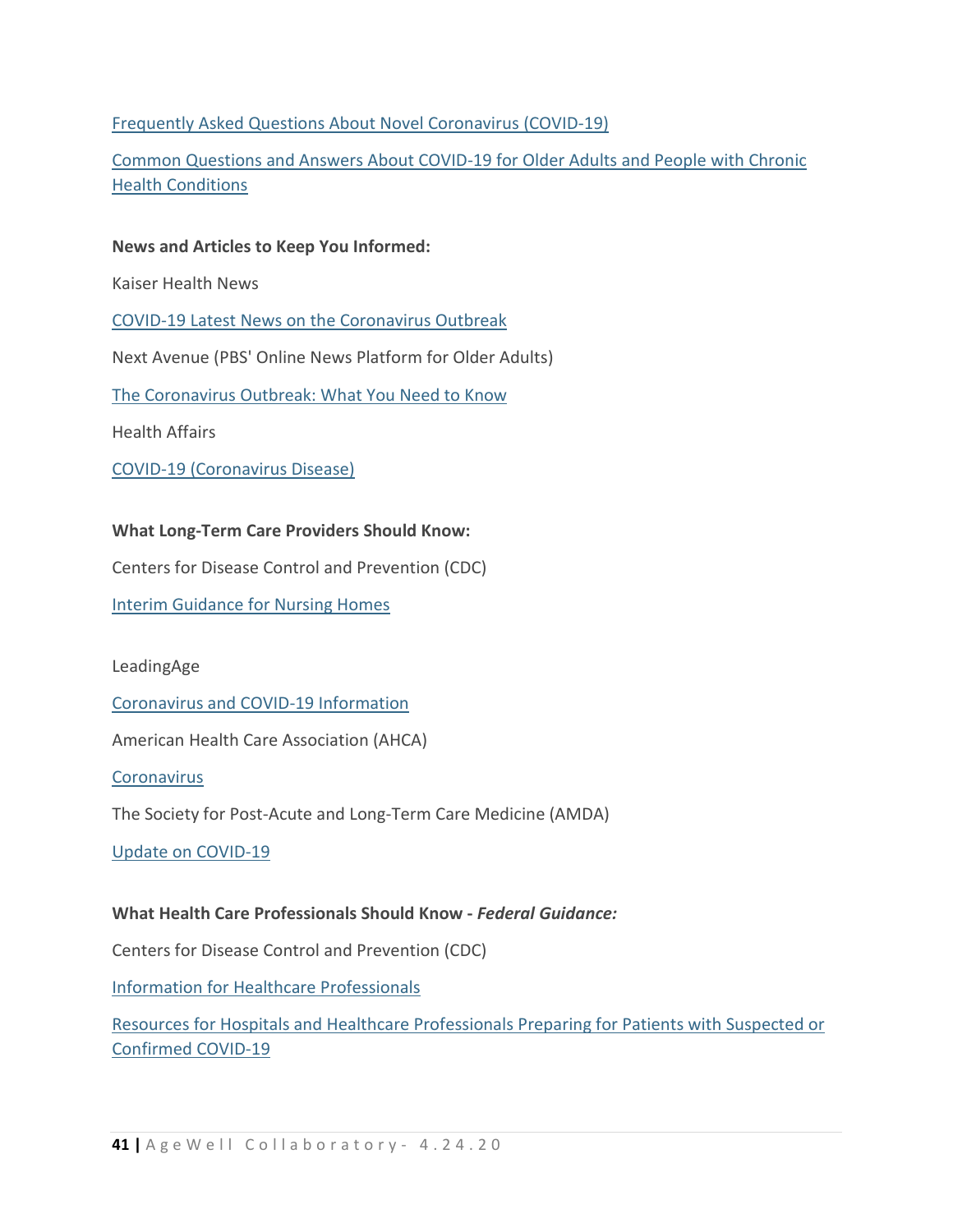[Interim Infection Prevention and Control Recommendations for Patients with Suspected](https://www.cdc.gov/coronavirus/2019-ncov/infection-control/control-recommendations.html?CDC_AA_refVal=https%3A%2F%2Fwww.cdc.gov%2Fcoronavirus%2F2019-ncov%2Fhcp%2Finfection-control.html) or [Confirmed Coronavirus Disease 2019 \(COVID-19\) in Healthcare Settings](https://www.cdc.gov/coronavirus/2019-ncov/infection-control/control-recommendations.html?CDC_AA_refVal=https%3A%2F%2Fwww.cdc.gov%2Fcoronavirus%2F2019-ncov%2Fhcp%2Finfection-control.html)

[Interim Guidance for Implementing Home Care of People Not Requiring Hospitalization for](https://www.cdc.gov/coronavirus/2019-ncov/hcp/guidance-home-care.html)  [Coronavirus Disease 2019 \(COVID-19\)](https://www.cdc.gov/coronavirus/2019-ncov/hcp/guidance-home-care.html)

[Guidance for Retirement Communities and Independent Living](https://www.cdc.gov/coronavirus/2019-ncov/community/retirement/index.html) *(NEW)*

Centers for Medicare and Medicaid Services (CMS)

[Current Emergencies Website \(COVID-19\)](https://www.cms.gov/About-CMS/Agency-Information/Emergency/EPRO/Current-Emergencies/Current-Emergencies-page)

Health Resources and Services Administration (HRSA)

[Emergency Preparedness and Recovery Resources for Health Centers](https://bphc.hrsa.gov/emergency-response?)

**What Health Care Professionals Should Know -** *Geriatric Care:*

American Geriatrics Society

[AGS Coronavirus Disease 2019 \(COVID-19\) Information Hub](https://www.americangeriatrics.org/covid19)

Home Centered Care Institute - for Home-Based Primary Care Providers

[COVID-19 Information Hub](https://www.hccinstitute.org/about/covid-19-information-hub/)

Geriatric Emergency Department Collaborative

[COVID-19 Links and Resources](https://gedcollaborative.com/article/covid-19-resources/)

Gerontological Society of America (GSA)

[National Adult Vaccination Program COVID-19 Updates](https://www.geron.org/programs-services/alliances-and-multi-stakeholder-collaborations/national-adult-vaccination-program?start=1)

**What Health Care Professionals should know -** *Serious Illness Care:*

Center to Advance Palliative Care (CAPC)

[CAPC COVID-19 Response Resources](https://www.capc.org/toolkits/covid-19-response-resources/)

[Resources to Support Serious Illness Population](https://www.thectac.org/coronavirus/) *(NEW)*

National POLST

[POLST and COVID-19 \(Facility Guidance\)](https://polst.org/covid/)

Respecting Choices

[Resources to have Planning Conversations in COVID-19](https://respectingchoices.org/covid-19-resources/#planning-conversations)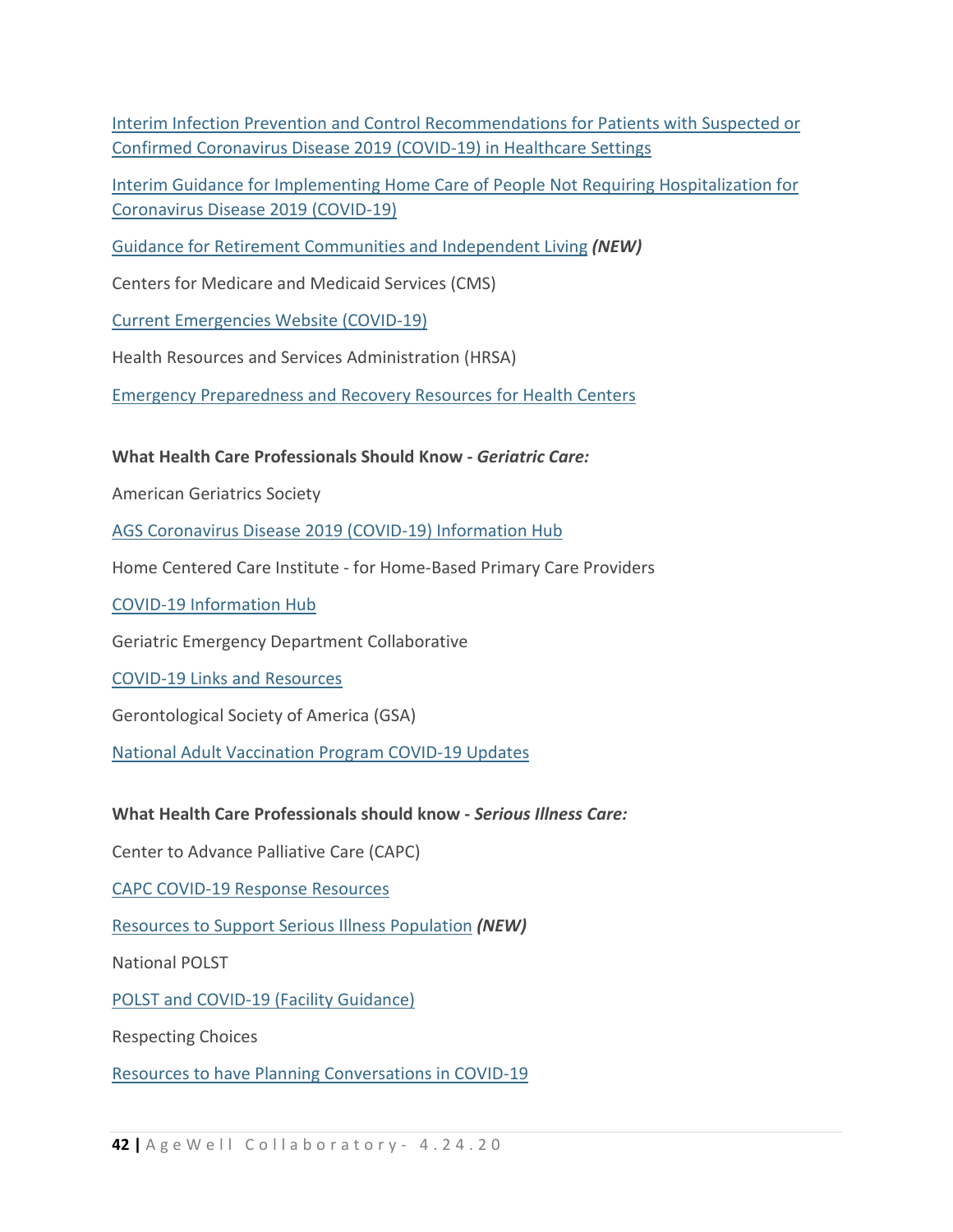# VitalTalk

[COVID-Ready Communication Skills: A Playbook of VitalTalk Tips](https://www.vitaltalk.org/guides/covid-19-communication-skills/)

National Hospice and Palliative Care Organization

[Emergency Preparedness: COVID-19 Information](https://www.nhpco.org/coronavirus) *(New)*

#### **What Health Care Professionals Should Know -** *General:*

American College of Physicians (ACP)

[Coronavirus Disease 2019 \(COVID-19\): Information for Internists](https://www.acponline.org/clinical-information/clinical-resources-products/coronavirus-disease-2019-covid-19-information-for-internists)

American Hospital Association (AHA)

[Updates and Resources on Novel Coronavirus \(COVID-19\)](https://www.aha.org/2020-01-22-updates-and-resources-novel-coronavirus-2019-cov)

American Pharmacists Association (APhA)

[Pharmacists' Guide to Coronavirus](https://www.pharmacist.com/coronavirus)

Better Care Playbook

[Addressing Complex Care Needs Amid COVID-19](https://www.bettercareplaybook.org/addressing-complex-care-needs-amid-covid-19) *(NEW)*

University of Washington Medical Center (UW Medicine)

[COVID-19 Resource Site for Healthcare Workers](https://covid-19.uwmedicine.org/Pages/default.aspx)

The Hastings Center

[Ethical Framework for Health Care Institutions &](https://www.thehastingscenter.org/ethicalframeworkcovid19/) Guidelines for Institutional Ethics Services [Responding to the Coronavirus Pandemic](https://www.thehastingscenter.org/ethicalframeworkcovid19/) *(New)*

The Joint Commission

[Coronavirus \(COVID-19\)](https://www.jointcommission.org/covid-19/) *(NEW)*

#### **Reference:**

Foundation, J. A. H. (2020). Coronavirus Disease (COVID-19) Resources for Older Adults Family Caregivers and Health Care Providers. Retrieved from https://www.johnahartford.org/dissemination-center/view/coronavirus-disease-covid-19 resources-for-older-adults-family-caregivers-and-health-care-providers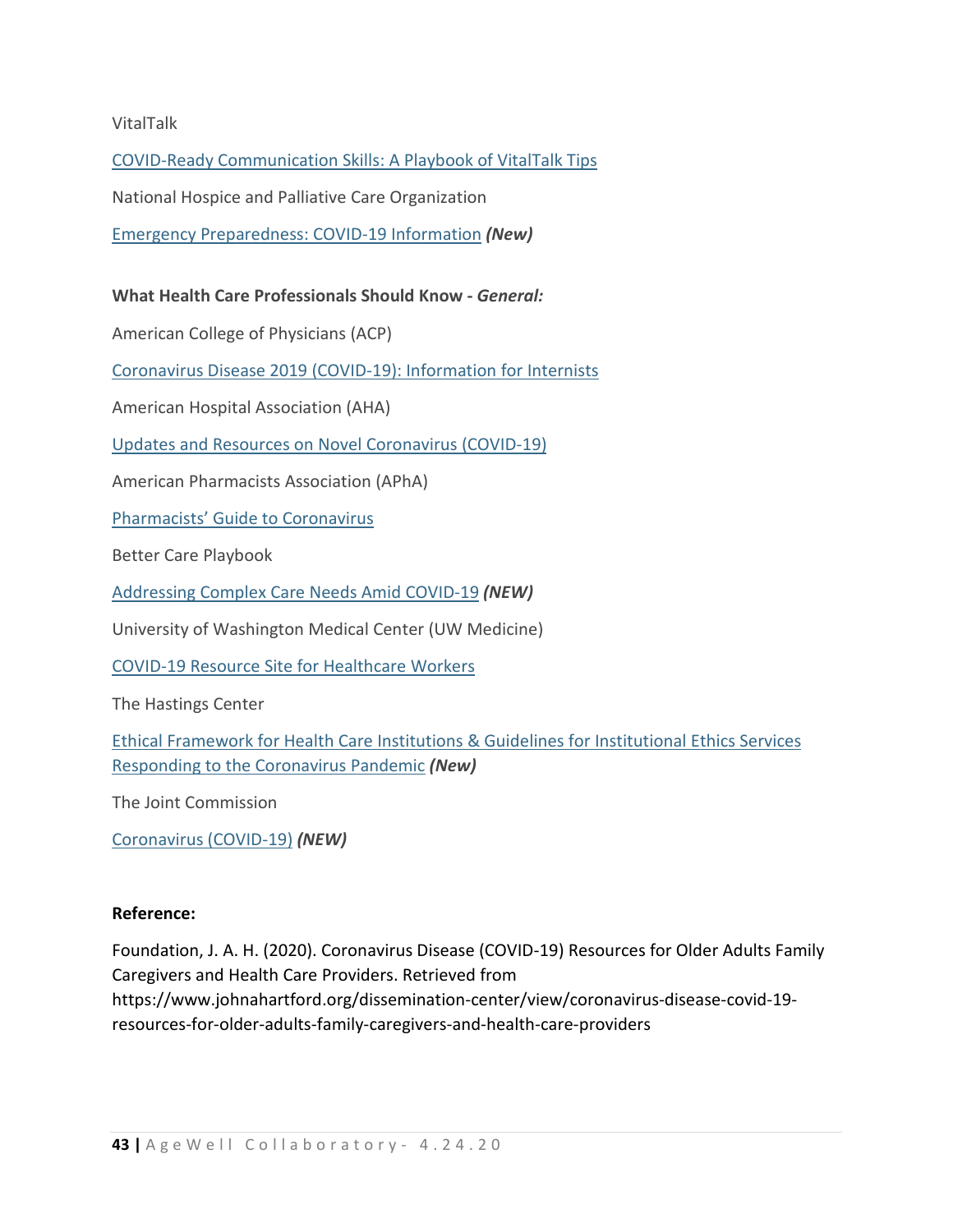# **COVID-19 and Family Caregiving**

Caregiver Action Network, along with the [Rosalynn Carter Institute for Caregiving,](https://www.facebook.com/rcicaregiving/?__tn__=%2CdK%2AF-R&eid=ARBJ6fIxAecGmd2dxuF34cX0bujP8Szsut4h5eMuWjDLQy3KM0iMkE1oY5nMl6L_sNVsBT4gOoDLsvLH) [American](https://www.facebook.com/AACaregivingYouth/?__tn__=%2CdK%2AF-R&eid=ARCg52lDOsm78-Vv2t5-9y9lpRPIfjsVOGj1zbn_sr33CyfAcXYfdwHosZmH9q-unejMZUvfTXdz64Ex)  [Association of Caregiving Youth,](https://www.facebook.com/AACaregivingYouth/?__tn__=%2CdK%2AF-R&eid=ARCg52lDOsm78-Vv2t5-9y9lpRPIfjsVOGj1zbn_sr33CyfAcXYfdwHosZmH9q-unejMZUvfTXdz64Ex) the [ARCH National Respite Network and Resource](https://www.facebook.com/archrespite/?__tn__=%2CdK%2AF-R&eid=ARDGF1rJSddMII36AIcdqKkioO-rrYdVP63giFcqOlOb6wArWAJLImZXVQGUSJLMHwQ8bLto2g-C_46Z)  [Center,](https://www.facebook.com/archrespite/?__tn__=%2CdK%2AF-R&eid=ARDGF1rJSddMII36AIcdqKkioO-rrYdVP63giFcqOlOb6wArWAJLImZXVQGUSJLMHwQ8bLto2g-C_46Z) [Caring Across Generations,](https://www.facebook.com/caringacrossgenerations/?__tn__=%2CdK%2AF-R&eid=ARBuQ7nl096IRq1uG5tzeyho5WY9wG9mXUlPibnVy3nGt2FV6xLx9Jd75Q6UBBKl-ASC7mOQQimqyQYf) the [Elizabeth Dole Foundation,](https://www.facebook.com/ElizabethDoleFoundation/?__tn__=%2CdK%2AF-R&eid=ARD9UM1k0yvmvQpcM6idMs0DsYoyOr7pZS_cgvgazDQGltOpZ7tQAKN_QlvaHHJXdRfkgY58UoA5DGYt) the [Family Caregiver](https://www.facebook.com/FamilyCaregiverAlliance/?__tn__=%2CdK%2AF-R&eid=ARA5UNXNV-6zi6UlAmjZm6D_IXv6G4LJqq2MfYBw3B07uPpMtKkh1iFhoo3FmrilCJnZxxrr3gLSpMfu)  [Alliance,](https://www.facebook.com/FamilyCaregiverAlliance/?__tn__=%2CdK%2AF-R&eid=ARA5UNXNV-6zi6UlAmjZm6D_IXv6G4LJqq2MfYBw3B07uPpMtKkh1iFhoo3FmrilCJnZxxrr3gLSpMfu) and the [National Alliance for Caregiving](https://www.facebook.com/NA4Caregiving/?__tn__=%2CdK%2AF-R&eid=ARBB_HW7x_N1wZ-_QDnPtQivgDZxI_ffBxXIKtmy7hqEdHEICP7tJ9j2bW-rICntBkC4VXla-x4dBa-p) urge government, community, and religious leaders to please remember the challenges facing family caregivers as this public health crisis continues to unfold. Understanding the role family caregivers of all ages play and the challenges they face will be key to effectively navigating this pandemic. [Click here to read the full statement.](http://ow.ly/sKJB30qtUOP)

# **Tips for Family Caregivers and COVID-19**

At Caregiver Action Network, we're family caregivers too, so we know: Caregivers are great at planning ahead and managing unexpected health crises, but with COVID-19 you may not have time to plan, or sort through the rapidly changing and sometimes conflicting available information. These tips can help keep you and your loved ones as safe as possible.

# **[Follow the guidance of the CDC](https://www.cdc.gov/coronavirus/2019-ncov/index.html)**.

The CDC has put together a number of resources to answer specific questions and address concerns you may have. They have issued recommendations to help ensure everyone's health and safety.

- Avoid large crowds. Currently, the CDC is recommending no public gatherings exceeding 10 participants.
- Avoid non-essential travel.

# **Find support**

Do you participate in a support group? Many places, such as churches and community centers, have suspended meetings and events with outside groups. Before you go, call ahead to see if the group is still meeting as scheduled.

# **Refill Prescriptions**

Make sure you have enough of your loved one's medical supplies and medications for an extended period.

**Monitor the health of your loved one, and keep in touch with their medical team** Many health care plans and practices have their own guidelines for how and when they should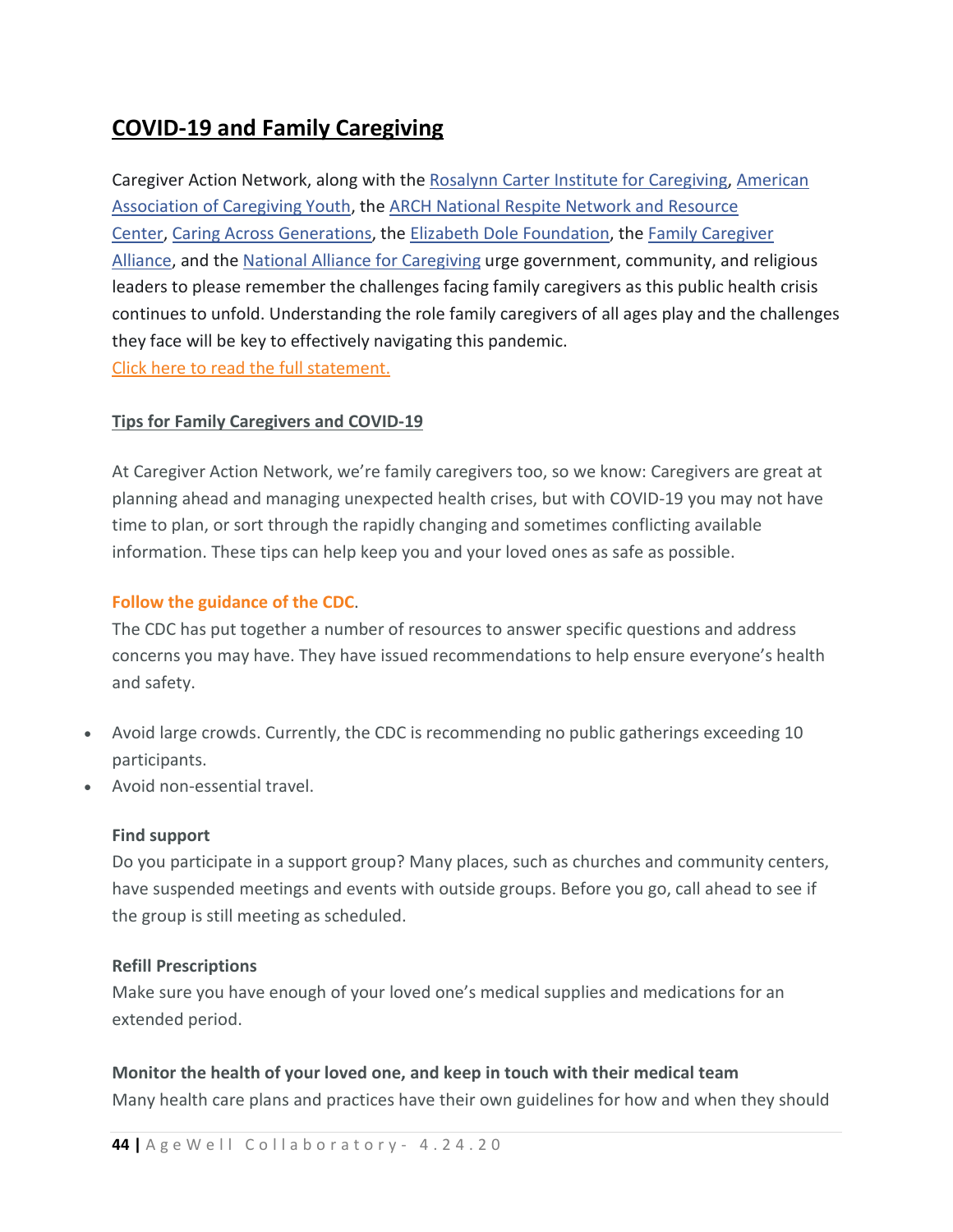be contacted about possible COVID-19 exposure or symptoms. Call your loved one's primary care doctor and ask how they want you to proceed.

# **Only go to the Emergency Room for emergencies**

If you suspect that you or your loved one are experiencing COVID-19 symptoms, call your doctor.

# **Know your own risk factors**

Do you have a chronic condition? Are you immunosuppressed? Many caregivers themselves have health issues, so don't put yourself in unnecessary danger.

# **Be aware of any changes to visitation policies**

Many hospitals and emergency rooms no longer allow visitors, including family caregivers, in treatment areas or patient rooms. In a situation where you are not allowed to be with your loved one in the hospital or emergency room, discuss a strategy with staff that will allow you to get updates on your loved one. Many skilled nursing and assisted living facilities have made changes to their visitation policies. Check to see if outside visitors are allowed before making a trip**.**

#### **Call ahead before going to some medical appointments**

To minimize the risk of exposure, many healthcare facilities are handling some appointments with telemedicine. Medicare and other insurance providers have expanded coverage to now include telemedicine. Call your loved one's healthcare provider in advance of the appointment to see if the appointment can be held via telemedicine.

#### **Prepare for a possible quarantine**

If your loved one has been exposed to COVID-19 or has developed symptoms and/or tested positive for the virus, you will need to manage a 14-day quarantine.

- Can your loved one stay in a specific room and away from other people in your home? They should also use a separate bathroom, if available.
- Avoid sharing personal items such as: dishes, towels, and bedding
- Clean all surfaces that are touched often. These include: counters, tabletops, and doorknobs. Use household cleaning sprays or wipes according to the label instructions.

# **CAN Resources**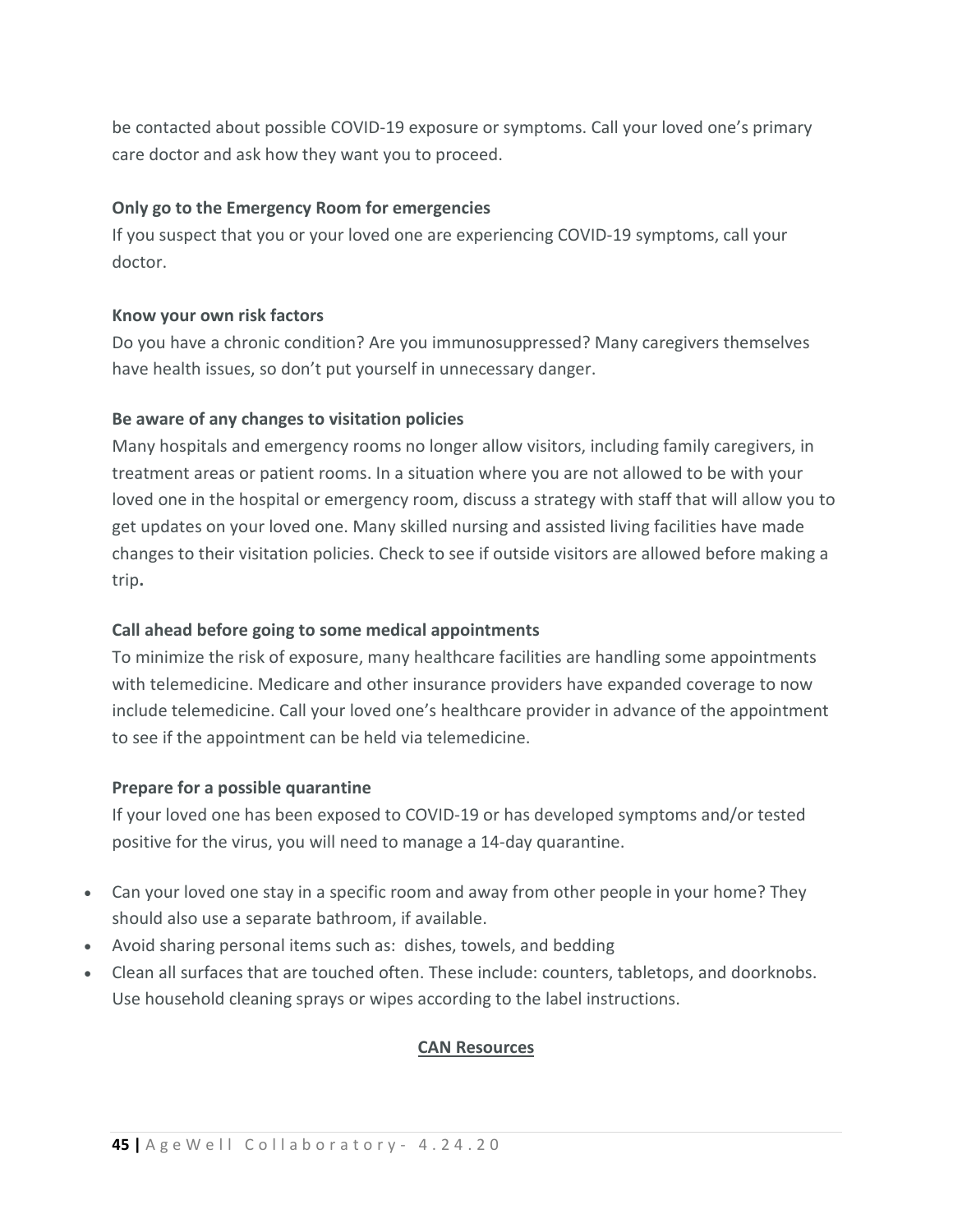# **[Crisis Symptom Reporting Guide](https://www.rarecaregivers.org/crisis-symptom-reporting-guide)**

Use this guide to prepare for a call with emergency medical services, a doctor or other medical professional.

#### **[Medication Checklist](https://caregiveraction.org/medication-checklist)**

Make sure you have an accurate, up-to-date list of your loved one's medications, both prescriptions and over-the-counter medications handy.

These guides will help you be clear and concise when talking with your loved one's medical team – and hopefully will help them to really hear what you are saying.

- **[How to Communicate Your Loved One's Symptoms](https://www.rarecaregivers.org/communicate-symptoms)**
- **[How to Talk to Your Doctor](http://https/caregiveraction.org/resources/how-talk-your-doctor)**

# **[Patient File Checklist](https://caregiveraction.org/patient-file-checklist)**

One important thing you can do, is maintain an updated and comprehensive file of information about your loved one's health. This can be done in a variety of ways including, [paper and](https://caregiveraction.org/patient-file-checklist)  [electronic solutions or some combination of both.](https://caregiveraction.org/patient-file-checklist) [Mobile health apps](https://my.backpackhealth.com/join/caregiver) also help to keep you and your loved one's patient file in the palm of your hand.

"My father is in an assisted living facility and is now on lock down. At least he has a cell phone to talk to me."

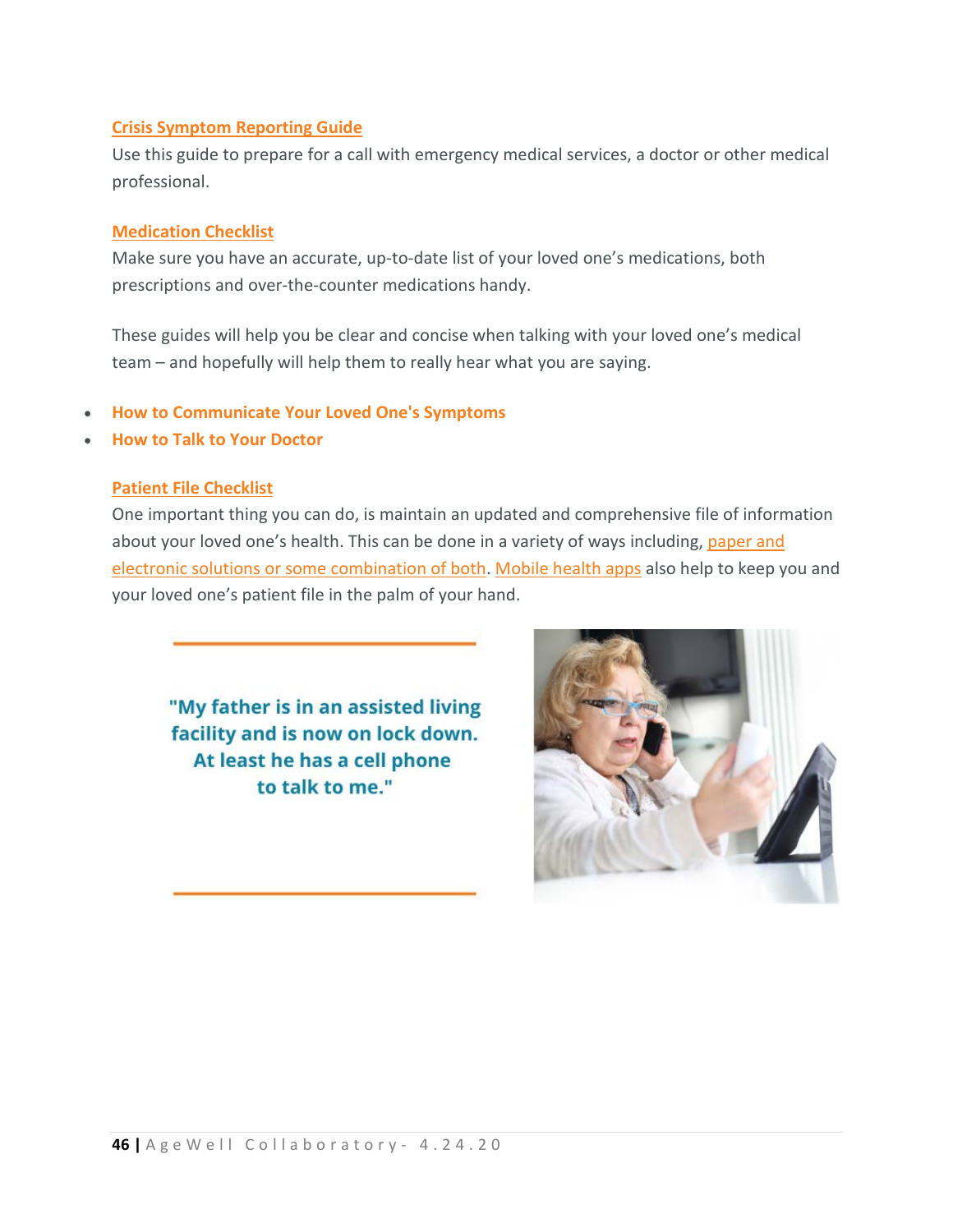

"I'm a caregiver for my father, but I have a compromised immune system due to some chronic conditions. I can't risk taking him to doctor appointments, or even going to the store to get supplies. What should I do?"





Reference:

Network, C. A. (2020). COVID-19 and Family Caregiving. Retrieved from https://caregiveraction.org/covid-19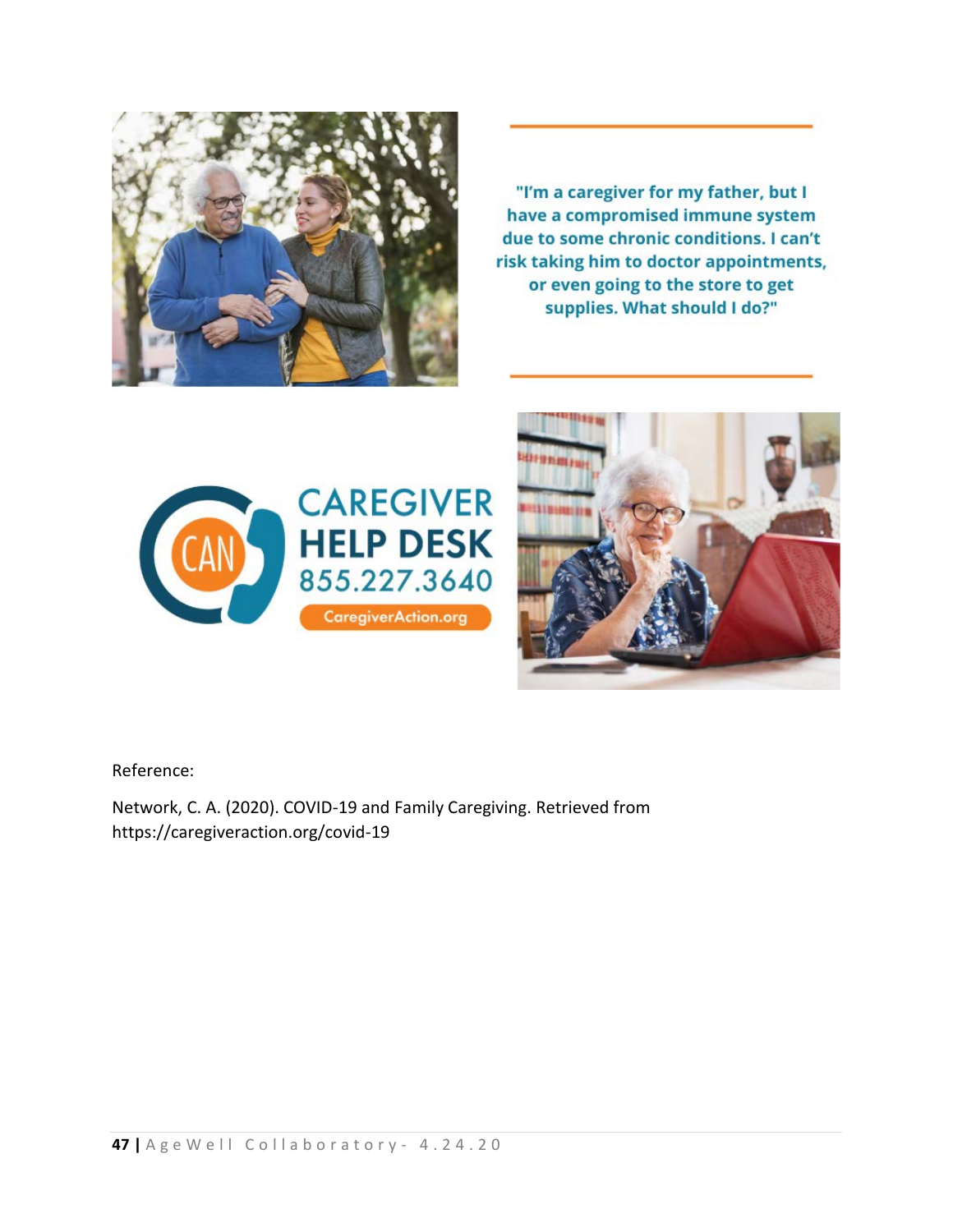# **Caregiving in a time of Coronavirus: A message from your Alzheimer's Disease Research Center**

We are addressing this to all the family members and friends who provide care for persons living with Alzheimer's disease and similar illnesses. The care you provide is always vital to the quality of life and well-being of that person. The Novel Coronavirus (i.e. COVID-19) pandemic places extra burdens on you in providing that care. We want to provide you with information you can use to strengthen the effectiveness of your caregiving and assist with your own peace of mind during this time.

Some Basic Facts. The information below represents what we currently know about COVID-19. We present these facts starkly because this is a serious situation. Having good information should help you to protect yourself and your person with dementia.

*Something New*. Novel Coronavirus – or COVID-19– is a new strain of a virus that attacks the respiratory system, but other organs as well. Because it is a new strain, very few people can resist it, no matter how hardy they may be. Our bodies haven't seen this strain before, so our immune systems haven't developed ways to fight it off. Also, there is, as yet, no vaccine, so no medical measures can yet be taken to protect us against it.

*Serious*. It is difficult at this time to have a very accurate picture, but COVID-19 appears to be a serious disease threat. The Centers for Disease Control and Prevention (CDC) include, in their range of possible futures for the illness, a prediction that more than half of the US population could be infected. The illness appears to have more serious outcomes than the flu, and death rate predictions are higher.

*Risk Factors*. COVID-19 requires the body's immune system to mount a response to fight it off. According to the World Health Organization, anyone who has a weak immune system is at risk

not only for acquiring the illness but is vulnerable to becoming severely ill with the virus. Two factors are associated with weakened immune response: age and underlying chronic conditions. Those over 60, and especially those over 80 (even those who seem fit), are at higher risk for acquiring the illness. Also, smokers and individuals with chronic conditions like cancer, lung



disease, diabetes, high blood pressure, and heart disease are at increased risk for COVID-19.

*Points of Entry*. The illness enters the body through the nose, eyes, or mouth and then proceeds to the lungs. This is why we are advised to avoid touching our face. It may also enter through particles in the air. This is why social distancing and avoiding crowded situations are recommended.

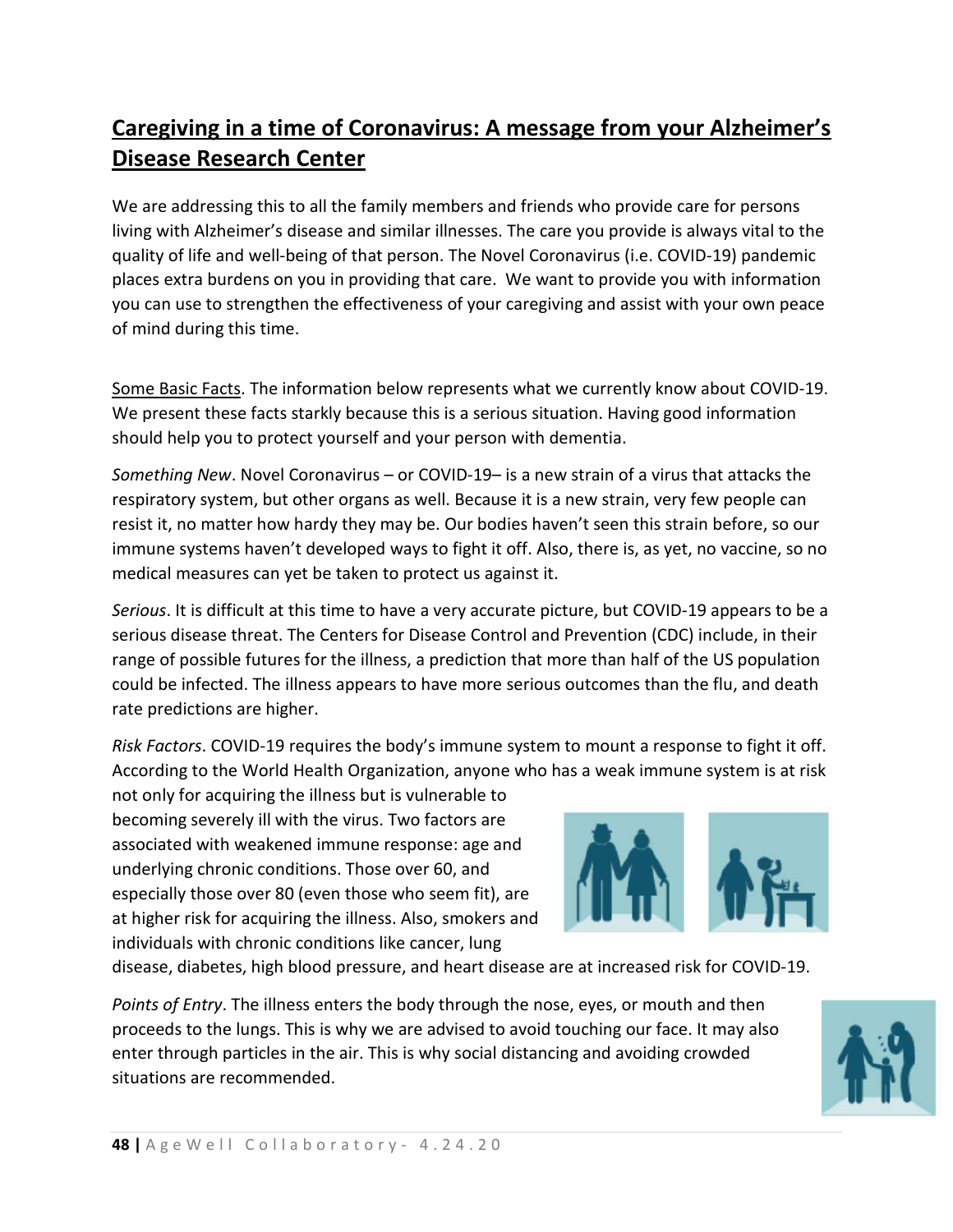*Alzheimer's and COVID-19*. The person for whom you provide care is in a high-risk situation. Most persons living with Alzheimer's are over the age of 65 (one risk factor), and most persons over 65 have at least one, and typically more than one, chronic illness (the other risk factor).

The CDC website is an excellent source of reliable information: <https://www.cdc.gov/coronavirus/2019-ncov/index.html>

Local Health Department Numbers can be found here [https://www.cdc.gov/coronavirus/2019](https://www.cdc.gov/coronavirus/2019-ncov/downloads/Phone-Numbers_State-and-Local-Health-Departments.pdf) [ncov/downloads/Phone-Numbers\\_State-and-Local-Health-Departments.pdf](https://www.cdc.gov/coronavirus/2019-ncov/downloads/Phone-Numbers_State-and-Local-Health-Departments.pdf)

Guidance for Caregiving. We recognize that we are relatively early in this outbreak and that information and guidance is coming out in an ongoing way, so the guidance we are providing is guidance for now. It will certainly change, and we will provide updates as we learn of them. Follow these general rules to protect you, the person you care for, and your family.

*General Rules – Please follow these rules even if you or your person has not been diagnosed with COVID-19 or neither of you is showing signs of it*.

*Self-Care*. The best protection for you and those you care for is for you not to acquire the virus. Do your best to stay healthy. Take your medications as prescribed and follow your exercise and rest programs.

*Handwashing and Sanitizing*. If you leave the home, always wash your hands when you return and frequently during the course of the day. Cleanse hands for at least 20 seconds (sing Happy Birthday twice). Use hand sanitizer often. Use hand lotion to prevent drying and cracking of skin.

*Do not Shake Hands*. Avoid direct skin-to-skin physical contact. Wave; nod; bow; give the peace sign. But don't touch. Do an elbow bump, if you're both in sleeves. And fist bumps? That's skin-to-skin, too. So don't.

*In Your Home.* Clean surfaces in your home using the CDC's recommended solution of 4 teaspoons bleach per quart (4 cups) of water. Clean door knobs, sink handles, refrigerator and oven doors, steering wheels, and other high-use surfaces daily. Change hand and kitchen towels daily. Open windows (if possible) to increase ventilation. Do not share dishes and utensils.

*Manage Underlying Chronic Conditions*. Chronic conditions, such as diabetes, heart disease and COPD tax the immune system. Adhere to management regimens to prevent the condition from worsening. Ask providers to call in refill orders and see if the pharmacy can deliver – or has a drive through pickup window. Do this for the medications that both you and your care-recipient take.





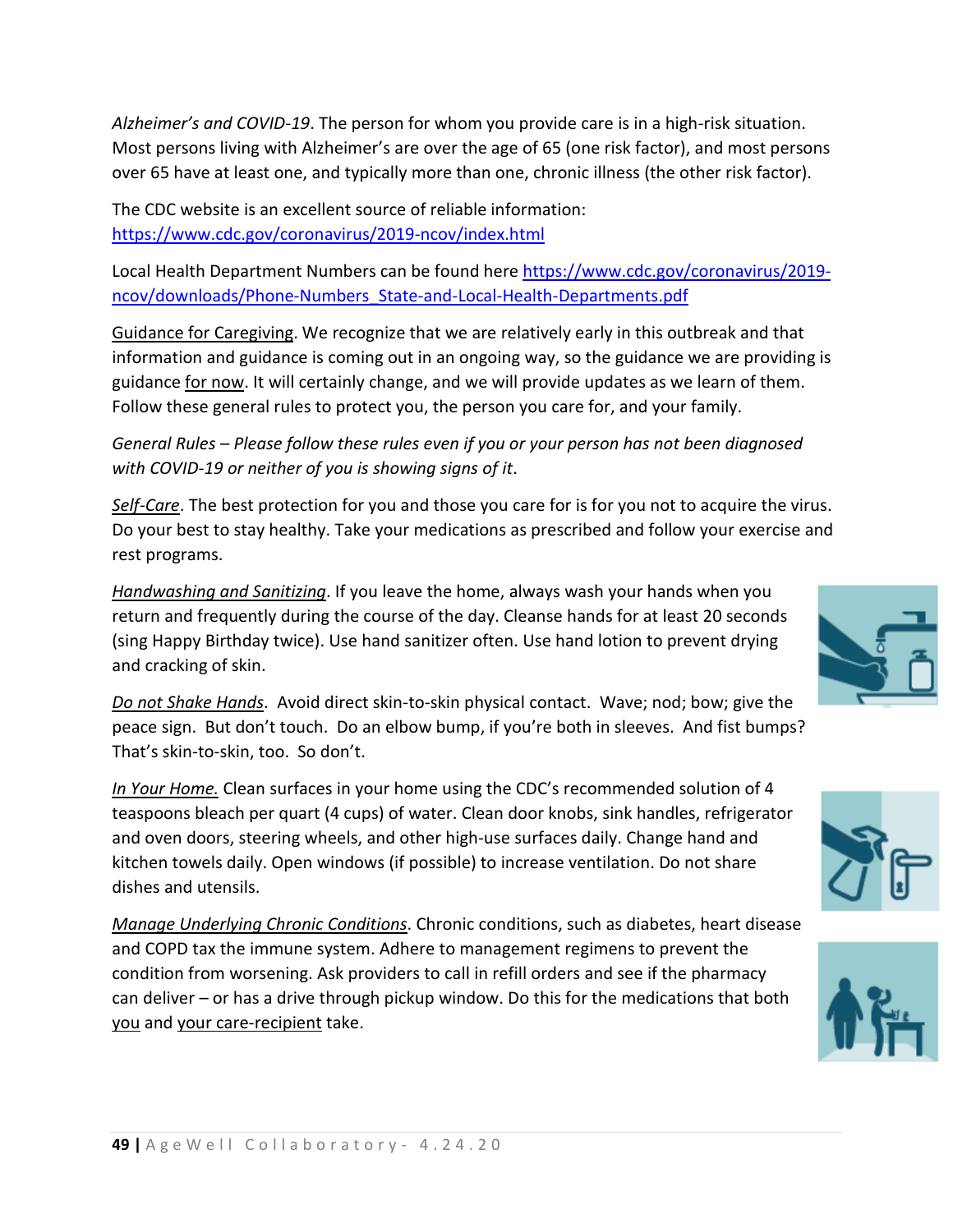*Monitoring*. Watch yourself and your person for symptoms (fever, cough, sore throat). Take your temperature occasionally.

*Social Distancing*. Remove yourself and your person from close contact with groups of people. This is admittedly very difficult, so here are some thoughts:

- If you are working outside the home, see if it is possible to work at a distance through telecommuting means (phone and videocall contact, etc.)
- Examine patterns of social interactions.
	- o If you regularly attend worship services, see if your place of worship offers streamed services, or consider using the regular time of attendance as a time of home worship.
	- o If you take your person shopping or to malls, reconsider. If you must, perhaps use smaller shops at off-hours, and avoid very crowded places. Call friends, family, or neighbors to see if they are going to the store and can pick up items you might need
	- o Think about outings that present minimal risks: going to large parks, taking walks
- Limit going out to restaurants or stop altogether. If you cannot stop going to restaurants, call ahead (or look online or on the restaurant's app) to order take out and see if they can deliver curbside
- Here's a really hard one: family visits.
	- o Keep them small one or two people at a time
	- o Ask everyone who feels unwell, has come into contact with people with the virus, or has any symptoms to stay away. Ask all others to follow the same safety rules you are (wash hands).
	- o No grandkid visits
- *Do not Shake Hands*. Avoid direct skin-to-skin physical contact. Wave; nod; bow; give the peace sign. But don't touch. Do an elbow bump, if you're both in sleeves. And fist bumps? That's skin-to-skin, too. So don't.

*More Home Engagement Opportunities*. If you have relied on outings – like those listed above – as a way to keep your person pleasantly occupied during the day, then removing them from the schedule means you have to fill in those times with other engaging tasks and activities. So, plan for that. Consider the kinds of at-home activities that seem to please and engage your person. Are there ways to repeat such activities over the course of a day? Are there similar kinds of



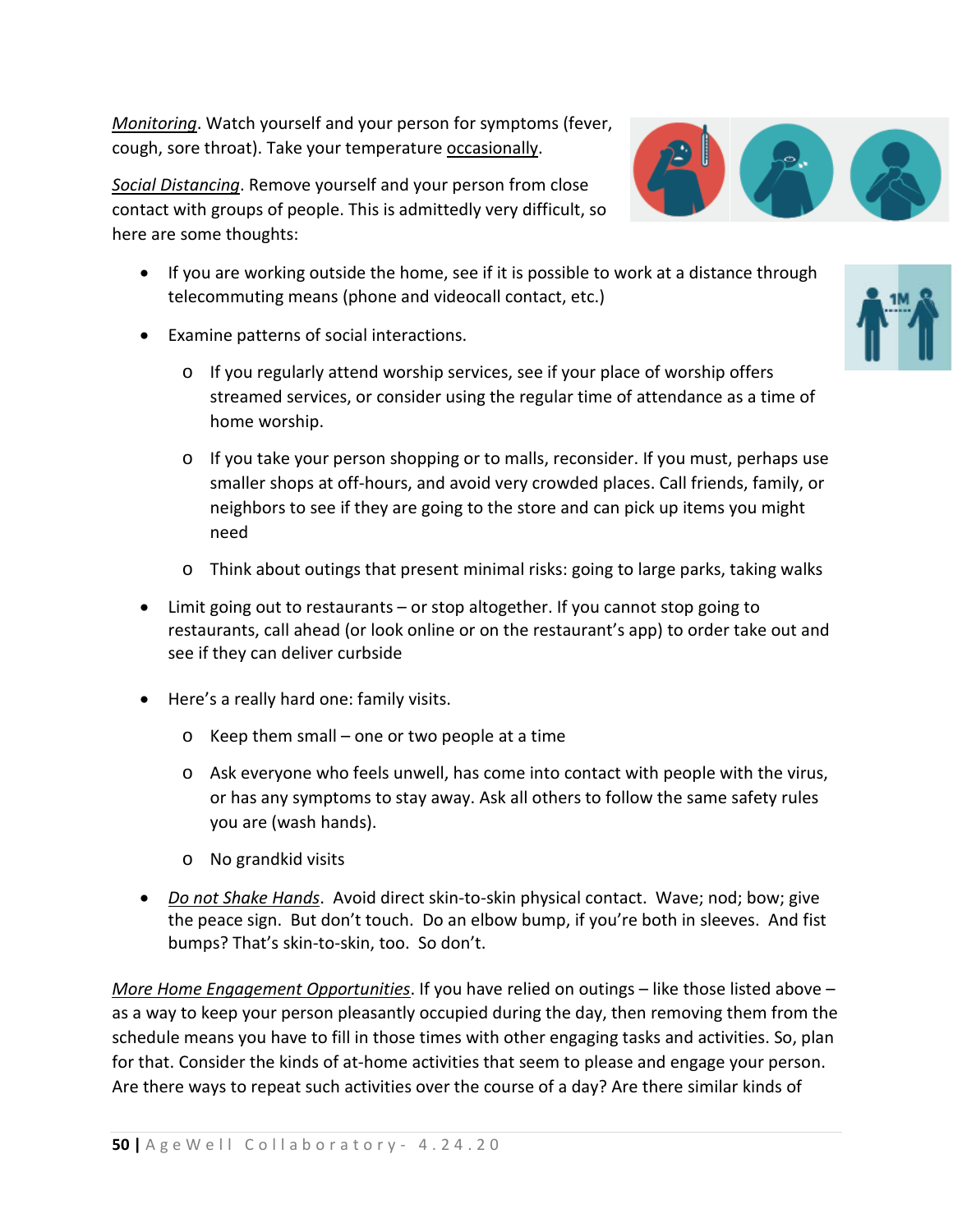activities you might try (if the person enjoys helping with cooking, might s/he enjoy helping with the laundry)? Try new things out and add those to your toolbox that you see to be working well.

*Pay Attention to Your Own Isolation*. If following the "rules" means you are finding yourself more homebound, be sure to check to see how this is making you feel. Take some preventive steps before you begin to feel a sense of being isolated. Make arrangements with family, neighbors and friends to have regular contact. Phone and FaceTime calls can be helpful. If you do take walks with your person, invite another person along. If a friend or family member can come in to be with your person for brief periods of time, seek and accept that help, and take yourself for an outing – observing all the rules when you return (and also the advice about having help come in).

Help from Outside the Home. If you have someone coming into the home to help care for your person, then the general rules should apply to them as well. The person should adhere to hand washing rules, be urged to follow good self-care procedures, and monitor him/herself for symptoms of COVID-19. If a home health care worker comes to your home and also visits other homes, ask to review the procedures she or he has in place to prevent the spread of COVID-19 to their clients.

Medical Care. You are very likely in a position where you have to manage your person's routine and chronic health care as well as to respond to changes in condition or react in an emergency situation. It's important to recognize that, with COVID-19, you need to have a plan for how to handle some medical situations that might arise in the course of caregiving.



Primary care providers (nurse practitioners, physicians, physician assistants) can bill for telehealth with Medicare and Medicaid patients. So, call the office and see if they have put procedures in place for handling – through a phone call or a video call – routine visits and visits related to any concerns you may have. If they don't, ask for advice about

- Handling routine and chronic care situations that you'd usually manage by bringing the person to the office.
- Dealing with possible COVID-19 symptoms
- Responding to emergency situations should you call the office first? Go directly to an Emergency Department?

If you feel you have an emergency, but are not sure, and cannot get through to your primary care provider, call your local Emergency Department. Most have a nurse or physician on duty who can offer advice about the need to come in immediately or wait at home.

If you think you or your person might be showing signs of COVID-19 and think you should be tested, it's important to call your primary care provider (or the Emergency Department or your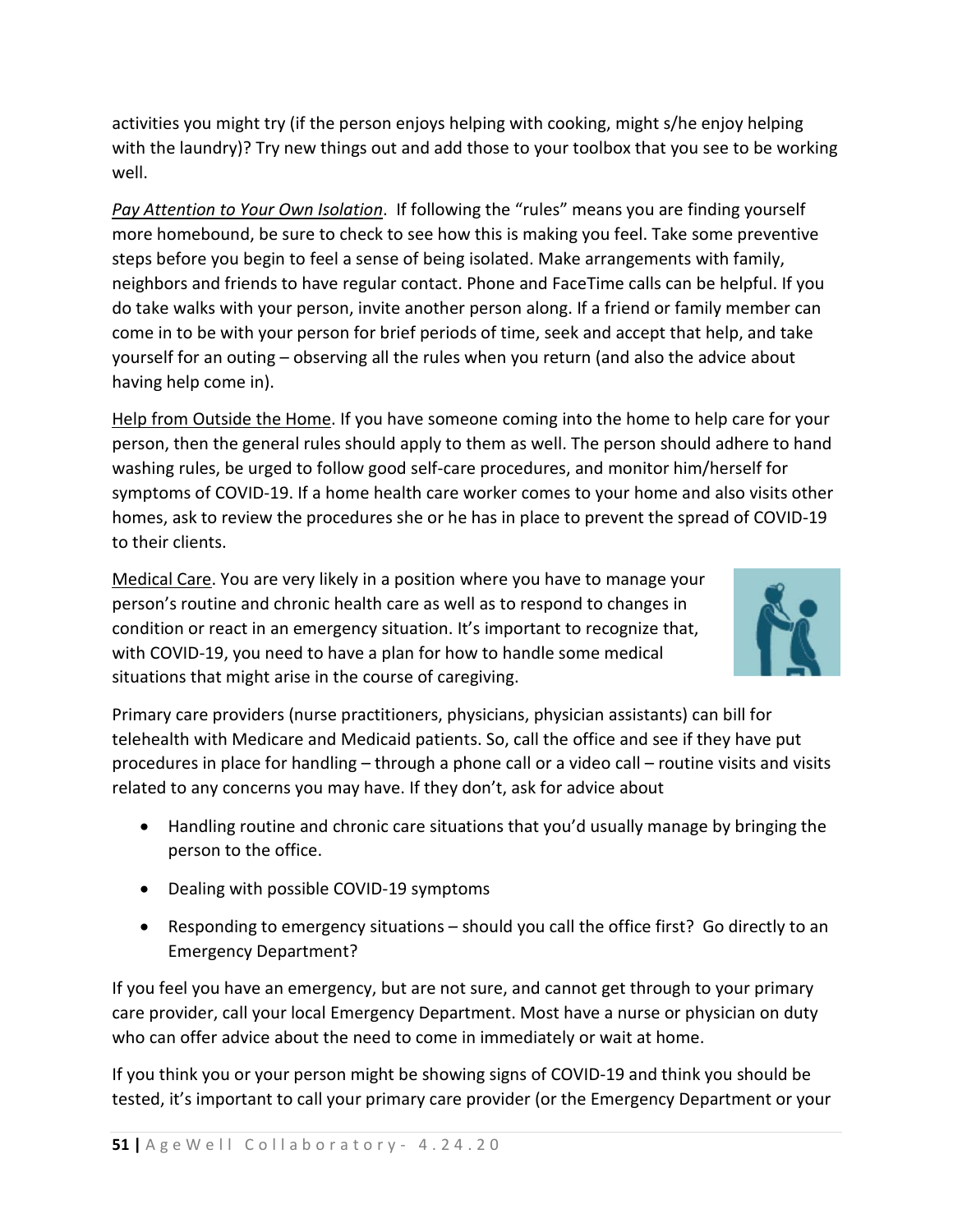Health Department) first. They may be able to provide advice about whether you need to be tested immediately or if it is appropriate to wait. If you do need to be tested immediately, they may also be able to direct you to the appropriate testing location. In many areas of the country, the clinic office or Emergency Department may not be where you can get tested, and testing sites may need a provider's referral before they will test you.

If you and/or your person are participating in a research study, call your research coordinator for current information. Some studies have been put on hold; others may have moved to enable contact at a distance (e.g., by phone).

# If Your Person is Living in an Assisted Living or Skilled Nursing Facility:

It is increasingly likely that visitors, even close family, will not be permitted to visit relatives in such facilities.

See if the facility can help you to make contact by a distance. Can they help put a phone call through? If the facility has WiFi and if you have an extra phone or tablet computer (iPad), will they help the person to use it when you call so the person can see your face.

The staff will continue to provide care and comfort, but you will not be able to have in-person time with the person that may be important to you. If you are alone and feeling this as yet another loss, take action. Try to go out for a walk, call family and friends, listen to your favorite music, look at scrapbooks or read a good book. If you belong to a church or synagogue, call and ask to be put on a prayer list. Many religious staff are working from home and can respond to your messages. Have family and friends mail cards and letters to them.

#### **Reference:**

Lindauer, A., & Hepburn, K. (2020). Caregiving in a time of Coronavirus: A message from your Alzheimer's Disease Research Center. Retrieved from National Institute on Aging: Alzheimer's Disease Center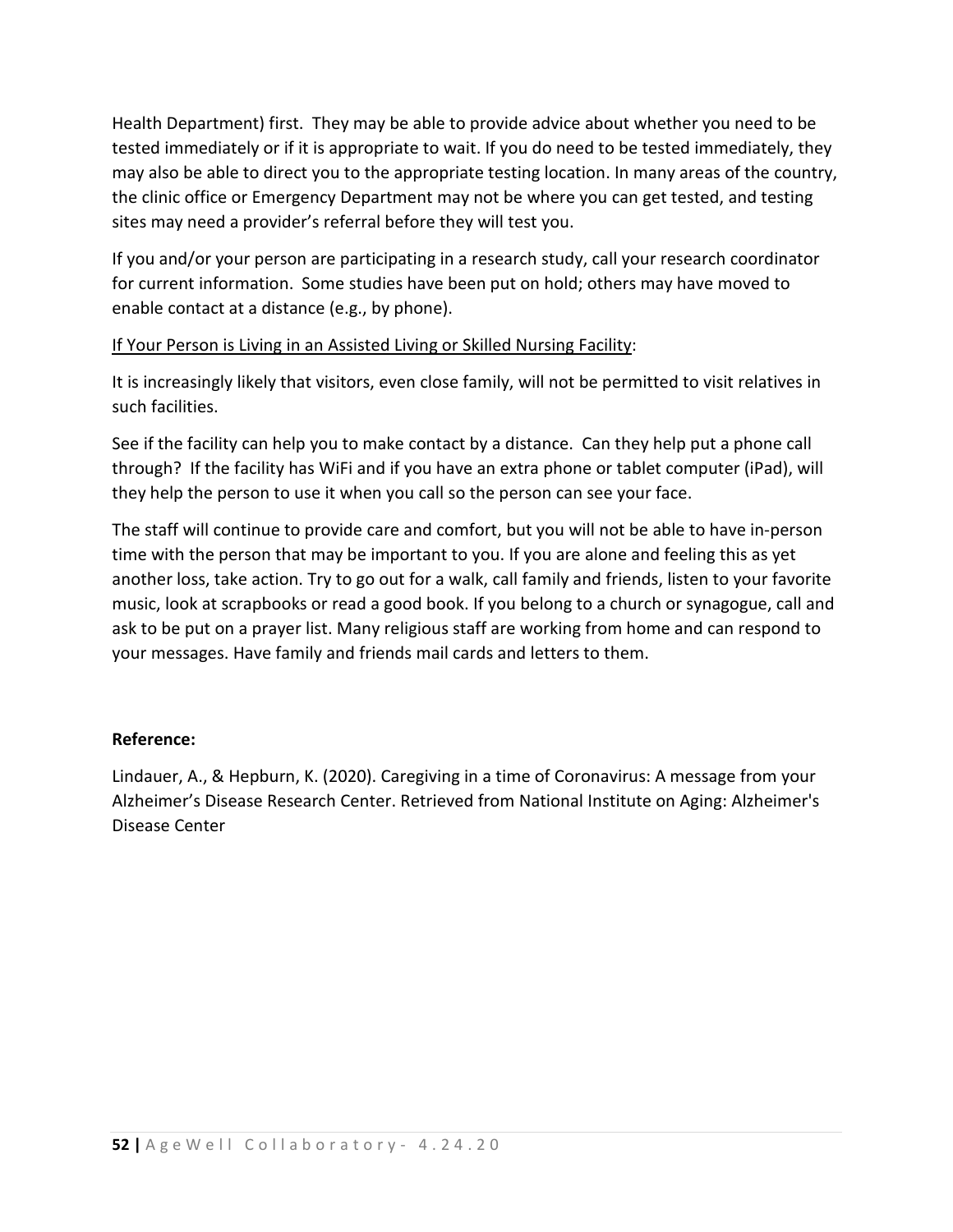# **Information about Dementia**

# **Included in this section:**

- **Alzheimer's Association: "Coronavirus (COVID-19): Tips for Dementia Caregivers** [https://www.alz.org/help-support/caregiving/coronavirus-\(covid-19\)-tips](https://www.alz.org/help-support/caregiving/coronavirus-(covid-19)-tips-for-dementia-care)[for-dementia-care](https://www.alz.org/help-support/caregiving/coronavirus-(covid-19)-tips-for-dementia-care)
- **Alzheimer's Association: "Emergency Tips: Caring for Persons Living with Dementia in a Long-Term or Community-Based Care Setting":** [https://alz.org/media/Documents/COVID-19-](https://alz.org/media/Documents/COVID-19-EmergencyTips_LongTermCommunityBasedDementiaCare_AlzheimersAssociation.pdf) [EmergencyTips\\_LongTermCommunityBasedDementiaCare\\_AlzheimersAssociation.pdf](https://alz.org/media/Documents/COVID-19-EmergencyTips_LongTermCommunityBasedDementiaCare_AlzheimersAssociation.pdf)
- **Bright Focus: "COVID-19 and Alzheimer's Disease"** [https://www.brightfocus.org/alzheimers-disease/article/covid-19-and](https://www.brightfocus.org/alzheimers-disease/article/covid-19-and-alzheimers-disease)[alzheimers-disease](https://www.brightfocus.org/alzheimers-disease/article/covid-19-and-alzheimers-disease)
- **Alzheimer's News Today**: **"Information About COVID-19 for Alzheimer's Disease Patients"** [https://alzheimersnewstoday.com/information-about-covid-19-for](https://alzheimersnewstoday.com/information-about-covid-19-for-alzheimers-disease-patients/)[alzheimers-disease-patients/](https://alzheimersnewstoday.com/information-about-covid-19-for-alzheimers-disease-patients/)
- **Alzheimer's Society: "Coronavirus: Information for People Affected by Dementia"** <https://www.alzheimers.org.uk/get-support/coronavirus-covid-19>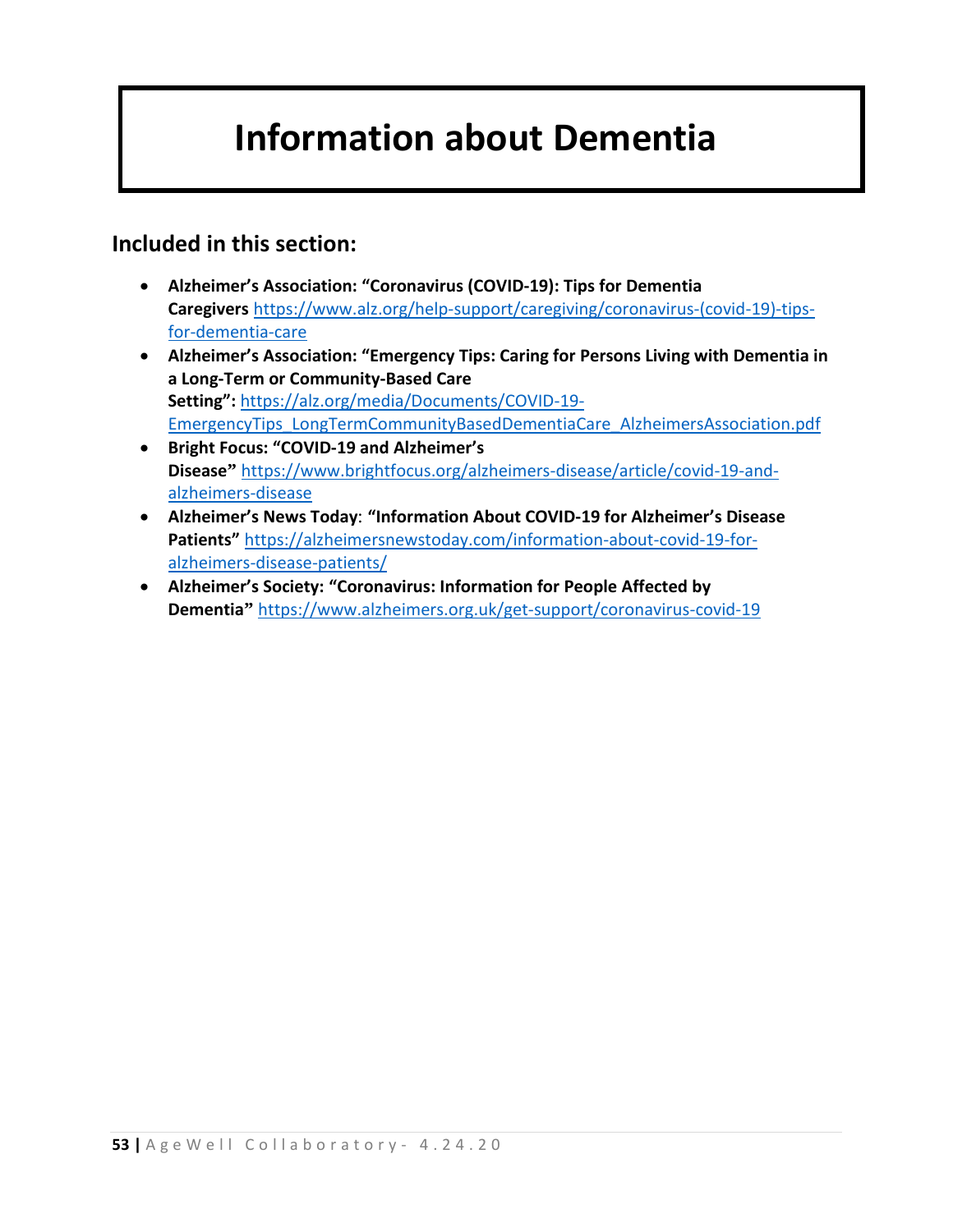# **Coronavirus (COVID-19): Tips for Dementia Caregivers**

Most likely, dementia does not increase risk for COVID-19, the respiratory illness caused by the new coronavirus, just like dementia does not increase risk for flu. However, dementia-related behaviors, increased age and common health conditions that often accompany dementia may increase risk.

For example, people with Alzheimer's disease and all other dementia may forget to wash their hands or take other recommended precautions to prevent illness. In addition, diseases like COVID-19 and the flu may worsen cognitive impairment due to dementia.

[Tips for dementia caregivers at home](https://www.alz.org/help-support/caregiving/coronavirus-(covid-19)-tips-for-dementia-care#home)

# [Staying healthy](https://www.alz.org/help-support/caregiving/coronavirus-(covid-19)-tips-for-dementia-care#healthy)

[Tips for caregivers of individuals in assisted living](https://www.alz.org/help-support/caregiving/coronavirus-(covid-19)-tips-for-dementia-care#assisted)

#### Tips for dementia caregivers at home

Caregivers of individuals living with Alzheimer's and all other dementia should follow guidelines from the [Centers for Disease Control \(CDC\),](https://www.cdc.gov/coronavirus/2019-ncov/about/prevention.html?CDC_AA_refVal=https%3A%2F%2Fwww.cdc.gov%2Fcoronavirus%2F2019-ncov%2Fabout%2Fprevention-treatment.html) and consider the following tips:

For people living with dementia, increased confusion is often the first symptom of any illness. If a person living with dementia shows rapidly increased confusion, contact your health care provider for advice. Unless the person is having difficulty breathing or a very high fever, it is recommended that you call your health care provider instead of going directly to an emergency room. Your doctor may be able to treat the person without a visit to the hospital.

People living with dementia may need extra and/or written reminders and support to remember important hygienic practices from one day to the next.

Consider placing signs in the bathroom and elsewhere to remind people with dementia to wash their hands with soap for 20 seconds.

Demonstrate thorough hand-washing.

Alcohol-based hand sanitizer with at least 60% alcohol can be a quick alternative to handwashing if the person with dementia cannot get to a sink or wash his/her hands easily.

Ask your pharmacist or doctor about filling prescriptions for a greater number of days to reduce trips to the pharmacy.

Think ahead and make alternative plans for the person with dementia should adult day care, respite, etc. be modified or cancelled in response to COVID-19.

Think ahead and make alternative plans for care management if the primary caregiver should become sick.

Coronavirus (COVID-19): Tips for dementia care professionals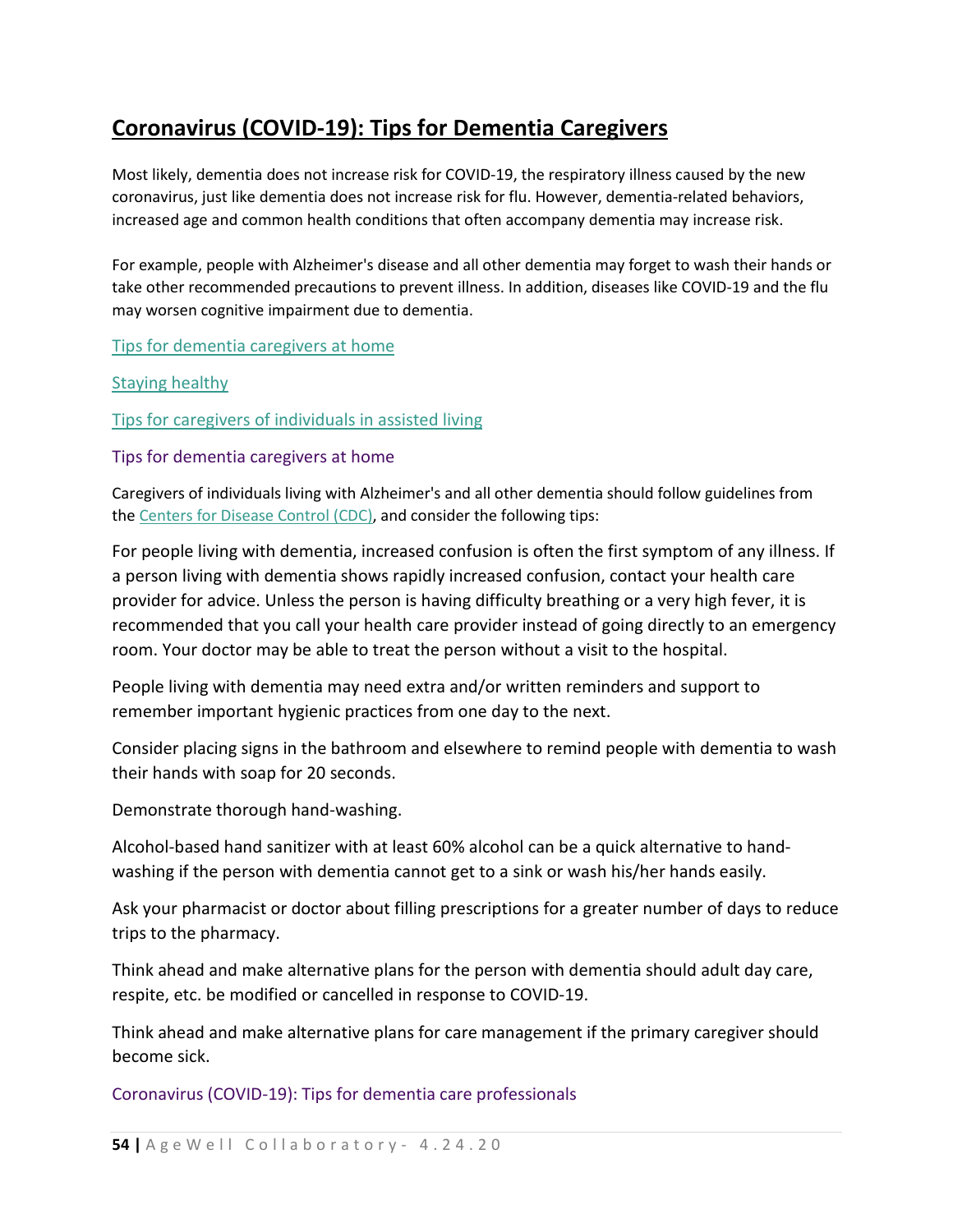Get guidance for providing Alzheimer's and dementia care in long-term and community-based care settings during a major disease outbreak or disaster.

#### **[Learn](https://www.alz.org/professionals/professional-providers/coronavirus-covid-19-tips-for-dementia-caregivers) More**

# Tips for caregivers of individuals in assisted living

The CDC has provided guidance on [infection control and prevention of COVID-19 in nursing homes.](https://www.cdc.gov/coronavirus/2019-ncov/healthcare-facilities/prevent-spread-in-long-term-care-facilities.html) This guidance is for the health and safety of individuals living in long-term or community-based care settings. Precautions may vary based on local situations.

Check with the care setting regarding their procedures for managing COVID-19 risk. Ensure they have your emergency contact information and the information of another family member or friend as a backup.

Do not visit your family member if you have any signs or symptoms of illness.

Depending on the situation in your local area, care settings may limit or not allow visitors. This is to protect the residents but it can be difficult if you are unable to see your family member.

If visitation is not allowed, ask the care setting how you can have contact with your family member. Options include telephone calls, video chats or even emails to check in.

If your family member is unable to engage in calls or video chats, ask the care setting how you can keep in touch with facility staff in order to get updates.

#### Staying healthy

Pay attention to flu or pneumonia-like symptoms in yourself and others and report them to a medical professional immediately.

Follow current [guidance and instruction from the CDC](https://www.cdc.gov/coronavirus/2019-ncov/about/prevention.html?CDC_AA_refVal=https%3A%2F%2Fwww.cdc.gov%2Fcoronavirus%2F2019-ncov%2Fabout%2Fprevention-treatment.html) regarding COVID-19. Tips to keep yourself and your loved ones healthy include:

Avoid close contact with people who are sick.

Avoid touching your eyes, nose and mouth.

Stay home when you are sick; work from home.

If you or the person you are caring for have regular doctor's appointments to manage dementia or other health conditions, call your health care provider to inquire about a telehealth appointment. As a result of the COVID-19 pandemic, Medicare has recently expanded telehealth benefits to allow seniors to access health care from the safety of their homes.

Cover your cough or sneeze with a tissue, then throw the tissue in the trash.

Clean and disinfect frequently touched objects and surfaces using a regular household cleaning spray or wipe.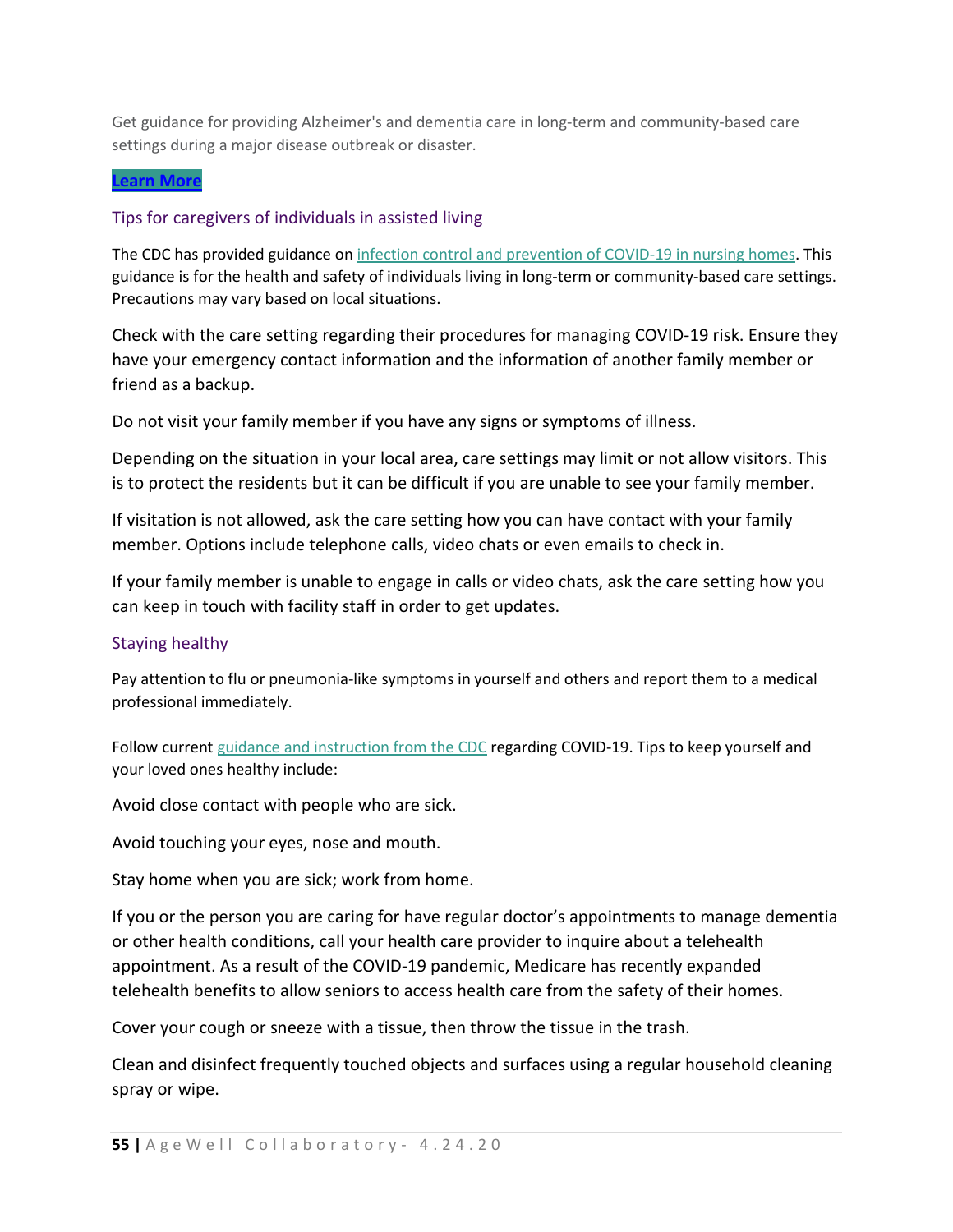Wash your hands often with soap and water for at least 20 seconds, especially after going to the bathroom; before eating; and after blowing your nose, coughing or sneezing.

If soap and water are not readily available, use an alcohol-based hand sanitizer with at least 60% alcohol.

Always wash hands with soap and water if your hands are visibly dirty.

# **Reference:**

Association, A. (2020). Coronavirus (COVID-19): Tips for Dementia Caregivers. Retrieved from: [https://www.alz.org/help-support/caregiving/coronavirus-\(covid-19\)-tips-for-dementia-care](https://www.alz.org/help-support/caregiving/coronavirus-(covid-19)-tips-for-dementia-care)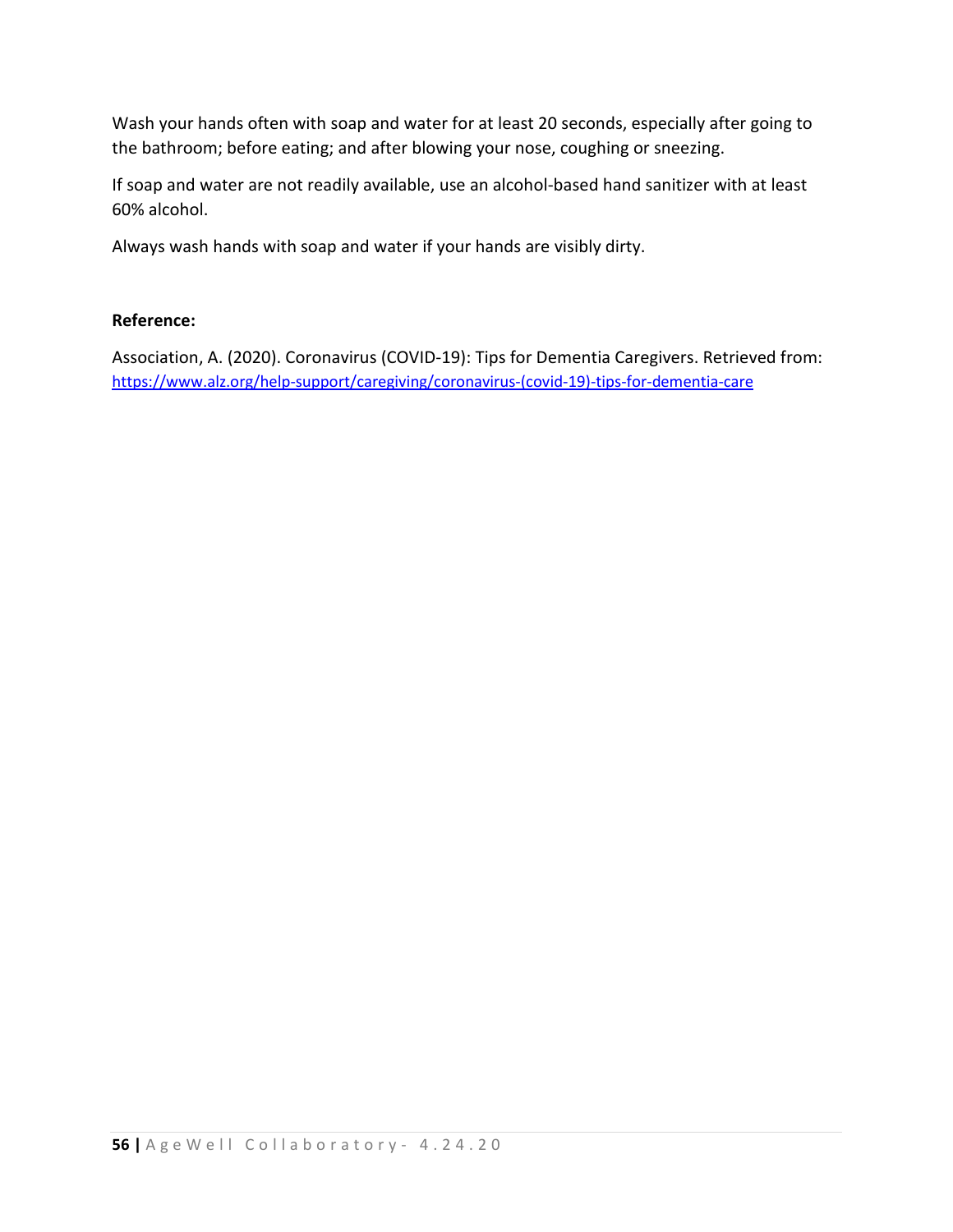# **Emergency Preparedness: Caring for persons living with dementia in a long-term or community-based care setting**

Emergency situations, such as the current COVID-19 pandemic, present special circumstances in the delivery of care in long-term and community-based care settings. People receiving care or utilizing services in these settings are particularly vulnerable to complications due to their age and other concurrent medical conditions. Employees can also be affected in emergency situations. Maintaining operations in long-term and community-based care settings with the expected staffing shortages during any pandemic, epidemic or disaster can be very challenging. During this time, non-clinical staff may be needed to assist with care.

As indicated in the Alzheimer's Association 2020 Alzheimer's Disease Facts & Figures, more than 5 million Americans age 65 and older are living with Alzheimer's dementia in 2020. People with Alzheimer's or other dementia make up a large proportion of all elderly people who receive long-term and community-based care.

Overall, 48% of nursing home residents are living with Alzheimer's or other dementias. Among older adults in residential care settings, including assisted living, 42% or more have some form of Alzheimer's or other dementias. Many individuals with Alzheimer's or other dementias receive community-based services: 32% of individuals use home health services and 31% use adult day services.

Dementia is characterized by a group of symptoms that include a decline in cognitive abilities, loss of memory, poor judgment, changes in personality, disorientation and problems with abstract thinking.

Alzheimer's disease is the most common cause of dementia, accounting for 60% to 80% of all cases. As the disease progresses, people living with dementia will need additional assistance to complete activities of daily living. Due to their decreased cognitive ability, they may require additional assistance and consideration during the implementation of an emergency plan.

# PREVENTING ILLNESS

Persons living with dementia may have an impaired ability to follow or remember instructions, and may need reminders regarding:

- Hand-washing and moisturizing consider a supervised hand-washing schedule.
- Covering nose and mouth during a sneeze or cough.
- Refraining from placing things in the mouth.
- Staying in a particular area.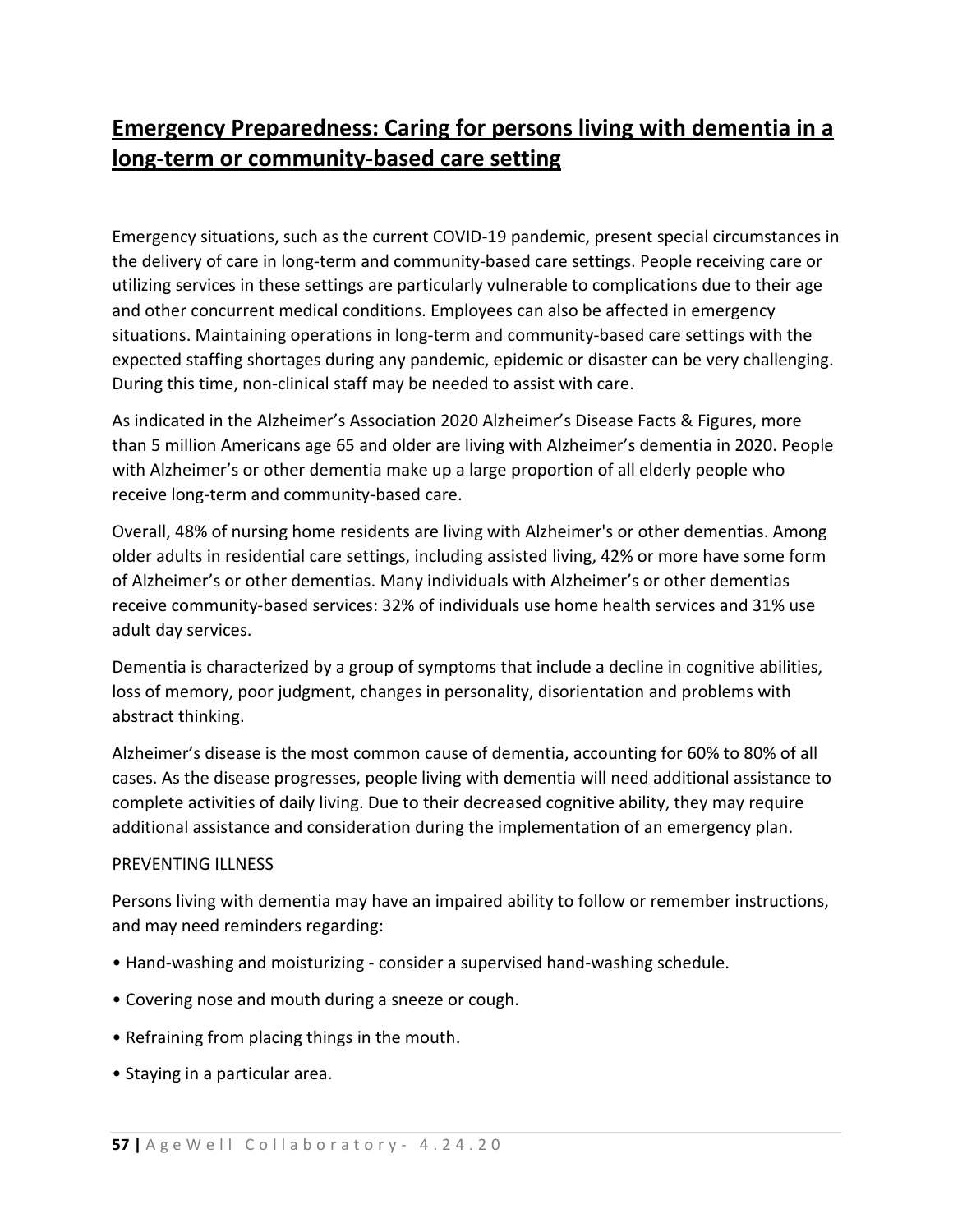- Taking medications appropriately.
- Adopting social distancing practices and refraining from sharing items.
- Following any other procedures that would require memory and judgment.

# Tips for supporting persons living with dementia in long-term and

community-based care settings. People living with dementia may become more confused, frustrated or even display an increase in dementia-related behaviors during a crisis. Individuals are often less able to adapt to changes in their environment, and may react to others' stress. It is recommended to try to minimize any changes in routine, environment and daily structure for individuals with dementia.

Below are some suggestions to meet the needs of persons living with dementia during a major disease outbreak or disaster:

# PROVIDE PERSON-CENTERED CARE

As stated in the Alzheimer's Association Dementia Care Practice Recommendations, one of the most important steps in providing quality dementia care is to know the person. In the event of a major disease outbreak or disaster, this may be more difficult for temporary staff members or those working in a new department or other health care setting.

A nurse, or social worker or staff under the supervision of licensed clinicians should complete a personal information form, or use an existing one, and place it a visible location consistent with HIPAA guidelines. For example, documents can be placed inside a closet door or in a folder attached to the back of a door. This will allow all staff, including temporary or substitute staff members to quickly identify essential information about the person to help maintain a stable and comforting environment.

Information on the form can include:

- Individual's preferred name (and pronouns).
- Cultural background.
- Names of family and friends.
- Past hobbies and interests.
- Sleep habits.
- What upsets the person.
- What calms him or her down.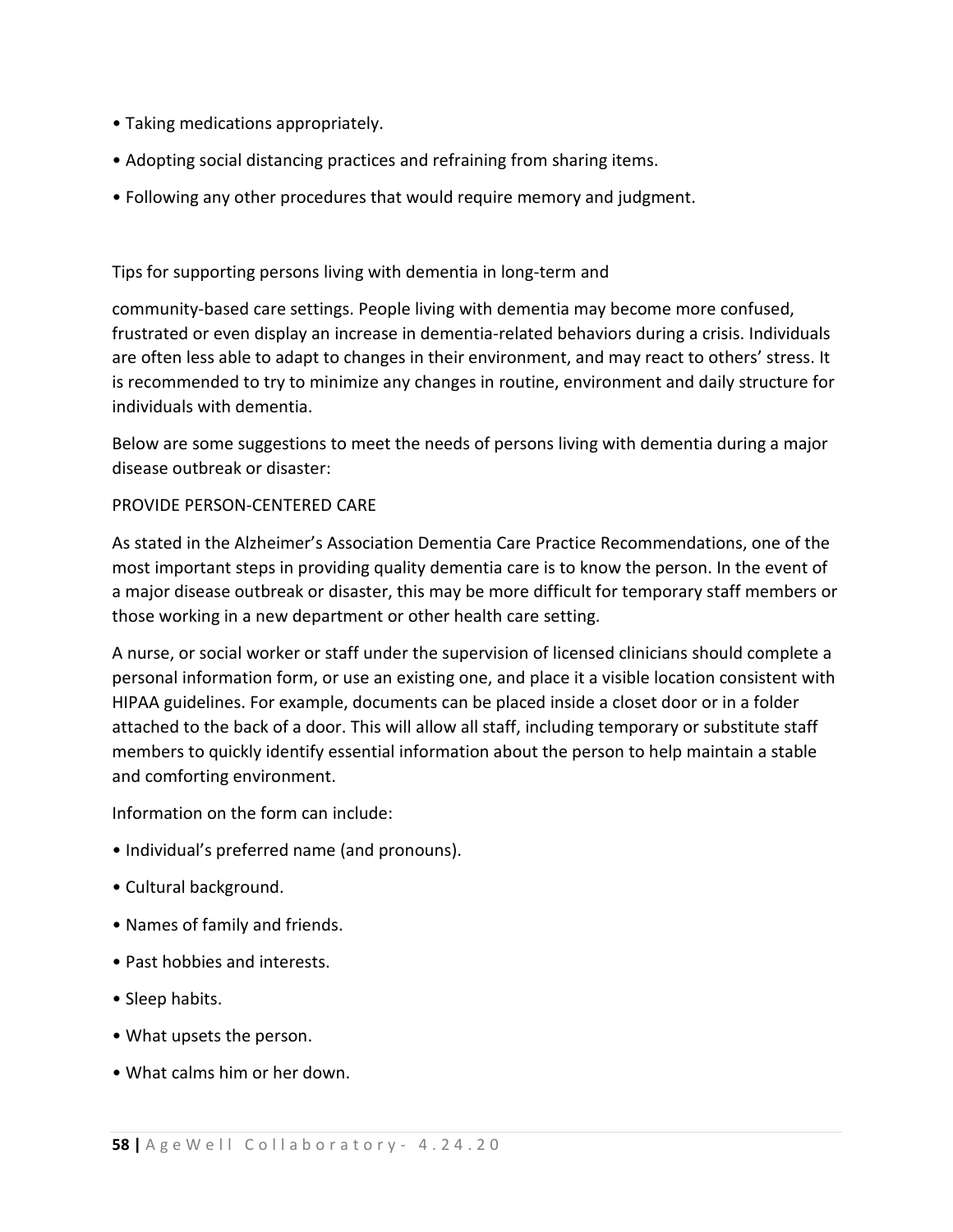- Typical patterns of behavior.
- Normal daily structure and routines.
- Eating and drinking patterns and abilities.
- Religious or spiritual practices.
- Remaining abilities, motor skills, verbal processing and communication abilities and methods.

Sharing information about a person with the care team is very important in terms of providing quality, consistent and effective care. Given the care team may change frequently during a pandemic or disaster, briefing meetings at the start of the shift will allow the staff to share pertinent information about those receiving care.

# Advance planning

Planning for the future is an important part of person-centered care. Advance planning is important to ensure an individual's wishes regarding treatment and care options are fulfilled.

• Be aware of a person's advance directives and ensure they follow the person if a transfer is necessary.

• Ensuring individuals' advance directives, Provider Orders for Life-Sustaining Treatment (POLST), and other documents are all up to date with current documented wishes, and physician orders are consistent with these wishes.

# HELP KEEP FAMILIES AND FRIENDS CONNECTED

People living with dementia may need help communicating with their families and loved ones during a crisis. For example, for persons with dementia living in a residential care setting, families might schedule a telephone or video call to keep connected and/or send notes for the person to read along with photos. Providers should consider developing a "What You Should Know" fact sheet to explain what families and friends and staff need to know in the event of an emergency. It should include information on how families can receive updates or talk to a care provider about the person living with dementia. It is also important to note what adaptive devices are necessary and available for the individual, e.g., hearing aids and eyeglasses. Remember that each family is unique, and for some people their closest supporters may not be biological or legal family members, but friends or community members.

# ASSIST WITH EATING AND DRINKING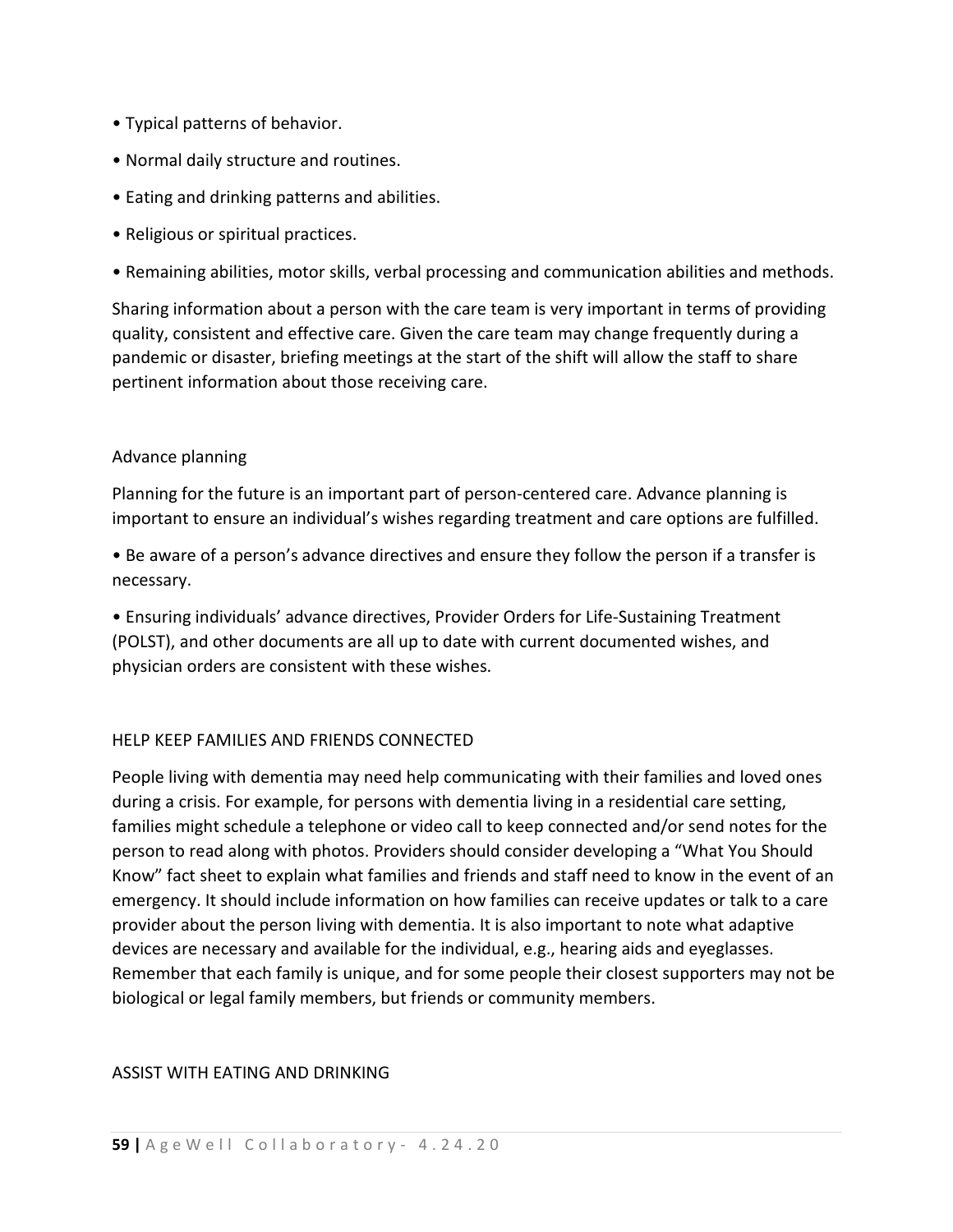Persons living with dementia may need assistance with eating and drinking. This may include use of verbal, visual or tactile cues, such as high contrast dinnerware, adaptive utensils, graded approaches and modeling behavior. It is especially important for people with dementia to maintain their strength when there is risk of contracting a virus. Staff should familiarize themselves with the person's eating and drinking patterns and abilities. They may need to be reminded or prompted to drink and eat as they might not be able to recognize hunger or thirst. Sitting and talking with the person with dementia during meal times may improve intake.

Any evidence of difficulty in swallowing should be assessed by appropriately licensed clinical staff. Licensed or trained personnel should assist and monitor all persons with dementia who have been identified as having a choking risk or a history of swallowing difficulties.

# MONITOR WALKING/UNSAFE WANDERING

Walking is a purposeful motor activity that promotes mobility and strength building. Unsafe wandering occurs when a person living with dementia gets lost, intrudes into inappropriate places or leaves a safe environment. The risk for unsafe wandering may increase when the person becomes upset, agitated or faces stressful situations. Possible interventions include:

- Provide persons with dementia safe spaces to walk about.
- Secure the perimeter of areas, if possible.
- Ensure that persons with dementia get regular exercise.
- Provide structured activities throughout the day.
- Spending time outdoors in a safe environment.

#### OBSERVE AND RESPOND TO DEMENTIA-RELATED BEHAVIORS

Behavior is a form of nonverbal communication for the person living with dementia. Dementiarelated behaviors may be an option or response for a person living with dementia to communicate a feeling, unmet need or intention. These behaviors are triggered by the interaction between the individual and his or her social and physical environment. A response may include striking out, screaming, or becoming very agitated or emotional. The care provider's role is to observe and attempt to understand what the person living with dementia is trying to communicate.

It is useful to attempt to identify the root cause of the behavior. Potential causes of dementiarelated behaviors are as follows:

• Pain.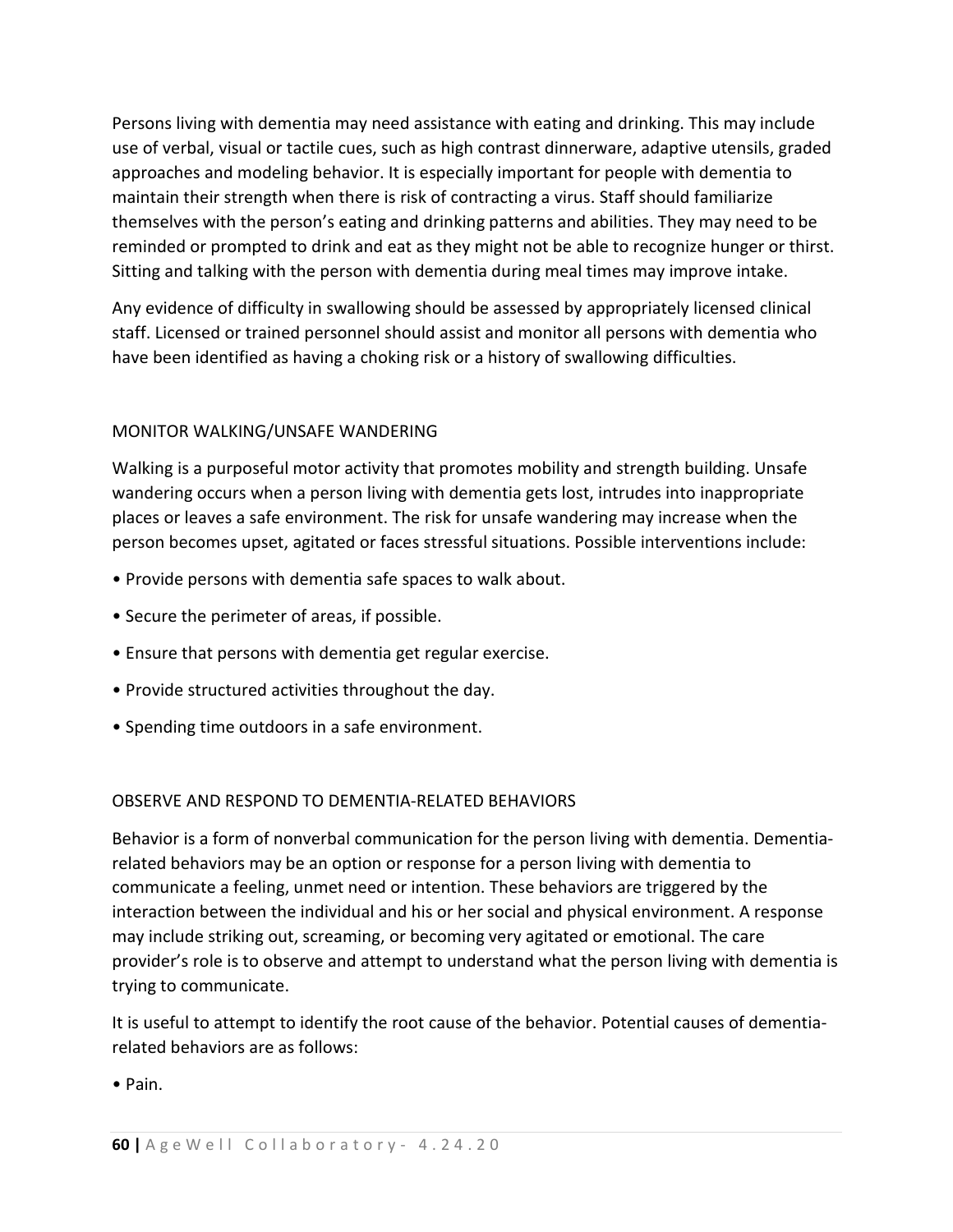- Hunger.
- Fear.
- Depression.
- Frustration.
- Loneliness, helplessness, boredom.
- Hallucinations.
- Overstimulation.
- Changes in environment or routine.
- Difficulty understanding or misinterpreting the environment.
- Difficulty expressing thoughts or feelings.
- Unfamiliarity with personal protective equipment or clothing, such as gowns or masks.

Strategies to observe and respond to dementia-related behaviors include:

- Rule out pain, thirst, hunger or the need to use the bathroom as a source of agitation.
- Speak in a calm low-pitched voice.
- Try to reduce excess stimulation.
- Ask others what works for them.

• Validate the individual's emotions, e.g., focus on the feelings, not necessarily the content of what the person is saying. Sometimes the emotions are more important than what is said. Look for the feelings behind the words. Affirming the person's feelings may help calm them.

• Understand that the individual may be expressing thoughts and feelings from their own reality, which may differ from generally acknowledged reality. They may be reacting to an event from their past. Offering reassurance and understanding, without challenging their words, can be effective.

• Through behavioral observation and attempted interventions, try to determine what helps meet the person's needs and include the information in the individualized plan of care.

• Be aware of past traumas (veterans, abuse survivors, survivors of large scale natural and human-caused disasters)

• Never physically force the person to do something.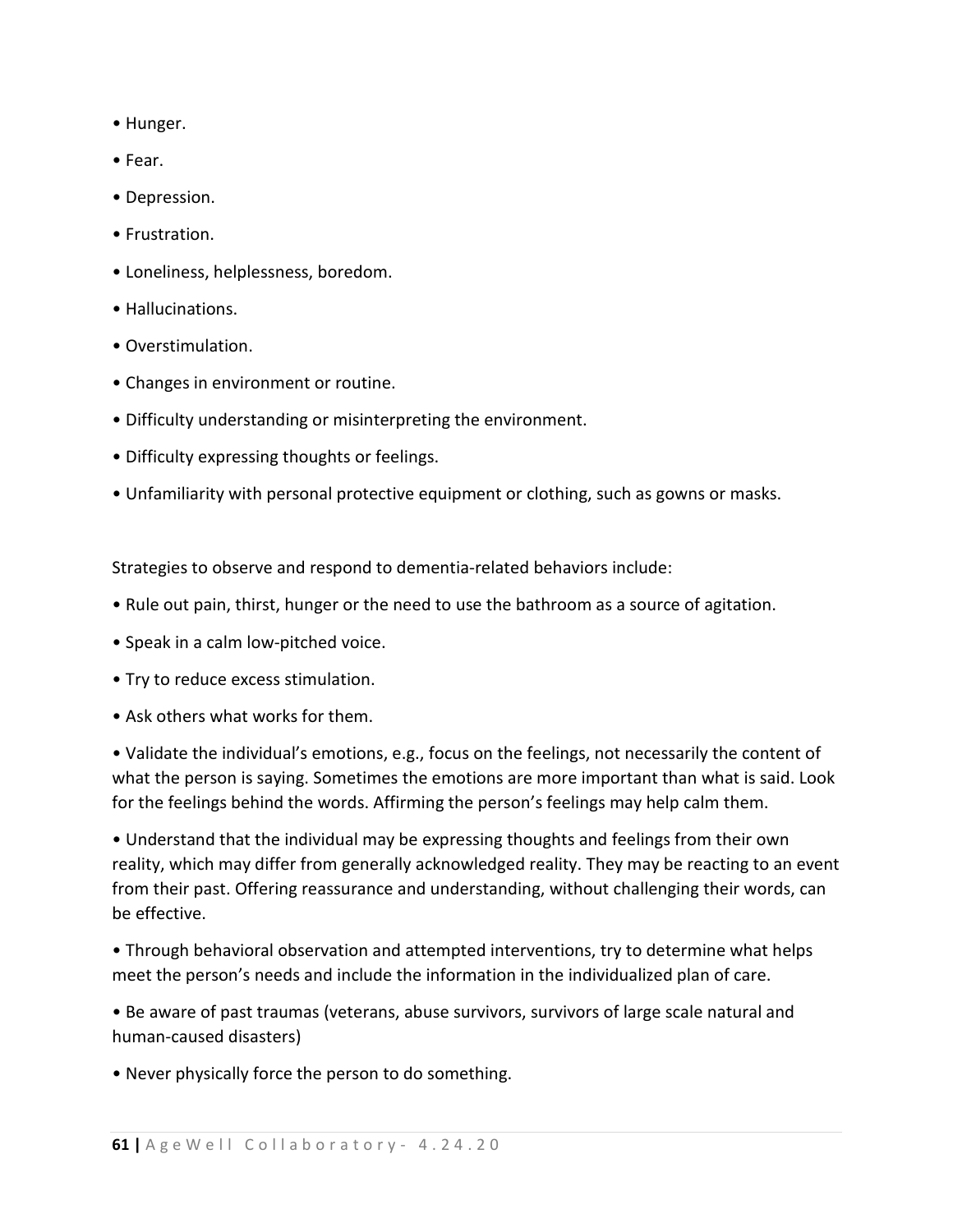Additional strategies and interventions may include:

- Offering a favorite food.
- Sharing photographs of family and friends.
- Listening to familiar music.

• Using an evidence-based therapy, such as aroma, bright light, validation, reminiscence, music or pet.

- Looking through books or magazines.
- Exercising or taking a walk.
- Providing purposeful tasks to be helpful.

• Connecting with family and friends using applications like Skype, FaceTime or other technology.

- Using technology applications to deliver individual and small group activities.
- Using relaxation techniques, such as deep breathing.
- Supporting their spiritual needs.
- Providing a warm blanket or placing a cool cloth on their neck or forehead.
- Talking to particular staff or a special person.
- Moving the person to a quiet area; consider having rocking chairs available.

If non-pharmacological practices are not effective after they have been used consistently, then medications may be appropriate when individuals living with dementia have severe symptoms or have the potential to harm themselves or others. Continued need for pharmacological treatment should be reassessed as required by the medication regimen or upon a change in the person's condition.

It can be difficult to anticipate and respond to dementia-related behaviors in a changing environment; however, applying some of the following strategies may help:

- Provide a consistent routine.
- Use person-centered care approaches for all individuals living with dementia during activities of daily living — every interaction or task is an opportunity for engagement.
- Promote sharing of person-centered information across the care team.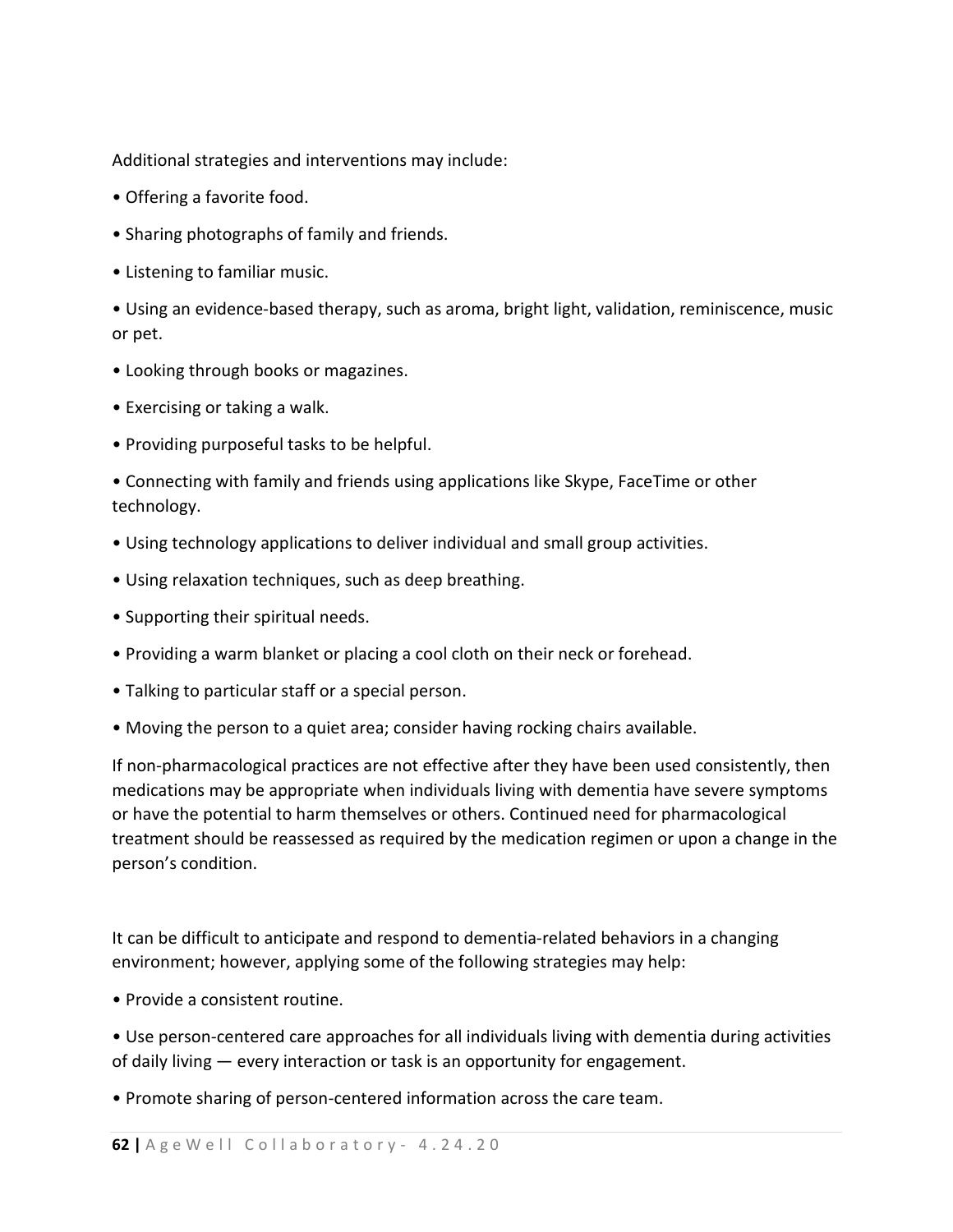- Encourage all staff to treat individuals living with dementia with dignity and respect.
- Put the person before the task.

Crises can be challenging, especially for individuals living with dementia. With some careful planning and attention to the unique needs of those receiving care, professionals may feel more empowered to respond quickly and appropriately to support individuals living with dementia.

# ALZHEIMER'S ASSOCIATION RESOURCES

# 24/7 Helpline (800.272.3900)

The Alzheimer's Association 24/7 Helpline partners with our chapter network across the United States to provide around-the-clock support and information to people with Alzheimer's and other dementias, family members, caregivers, health care professionals and the general public.

The Alzheimer's Association website offers a wealth of resources and information for people living with the disease, caregivers and health care professionals.

For additional information, contact:

Beth Kallmyer

Vice President, Care and Support

bkallmyer@alz.org

Doug Pace

Director, Mission Partnerships

dpace@alz.org

#### CDC COVID-19 RESOURCES:

#### GUIDANCE FOR RETIREMENT COMMUNITIES AND INDEPENDENT LIVING

• Guidance for Retirement Communities and Independent Living:

https://www.cdc.gov/coronavirus/2019-ncov/community/retirement/index.html

• Preventing the Spread of COVID-19 in Retirement Communities and Independent Living Facilities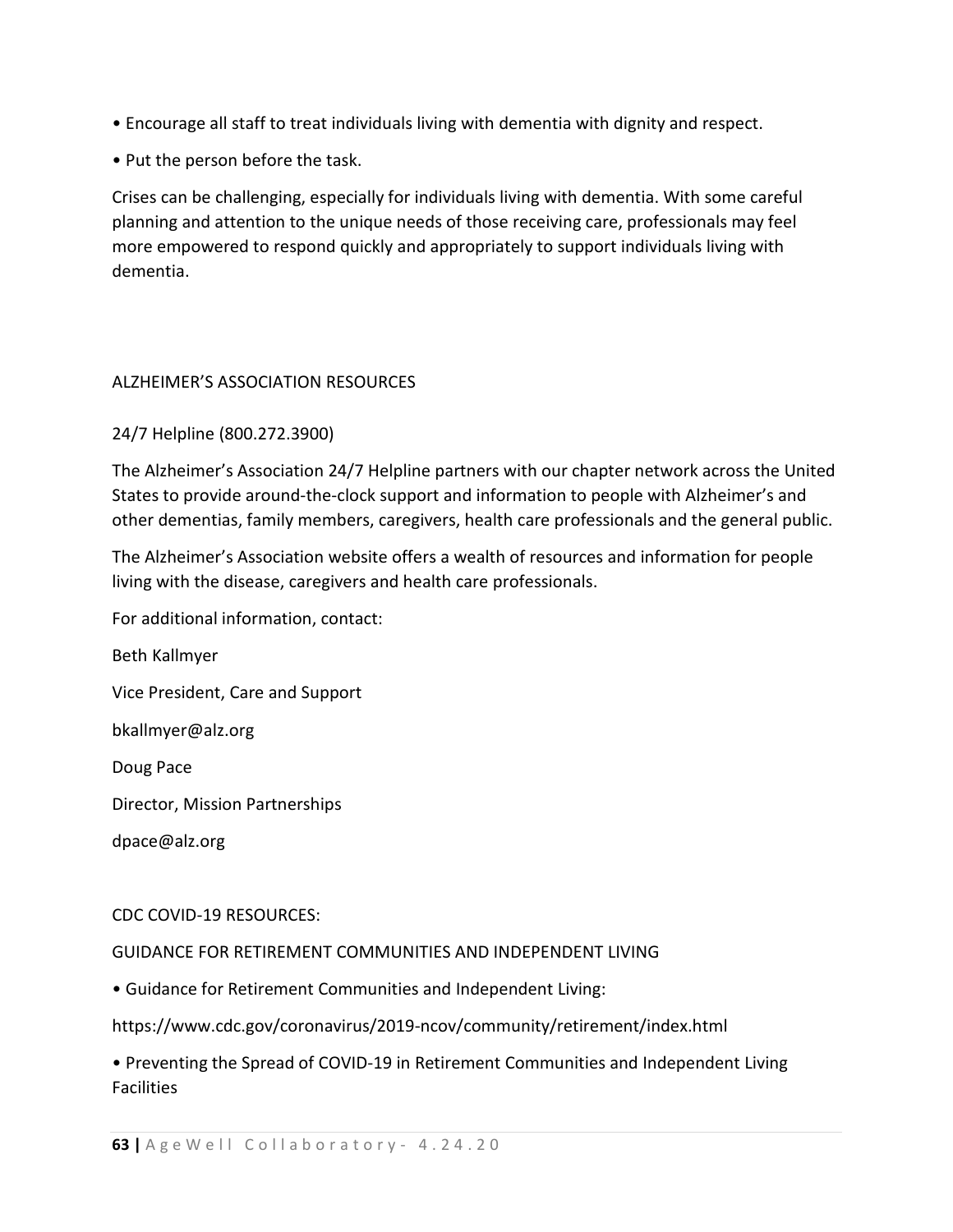(Interim Guidance): https://www.cdc.gov/coronavirus/2019 ncov/community/retirement/guidanceretirement-response.html

• Coronavirus disease 2019 (COVID-19) Checklist: Older Persons:

https://www.cdc.gov/coronavirus/2019-ncov/community/retirement/checklist.html

Note: This document is designed as a reference to support all staff, including non-licensed staff and lay people who may become involved in direct care during a major disease outbreak or disaster. These are suggestions for quality care. It may be unrealistic to expect all items to be carried out in an emergency or disaster situation.

This document is not a substitute for evidence-based training on how to care for persons living with dementia in long-term and community-based care settings

# **References:**

Association, A. (2020). Emergency Preparedness: Caring for persons living with dementia in a long-term or community-based care setting. Retrieved from: https://alz.org/media/Documents/COVID-19- EmergencyTips\_LongTermCommunityBasedDementiaCare\_AlzheimersAssociation.pdf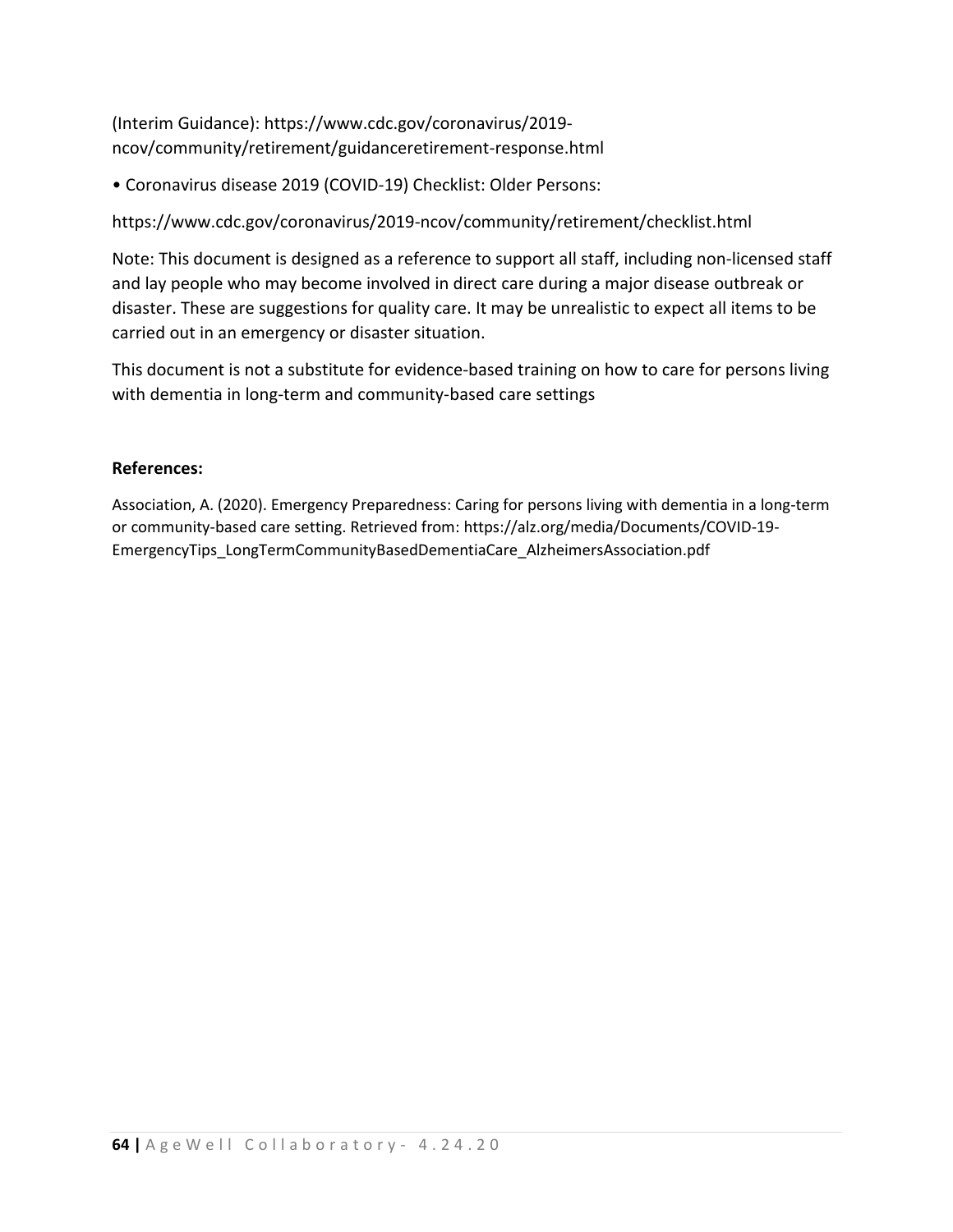# **COVID-19 and Alzheimer's Disease**

# **Protecting the Vulnerable**

# **[James M. Ellison, MD, MPH](https://www.brightfocus.org/bio/james-m-ellison-md-mph)**

# **Swank Memory Care Center, Christiana Care Health System**

Learn some tips to protect those with Alzheimer's and related dementia from the coronavirus.

*Renee\* phoned the Memory Clinic to find out whether she could postpone her mother's visit. "What with the coronavirus going around, I don't want to bring her to a hospital where she might be exposed to infected people. But I need some advice about how to help her during this time. What do you advise?"*

*\*Renee and her mother are fictitious composites rather than individuals, to protect the privacy of our patients.*

# **In the Midst of a Pandemic**

At the time of this writing, we are in the midst of a coronavirus disease 2019 (COVID-19) pandemic. Our health care providers and our leaders are reminding us that the best way to survive this wave of infection is to avoid catching it in the first place. The most promising way to slow the spread of the virus is to protect others from infection. Business can no longer be "business as usual" for now. We must all pay greater attention to personal hygiene and social distancing.

Renee's concern was very appropriate because visits to health care settings currently present an opportunity for infection that should be avoidable in many cases. Clinicians and patients are getting a crash course in how to conduct visits via telehealth.

#### **Protecting Older Adults from COVID-19**

As we endeavor to protect our population, we have to pay special attention to the safety of our older adults with Alzheimer's disease (AD) and related dementias. Dementia is not in itself a cause of infection, but it increases the risk of getting infected, for spreading infection, and for having a more serious disease outcome.

#### **Cognitive Impairment Increases Risk of COVID-19**

Cognitive impairment gets in the way of self-protection because a vulnerable person may not understand the risk of disease or remember to be as careful as necessary. This makes a person with dementia an easier target for coronavirus infection.

Hand hygiene, which even people with good memories often forget, is a real problem for anyone with significant memory impairment. Covering coughs, too, requires vigilance and executive function.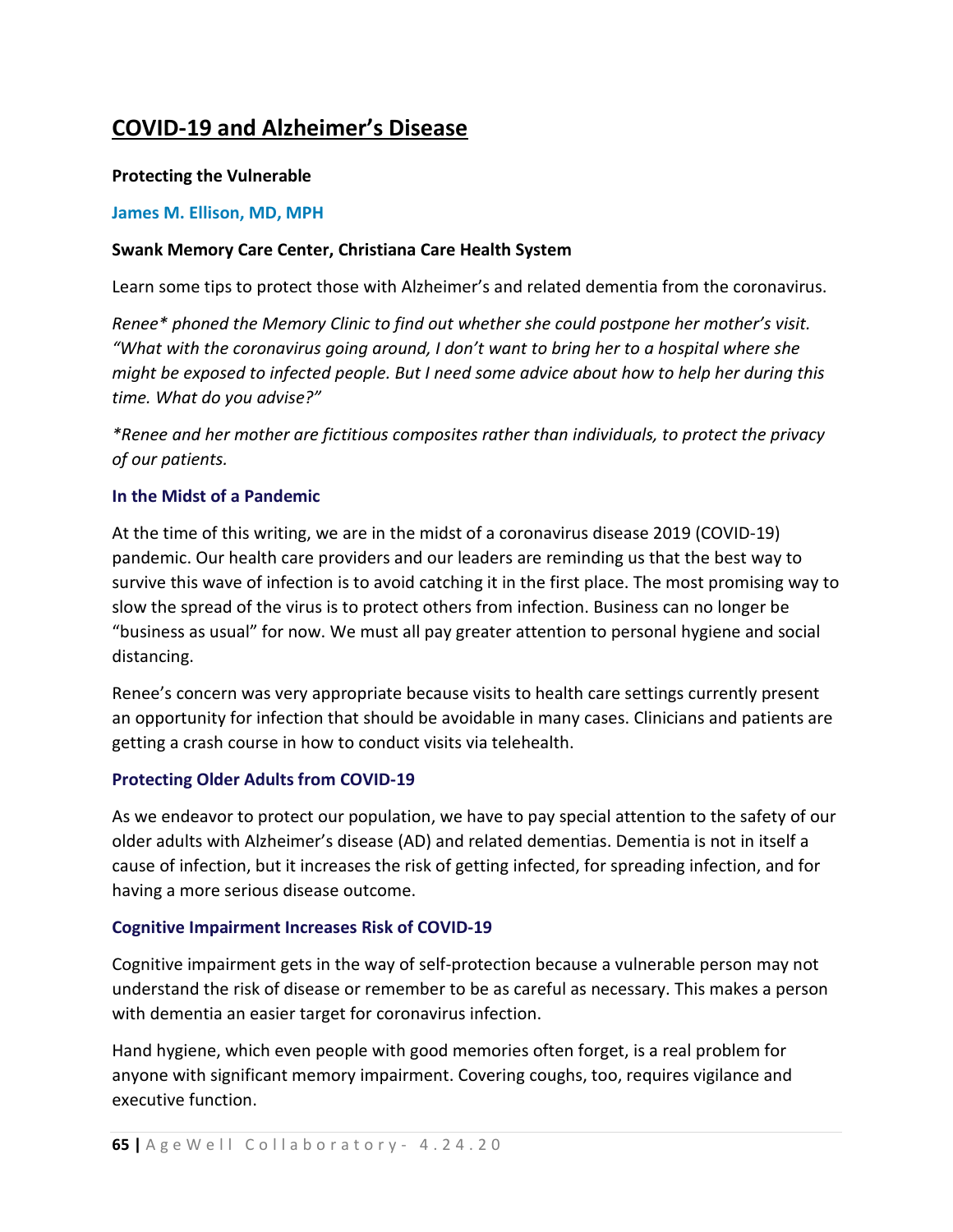Social distancing is tough to keep in mind for an older person who was looking forward to a loving hug from a visiting relative.

Symptom awareness is another hazard to keep in mind. Someone whose self-awareness is diminished may not recognize the presence of a cough or nausea or might forget to mention an episode of coughing or even vomiting to a care provider. We need to be particularly aware of this when caring for older adults in long term care institutions where they may be in close proximity to others who are symptomatic or asymptomatic carriers. A frustrating feature of COVID-19 infection for all of us is that infected people can spread the virus for days before developing symptoms.

Once infected, these same dementia-related cognitive limitations can contribute to disease spread. It was not surprising to learn that one of the initial infection clusters in the United States developed in a nursing home. Long-term care facilities are much like cruise ships, another potential locus for infection spread, in that residents are in close contact and, therefore, at greater risk.

# **Older Adults are More Vulnerable to Severe Illness**

Once infected, older adults with dementia are, unfortunately, likely to develop a more severe and dangerous illness. Although most COVID-19 infections are not lethal, and many are mild, we do not yet have accurate estimates of the mortality rate associated with this disease. The COVID-19 death rate is likely to be more than a hundred times the rate associated with flu. We do know already that older age and medical illnesses such as heart or lung disease or diabetes increase the risk for COVID-19 severity and death, which often follows severe effects on the lungs.1 The diseases which make an older adult more vulnerable to coronavirus are frequent age-associated chronic conditions present in many of our older community-dwelling adults and probably in the majority of our institutionalized older adults.

Furthermore, as we age, our immune systems may be less able to fight off infection. In one recent report, 80 percent of all United States COVID-19 deaths were among adults 65 years or older, and the rate of severe outcomes was highest among those 85 years and older.<sup>1</sup>

#### **Tips for Protecting People with Dementia from COVID-19**

In light of these concerns, what can we do to protect our elders and especially those with dementia? Let's work, first, to minimizing virus exposure.

A person with dementia, at this risky time, should not be exposed unnecessarily to gatherings, public transportation, or unnecessary visitors who may be infected even if they are not showing symptoms. Many older adults with dementia are cared for in their own homes or in the homes of family members, and their caregivers will need to be extra careful about their own health and safety.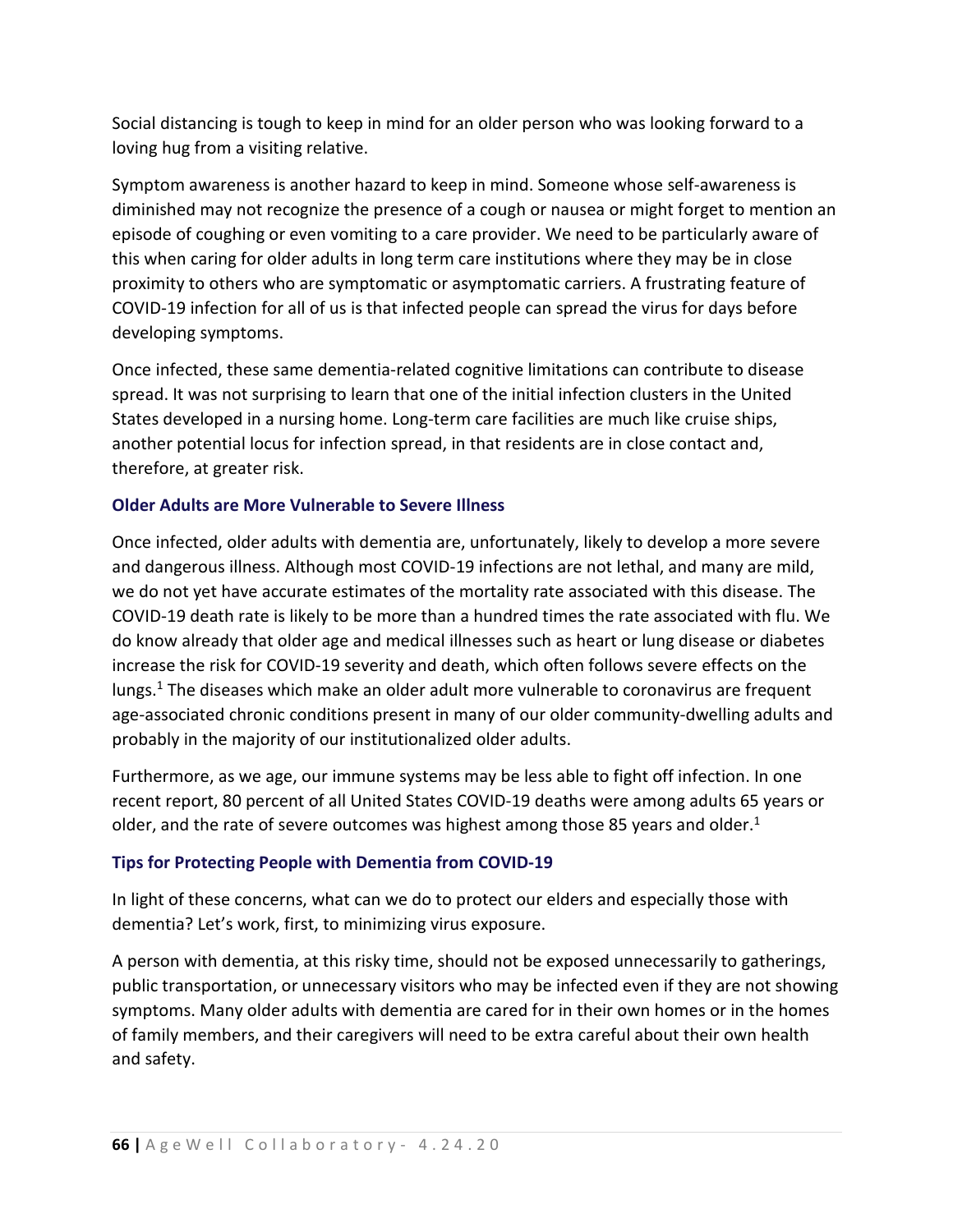That means proper handwashing hygiene, covering coughs, self-quarantining if appropriate, and disinfecting surfaces on which the virus may be living (as it is capable of doing for a week in some cases).

Written reminders in the bathroom and elsewhere may help to remind people with cognitive impairment to wash their hands with soap and water. Alcohol-based hand sanitizers can provide a convenient and quicker alternative, though it may be less effective.

For those who reside in long-term care settings, staff education and intervention will help to avoid unnecessary exposure from visitors and gatherings, to keep surfaces disinfected, to note the emergence of possible symptoms, and to isolate those with suggestive symptoms.

Now is a good time for those who attend day programs to stay home, to stockpile an extra month or two of necessary medications in preparation for possible shortages or health care provider unavailability, and to attend health care appointments via telehealth rather than in person when possible.

#### **Summary**

Our current pandemic crisis will leave its shadow over our society and economy for a long time.

We have a duty to protect the most vulnerable among us, a group that includes older adults with cognitive impairment. Preventing infection must be paramount in our minds, particularly for those at greater risk.

*Renee's mother's visit was successfully conducted via a secure and HIPAA-compliant telehealth system, and Renee received advice regarding disease prevention and infection warning signs in case her mother should develop symptoms at a later date. The benefit of medical care was not sacrificed, and safety was protected.*

# **Resources:**

[Alzheimer's Disease Toolkit](https://www.brightfocus.org/alzheimers) (Helpful Information to Understand and Manage Alzheimer's Disease)

[Expert Information on Alzheimer's Disease](https://www.brightfocus.org/experts-advice?field_post_type_value=Expert&field_disease_tid=2&field_topic_tid=All&field_disease_stage_tid=All) (Articles)

# **Citation and Recommended Reading:**

1. CDC. Coronavirus Disease 2019 (COVID-19). Situation Summary <https://www.cdc.gov/coronavirus/2019-ncov/cases-updates/summary.html> accessed 03/23/20

This content was last updated on: March 24, 2020

This content was first posted on: March 24, 2020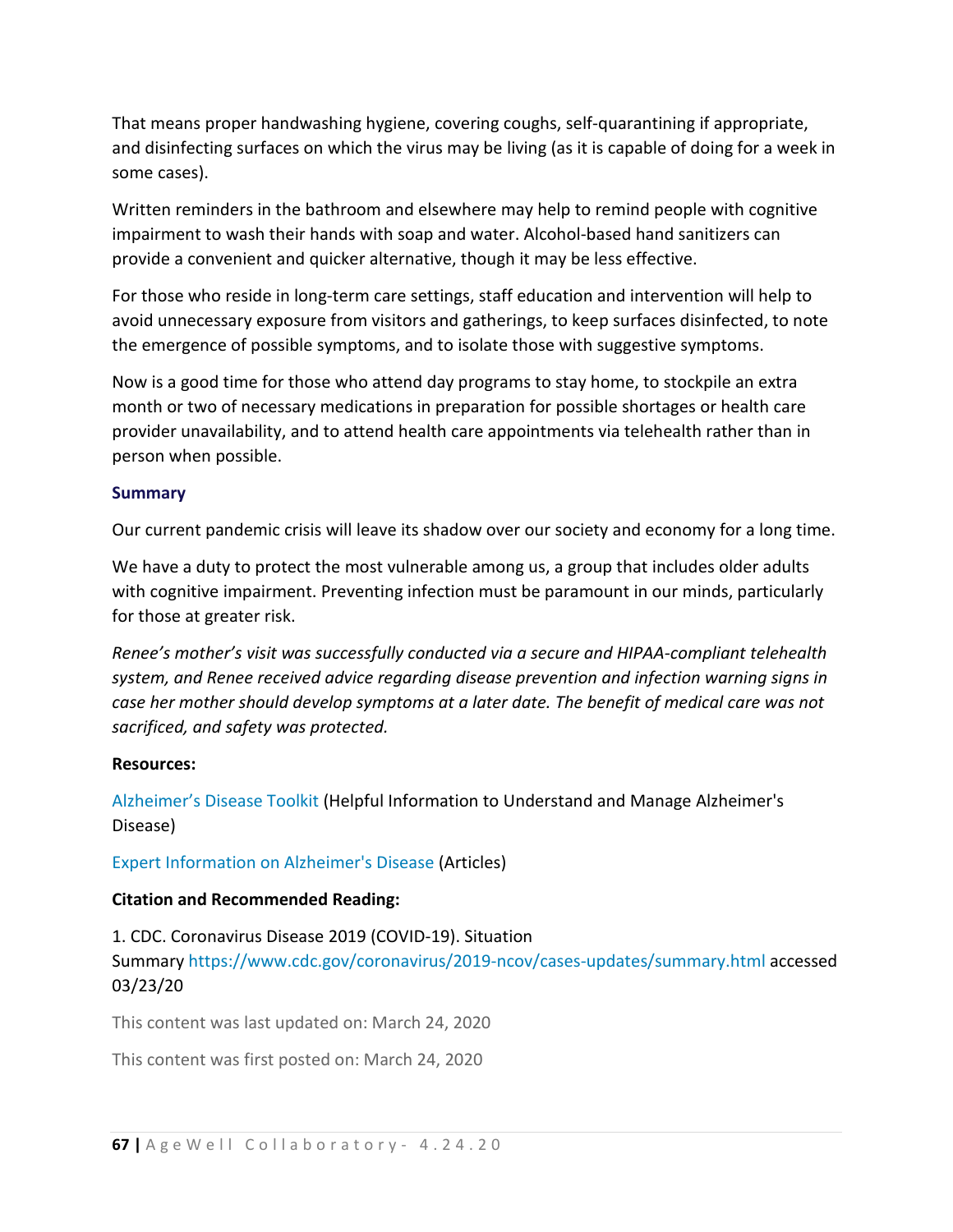#### **Reference:**

Ellison, J. (2020). COVID-19 and Alzheimer's Disease. Retrieved from: <https://www.brightfocus.org/alzheimers-disease/article/covid-19-and-alzheimers-disease>

# **Information About COVID-19 for Alzheimer's Disease Patients**

*Editor's Note: This page is updated weekly with new information related to COVID-19 testing and potential treatments in development. Click the arrow next to the date to expand the text.*

What is COVID-19?

[COVID-19,](https://www.dhs.wisconsin.gov/disease/covid-19.htm) short for coronavirus disease 2019, is an infection caused by severe acute [respiratory](https://www.nature.com/articles/s41564-020-0695-z) syndrome coronavirus 2 [\(SARS-CoV-2\).](https://www.nature.com/articles/s41564-020-0695-z) SARS-CoV-2 is a newly identified pathogen that has not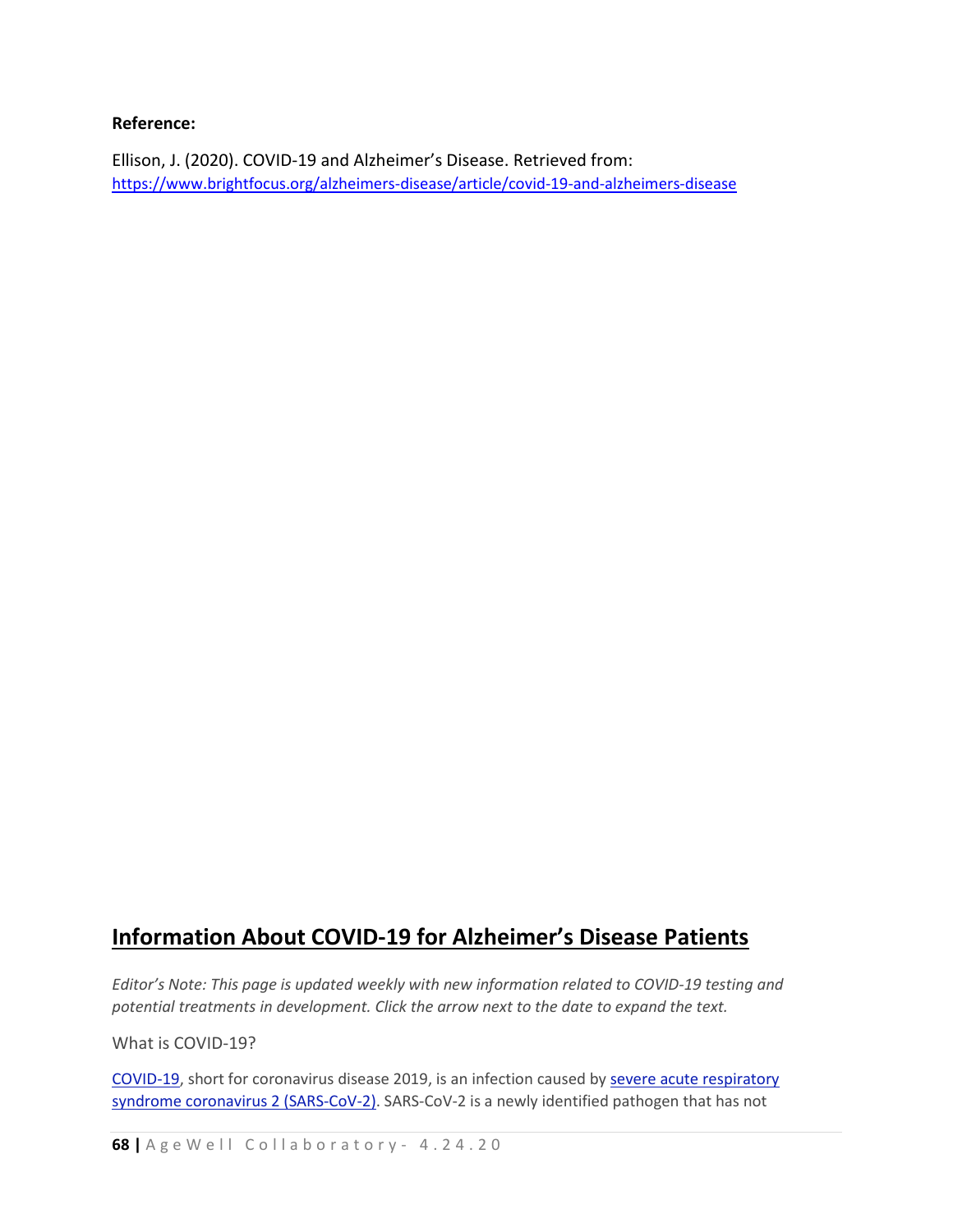previously been seen in humans and is highly contagious. Though it belongs to the same category of viruses as SARS [coronavirus](https://www.who.int/ith/diseases/sars/en/) (SARS-CoV) and [influenza](https://www.cdc.gov/flu/about/viruses/index.htm) viruses, SARS-CoV-2 is a different strain with its own characteristics.

COVID-19 was first [reported](https://www.who.int/csr/don/05-january-2020-pneumonia-of-unkown-cause-china/en/) in Wuhan, China, in December 2019, and the outbreak has spread quickly across the world, prompting the World Health [Organization](https://www.who.int/) (WHO) to [declare](https://www.who.int/dg/speeches/detail/who-director-general-s-opening-remarks-at-the-media-briefing-on-covid-19---11-march-2020) COVID-19 a [pandemic.](https://www.who.int/csr/disease/swineflu/frequently_asked_questions/pandemic/en/)

How does COVID-19 spread?

Because COVID-19 is a new virus, nobody has prior [immunity](https://www.ecdc.europa.eu/en/novel-coronavirus-china/questions-answers) to it, meaning the entire human population is prone to infection.

It primarily spreads via respiratory droplets when people cough or sneeze. Scientists have yet to understand how easily and sustainably the disease can spread among people. Based on available evidence, researchers do not think airborne spread is a major [transmission](http://www.cidrap.umn.edu/news-perspective/2020/03/commentary-covid-19-transmission-messages-should-hinge-science) route.

Individuals over age 60 are at the highest risk of developing a severe case of COVID-19, while children [do](https://www.cdc.gov/coronavirus/2019-ncov/prepare/children-faq.html?CDC_AA_refVal=https%3A%2F%2Fwww.cdc.gov%2Fcoronavirus%2F2019-ncov%2Fspecific-groups%2Fchildren-faq.html) not seem to be at a [higher](https://www.cdc.gov/coronavirus/2019-ncov/prepare/children-faq.html?CDC_AA_refVal=https%3A%2F%2Fwww.cdc.gov%2Fcoronavirus%2F2019-ncov%2Fspecific-groups%2Fchildren-faq.html) risk than adults.

There are currently no [reports](https://www.cdc.gov/coronavirus/2019-ncov/specific-groups/pregnant-women-and-children.html) about how susceptible pregnant women may be to COVID-19 or about transmission of the virus through breast milk.

What are the symptoms of COVID-19?

Common [symptoms](https://www.who.int/news-room/q-a-detail/q-a-coronaviruses) of COVID-19 begin two to 14 days after exposure. They include fever, tiredness, and dry cough. Other symptoms include sputum production, shortness of breath, sore throat, headache, [myalgia](https://www.hopkinsmedicine.org/health/conditions-and-diseases/myalgia) (muscle pain) or [arthralgia](https://www.ncbi.nlm.nih.gov/books/NBK303/) (joint pain), chills, vomiting, and nasal congestion. Less frequent symptoms include diarrhea, [hemoptysis](https://www.aafp.org/afp/2005/1001/p1253.html) (coughing up blood from the respiratory tract), and [conjunctival](https://onlinelibrary.wiley.com/doi/full/10.1002/jmv.25725) congestion.

Most of these symptoms are [usually](https://www.who.int/news-room/q-a-detail/q-a-coronaviruses) mild, and about 80% of people who get the virus will typically recover without needing any special treatment. However, about 1 in 6 patients become seriously ill and develop breathing difficulties.

What general preventive measures should people take?

The following simple [preventive](http://www.childrenshospital.org/conditions-and-treatments/conditions/c/coronavirus) measures can help minimize the spread of COVID-19:

Wash your hands often with soap, lathering both the front and the back of the hands and fingers for at least 15 to 20 seconds. If soap is not available, use a hand sanitizer that contains at least 60% alcohol. The European Centre for Disease [Prevention](http://ecdc.europa.eu/en) and Control produced a [poster](https://www.ecdc.europa.eu/en/publications-data/poster-effective-hand-washing) detailing effective handwashing.

Avoid close contact with someone who is ill. (Maintain a distance of at least 6 feet, or 1.8 meters).

Stay at home if you are sick.

Use a tissue to cover your mouth and nose if you cough or sneeze and dispose of it properly afterward.

Disinfect surfaces and objects you touch frequently.

Avoid touching your eyes, nose, and mouth with unwashed hands.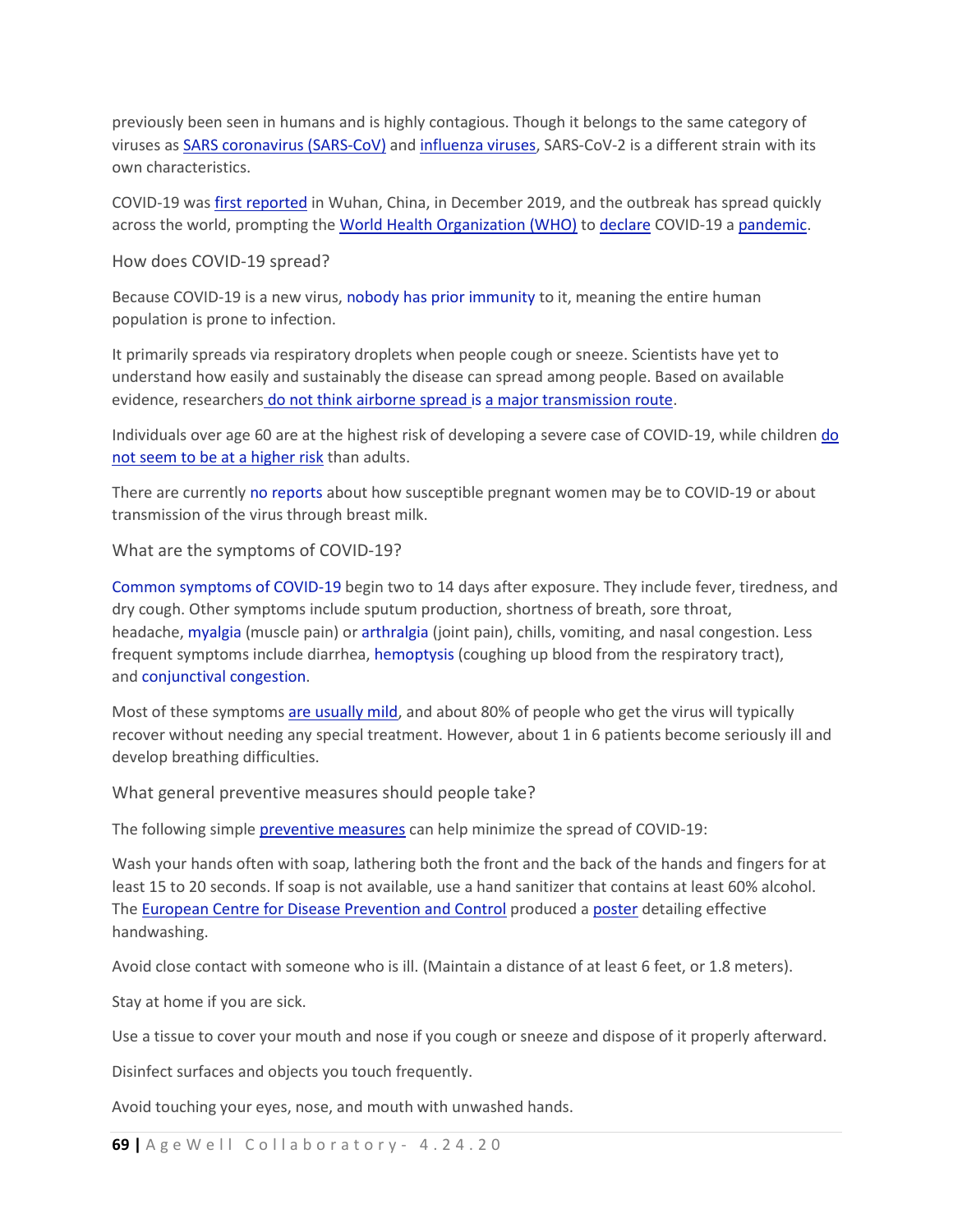The U.S. [Centers](https://www.cdc.gov/) for Disease Control (CDC) does not [recommend](https://www.cdc.gov/coronavirus/2019-ncov/prepare/prevention.html) that healthy people wear a face mask.

Is there any specific advice for Alzheimer's disease patients and their caregivers?

[Alzheimer's](https://alzheimersnewstoday.com/what-is-alzheimers-disease/) disease does not increase the risk of a [COVID-19](https://www.alz.org/help-support/caregiving/coronavirus-(covid-19)-tips-for-dementia-care) infection, but increased age and associated health conditions such as dementia may pose a risk. Those who show symptoms of dementia may forget to wash their hands or take other necessary precautions. In these cases, family members and caregivers can help by offering additional reminders or written notes and signs.

If they show symptoms of COVID-19, family members and caregivers [should](https://www.alz.org/help-support/caregiving/coronavirus-(covid-19)-tips-for-dementia-care) avoid visiting patients in nursing homes or other places until their self-isolation period is complete.

What should sick individuals do?

If symptoms are present and a COVID-19 diagnosis is confirmed, patients should [follow](https://www.cdc.gov/coronavirus/2019-ncov/about/steps-when-sick.html) these steps to prevent the spread of the infection:

Stay at home, preferably in a separate room not shared with others, and isolate themselves, with the exception of getting medical care.

Avoid public areas and public transport.

Limit contact with pets and animals.

Avoid sharing personal items.

Cover coughs and sneezes with tissues and dispose of them properly.

Sanitize hands regularly.

Disinfect surfaces such as phones, keyboards, toilets, and tables.

People should call ahead before visiting the hospital for an appointment. This way, the hospital can take necessary steps to prevent the spread of the infection.

Patients who have confirmed COVID-19 [should](https://www.cdc.gov/coronavirus/2019-ncov/faq.html) wear face masks when going out. The WHO's website has a resource explaining the [proper](https://www.who.int/emergencies/diseases/novel-coronavirus-2019/advice-for-public/when-and-how-to-use-masks) use of a face mask.

What tests are available?

Many tests for the detection of COVID-19 have been made available under the FDA's emergency use authorization, including rapid tests that are being developed to detect the presence of the virus within minutes.

The [Foundation](https://www.finddx.org/) for Innovative New Diagnostics provides an up-to-date list of [different](https://www.finddx.org/covid-19/pipeline/) manual and [automated](https://www.finddx.org/covid-19/pipeline/) tests that are available or currently in development.

Is there a treatment?

There are currently no [vaccines](http://www.childrenshospital.org/conditions-and-treatments/conditions/c/coronavirus) available for human coronaviruses including COVID-19. This makes the prevention and containment of the virus very important.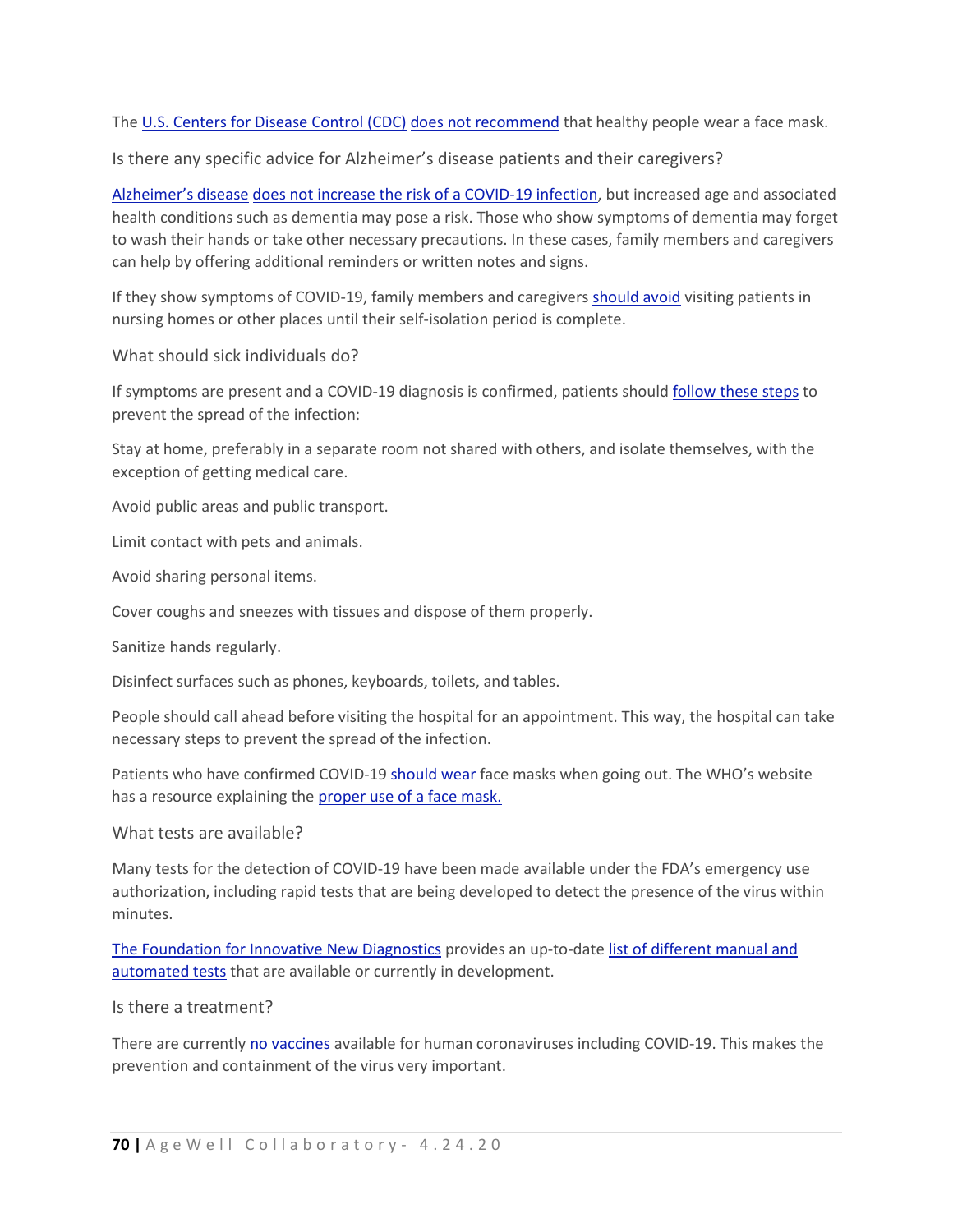Oxygen [therapy](https://www.nhlbi.nih.gov/health-topics/oxygen-therapy) is the major treatment [intervention](https://www.ncbi.nlm.nih.gov/books/NBK554776/) for patients with severe disease. [Mechanical](https://www.thoracic.org/patients/patient-resources/resources/mechanical-ventilation.pdf) [ventilation](https://www.thoracic.org/patients/patient-resources/resources/mechanical-ventilation.pdf) may be necessary in cases of respiratory failure.

Are there new treatments in the pipeline?

Several clinical trials have been launched or are being planned to test a variety of potential treatments and vaccines for COVID-19. A complete list of all ongoing clinical trials pertaining to the virus is available [here.](https://clinicaltrials.gov/ct2/results?cond=&term=covid-19&cntry=&state=&city=&dist=)

\*\*\*

*[Alzheimer's](https://alzheimersnewstoday.com/) News Today is strictly a news and information website about the disease. It does not provide medical advice, diagnosis, or treatment. This content is not intended to be a substitute for professional medical advice, diagnosis, or treatment. Always seek the advice of your physician or other qualified health provider with any questions you may have regarding a medical condition. Never disregard professional medical advice or delay in seeking it because of something you have read on this website.*

#### **Vaidyanathan [Subramaniam](https://alzheimersnewstoday.com/author/vaidyanathan-subramaniam/)**

Fact Checked By:

# **Özge [Özkaya,](https://alzheimersnewstoday.com/author/ozge-ozkaya/) PhD**

Özge has a MSc. in Molecular Genetics from the University of Leicester and a PhD in Developmental Biology from Queen Mary University of London. She worked as a Post-doctoral Research Associate at the University of Leicester for six years in the field of Behavioural Neurology before moving into science communication. She worked as the Research Communication Officer at a London based charity for almost two years.

#### **Reference:**

Alzheimer's News Today. (2020). Information about COVID-19 for Alzheimer's Disease Patients. Retrieved from: [https://alzheimersnewstoday.com/information-about-covid-19-for-alzheimers](https://alzheimersnewstoday.com/information-about-covid-19-for-alzheimers-disease-patients/)[disease-patients/](https://alzheimersnewstoday.com/information-about-covid-19-for-alzheimers-disease-patients/)

# **Coronavirus: Information for people affected by dementia**

Living with dementia at any time brings everyday challenges for the person and those around them. Coronavirus is making daily life much harder. You may feel anxious, scared or lonely. But you are not alone – help is available.

[Coronavirus: Supporting a person with dementia at home](https://www.alzheimers.org.uk/get-support/coronavirus-supporting-person-dementia-home#content-start)

[Coronavirus: Activity ideas for people living with dementia](https://www.alzheimers.org.uk/get-support/coronavirus-activity-ideas-people-living-dementia#content-start)

[Coronavirus: Support for a person with dementia living alone](https://www.alzheimers.org.uk/get-support/coronavirus-support-person-dementia-living-alone#content-start)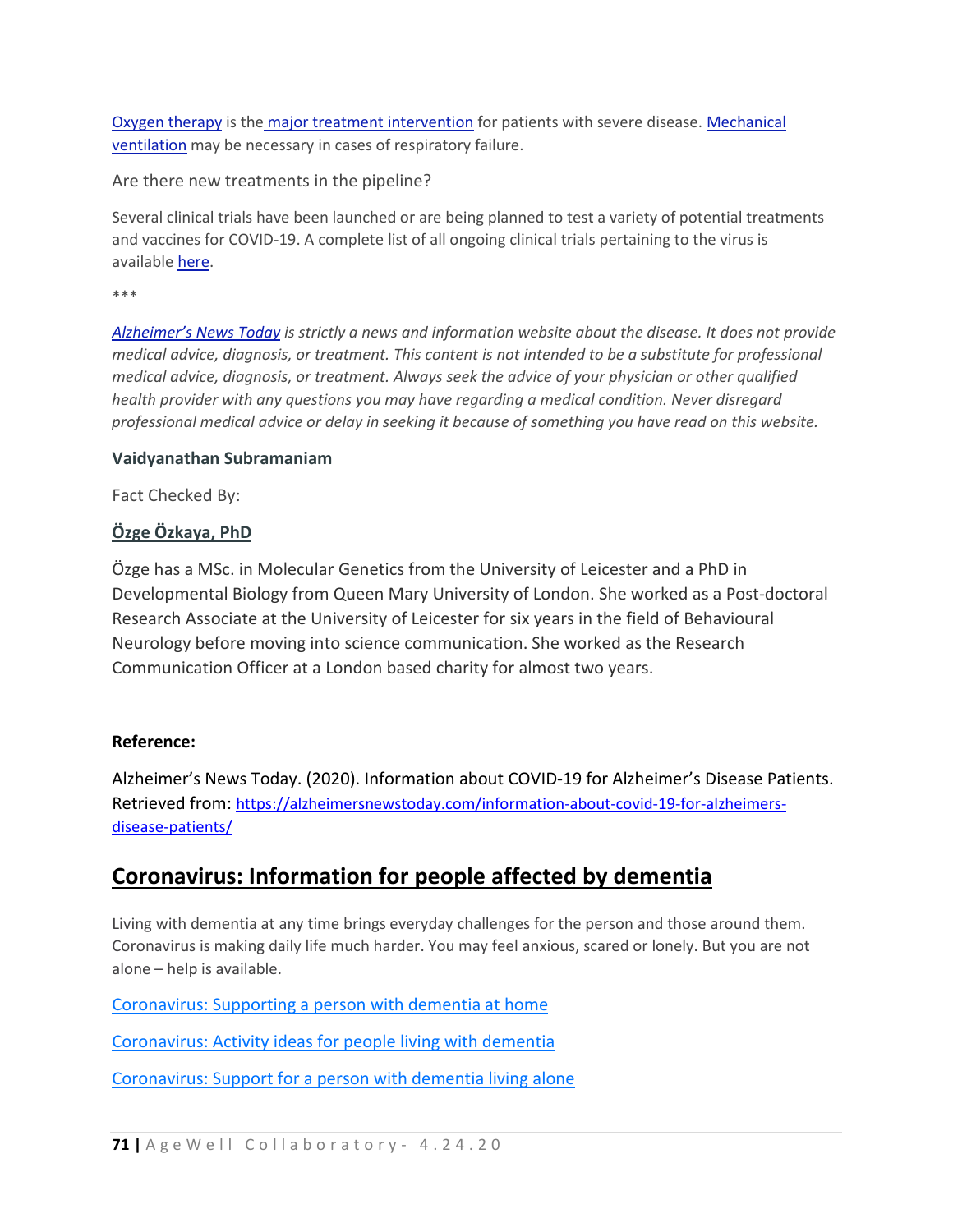## [Coronavirus: Supporting a person with dementia from a distance](https://www.alzheimers.org.uk/get-support/coronavirus-supporting-person-dementia-distance#content-start)

[Coronavirus: Frequently asked questions \(FAQs\)](https://www.alzheimers.org.uk/get-support/coronavirus-faqs#content-start)

[Coronavirus: Other useful organisations and information](https://www.alzheimers.org.uk/get-support/coronavirus-useful-organisations-information#content-start)

During the coronavirus pandemic we have advice and practical tips for people living with dementia and those supporting them – either in the same household or from a distance.

We will update this information regularly, including details about [how Alzheimer's Society can help.](https://www.alzheimers.org.uk/coronavirus) This will provide support to help you get through this difficult time, so do come back to see what's available.

#### About coronavirus

Coronavirus causes a new illness [\(COVID-19\)](https://www.nhs.uk/conditions/coronavirus-covid-19/) that can affect your lungs and airways.

Symptoms in most people will be mild – a high temperature and persistent cough. Some people will also have difficulty with breathing (shortness of breath).

A few people with COVID-19 will get severe symptoms and need medical attention. Older people and those with a long-term health condition (for example, neurological conditions, lung disease, heart failure, diabetes) or weakened immune system (for example, because of HIV or chemotherapy) are more likely to get worse symptoms. These are people who are offered the regular flu jab every year in the autumn.

The higher-risk groups for severe coronavirus illness include everyone with dementia, and many older family carers.

#### Advice for everyone

We must all do we can to fight coronavirus. It's spread easily between people and not everyone with coronavirus infection has obvious symptoms.

To stop us catching or spreading the virus, the law now says that **everyone must stay at home**.

The **only** reasons to leave your home now are:

shopping for basic necessities – such as food and medicine

one form of exercise (a run, walk, or cycle each day) – alone or with members of your household

a medical need, to provide care or help a vulnerable person

travelling to and from work – where this absolutely cannot be done from home.

These rules apply to everyone in the UK. Many people with dementia and those living with them have already been staying in. This is because people with dementia and older people in general are at higher risk of severe illness if they catch coronavirus.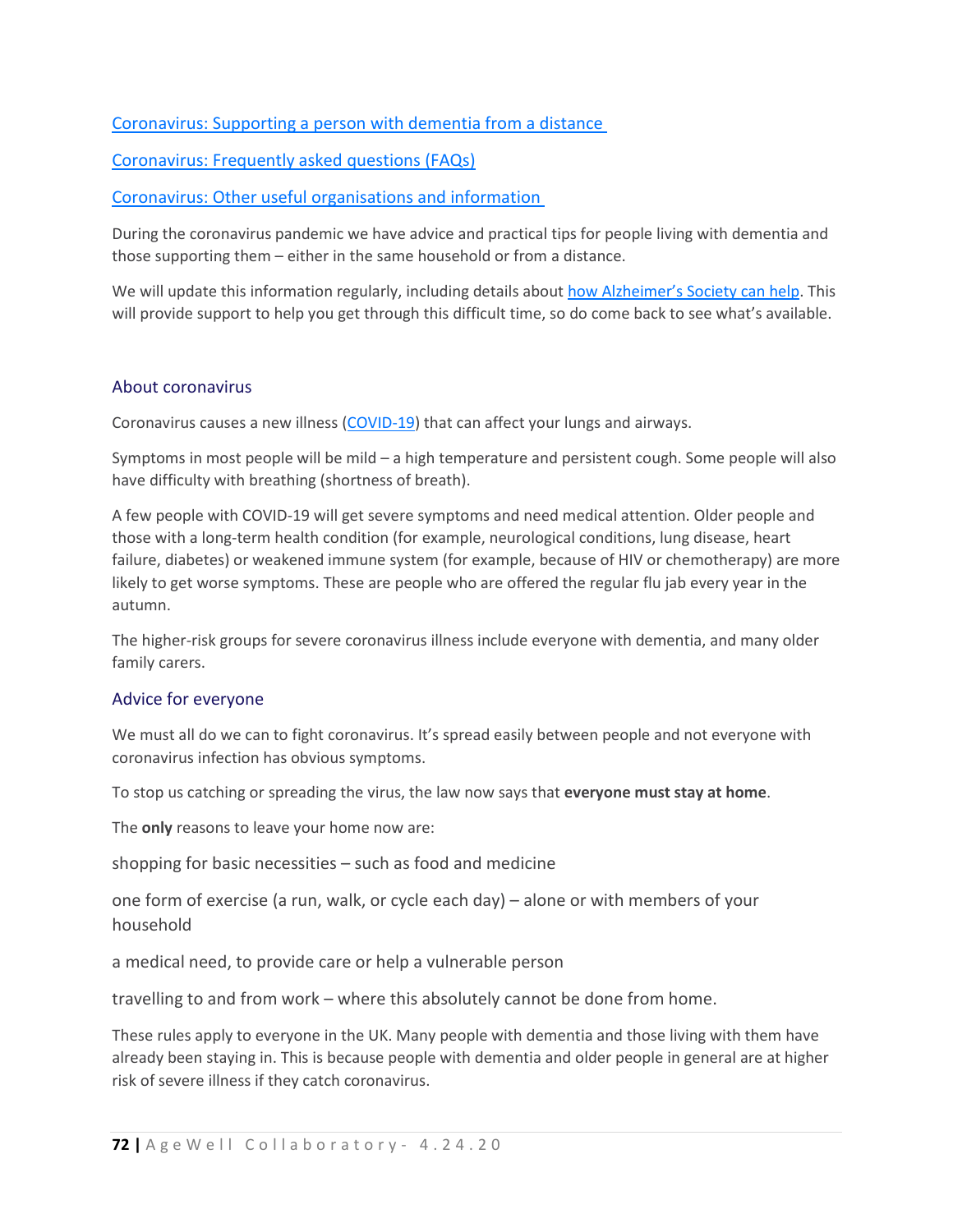**Last updated 31 March**

### **Reference:**

Society, A. (2020). Coronavirus: Information for People Affected by Dementia. Retrieved from: https://www.alzheimers.org.uk/get-support/coronavirus-covid-19

# **References**

Aging, N. C. o. (2020). COVID-19 Resources for Senior Centers. Retrieved from https://www.ncoa.org/news/ncoa-news/national-institute-of-senior-centers-news/covid-19 resources-for-senior-centers/ 

Alzheimer's News Today. (2020). Information about COVID-19 for Alzheimer's Disease Patients. Retrieved from: [https://alzheimersnewstoday.com/information-about-covid-19-for-alzheimers](https://alzheimersnewstoday.com/information-about-covid-19-for-alzheimers-disease-patients/)[disease-patients/](https://alzheimersnewstoday.com/information-about-covid-19-for-alzheimers-disease-patients/)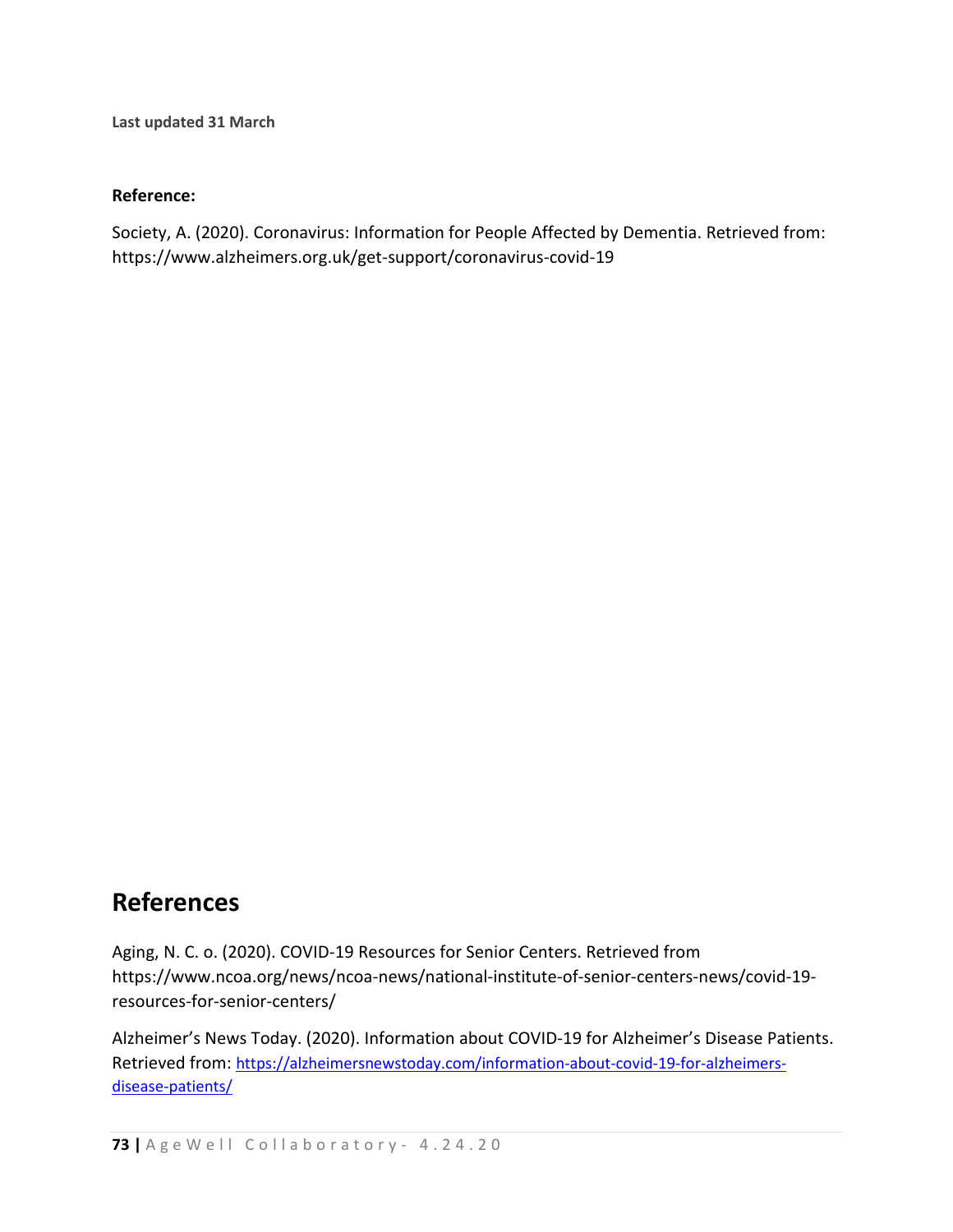Association, A. (2020). Coronavirus (COVID-19): Tips for Dementia Caregivers. Retrieved from: [https://www.alz.org/help-support/caregiving/coronavirus-\(covid-19\)-tips-for-dementia-care](https://www.alz.org/help-support/caregiving/coronavirus-(covid-19)-tips-for-dementia-care)

Association, A. (2020). Emergency Preparedness: Caring for persons living with dementia in a long-term or community-based care setting. Retrieved from: [https://alz.org/media/Documents/COVID-19-](https://alz.org/media/Documents/COVID-19-EmergencyTips_LongTermCommunityBasedDementiaCare_AlzheimersAssociation.pdf) [EmergencyTips\\_LongTermCommunityBasedDementiaCare\\_AlzheimersAssociation.pdf](https://alz.org/media/Documents/COVID-19-EmergencyTips_LongTermCommunityBasedDementiaCare_AlzheimersAssociation.pdf)

CDC Foundation. (2020). COVID-19 Public Health Toolkit. Retrieved from: <https://www.cdcfoundation.org/covid-19-public-health-resources>

Ellison, J. (2020). COVID-19 and Alzheimer's Disease. Retrieved from: <https://www.brightfocus.org/alzheimers-disease/article/covid-19-and-alzheimers-disease>

Foundation, J. A. H. (2020). Coronavirus Disease (COVID-19) Resources for Older Adults Family Caregivers and Health Care Providers. Retrieved from

Foundation, J. A. H. (2020). COVID-19 Resources for Nursing Homes & Long-Term Care (Updated 4/23). Retrieved from: [https://www.johnahartford.org/dissemination-center/view/nursing](https://www.johnahartford.org/dissemination-center/view/nursing-home-long-term-care-resources)[home-long-term-care-resources](https://www.johnahartford.org/dissemination-center/view/nursing-home-long-term-care-resources)

https://www.johnahartford.org/dissemination-center/view/coronavirus-disease-covid-19 resources-for-older-adults-family-caregivers-and-health-care-providers

Foundation, J. A. H. (2020). GIA Webinar: COVID-19 and Long-Term Care- Preparing and Supporting Families and Family Caregivers. Retrieved from https://www.johnahartford.org/dissemination-center/view/gia-webinar-covid-19-and-longterm-care-preparing-and-supporting-families-and-family-caregiver

Hodes, R. (2020). COVID-19: Adjusting to the 'New' Normal'. Retrieved from https://www.nia.nih.gov/research/blog/2020/03/covid-19-adjusting-new-normal

Lindauer, A., & Hepburn, K. (2020). Caregiving in a time of Coronavirus: A message from your Alzheimer's Disease Research Center. Retrieved from National Institute on Aging: Alzheimer's Disease Center

Nania, R. (2020). Coronavirus and Older Adults: Your Questions Answered. Retrieved from <https://www.aarp.org/health/conditions-treatments/info-2020/cdc-covid-19.html>

Network, C. A. (2020). COVID-19 and Family Caregiving. Retrieved from https://caregiveraction.org/covid-19

National Association of Area Agencies on Aging. (2020). COVID-19 Resources. Retrieved from: [https://www.n4a.org/covid19.](https://www.n4a.org/covid19)

Prevention, C. f. D. C. a. (2020). People Who are at Higher Risk: Older Adults. Retrieved from https://www.cdc.gov/coronavirus/2019-ncov/need-extra-precautions/older-adults.html